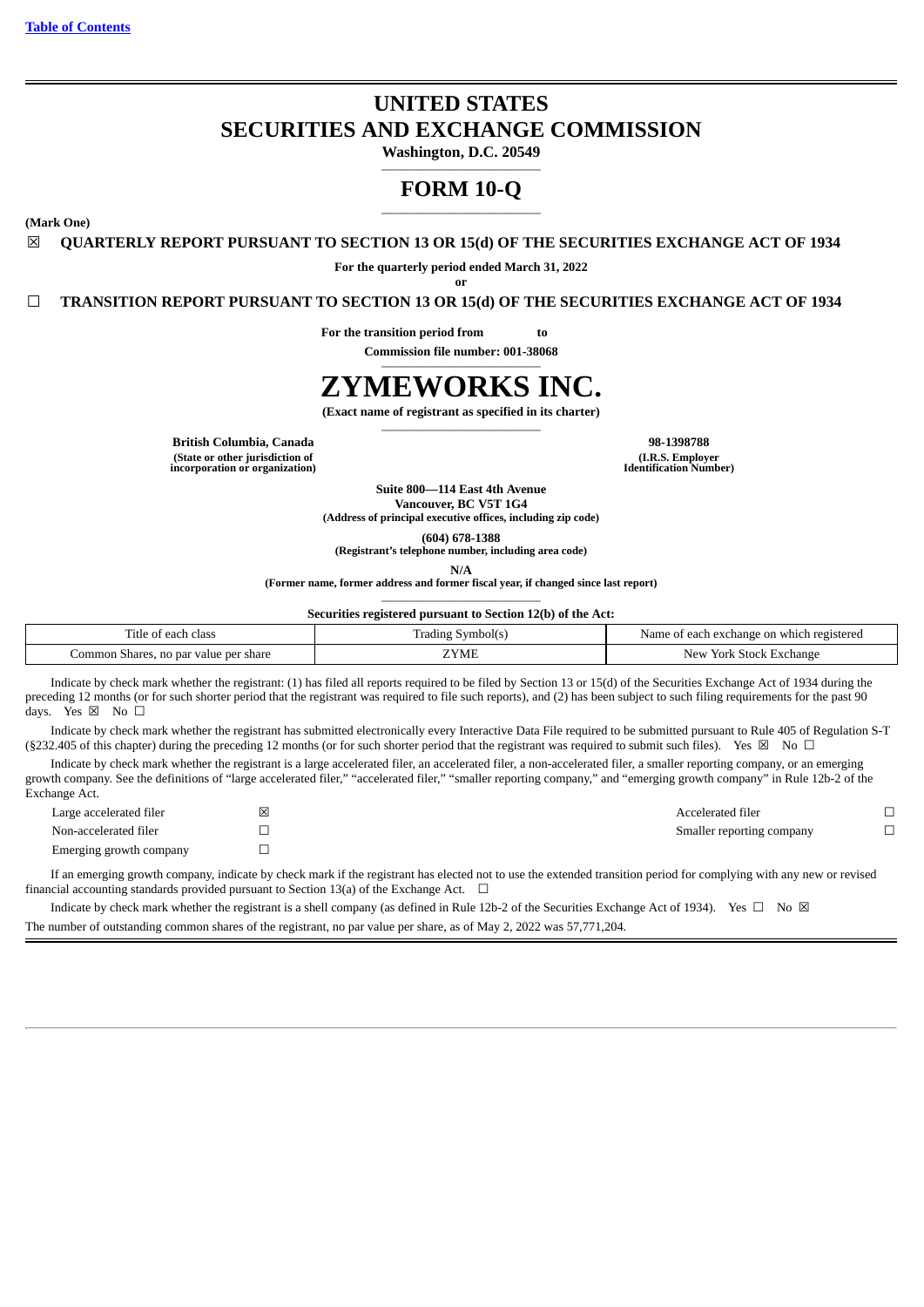## **QUARTERLY REPORT ON FORM 10-Q**

## **For the Quarter Ended March 31, 2022**

## **Table of Contents**

|          |                                                                                              | Page |
|----------|----------------------------------------------------------------------------------------------|------|
|          | PART I. FINANCIAL INFORMATION                                                                |      |
| Item 1.  | <b>Financial Statements</b>                                                                  | 1    |
| Item 2.  | <b>Management's Discussion and Analysis of Financial Condition and Results of Operations</b> | 18   |
| Item 3.  | <b>Quantitative and Qualitative Disclosures About Market Risk</b>                            | 27   |
| Item 4.  | <b>Controls and Procedures</b>                                                               | 28   |
|          | PART II. OTHER INFORMATION                                                                   |      |
| Item 1.  | <b>Legal Proceedings</b>                                                                     | 30   |
| Item 1A. | <b>Risk Factors</b>                                                                          | 30   |
| Item 2.  | <b>Unregistered Sales of Equity Securities and Use of Proceeds</b>                           | 76   |
| Item 3.  | <b>Defaults upon Senior Securities</b>                                                       | 76   |
| Item 4.  | <b>Mine Safety Disclosures</b>                                                               | 76   |
| Item 5.  | <b>Other Information</b>                                                                     | 76   |
| Item 6.  | <b>Exhibits</b>                                                                              | 77   |
|          |                                                                                              |      |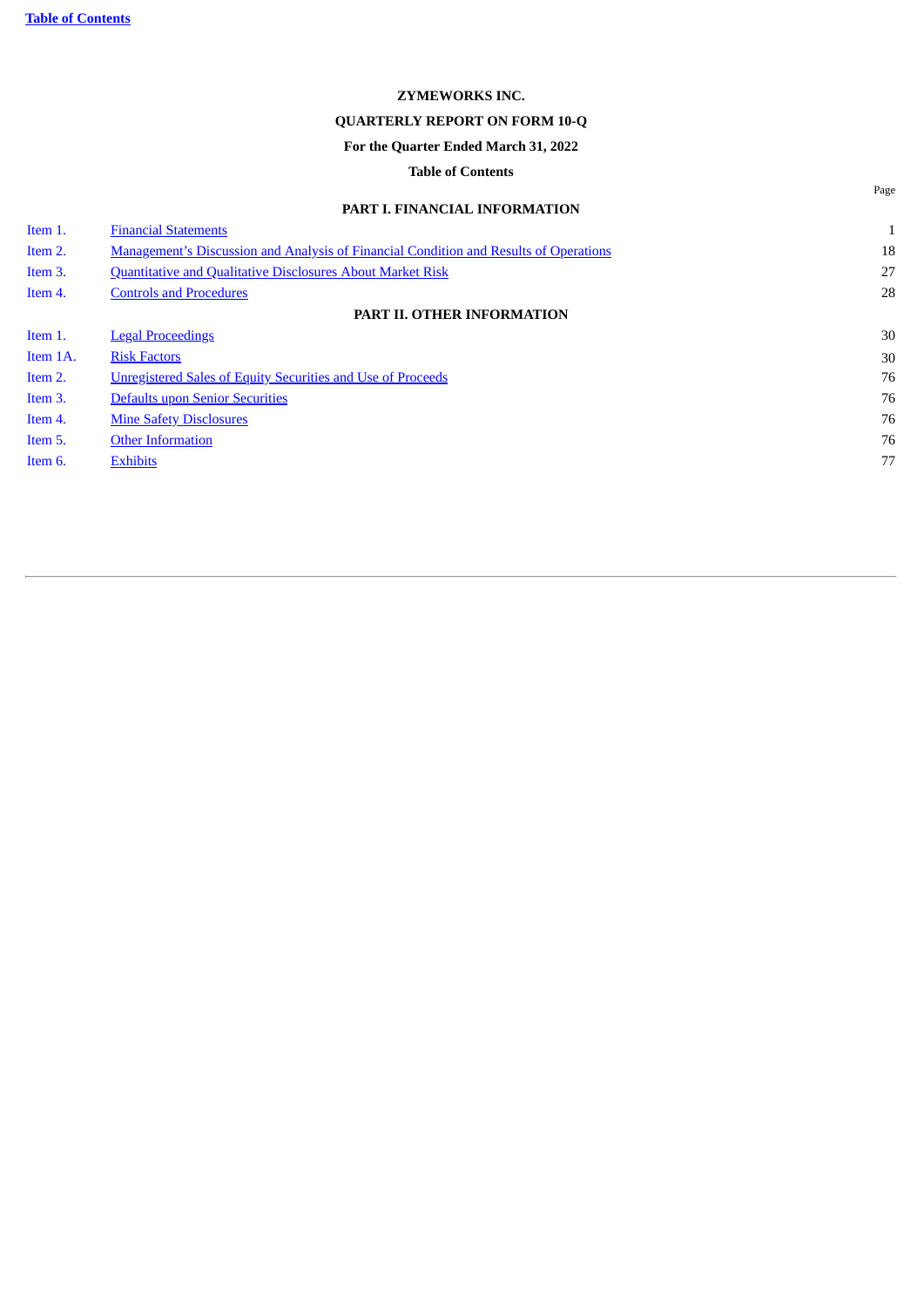## **CAUTIONARY NOTE REGARDING FORWARD-LOOKING STATEMENTS**

This Quarterly Report on Form 10-Q includes "forward-looking statements" within the meaning of the U.S. Private Securities Litigation Reform Act of 1995 and "forward-looking information" within the meaning of Canadian securities laws, or collectively, forward-looking statements. Forward-looking statements include statements that may relate to our plans, objectives, goals, strategies, future events, future revenue or performance, capital expenditures, financing needs and other information that is not historical information. Many of these statements appear, in particular, under the headings "Business", "Risk Factors" and "Management's Discussion and Analysis of Financial Condition and Results of Operations". Forward-looking statements can often be identified by the use of terminology such as "subject to," "believe," "anticipate," "plan," "expect," "intend," "estimate," "project," "may," "will," "should," "would," "could," "can," the negatives thereof, variations thereon and similar expressions, or by discussions of strategy. In addition, any statements or information that refer to expectations, beliefs, plans, projections, objectives, performance or other characterizations of future events or circumstances, including any underlying assumptions, are forward-looking. In particular, these forward-looking statements include, but are not limited to, statements about:

- the size of our addressable markets and our ability to commercialize product candidates;
- the achievement of advances in and expansion of our therapeutic platforms and antibody engineering expertise;
- the likelihood of product candidate development and clinical trial progression, initiation or success;
- our ability to predict and manage government regulation; and
- the impact of the COVID-19 pandemic on our business and operations.

All forward-looking statements, including, without limitation, those related to our examination of historical operating trends, are based upon our current expectations and various assumptions. Certain assumptions made in preparing the forward-looking statements include:

- our ability to implement our restructuring announced in January 2022 and to manage the size of our organization effectively;
- the absence of material adverse changes in our industry or the global economy;
- our ability to understand and predict trends in our industry and markets;
- our ability to maintain good business relationships with our strategic partners;
- our ability to comply with current and future regulatory standards;
- our ability to protect our intellectual property rights;
- our continued compliance with third-party license terms and the non-infringement of third-party intellectual property rights;
- our ability to manage and integrate acquisitions;
- our ability to retain key personnel; and
- our ability to raise sufficient debt or equity financing to support our continued growth.

We believe there is a reasonable basis for our expectations and beliefs, but they are inherently uncertain. We may not realize our expectations, and our beliefs may not prove correct. Actual results could differ materially from those described or implied by such forward-looking statements. The following uncertainties and factors, among others (including those set forth under "Risk Factors"), could affect future performance and cause actual results to differ materially from those matters expressed in or implied by forward-looking statements:

- our ability to obtain regulatory approval for our product candidates without significant delays;
- the predictive value of our current or planned clinical trials;

i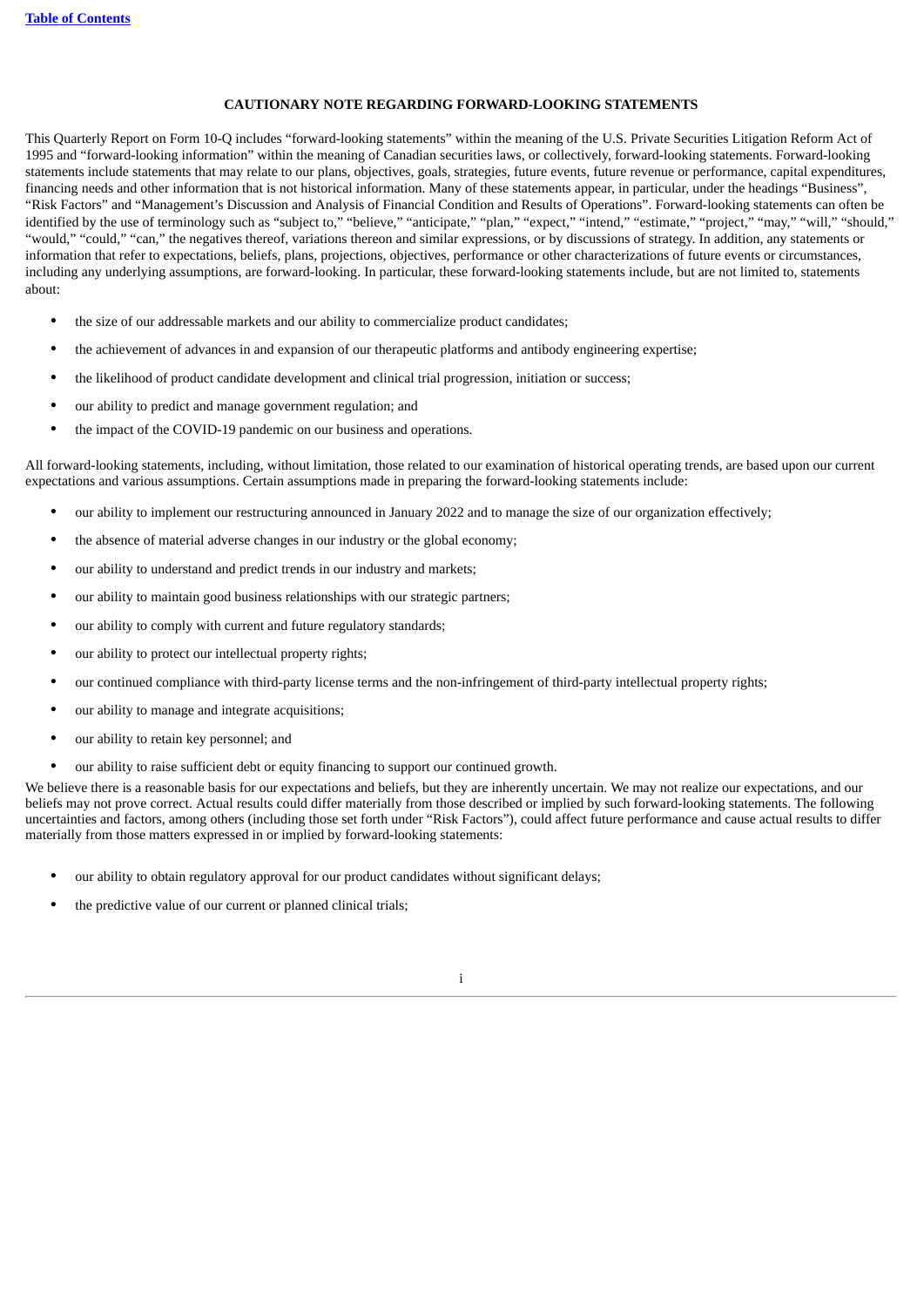- delays with respect to the development and commercialization of our product candidates, which may cause increased costs or delay receipt of product revenue;
- our or any of our partners' ability to enroll subjects in clinical trials and thereby complete trials on a timely basis;
- the design or our execution of clinical trials may not support regulatory approval, including where clinical trials are conducted outside the United States;
- the extent to which our business may be adversely affected by the COVID-19 pandemic;
- global economic and political conditions, including as a result of the Russian invasion of Ukraine, and the related impact on our business and the markets generally;
- the Fast Track and Breakthrough Therapy designations for any of our product candidates may not expedite regulatory review or approval;
- the U.S. Food and Drug Administration (the "FDA") may not accept data from trials we conduct outside the United States;
- disruptions at the FDA and other government agencies caused by funding shortages or global health concerns;
- our discretion to discontinue or reprioritize the development of any of our product candidates;
- the potential for our product candidates to have undesirable side effects;
- no regulatory agency has made a determination that any of our product candidates are safe or effective for use by the general public or for any indication;
- our ability to face significant competition, including biosimilar products;
- the likelihood of broad market acceptance of our product candidates;
- our ability to obtain Orphan Drug Designation or exclusivity for some or all of our product candidates;
- our ability to commercialize products outside of the United States;
- the outcome of reimbursement decisions by third-party payors relating to our products;
- our expectations with respect to the market opportunities for any product that we or our strategic partners develop;
- our ability to pursue product candidates that may be profitable or have a high likelihood of success;
- our ability to use our therapeutic platforms to build a pipeline of product candidates;
- our ability to meet the requirements of ongoing regulatory review;
- the threat of product liability lawsuits against us or any of our strategic partners:
- changes in product candidate manufacturing or formulation that may result in additional costs or delay;
- the potential disruption of our business and dilution of our shareholdings associated with acquisitions and joint ventures;
- the potential for governments to impose strict price controls;
- the risk of security breaches and incidents or data loss, which could compromise sensitive business or health information;
- current and future legislation that may increase the difficulty and cost of commercializing our product candidates;
- economic, political, regulatory and other risks associated with international operations;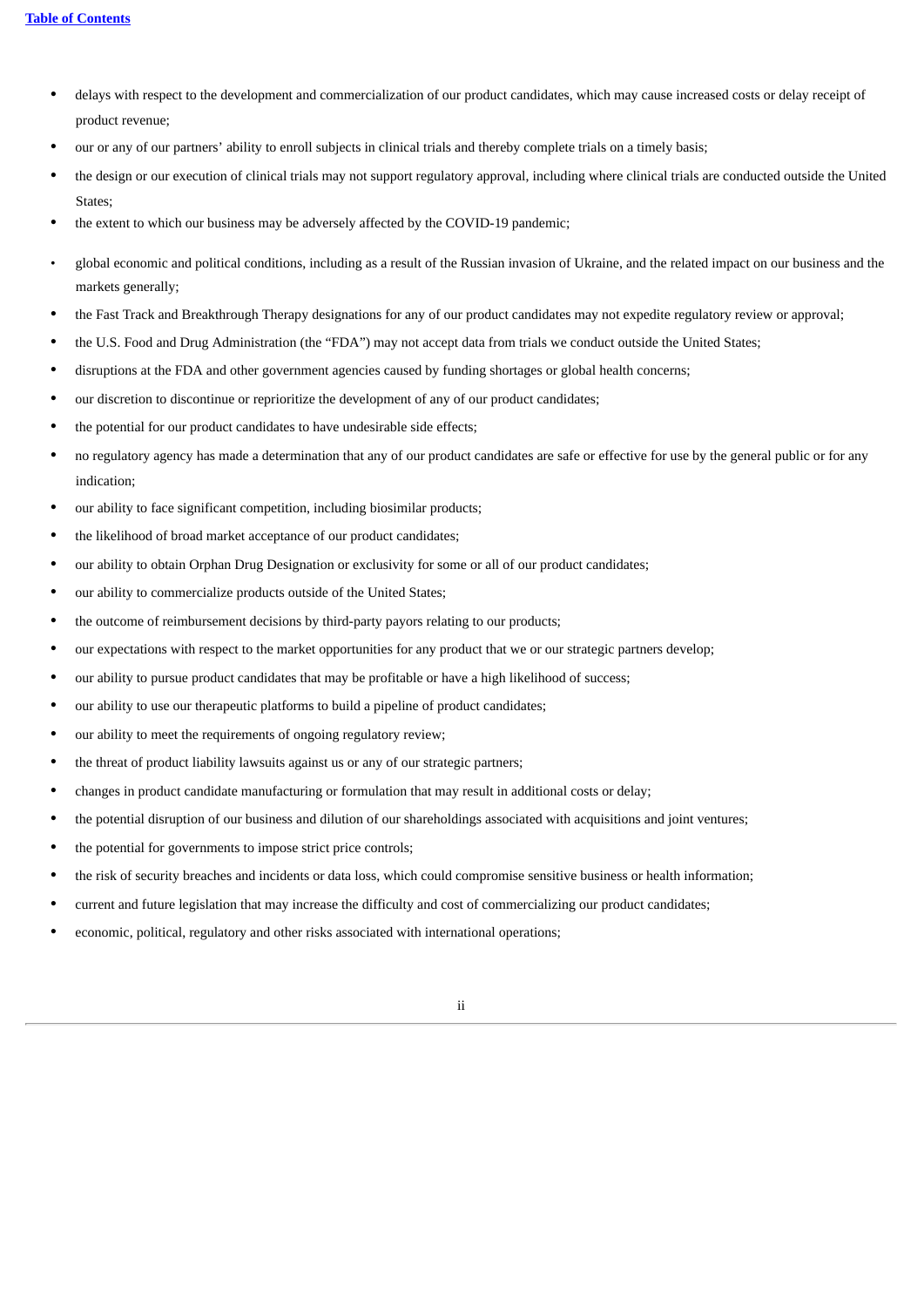- our exposure to legal and reputational penalties as a result of any of our current and future relationships with various third parties;
- our ability to comply with export control and import laws and regulations;
- our history of significant losses since inception;
- our ability to generate revenue from product sales and achieve profitability;
- our requirement for substantial additional funding;
- the potential dilution to our shareholders associated with future financings;
- restrictions on our ability to seek financing, which may be imposed by future debt;
- our ability to maintain existing and future strategic partnerships;
- our ability to realize the anticipated benefits of our strategic partnerships;
- our ability to secure future strategic partners;
- our reliance on third-party manufacturers to produce our product candidate supplies and on other third parties to provide supplies and store, monitor and transport bulk drug substance and drug product;
- our reliance on third parties to oversee clinical trials of our product candidates and, in some cases, maintain regulatory files for those product candidates;
- our reliance on third parties for various operational and administrative aspects of our business including our reliance on third parties' cloud-based software platforms;
- our ability to operate without infringing the patents and other proprietary rights of third parties;
- our ability to obtain and enforce patent protection for our product candidates and related technology;
- our patents could be found invalid or unenforceable if challenged;
- our intellectual property rights may not necessarily provide us with competitive advantages;
- we may become involved in expensive and time-consuming patent lawsuits;
- the risk that the duration of our patents will not adequately protect our competitive position;
- our ability to obtain protection under the Drug Price Competition and Patent Term Restoration Act of 1984 (the "Hatch-Waxman Amendments") and similar legislation;
- we may be unable to protect the confidentiality of our proprietary information;
- our ability to comply with procedural and administrative requirements relating to our patents;
- the risk of claims challenging the inventorship of our patents and other intellectual property;
- our intellectual property rights for some of our product candidates are dependent on the abilities of third parties to assert and defend such rights;
- patent reform legislation and court decisions can diminish the value of patents in general, thereby impairing our ability to protect our products;
- we may not be able to protect our intellectual property rights throughout the world: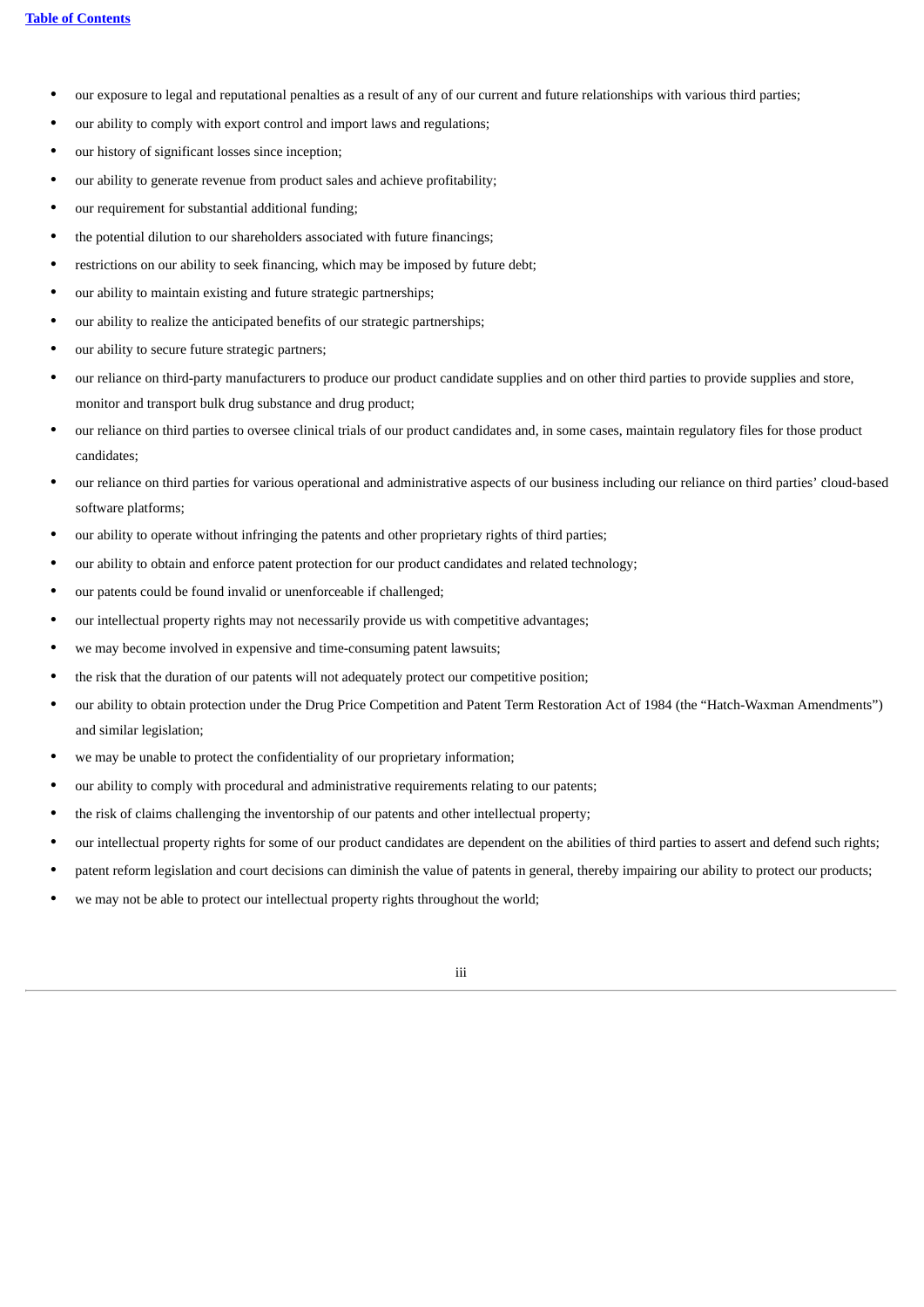- we will require FDA approval for any proposed product candidate names and any failure or delay associated with such approval may adversely affect our business;
- the risk of employee misconduct including noncompliance with regulatory standards and insider trading;
- our ability to market our products in a manner that does not violate the law and subject us to civil or criminal penalties;
- if we do not comply with laws regulating the protection of the environment and health and human safety, our business could be adversely affected;
- our ability to retain key executives and attract and retain qualified personnel;
- our exposure to potential securities class action litigation; and
- if securities or industry analysts do not publish research or publish inaccurate or unfavorable research about our business, our share price and trading volume could decline.

Consequently, forward-looking statements should be regarded solely as our current plans, estimates and beliefs. You should not place undue reliance on forward-looking statements. We cannot guarantee future results, events, levels of activity, performance or achievements. We do not undertake and specifically decline any obligation to update, republish or revise forward-looking statements to reflect future events or circumstances or to reflect the occurrences of unanticipated events, except as required by law. Our Risk Factors are not guarantees that no such conditions exist as of the date of this report and should not be interpreted as an affirmative statement that such risks or conditions have not materialized, in whole or in part.

In addition, statements that "we believe" and similar statements reflect our beliefs and opinions on the relevant subject. These statements are based upon information available to us as of the date of this Quarterly Report on Form 10-Q, and although we believe such information forms a reasonable basis for such statements, such information may be limited or incomplete, and our statements should not be read to indicate that we have conducted a thorough inquiry into, or review of, all potentially available relevant information. These statements are inherently uncertain and you are cautioned not to unduly rely upon these statements.

We own or have rights to trademarks, service marks or trade names that we use in connection with the operation of our business. In addition, our names, logos and website names and addresses are our service marks or trademarks. Azymetric, Zymeworks, ZymeCAD, EFECT, ZymeLink and the phrase "Building Better Biologics" are our registered trademarks. The other trademarks, trade names and service marks appearing in this Quarterly Report on Form 10-Q are the property of their respective owners. Solely for convenience, the trademarks, service marks, tradenames and copyrights referred to in this Quarterly Report on Form 10-Q are listed without the ©, ® and TM symbols, but we will assert, to the fullest extent under applicable law, our rights or the rights of the applicable licensors to these trademarks, service marks and tradenames.

We express all amounts in this Quarterly Report on Form 10-Q in U.S. dollars, except where otherwise indicated. References to "\$" and "US\$" are to U.S. dollars and references to "C\$" are to Canadian dollars.

Except as otherwise indicated, references in this Quarterly Report on Form 10-Q to "Zymeworks," the "Company," "we," "us" and "our" refer to Zymeworks Inc. and its subsidiaries.

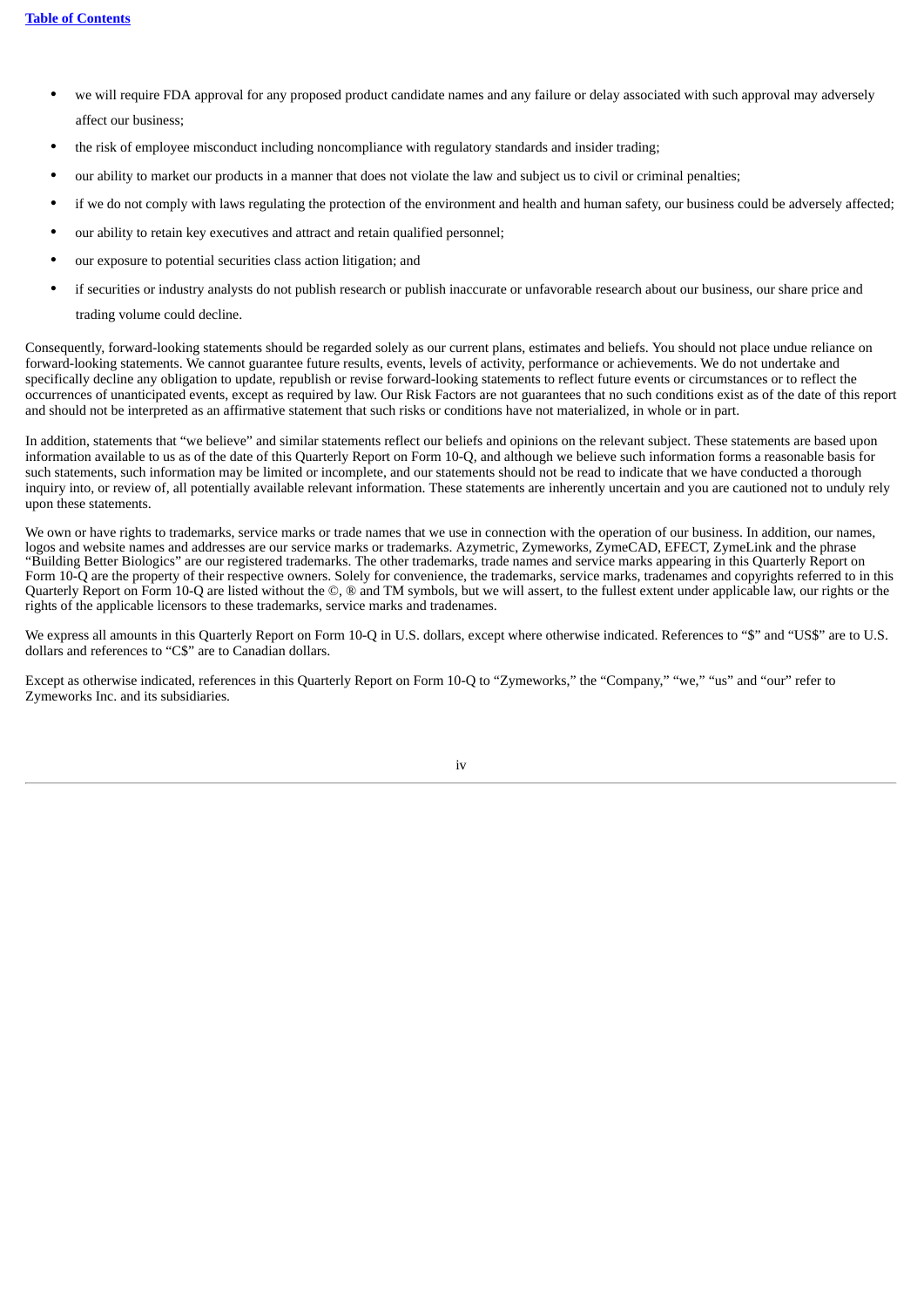## **PART I. FINANCIAL INFORMATION**

<span id="page-6-0"></span>**Item 1. Financial Statements**

**Zymeworks Inc. Index to Interim Condensed Consolidated Financial Statements (unaudited)**

**As of and for the three months ended March 31, 2022**

<span id="page-6-1"></span>

|                                                                     | Page           |
|---------------------------------------------------------------------|----------------|
| <b>Condensed Consolidated Balance Sheets</b>                        | $\mathcal{P}$  |
| Condensed Consolidated Statements of Loss and Comprehensive Loss    | 3              |
| Condensed Consolidated Statement of Changes in Shareholders' Equity | $\overline{4}$ |
| <b>Condensed Consolidated Statements of Cash Flows</b>              | .5.            |
| Notes to the Interim Condensed Consolidated Financial Statements    | 6              |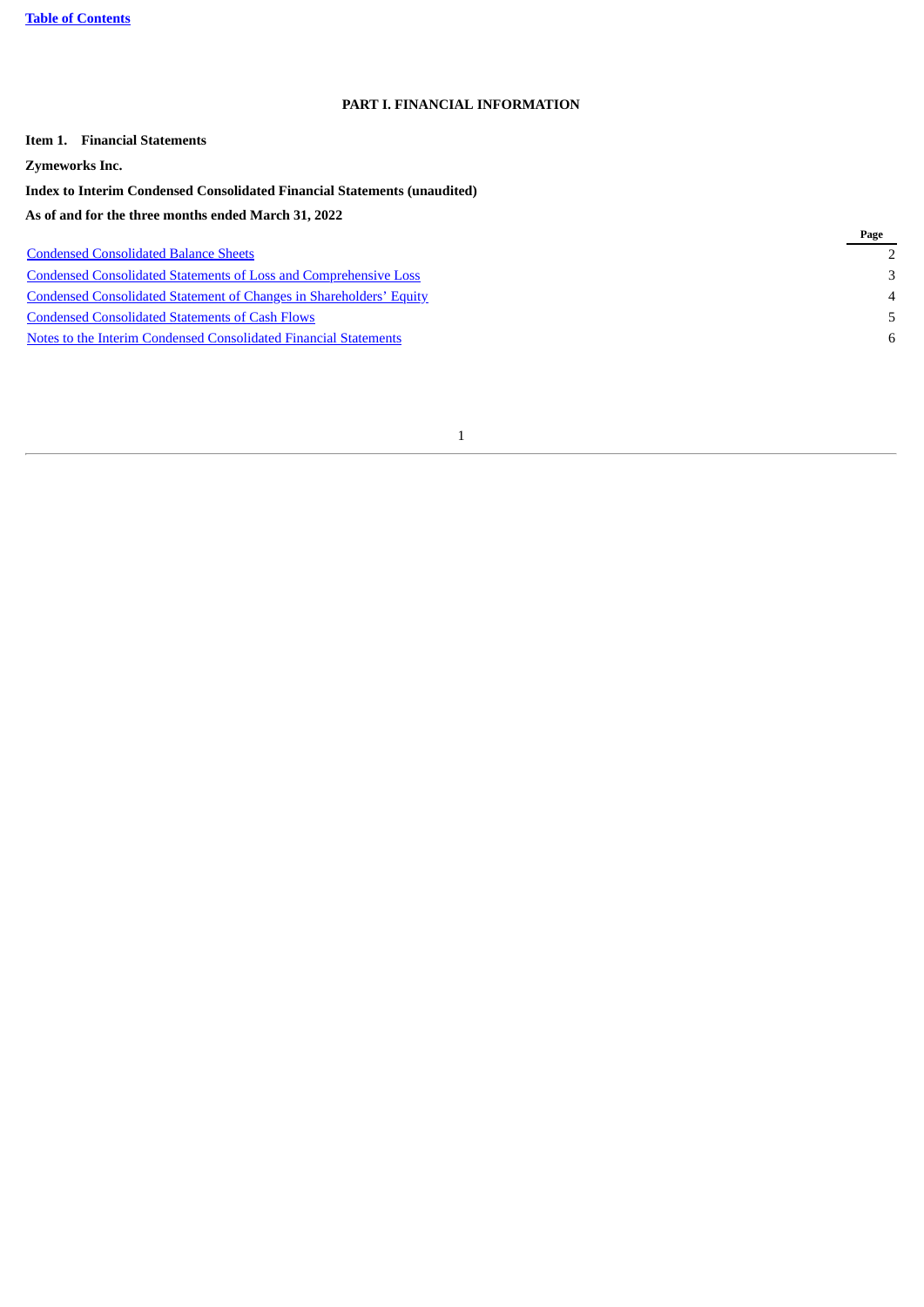## **Condensed Consolidated Balance Sheets**

**(Expressed in thousands of U.S. dollars except share data)**

|                                                                                                                                                                                                                                  |              | March 31,<br>2022 |                | December 31,<br>2021 |
|----------------------------------------------------------------------------------------------------------------------------------------------------------------------------------------------------------------------------------|--------------|-------------------|----------------|----------------------|
|                                                                                                                                                                                                                                  |              | (unaudited)       |                |                      |
| <b>Assets</b>                                                                                                                                                                                                                    |              |                   |                |                      |
| Current assets:                                                                                                                                                                                                                  |              |                   |                |                      |
| Cash and cash equivalents                                                                                                                                                                                                        | $\mathbf{s}$ | 275,516           | \$             | 201,867              |
| Short-term investments (note 5)                                                                                                                                                                                                  |              | 25.018            |                | 50.741               |
| Accounts receivable                                                                                                                                                                                                              |              | 4,228             |                | 15,614               |
| Prepaid expenses and other current assets                                                                                                                                                                                        |              | 19,260            |                | 19,998               |
| Total current assets                                                                                                                                                                                                             |              | 324,022           |                | 288,220              |
| Deferred financing fees                                                                                                                                                                                                          |              | 1,195             |                | 1,214                |
| Long-term investments (note 5)                                                                                                                                                                                                   |              | 886               |                | 886                  |
| Long-term prepaid assets                                                                                                                                                                                                         |              | 17,532            |                | 12,490               |
| Deferred tax asset                                                                                                                                                                                                               |              | 2,294             |                | 3,070                |
| Property and equipment, net                                                                                                                                                                                                      |              | 25,747            |                | 22,783               |
| Operating lease right-of-use assets                                                                                                                                                                                              |              | 23,955            |                | 26,987               |
| Intangible assets, net                                                                                                                                                                                                           |              | 4,702             |                | 3,838                |
| Acquired in-process research and development (note 6)                                                                                                                                                                            |              | 17,628            |                | 17,628               |
| Goodwill (note 6)                                                                                                                                                                                                                |              | 12,016            |                | 12,016               |
| <b>Total assets</b>                                                                                                                                                                                                              | \$           | 429,977           | $\mathfrak{F}$ | 389,132              |
| Liabilities and shareholders' equity                                                                                                                                                                                             |              |                   |                |                      |
| Current liabilities:                                                                                                                                                                                                             |              |                   |                |                      |
| Accounts payable and accrued liabilities (note 7)                                                                                                                                                                                | \$           | 76,334            | \$             | 62,767               |
| Fair value of liability classified stock options (note 12)                                                                                                                                                                       |              | 2,488             |                | 7,754                |
| Current portion of operating lease liability (note 11)                                                                                                                                                                           |              | 1,122             |                | 1,310                |
| Other current liabilities                                                                                                                                                                                                        |              | 27                |                | 22                   |
| Total current liabilities                                                                                                                                                                                                        |              | 79,971            |                | 71,853               |
| Long-term portion of operating lease liability (note 11)                                                                                                                                                                         |              | 30,599            |                | 30,923               |
| Deferred revenue (note 9)                                                                                                                                                                                                        |              | 32,941            |                | 32,941               |
| Other long-term liabilities (note 7)                                                                                                                                                                                             |              | 2,490             |                | 2,748                |
| Deferred tax liability                                                                                                                                                                                                           |              | 1,532             |                | 1,573                |
| <b>Total liabilities</b>                                                                                                                                                                                                         |              | 147,533           |                | 140,038              |
| Shareholders' equity:                                                                                                                                                                                                            |              |                   |                |                      |
| Common shares, no par value; unlimited authorized shares at March 31, 2022 and December 31, 2021, respectively;<br>57,770,246 and 46,633,935 shares issued and outstanding at March 31, 2022 and December 31, 2021, respectively |              |                   |                |                      |
| (note 8)                                                                                                                                                                                                                         |              | 826,459           |                | 741,147              |
| Additional paid-in capital                                                                                                                                                                                                       |              | 218,373           |                | 197,710              |
| Accumulated other comprehensive loss                                                                                                                                                                                             |              | (6,659)           |                | (6,659)              |
| Accumulated deficit                                                                                                                                                                                                              |              | (755, 729)        |                | (683, 104)           |
| Total shareholders' equity                                                                                                                                                                                                       |              | 282,444           |                | 249,094              |
| Total liabilities and shareholders' equity                                                                                                                                                                                       | \$           | 429,977           | \$             | 389,132              |
| Research collaboration and licensing agreements (note 9)                                                                                                                                                                         |              |                   |                |                      |

<span id="page-7-0"></span>Commitments and contingencies (note 13)

*The accompanying notes are an integral part of these financial statements*

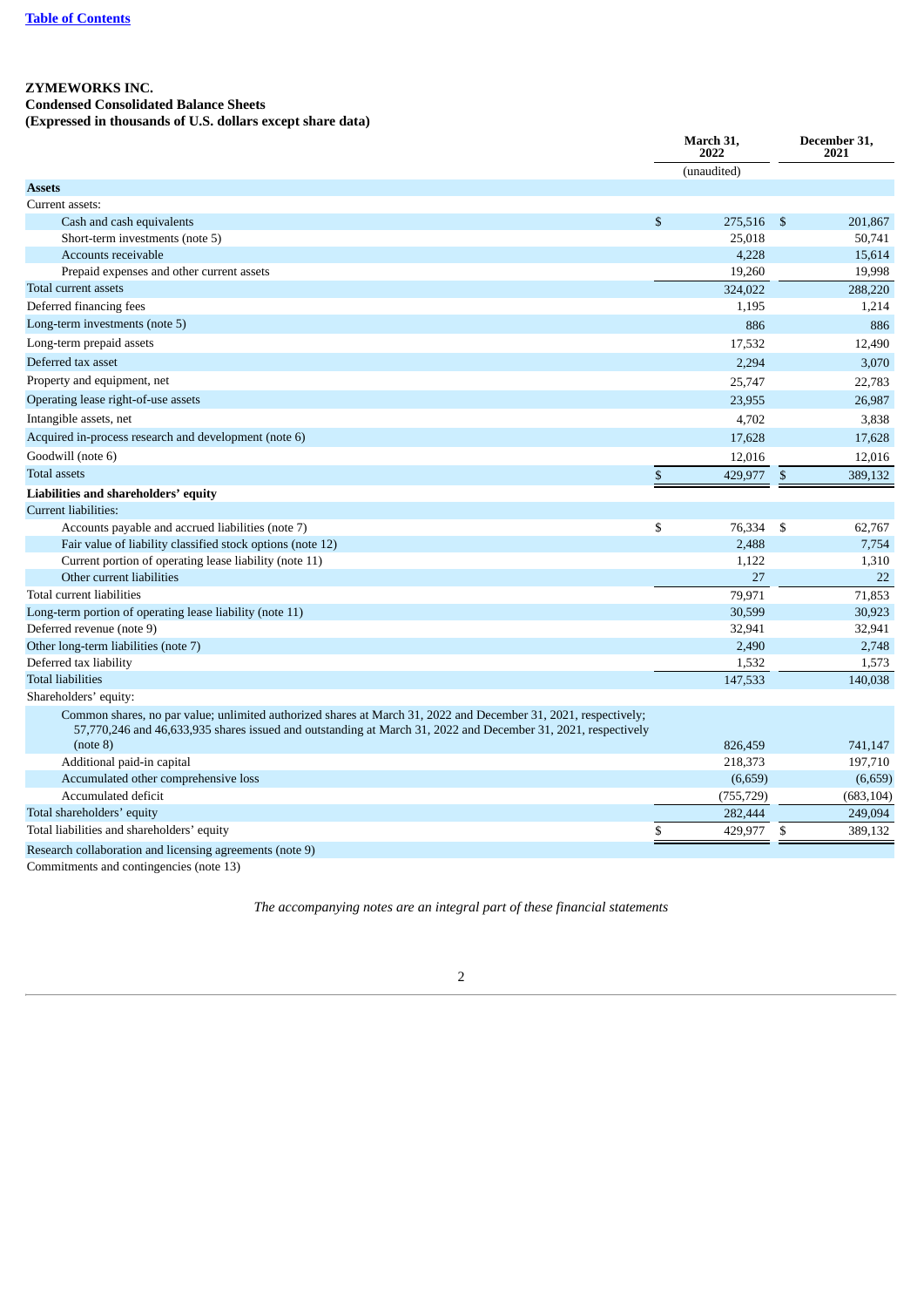**Condensed Consolidated Statements of Loss and Comprehensive Loss (Expressed in thousands of U.S. dollars except share and per share data) (unaudited)**

|                                                      |          | Three Months Ended March 31, |     |            |
|------------------------------------------------------|----------|------------------------------|-----|------------|
|                                                      |          | 2022                         |     | 2021       |
| Revenue                                              |          |                              |     |            |
| Research and development collaborations (note 9)     | \$       | 1,916                        | -\$ | 644        |
| <b>Operating expenses:</b>                           |          |                              |     |            |
| Research and development                             |          | 62,510                       |     | 44,283     |
| General and administrative                           |          | 12,092                       |     | 1,296      |
| Total operating expenses                             |          | 74,602                       |     | 45,579     |
| Loss from operations                                 |          | (72, 686)                    |     | (44, 935)  |
| Other income (expense):                              |          |                              |     |            |
| Interest income                                      |          | 302                          |     | 741        |
| Other (expense) income, net (note 10)                |          | (315)                        |     | 129        |
| Total other income (expense), net                    |          | (13)                         |     | 870        |
| Loss before income taxes                             |          | (72, 699)                    |     | (44,065)   |
| Income tax recovery (expense)                        |          | 74                           |     | (525)      |
| Net loss and comprehensive loss                      | \$       | (72, 625)                    | \$  | (44,590)   |
| Net loss per common share (note 4):                  |          |                              |     |            |
| <b>Basic</b>                                         |          |                              |     |            |
| Diluted                                              | \$<br>\$ | $(1.18)$ \$                  |     | (0.87)     |
|                                                      |          | $(1.19)$ \$                  |     | (0.87)     |
| Weighted-average common shares outstanding (note 4): |          |                              |     |            |
| <b>Basic</b>                                         |          | 61,367,368                   |     | 51,367,663 |
| Diluted                                              |          | 61,378,170                   |     | 51,367,663 |

<span id="page-8-0"></span>*The accompanying notes are an integral part of these financial statements*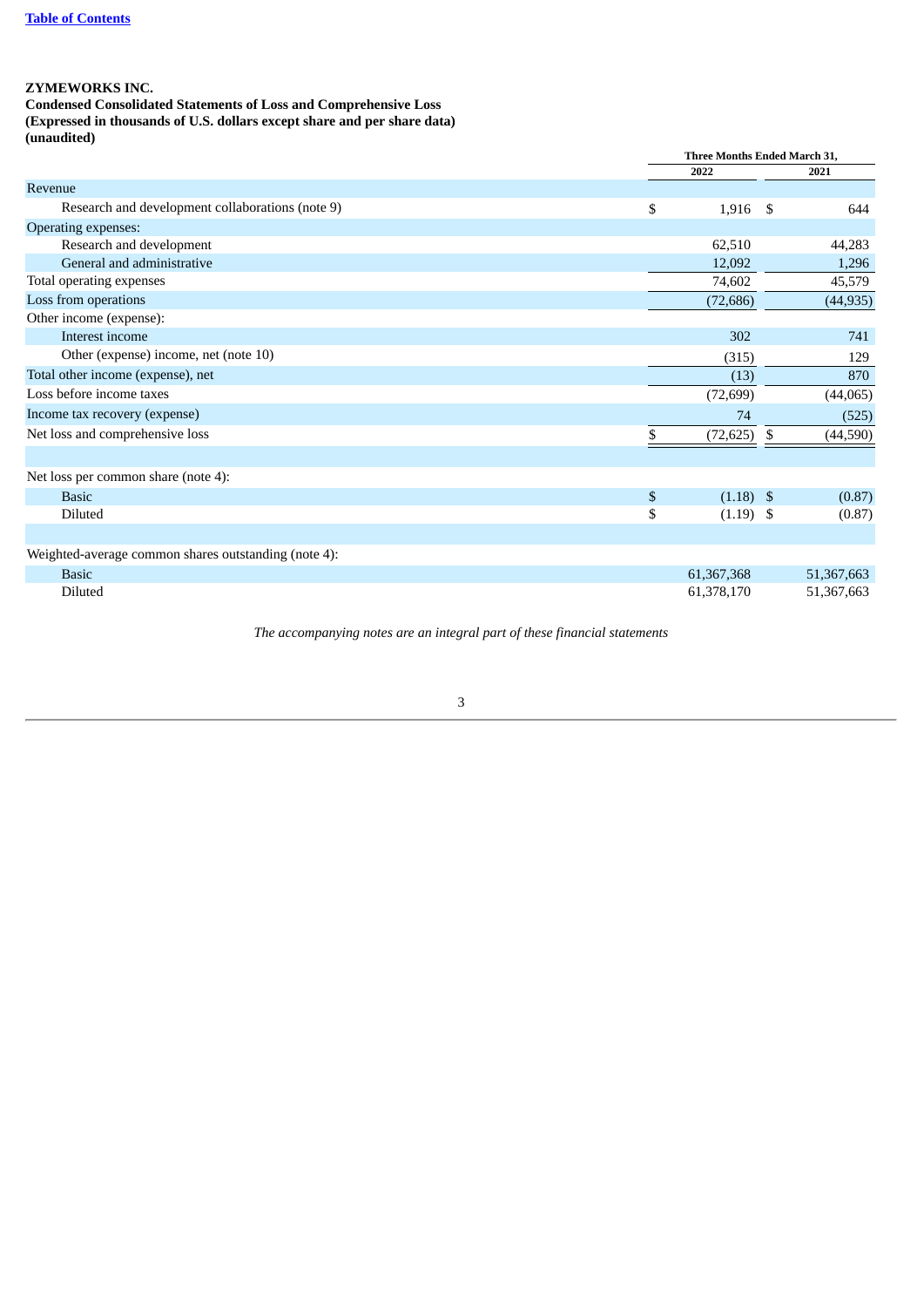**Condensed Consolidated Statement of Changes in Shareholders' Equity**

**(Expressed in thousands of U.S. dollars except share data)**

**(unaudited)**

|                                                                                                                                     | <b>Common shares</b> |         |                        | <b>Accumulated</b><br>other | <b>Additional</b>  | <b>Total</b>            |
|-------------------------------------------------------------------------------------------------------------------------------------|----------------------|---------|------------------------|-----------------------------|--------------------|-------------------------|
|                                                                                                                                     | <b>Shares</b>        | Amount  | Accumulated<br>deficit | comprehensive<br>loss       | paid-in<br>capital | shareholders'<br>equity |
| Balance at January 1, 2022                                                                                                          | 46,633,935           | 741,147 | (683, 104)             | (6,659)                     | 197,710            | 249,094                 |
| Issuance of common shares on exercise of options                                                                                    | 2,112                | 20      |                        |                             | (8)                | 12                      |
| Issuance of common shares through employee<br>stock purchase plan                                                                   | 61.801               | 1,361   |                        |                             |                    | 1,361                   |
| Issuance of common shares upon vesting of<br>restricted stock units ("RSUs")                                                        | 37,398               | 1,382   |                        |                             | (1, 382)           |                         |
| Stock-based compensation (recovery)                                                                                                 |                      |         |                        |                             | (2,932)            | (2,932)                 |
| Issuance of common shares and pre-funded<br>warrants in connection with public offering, net<br>of offering costs (notes 8a and 8d) | 11.035.000           | 82,549  |                        |                             | 24.985             | 107,534                 |
| Net loss                                                                                                                            |                      |         | (72, 625)              |                             |                    | (72, 625)               |
| Balance at March 31, 2022                                                                                                           | 57,770,246           | 826,459 | (755, 729)             | (6,659)                     | 218,373            | 282,444                 |

|                                                                          | Common shares<br><b>Shares</b> | Amount  | Accumulated<br>deficit | <b>Accumulated</b><br>other<br>comprehensive<br>loss |    | <b>Additional</b><br>paid-in<br>capital | <b>Total</b><br>shareholders'<br>equity |
|--------------------------------------------------------------------------|--------------------------------|---------|------------------------|------------------------------------------------------|----|-----------------------------------------|-----------------------------------------|
| Balance at January 1, 2021                                               | 46,035,389                     | 724,219 | $(471,261)$ \$         | (6,659)                                              | -S | 163,623                                 | 409,922                                 |
| Issuance of common shares on exercise of<br>options                      | 78.736                         | 2.624   |                        |                                                      |    | (662)                                   | 1,962                                   |
| Issuance of common shares through employee<br>stock purchase plan        | 26,807                         | 1.321   |                        |                                                      |    |                                         | 1,321                                   |
| Issuance of common shares upon vesting of<br>restricted stock units RSUs | 23.956                         | 843     |                        |                                                      |    | (843)                                   |                                         |
| Stock-based compensation expense                                         |                                |         |                        |                                                      |    | 8.530                                   | 8,530                                   |
| Net loss                                                                 |                                |         | (44,590)               |                                                      |    |                                         | (44,590)                                |
| Balance at March 31, 2021                                                | 46,164,888                     | 729,007 | (515, 851)             | (6,659)                                              |    | 170,648                                 | 377,145                                 |
|                                                                          |                                |         |                        |                                                      |    |                                         |                                         |

<span id="page-9-0"></span>*The accompanying notes are an integral part of these financial statements*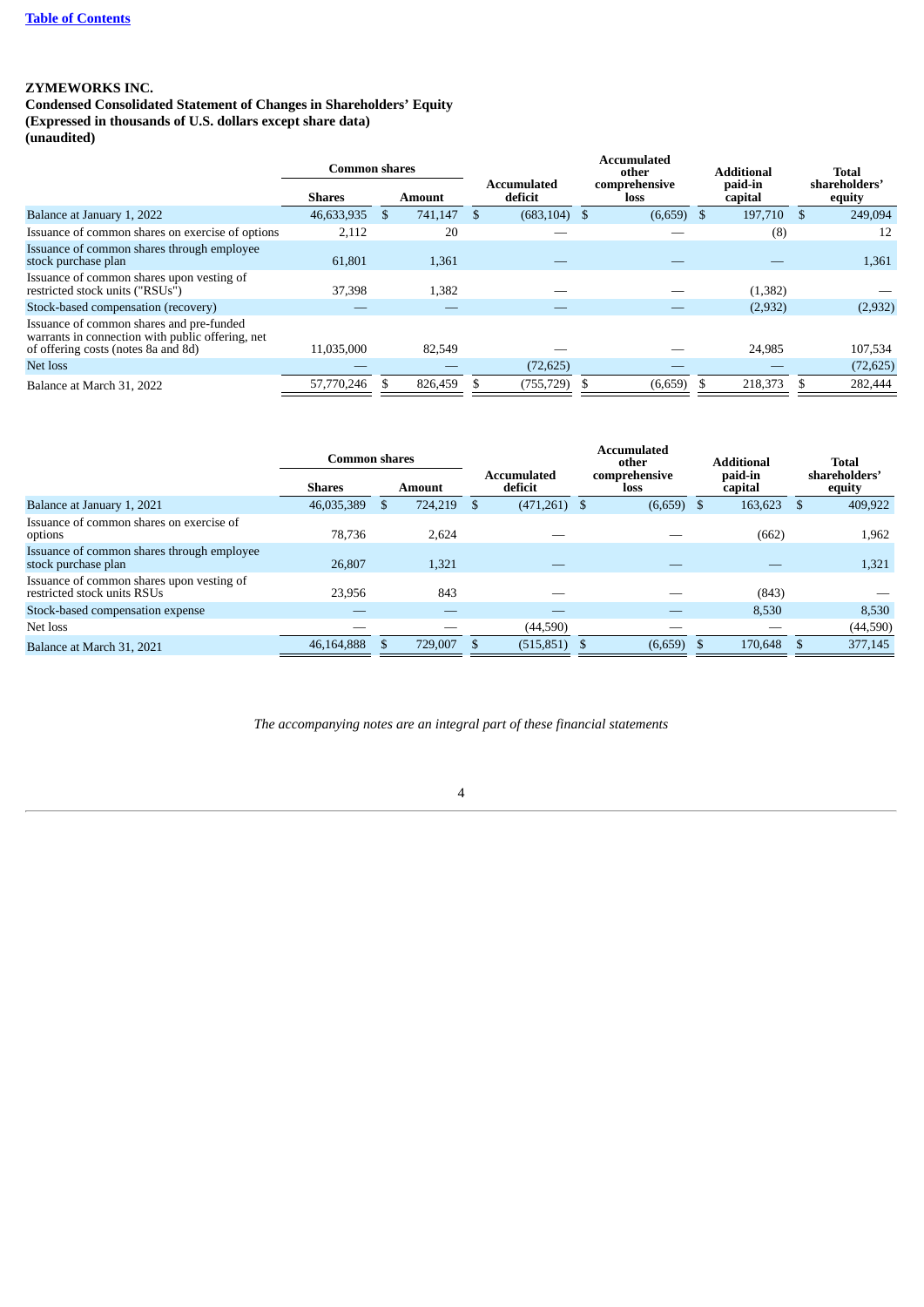## **Condensed Consolidated Statements of Cash Flows**

**(Expressed in thousands of U.S. dollars)**

**(unaudited)**

|                                                                                   | Three Months Ended March 31, |                |           |
|-----------------------------------------------------------------------------------|------------------------------|----------------|-----------|
|                                                                                   | 2022                         |                | 2021      |
| <b>Cash flows from operating activities:</b>                                      |                              |                |           |
| Net loss                                                                          | \$<br>$(72,625)$ \$          |                | (44,590)  |
| Items not involving cash:                                                         |                              |                |           |
| Depreciation of property and equipment                                            | 2,311                        |                | 958       |
| Amortization of intangible assets                                                 | 155                          |                | 1,090     |
| Stock-based compensation recovery                                                 | (8,177)                      |                | (6,733)   |
| Amortization of operating lease right-of-use assets                               | 2,865                        |                | 572       |
| Deferred income tax expense                                                       | 735                          |                | 246       |
| Change in fair value of contingent consideration liability                        |                              |                | 31        |
| Change in fair value of investments in equity instruments                         |                              |                | (167)     |
| Unrealized foreign exchange loss                                                  | 686                          |                | 717       |
| Changes in non-cash operating working capital:                                    |                              |                |           |
| Accounts receivable                                                               | 11,325                       |                | 10,717    |
| Prepaid expenses and other current assets                                         | (3,859)                      |                | (2,657)   |
| Accounts payable and accrued liabilities                                          | 11,820                       |                | (163)     |
| Operating lease liabilities                                                       | (648)                        |                | (824)     |
| Net cash used in operating activities                                             | (55, 412)                    |                | (40, 803) |
| <b>Cash flows from financing activities:</b>                                      |                              |                |           |
| Proceeds from public offering, net of issuance costs (note 8a)                    | 107,720                      |                |           |
| Issuance of common shares on exercise of stock options (note 8e)                  | 12                           |                | 1,321     |
| Issuance of common shares through employee stock purchase plan                    | 863                          |                | 829       |
| Deferred financing fees                                                           | 19                           |                | (40)      |
| Finance lease payments                                                            | (4)                          |                | (4)       |
| Net cash provided by financing activities                                         | 108,610                      |                | 2,106     |
| <b>Cash flows from investing activities:</b>                                      |                              |                |           |
| Net redemptions (purchases) of short-term investments                             | 25,278                       |                | 77,542    |
| Acquisition of property and equipment                                             | (4, 158)                     |                | (695)     |
| Acquisition of intangible assets                                                  | (546)                        |                |           |
| Net cash provided by investing activities                                         | 20,574                       |                | 76,847    |
| Effect of exchange rate changes on cash and cash equivalents                      | (123)                        |                | (239)     |
| Net change in cash and cash equivalents                                           | 73,649                       |                | 37,911    |
| Cash and cash equivalents, beginning of period                                    | 201,867                      |                | 242,036   |
| Cash and cash equivalents, end of period                                          | \$<br>275,516                | $\mathfrak{s}$ | 279,947   |
| Supplemental disclosure of non-cash investing and financing items:                |                              |                |           |
| Leased assets obtained in exchange for operating lease liabilities                | \$<br>72                     | <sup>\$</sup>  | 485       |
| Acquisition of property and equipment in accounts payable and accrued liabilities | 1,590                        |                | 383       |

<span id="page-10-0"></span>*The accompanying notes are an integral part of these financial statements*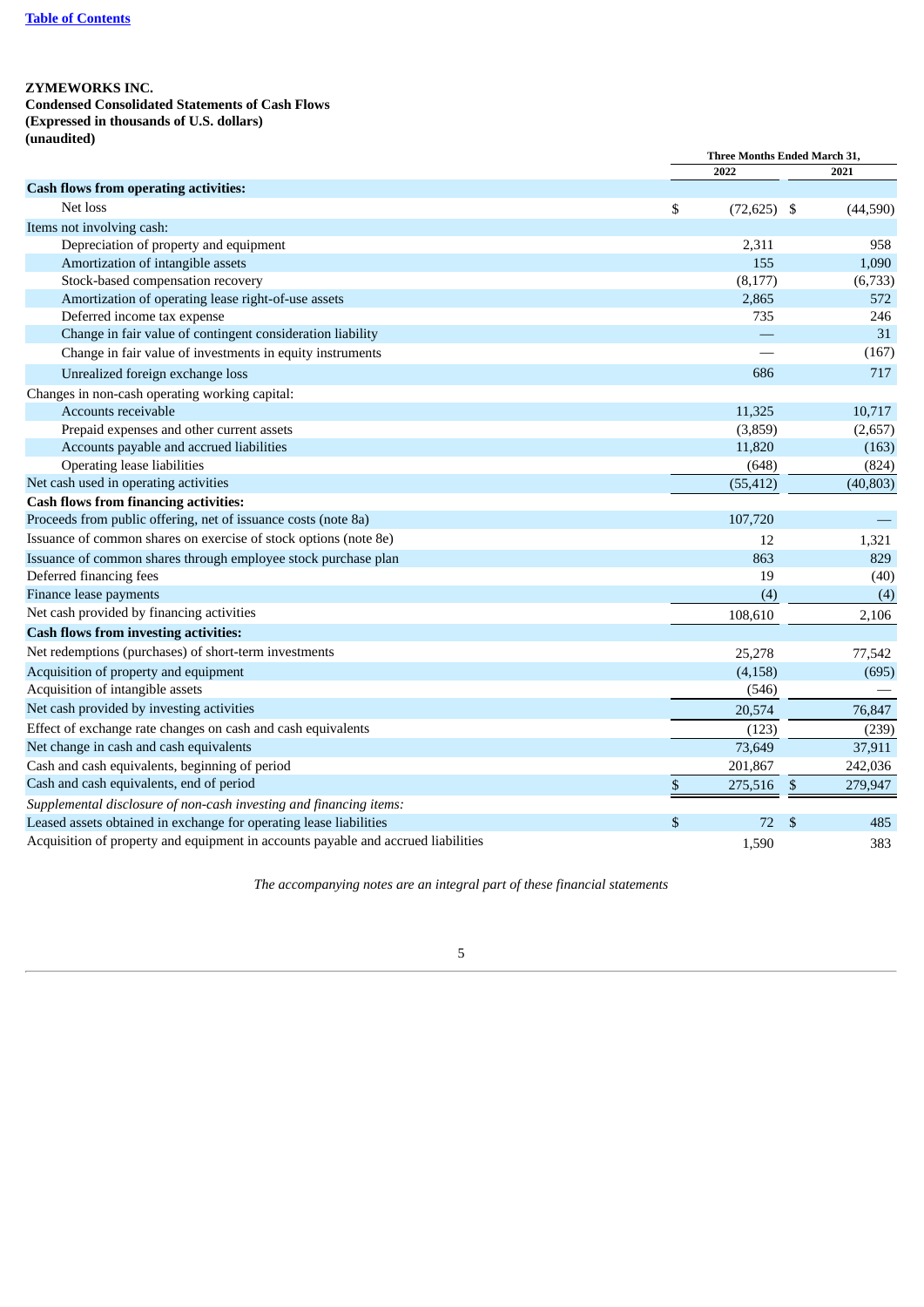## **ZYMEWORKS INC. Notes to the Interim Condensed Consolidated Financial Statements (unaudited) (Expressed in thousands of U.S. dollars except share and per share data)**

## **1. Nature of Operations**

Zymeworks Inc. (the "Company" or "Zymeworks") is a clinical-stage biopharmaceutical company dedicated to the development of next-generation multifunctional biotherapeutics. Zymeworks was incorporated on September 8, 2003 under the laws of the Canada Business Corporations Act. On October 22, 2003, the Company was registered as an extra-provincial company under the Company Act (British Columbia). On May 2, 2017, the Company continued under the Business Corporations Act (British Columbia).

Since its inception, the Company has devoted substantially all of its resources to research and development activities, including developing its therapeutic platforms, and identifying and developing potential product candidates by undertaking preclinical studies and clinical trials. The Company supports these activities through general and administrative support, as well as by raising capital, conducting business planning and protecting its intellectual property.

## **2. Summary of Significant Accounting Policies**

#### *Basis of Presentation*

The accompanying interim condensed consolidated financial statements of the Company have been prepared in accordance with generally accepted accounting principles in the United States of America ("U.S. GAAP") and pursuant to the rules and regulations of the U.S. Securities and Exchange Commission ("SEC") for interim financial information. Accordingly, these financial statements do not include all the information and footnotes required for complete financial statements and should be read in conjunction with the audited consolidated financial statements of the Company and the accompanying notes thereto for the year ended December 31, 2021.

These unaudited interim condensed consolidated financial statements reflect all adjustments, consisting solely of normal recurring adjustments, which, in the opinion of management, are necessary for a fair presentation of results for the interim periods presented. The results of operations for the three months ended March 31, 2022 and 2021 are not necessarily indicative of results that can be expected for a full year. These unaudited interim condensed consolidated financial statements follow the same significant accounting policies as those described in the notes to the audited consolidated financial statements of the Company for the year ended December 31, 2021.

All amounts expressed in the interim condensed consolidated financial statements of the Company and the accompanying notes thereto are expressed in thousands of U.S. dollars, except for share and per share data and where otherwise indicated. References to "\$" are to U.S. dollars and references to "C\$" are to Canadian dollars.

## *Use of Estimates*

The preparation of interim condensed consolidated financial statements in accordance with U.S. GAAP requires the Company to make estimates and judgments in certain circumstances that affect the reported amounts of assets, liabilities, revenue and expenses, and related disclosure of contingent assets and liabilities. On an ongoing basis, the Company evaluates its estimates, most notably those related to revenue recognition including estimated timing of completion of performance obligations required to meet revenue recognition criteria, accrual of expenses including clinical and preclinical study expense accruals, stock-based compensation, valuation allowance for deferred taxes, benefits under the Scientific Research and Experimental Development ("SR&ED") program, and other contingencies. Management bases its estimates on historical experience and on various other assumptions that it believes to be reasonable under the circumstances. Actual results could differ from these estimates.

The full extent to which the COVID-19 pandemic may directly or indirectly impact the Company's business, results of operations and financial condition, including revenues, expenses, clinical trials, research and development costs and employee-related amounts, will depend on future developments that are evolving and highly uncertain, such as the duration and severity of outbreaks, including potential future waves or cycles, and the effectiveness of actions taken to contain and treat COVID-19. The Company considered the potential impact of COVID-19 when making certain estimates and judgments relating to the preparation of these interim condensed consolidated financial statements. While there was no material impact to the Company's interim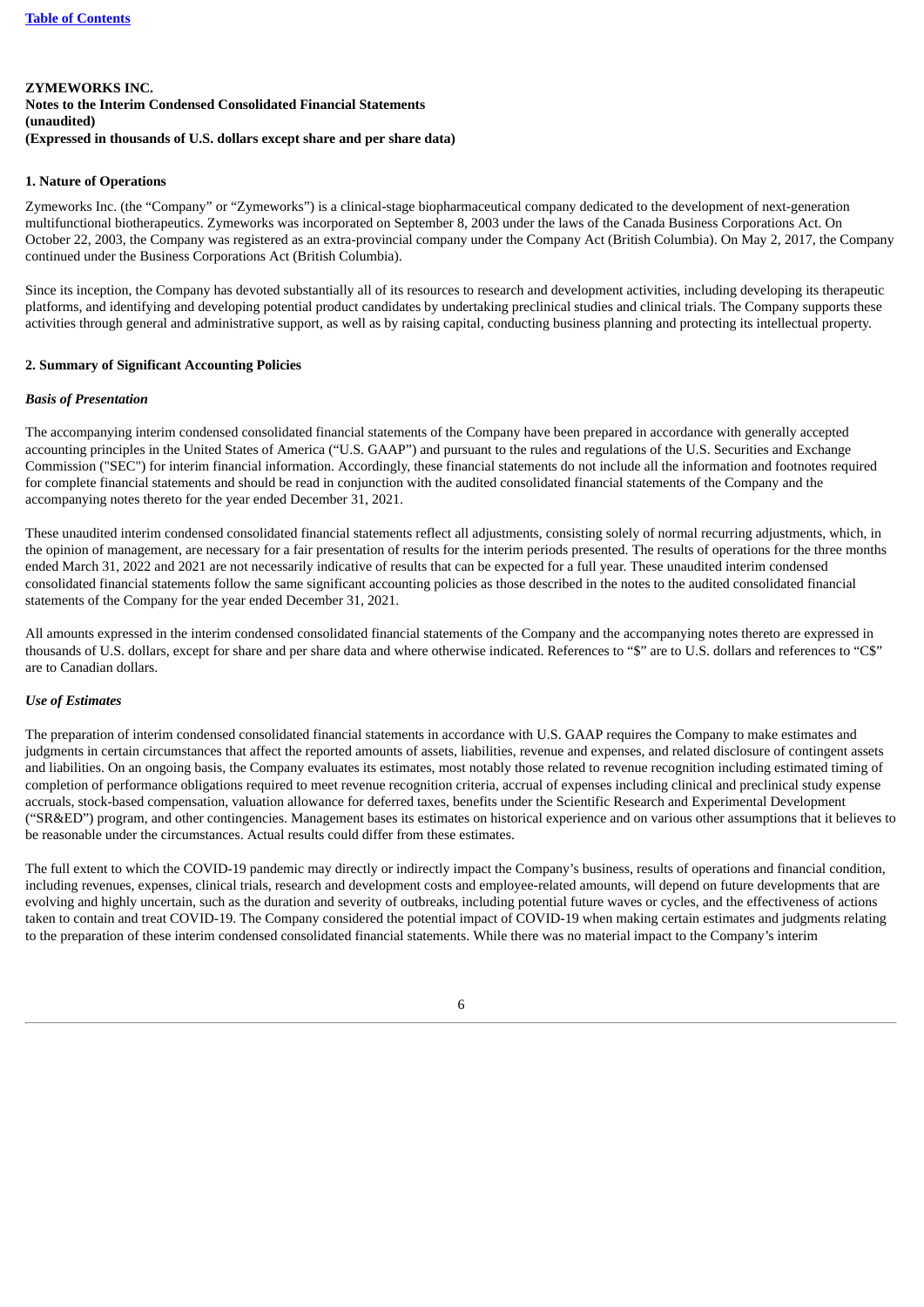condensed consolidated financial statements as of and for the three months ended March 31, 2022, the Company's future assessment of the magnitude and duration of COVID-19, as well as other factors, could result in a material impact to the Company's consolidated financial statements in future reporting periods.

## **3. Recent Accounting Pronouncements**

## *Recent accounting pronouncements not yet adopted*

The Company has reviewed recent accounting pronouncements and concluded that they are either not applicable to the business, or that no material effect is expected on the consolidated financial statements as a result of future adoption.

#### **4. Net loss per share**

Net loss per share for the three months ended March 31, 2022 and 2021 was as follows:

|                                                                           |               | <b>Three Months Ended</b><br>March 31, |  |            |  |
|---------------------------------------------------------------------------|---------------|----------------------------------------|--|------------|--|
|                                                                           |               | 2022                                   |  | 2021       |  |
| Numerator:                                                                |               |                                        |  |            |  |
| Net loss attributable to common shareholders:                             |               |                                        |  |            |  |
| <b>Basic</b>                                                              | \$            | $(72, 625)$ \$                         |  | (44,590)   |  |
| Adjustment for change in fair value of liability classified stock options |               | (302)                                  |  |            |  |
| <b>Diluted</b>                                                            | \$            | $(72, 927)$ \$                         |  | (44,590)   |  |
|                                                                           |               |                                        |  |            |  |
| Denominator:                                                              |               |                                        |  |            |  |
| Weighted-average common shares outstanding:                               |               |                                        |  |            |  |
| <b>Basic</b>                                                              |               | 61,367,368                             |  | 51,367,663 |  |
| Adjustment for dilutive effect of liability classified stock options      |               | 10,802                                 |  |            |  |
| <b>Diluted</b>                                                            |               | 61,378,170                             |  | 51,367,663 |  |
|                                                                           |               |                                        |  |            |  |
| Net loss per common share – basic                                         | \$            | $(1.18)$ \$                            |  | (0.87)     |  |
| Net loss per common share - diluted                                       | <sup>\$</sup> | $(1.19)$ \$                            |  | (0.87)     |  |

Weighted average number of common shares used in the basic and diluted earnings per share calculations include the pre-funded warrants issued in connection with the Company's June 2019, January 2020 and January 2022 offerings as the warrants are exercisable at any time for nominal cash consideration.

#### **5. Investments**

#### *Short-term Investments*

Short-term investments are denominated in U.S. dollars or Canadian dollars and consist of guaranteed investment certificates ("GICs") acquired from financial institutions in accordance with the Company's cash investment policy. Short-term GICs are classified as held to maturity and are accounted for at amortized cost.

#### *Long-term Investments*

Long-term investments at March 31, 2022 consist of equity securities of \$886 acquired for strategic purposes or in connection with licensing and collaboration agreements (December 31, 2021 - \$886 ). Long-term investments are accounted for as available for sale financial instruments with changes in fair value recorded through net income.

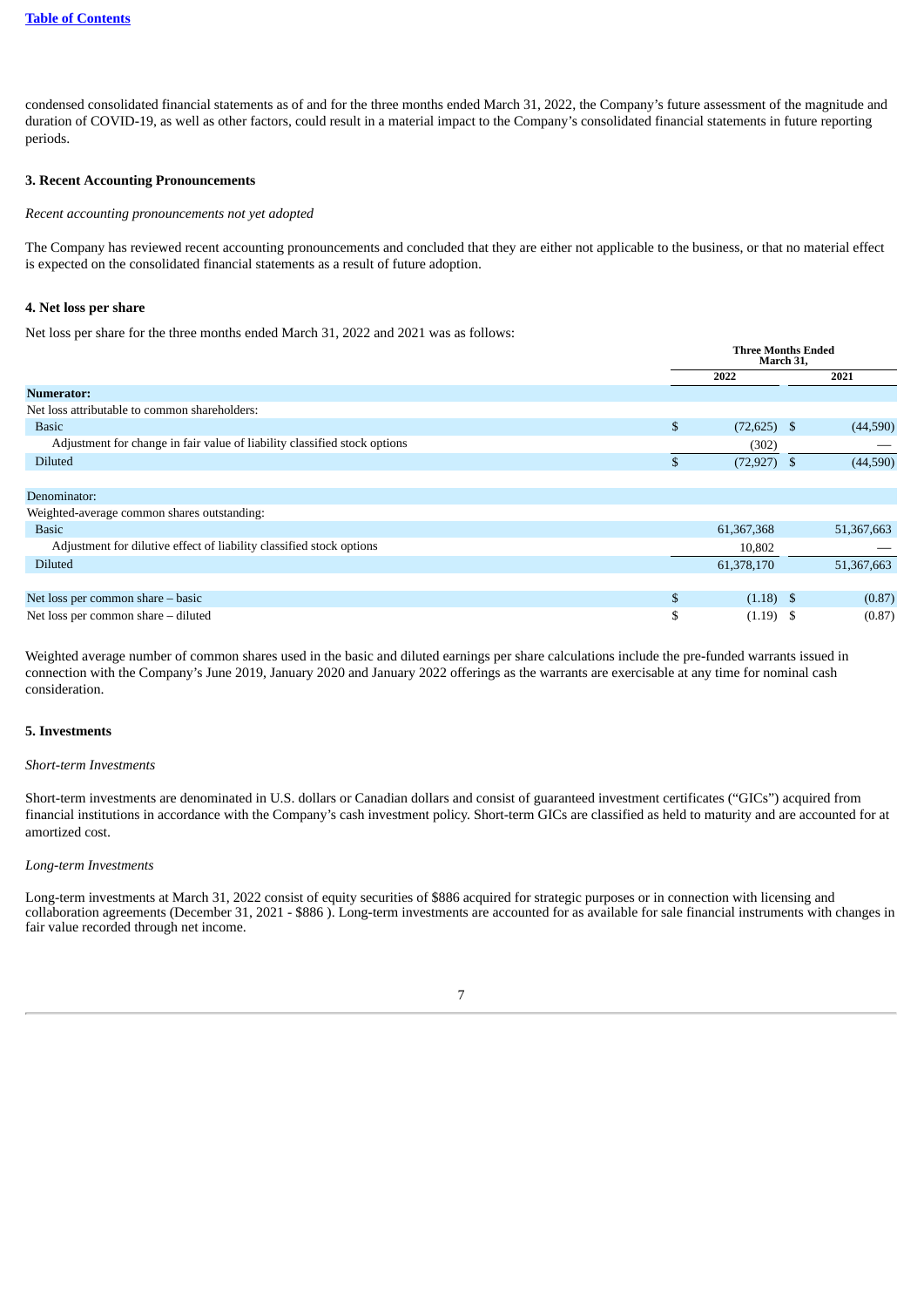## **6. IPR&D and Goodwill**

### *Acquired IPR&D*

In-process research and development assets ("IPR&D") acquired in the 2016 Kairos Therapeutics Inc. ("Kairos") business combination are classified as indefinite-lived intangible assets and are not currently being amortized. The carrying value of IPR&D, net of impairment was \$17,628 at both March 31, 2022 and December 31, 2021. The Company concluded that there were no impairment indicators related to IPR&D as of March 31, 2022.

## *Goodwill*

The Company performed its most recent annual impairment test of goodwill as of December 31, 2021. As part of the evaluation of the recoverability of goodwill, the Company identified only one reporting unit to which the total carrying amount of goodwill has been assigned. As at December 31, 2021, the Company performed a qualitative assessment for its annual impairment test of goodwill after concluding that it was not more likely than not that the fair value of the reporting unit was less than its carrying value. Consequently, a quantitative impairment test was not required. The Company concluded that there were no impairment indicators related to goodwill as of March 31, 2022.

## **7. Liabilities**

Accounts payable and accrued expenses consisted of the following:

|                                             | March 31,<br>2022 | December 31,<br>2021 |
|---------------------------------------------|-------------------|----------------------|
| Trade payables                              | 14,026            | 5,174                |
| Accrued research and development expenses   | 52.997            | 50,963               |
| Employee compensation and vacation accruals | 5,869             | 3,346                |
| Accrued legal and professional fees         | 941               | 1,064                |
| Other                                       | 2,501             | 2.220                |
| Total                                       | 76.334            | 62.767               |

Other long-term liabilities consisted of the following:

|                                                  | waruu 91,<br>2022 |       | Deceniber 51,<br>2021 |  |
|--------------------------------------------------|-------------------|-------|-----------------------|--|
| Liability for contingent consideration (note 12) |                   | 1.248 | 1,498                 |  |
| Liability from in-licensing agreements           |                   | 1,150 | 1,150                 |  |
| Finance lease liability (note 11)                |                   | 92    | 100                   |  |
| Total                                            |                   | 2.490 | 2.748                 |  |

**March 31,**

**December 31,**

## **8. Shareholders' Equity**

#### a. Equity Offerings

#### *2022 Public Offering*

On January 31, 2022, the Company closed a public offering pursuant to which the Company sold 11,035,000 common shares, including the sale of 1,875,000 common shares to the underwriters upon their full exercise of their over-allotment option, at \$8.00 per common share and 3,340,000 Pre-Funded Warrants (note 8d) in lieu of common shares at \$7.9999 per Pre-Funded Warrant. Net proceeds were \$107,534, after underwriting discounts, commissions and offering expenses.

## b. Authorized

The Company has an unlimited authorized number of voting common shares and preferred shares without par value.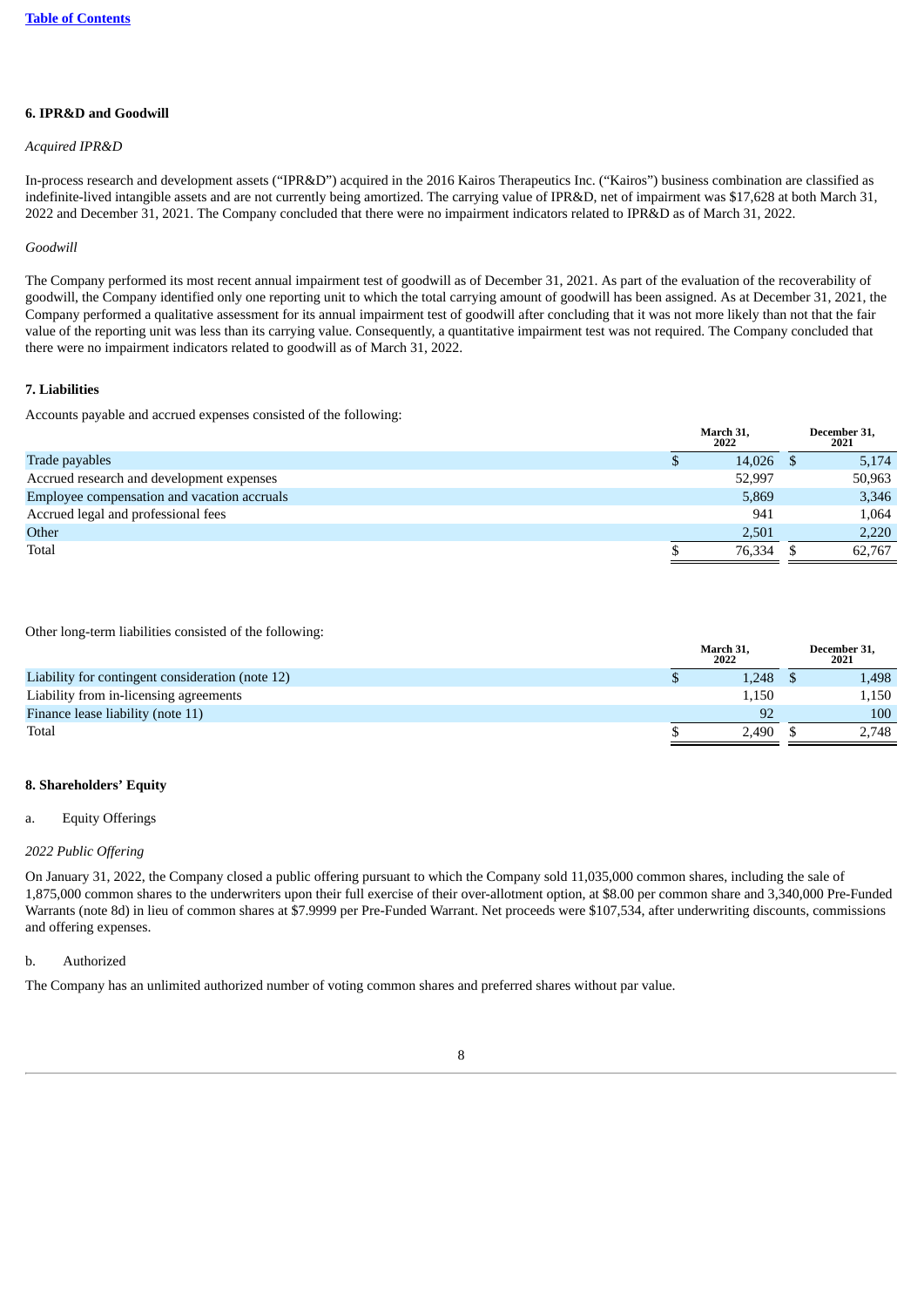## c. Preferred Shares

As of March 31, 2022 and December 31, 2021, no preferred shares were issued or outstanding, respectively.

## d. Pre-Funded Common Share Warrants

In connection with a public offering completed on June 24, 2019, the Company issued 4,166,690 Pre-Funded Warrants at a price of \$17.9999 per Pre-Funded Warrant which granted holders of warrants the right to purchase up to 4,166,690 common shares of the Company, at an exercise price of \$0.0001 per share.

In connection with a public offering completed on January 27, 2020, the Company issued 1,075,271 Pre-Funded Warrants at a price of \$46.4999 per Pre-Funded Warrant which granted holders of warrants the right to purchase up to 1,075,271 common shares of the Company, at an exercise price of \$0.0001 per share.

In connection with a public offering completed on January 31, 2022 (note 8a), the Company issued 3,340,000 Pre-Funded Warrants at a price of \$7.9999 per Pre-Funded Warrant which granted holders of warrants the right to purchase up to 3,340,000 common shares of the Company, at an exercise price of \$0.0001 per share.

The Pre-Funded Warrants are exercisable by the holders at any time on or after the original issue date. The Pre-Funded Warrants do not expire unless they are exercised or settled in accordance with the Pre-Funded Warrant agreement. As the Pre-Funded Warrants meet the condition for equity classification, proceeds from issuance of the Pre-Funded Warrants, net of any transaction costs, are recorded in additional paid-in capital. Upon exercise of the Pre-Funded Warrants, the historical costs recorded in additional paid-in capital along with exercise price collected from holders will be recorded in common shares. No Pre-Funded Warrants have been exercised to date.

## e. Stock-Based Compensation

## *Original Stock Option Plan*

On July 14, 2006, the shareholders of the Company approved an employee stock option plan (the "Original Plan"). The Original Plan provides for the granting of options to directors, officers, employees and consultants. Options to purchase common shares may be granted at an exercise price of each option equal to the last private issuance of common shares immediately preceding the date of the grant. The total number of options outstanding is not to exceed 20% of the issued common shares of the Company.

Options granted under the Original Plan are exercisable at various dates over their 10-year life. Common shares are issued from treasury when options are exercised.

The exercise prices of the Company's stock options under the Original Plan are denominated in Canadian dollars. The Canadian dollar amounts have been translated to U.S. dollars using the period end rate or the average foreign exchange rate for the period, as applicable, and have been provided for information purposes. Upon the effectiveness of the Company's New Plan described below, no further options were issuable under the Original Plan. However, all outstanding options granted under the Original Plan remain outstanding, subject to the terms of the Original Plan and the applicable grant documents, until such outstanding options are exercised or they terminate or expire by their terms.

#### *New Stock Option and Equity Compensation Plan*

On April 10, 2017, the Company's shareholders approved a new stock option plan, which became effective immediately prior to the consummation of the Company's IPO. This plan allows for the grant of options to directors, officers, employees and consultants in U.S. or Canadian dollars, and also permits the Company to grant incentive stock options ("ISOs"), within the meaning of Section 422 of the Internal Revenue Code, to its employees. On June 7, 2018, the Company's shareholders approved an amendment and restatement of this plan (this plan, as amended and restated, the "New Plan"), which includes an article that allows the Company to grant restricted shares, restricted share units ("RSUs") and other share-based awards, in addition to stock options. On March 4, 2020, the Board of Directors approved certain minor amendments to the New Plan that did not require shareholder approval.

The original maximum number of common shares reserved for issuance under the New Plan as of June 7, 2018 was 5,686,097, which includes 3,686,097 shares issuable upon exercise of options outstanding as of March 31, 2018. Beginning in 2019 and ending in 2028, this maximum number may be increased on the first day of each calendar year by up to 4.0% of the number of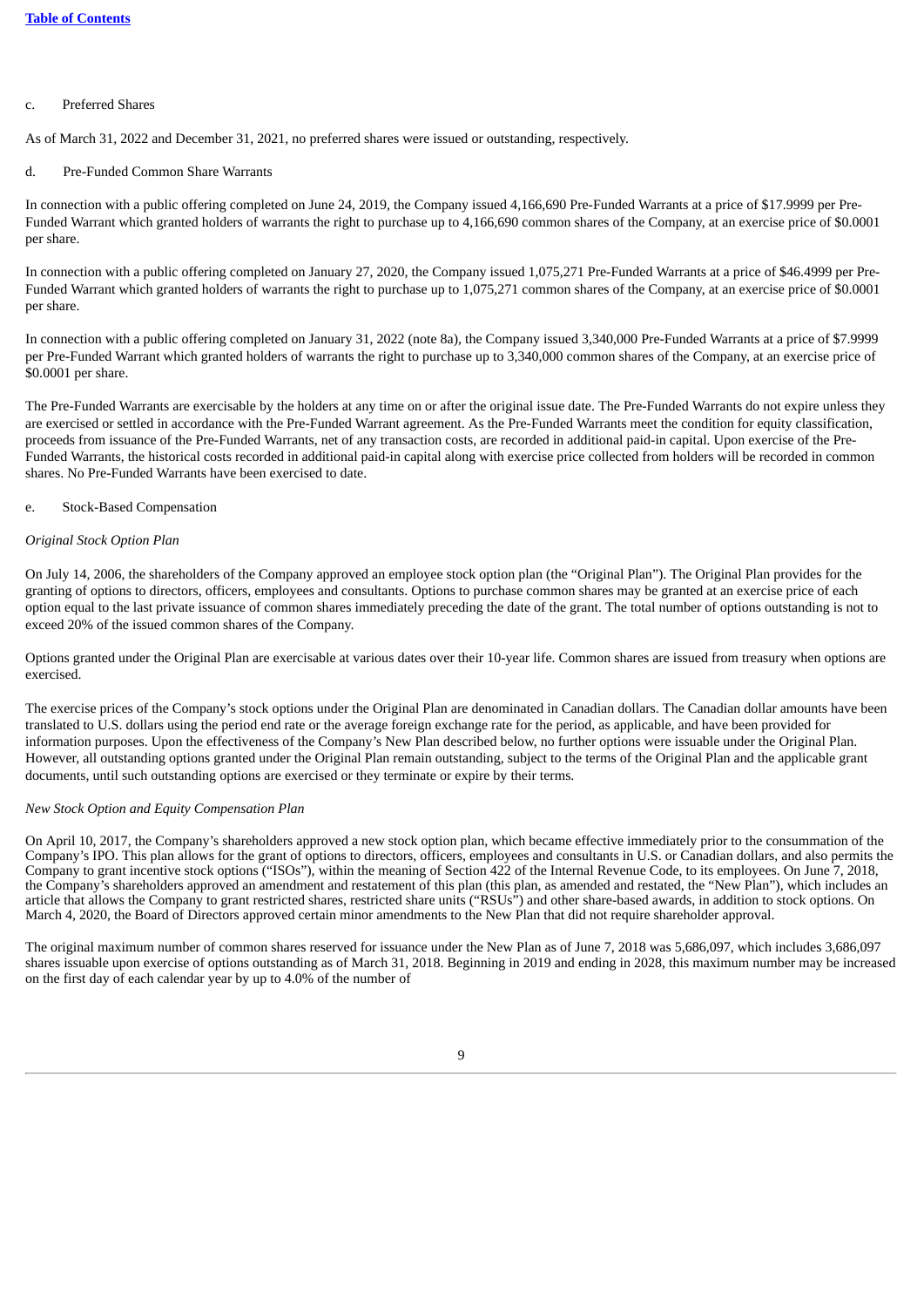outstanding shares on the last day of the immediately preceding calendar year. As of March 31, 2022, 978,461 common shares were available for future award grants under the New Plan (December 31, 2021: 952,632 common shares). ISOs may be granted with respect to a maximum fixed amount equal to 20% of the shares reserved for issuance under the New Plan as of June 7, 2018.

On January 5, 2022, the Board approved the "Zymeworks Inc. Inducement Stock Option and Equity Compensation Plan" and reserved 750,000 of the Company's common shares for issuance pursuant to equity awards granted thereunder.

*RSUs*

During the year-ended December 31, 2020, the Company started granting RSUs to certain employees, which typically vest over a period of three years, in the amount of one-third each year on the anniversary of the grant date. RSUs are equity-settled on each vesting date, subject to the grantee's continued employment with the Company on the vesting date. The fair value of RSUs granted was calculated by using the Company's closing stock price on the grant date.

**Weighted-**

|                                | <b>Number of RSUs</b> | weighteu-<br>average grant<br>date fair value<br>(5) |
|--------------------------------|-----------------------|------------------------------------------------------|
| Outstanding, December 31, 2021 | 354,269               | 25.85                                                |
| Granted                        | 10.400                | 7.55                                                 |
| Vested and settled             | (37,398)              | 36.95                                                |
| Forfeited                      | (114, 430)            | 29.31                                                |
| Outstanding, March 31, 2022    | 212,841               | 21.14                                                |

As of March 31, 2022, there was \$2,678 of unamortized RSU expense that will be recognized over a weighted average period of 1.34 years.

#### *Stock Options*

All options granted under the New Plan will have an exercise price determined and approved by the Board of Directors on the date of the grant, which shall not be less than the market price of the common shares at such time. For the purposes of the New Plan, the market price of a common share shall be the closing sale price of a share on the grant date reported by the stock exchange with the greatest trading volume or, if such day is not a trading day, the closing sale price reported for the immediately preceding trading day. The Company may convert a market price denominated in Canadian dollars into United States dollars and vice versa and such converted amount shall be the market price.

An option shall be exercisable during a period established by the Board of Directors which shall commence on the date of the grant and shall terminate not later than ten years after the date of the granting of the option. The New Plan provides that the exercise period shall automatically be extended if the date on which it is scheduled to terminate shall fall during a black-out period. In such cases, the extended exercise period shall terminate on the tenth business day after the last day of the black-out period, provided that the exercise period shall in no case be extended beyond the tenth anniversary of the date the option was granted. All options shall vest in accordance with the terms of their grant agreements.

The following table summarizes the Company's stock options granted in Canadian dollars under the Original Plan and the New Plan:

|                                | Number<br>of Options | Weighted-<br>Average<br><b>Exercise Price</b><br>(C\$) | Weighted-<br>Average<br><b>Exercise Price</b><br>(5) | Weighted-<br>Average<br>C <b>ontractual</b><br>Term<br>(years) | Aggregate<br>intrinsic value<br>(C <sub>s</sub> ) | Aggregate<br>intrinsic value<br>(\$) |
|--------------------------------|----------------------|--------------------------------------------------------|------------------------------------------------------|----------------------------------------------------------------|---------------------------------------------------|--------------------------------------|
| Outstanding, December 31, 2021 | 2,488,655            | 26.15                                                  | 20.70                                                | 6.24                                                           | 7.919                                             | 6,224                                |
| Granted                        | 721,685              | 8.98                                                   | 7.03                                                 |                                                                |                                                   |                                      |
| Exercised                      | (2, 112)             | 7.33                                                   | 5.78                                                 |                                                                |                                                   |                                      |
| Forfeited                      | (263,790)            | 37.97                                                  | 29.93                                                |                                                                |                                                   |                                      |
| Outstanding, March 31, 2022    | 2,944,438            | 20.90                                                  | 16.71                                                | 6.74                                                           | 25                                                | 20                                   |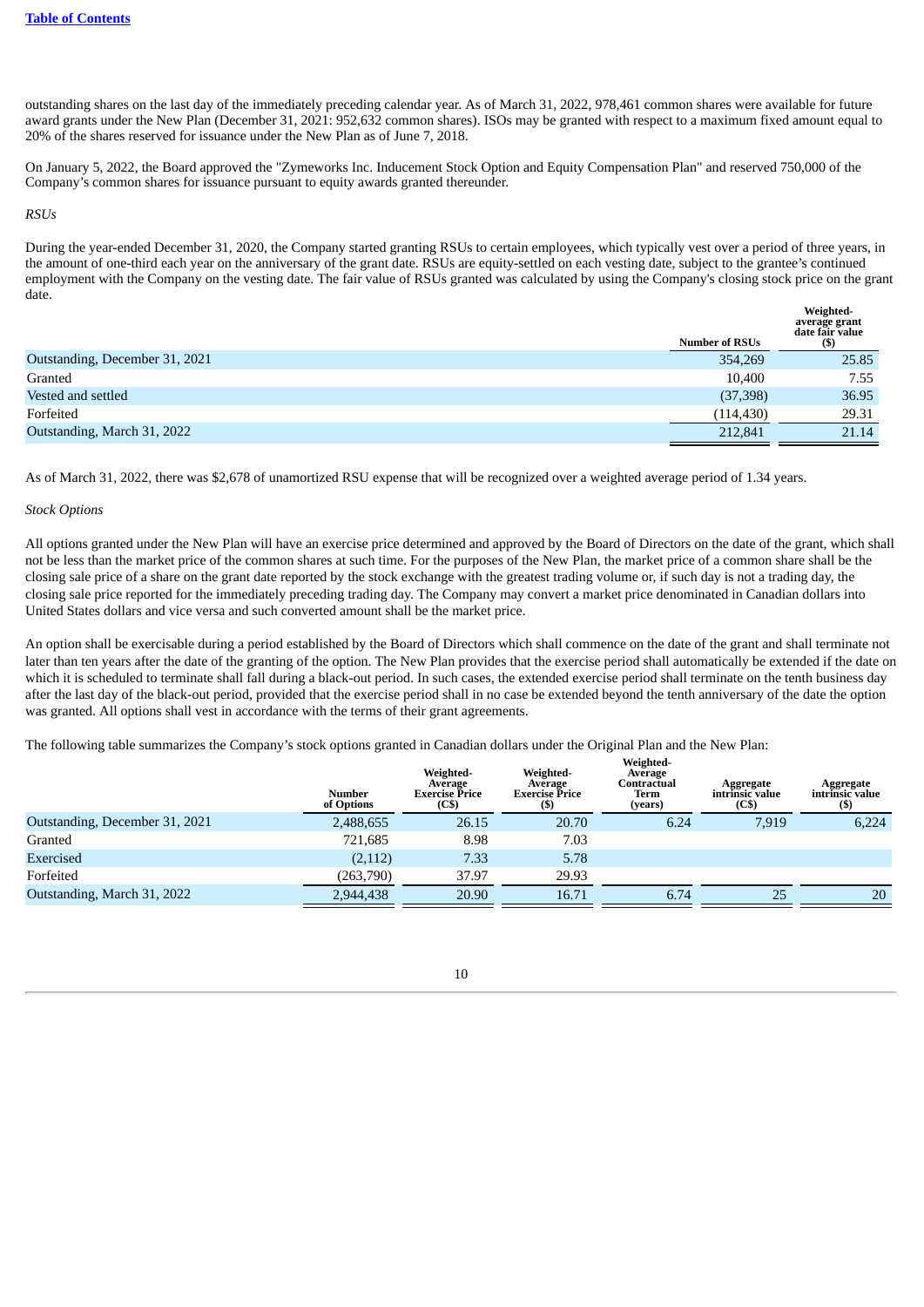The following table summarizes the Company's stock options granted in U.S. dollars under the New Plan:

|                                | <b>Number</b><br>of Options | Weighted-<br>Average<br><b>Exercise Price</b><br>(S) | weignted-<br>Average<br>Contractual<br>Term<br>(years) | Aggregate<br>intrinsic value<br>(S) |
|--------------------------------|-----------------------------|------------------------------------------------------|--------------------------------------------------------|-------------------------------------|
| Outstanding, December 31, 2021 | 4,916,914                   | 26.59                                                | 7.93                                                   | 5,555                               |
| Granted                        | 2,417,098                   | 8.67                                                 |                                                        |                                     |
| Exercised                      |                             | __                                                   |                                                        |                                     |
| Forfeited                      | (931, 435)                  | 33.74                                                |                                                        |                                     |
| Outstanding, March 31, 2022    | 6,402,577                   | 18.79                                                | 8.40                                                   |                                     |
|                                |                             |                                                      |                                                        |                                     |

**Weighted-**

During the three months ended March 31, 2022, the Company received cash proceeds of \$12 from stock options exercised.

The stock options outstanding at March 31, 2022 expire at various dates from July 1, 2022 to March 9, 2032.

The estimated fair values of options granted to officers, directors, employees and consultants are amortized over the relevant vesting periods. Stock-based compensation expense for equity classified instruments, as well as the financial statement impact of the amortization and periodic revaluation of liability classified instruments, are recorded in research and development expense, general and administration expense and finance expense as follows:

|                                                                               | Three Months Ended March 31, |              |  |           |
|-------------------------------------------------------------------------------|------------------------------|--------------|--|-----------|
|                                                                               |                              |              |  |           |
|                                                                               |                              | 2022         |  | 2021      |
| Research and development expense:                                             |                              |              |  |           |
| Stock-based compensation expense (recovery) for equity classified instruments | \$                           | $(2,747)$ \$ |  | 4,336     |
| Change in fair value of liability classified instruments                      |                              | (474)        |  | (2,513)   |
|                                                                               |                              | $(3,221)$ \$ |  | 1,823     |
| General and administrative expense:                                           |                              |              |  |           |
| Stock-based compensation expense (recovery) for equity classified instruments |                              | $(2,232)$ \$ |  | 4,192     |
| Change in fair value of liability classified instruments                      |                              | (2,876)      |  | (12, 951) |
|                                                                               |                              | $(5,108)$ \$ |  | (8,759)   |
| Finance expense (income):                                                     |                              |              |  |           |
| Change in fair value of liability classified instruments                      |                              | (30)         |  | (66)      |
|                                                                               |                              | (30)         |  | (66)      |

Amounts for equity classified instruments above include stock-based compensation expense relating to RSUs of \$604 for the three months ended March 31, 2022 (three months ended March 31, 2021: \$606).

The estimated fair value of stock options granted under the New Plan was determined using the Black-Scholes option pricing model with the following weighted-average assumptions:

|                                  | <b>Three Months Ended March 31.</b> |            |
|----------------------------------|-------------------------------------|------------|
|                                  | 2022                                | 2021       |
| Dividend vield                   | $0\%$                               | $0\%$      |
| <b>Expected volatility</b>       | 77.3 %                              | 81.6 %     |
| Risk-free interest rate          | 1.84%                               | 0.98%      |
| Expected average life of options | 5.93 years                          | 6.07 years |

*Expected Volatility* — Volatility is a measure of the amount by which a financial variable such as a share price has fluctuated (historical volatility) or is expected to fluctuate (expected volatility) during a period. As the Company does not yet have sufficient history of its own volatility, the Company has identified several public entities of similar complexity and stage of development and calculates historical volatility using the volatility of these companies.

*Risk-Free Interest Rate* — This rate is from the Government of Canada and U.S. Federal Reserve marketable bonds for the month prior to each option grant during the year, having a term that most closely resembles the expected life of the option.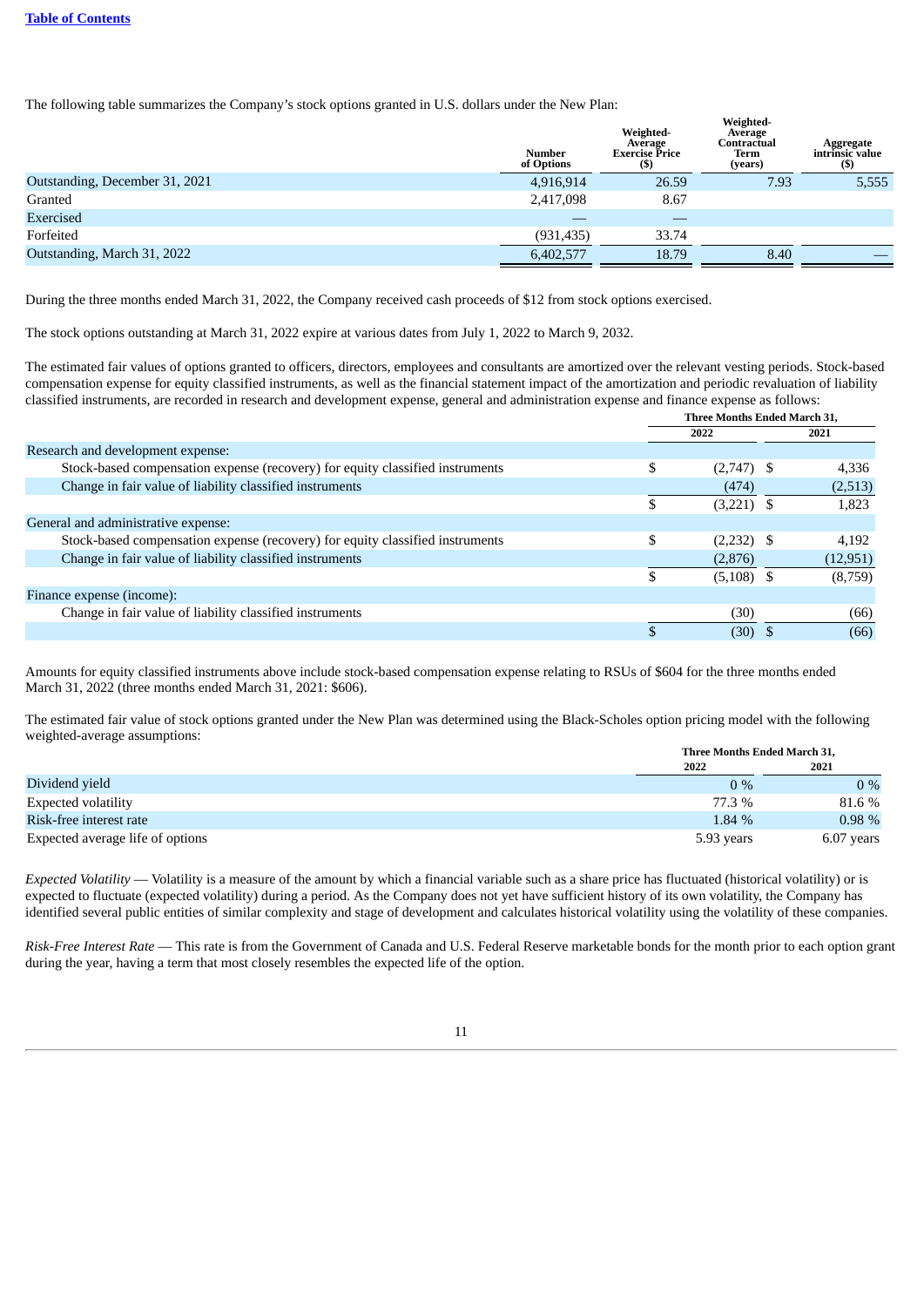*Expected Term* — This is the period of time that the options granted are expected to remain unexercised. Options granted have a maximum term of ten years. The Company uses the simplified method to calculate the average expected term, which represents the average of the vesting period and the contractual term.

*Share Fair Value* — Options granted after the Company's IPO, are issued with exercise price equal to the fair market value of the Company's common stock on the grant date. Before the IPO, the Company granted stock options at exercise prices not less than the fair value of its common shares as determined by the Board of Directors, with input from management. Management estimated the fair value of its common shares based on a number of objective and subjective factors, including the most recently available valuation of common shares prepared by independent valuation specialists, external market considerations affecting the biotechnology industry and the historic prices at which the Company sold common shares.

The weighted-average Black-Scholes option pricing assumptions for liability classified stock options outstanding at March 31, 2022 and 2021 are as follows:

|                                                          | March 31,<br>2022 | March 31,<br>2021 |
|----------------------------------------------------------|-------------------|-------------------|
| Dividend yield                                           | $0\%$             | $0\%$             |
| Expected volatility                                      | 74.8%             | 86.8%             |
| Risk-free interest rate                                  | 2.04%             | 0.45%             |
| Expected average option term                             | 2.20 years        | 2.68 years        |
| Number of liability classified stock options outstanding | 911,400           | 1,011,965         |

At March 31, 2022, the unamortized compensation expense related to unvested options was \$31,448. The remaining unamortized compensation expense as of March 31, 2022 will be recognized over a weighted-average period of 1.76 years.

## f. Employee Stock Purchase Plan

On April 10, 2017, the Company's shareholders approved an employee stock purchase plan ("ESPP") which became effective immediately prior to the consummation of the Company's IPO. On June 7, 2018, certain amendments to the ESPP were approved by shareholders. Prior to these amendments, the ESPP allowed eligible employees to acquire common shares at a discounted purchase price of 85% of the market value of the Company's common shares on the purchase date. The ESPP, as amended, allows eligible employees to acquire common shares at a discounted purchase price of the lesser of (i) 85% of the market price of a common share on the first day of the applicable purchase period and (ii) 85% of the market price of a common share on the purchase date. The ESPP qualifies as an "employee stock purchase plan" within the meaning of Section 423 of the Code for employees who are United States taxpayers.

The Company currently holds offerings consisting of a single six-month purchase period commencing on January 1 and July 1 of each calendar year, with a single purchase date at the end of the purchase period on June 30 and December 31 of each calendar year.

Eligible employees are able to contribute up to 15% of their gross base earnings for purchases under the ESPP through regular payroll deductions. Purchases of shares under the ESPP are limited for each employee at twenty-five thousand dollar worth of the Company's common shares (determined using the lesser of (i) the market price of a common share on the first day of the applicable purchase period and (ii) the market price of a common share on the purchase date) for each year such purchase right is outstanding.

As this plan is considered compensatory, the Company recognizes compensation expense on these awards based on their estimated grant date fair value using the Black-Scholes option pricing model. The Company recognizes compensation expense in the consolidated statements of loss and comprehensive loss on a straight-line basis over the requisite service period. For the three months ended March 31, 2022, the Company recorded compensation expense of \$183 (2021: \$269) in research and development expense and general and administrative expense accounts. As of March 31, 2022, the total amount contributed by ESPP participants and not yet settled is \$475 (December 31, 2021: \$1,243).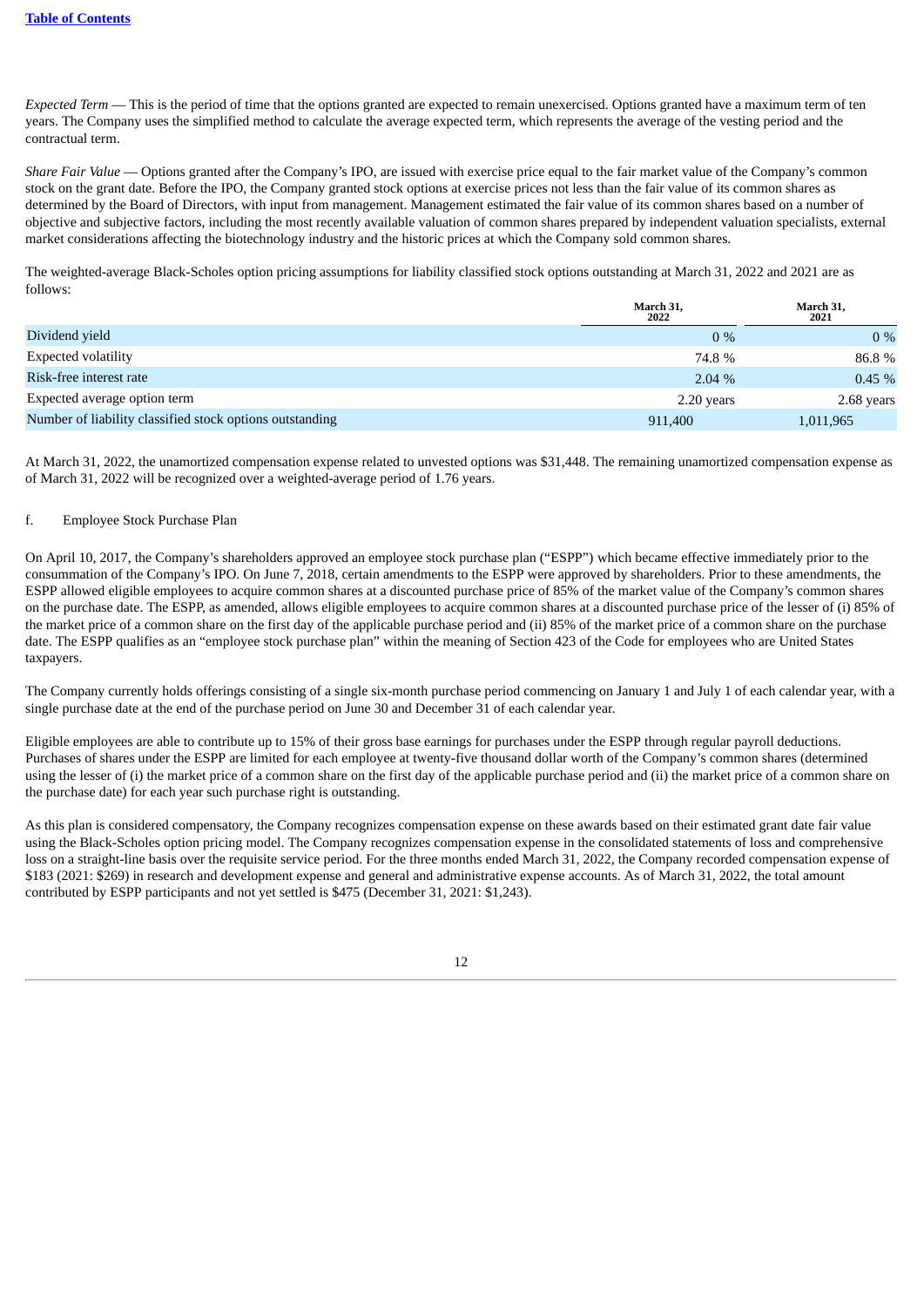## **9. Research, Collaboration and Licensing Agreements**

Revenue recognized from the Company's strategic partnerships is summarized as follows:

|                                     |  | <b>Three Months Ended</b><br>March 31, |  |     |  |  |  |      |  |
|-------------------------------------|--|----------------------------------------|--|-----|--|--|--|------|--|
|                                     |  | 2022                                   |  |     |  |  |  | 2021 |  |
|                                     |  |                                        |  |     |  |  |  |      |  |
| Research support and other payments |  | .916                                   |  | 644 |  |  |  |      |  |
|                                     |  | 1.91f                                  |  | 644 |  |  |  |      |  |

Since December 31, 2021, there have not been any material changes to the key terms of our collaboration and license agreements. For further information on the terms and conditions of our existing collaboration and license agreements, please refer to the notes to the consolidated financial statements included in our Annual Report on Form 10-K for the year-ended December 31, 2021.

At March 31, 2022, contract assets from research, collaboration and licensing agreements were nil (December 31, 2021: nil) and contract liabilities were \$32,941 (December 31, 2021: \$32,941). Contract liabilities include deferred revenue relating to an upfront payment received in 2018 under the licensing and collaboration agreement with BeiGene. During the three months ended March 31, 2022, the Company did not recognize any revenue from performance obligations satisfied in relation to the deferred revenue (three months ended March 31, 2021: nil). Amounts not expected to be recognized as revenue in the next twelve months from March 31, 2022 have been classified as long-term deferred revenue.

#### **10. Other (expense) income, net**

Other (expense) income consist of the following:

|                            |   | <b>Three Months Ended</b><br>March 31, |      |
|----------------------------|---|----------------------------------------|------|
|                            |   | 2022                                   | 2021 |
| Foreign exchange loss, net | Ψ | (362)                                  | (63) |
| Other                      |   | 47                                     | 192  |
|                            |   | (315)                                  | 129  |

#### **11. Leases**

The Company leased separate office and laboratory spaces in Vancouver, British Columbia, which expired in February 2022. On January 25, 2019, the Company entered into a lease for a new building in Vancouver to serve as the Company's future headquarters, including both office and laboratory space. This lease commenced for accounting purposes in May 2021 and construction of leasehold improvements was completed during the three months ended March 31, 2022. This lease has an initial term of ten years, with two five-year extension options. In addition, the Company leases office space in Seattle, Washington with lease terms expiring in May 2027. None of the optional extension periods have been included in the determination of the right-of-use assets or the lease liabilities for operating leases as the Company did not consider it reasonably certain that the Company would exercise any such options. The Company also leases office equipment under capital lease agreements.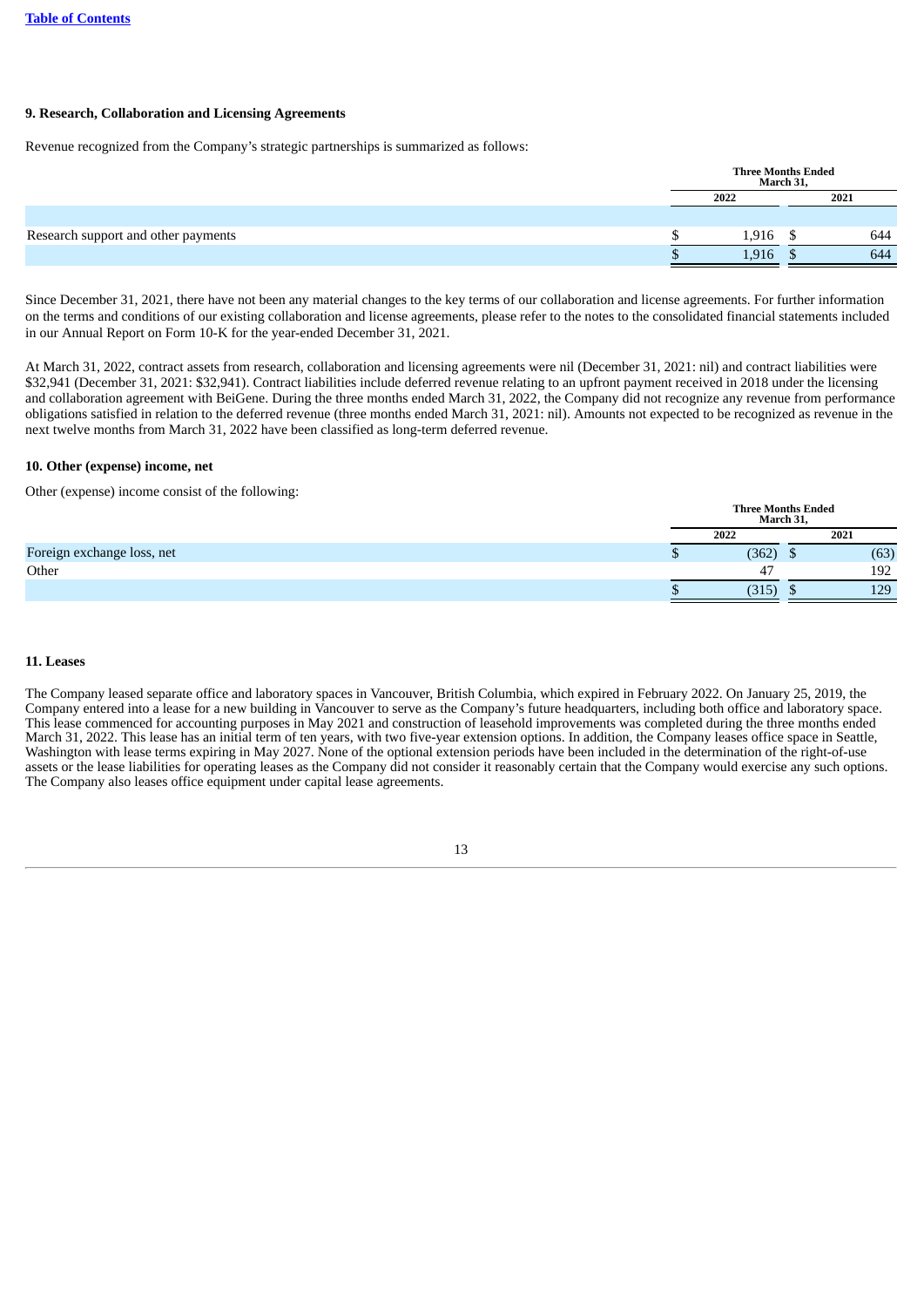The balance sheet classification of the Company's lease liabilities was as follows:

|                                                           | March 31,<br>2022 |            | December 31,<br>2021 |  |
|-----------------------------------------------------------|-------------------|------------|----------------------|--|
| Operating lease liabilities:                              |                   |            |                      |  |
| Current portion                                           | \$                | $1,122$ \$ | 1,310                |  |
| Long-term portion                                         |                   | 30,599     | 30,923               |  |
| Total operating lease liabilities                         |                   | 31,721 \$  | 32,233               |  |
| Finance lease liabilities:                                |                   |            |                      |  |
| Current portion included in other current liabilities     |                   | 27         | 22                   |  |
| Long-term portion included in other long-term liabilities |                   | 92         | 100                  |  |
| Total finance lease liabilities                           |                   | 119        | 122                  |  |
| Total lease liabilities                                   |                   | 31,840     | 32,355               |  |

Cash paid for amounts included in the measurement of operating lease liabilities for the three months ended March 31, 2022 was \$960 and was included in net cash used in operating activities in the consolidated statement of cash flows.

As of March 31, 2022, the maturities of the Company's operating lease liabilities were as follows:

| Within 1 year<br>\$            | 1,977    |
|--------------------------------|----------|
| 1 to 2 years                   | 5,139    |
| 2 to 3 years                   | 5,230    |
| 3 to 4 years                   | 5,335    |
| 4 to 5 years                   | 5,171    |
| Thereafter                     | 15,024   |
| Total operating lease payments | 37,876   |
| Less:                          |          |
| Imputed interest               | (6, 155) |
| Operating lease liabilities    | 31,721   |

As of March 31, 2022, the weighted average remaining lease term is 8.3 years and the weighted average discount rate used to determine the operating lease liability was 4.8% for leases in Canadian dollars and 2.8% for leases in U.S. dollars.

During the three months ended March 31, 2022, the Company incurred total operating lease expenses of \$3,865, which included lease expenses associated with fixed lease payments of \$3,828, and variable payments associated with common area maintenance and similar expenses of \$37.

## **12. Financial Instruments**

The Company evaluates financial assets and liabilities subject to fair value measurements on a recurring basis to determine the appropriate level of classification each reporting period. This determination requires the Company to make subjective judgments as to the significance of inputs used in determining fair value and where such inputs lie within the fair value hierarchy.

## *Fair Value Measurements*

The Company measures certain financial instruments and other items at fair value.

To determine fair value, the Company uses a fair value hierarchy that prioritizes the inputs, assumptions and valuation techniques used to measure fair value. The three levels of the fair value hierarchy are as follows:

• Level 1 inputs are unadjusted quoted market prices for identical instruments available in active markets.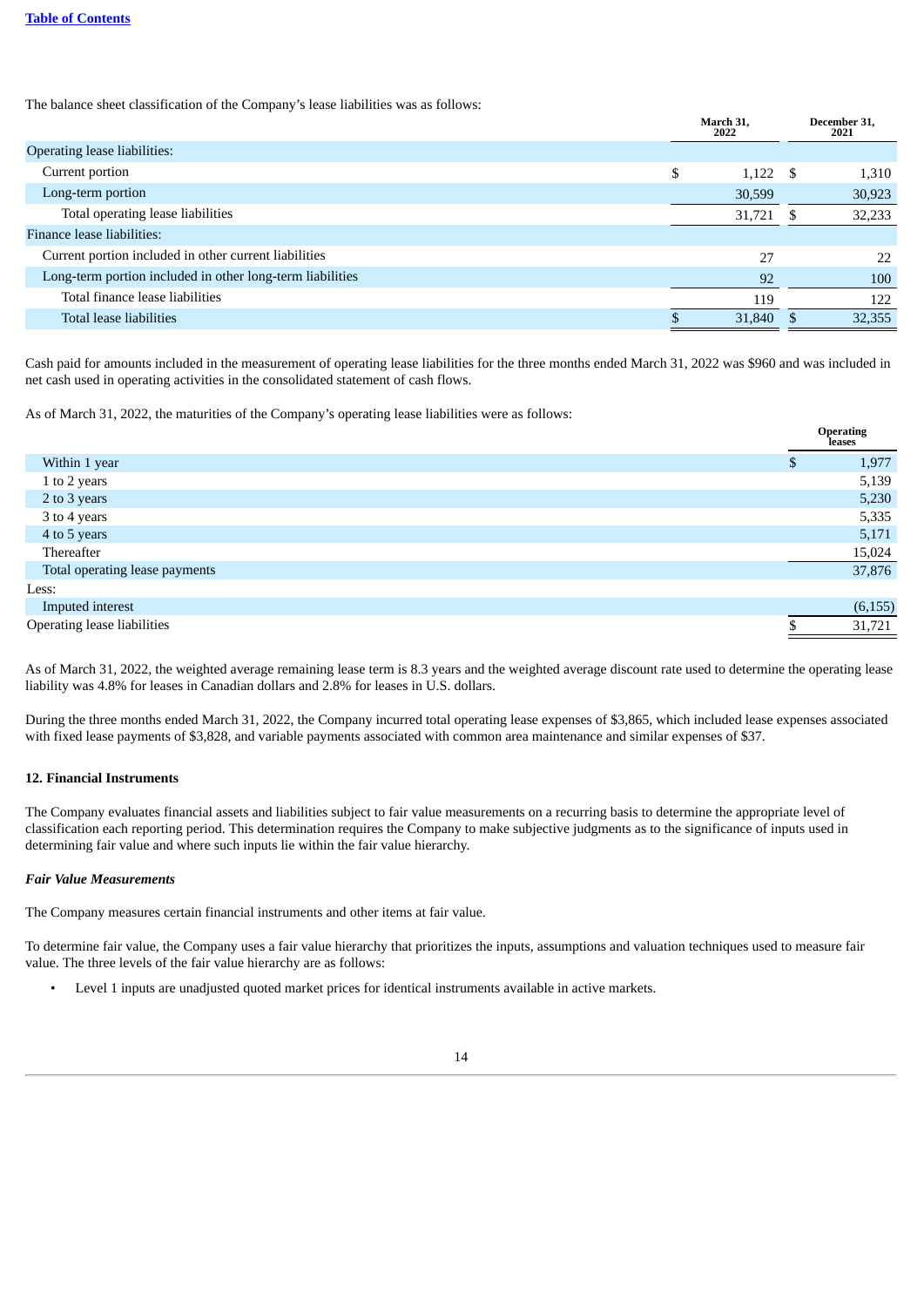- Level 2 inputs are inputs other than Level 1 prices, such as prices for a similar asset or liability that are observable either directly or indirectly. If the asset or liability has a contractual term, the input must be observable for substantially the full term. An example includes quoted market prices for similar assets or liabilities in active markets.
- Level 3 inputs are unobservable inputs for the asset or liability and will reflect management's assessment about market assumptions that would be used to price the asset or liability.

Assets and liabilities are classified based on the lowest level of input that is significant to the fair value measurements. Changes in the observability of valuation inputs may result in a reclassification of levels for certain securities within the fair value hierarchy.

The Company's financial instruments consist of cash and cash equivalents, short-term and long-term investments in marketable and other securities, accounts receivable, accounts payable and accrued liabilities, contingent consideration, finance and operating lease obligations, and other long-term liabilities.

The carrying values of cash and cash equivalents, short-term investments in marketable securities, accounts receivable and accounts payable and accrued liabilities approximate their fair values due to the near-term maturities of these financial instruments. As at March 31, 2022, long-term investments in equity securities of private entities are accounted for as available for sale at their fair values. Other long-term liabilities for contingent consideration related to business acquisitions are recorded at fair value on the acquisition date and are adjusted quarterly for changes in fair value. Changes in the fair value of contingent consideration liabilities can result from changes in anticipated milestone payments and changes in assumed discount periods and rates. These inputs are unobservable in the market and therefore categorized as level 3 inputs as defined above.

The following tables present information about the Company's assets and liabilities that are measured at fair value on a recurring basis, and indicate the fair value hierarchy of the valuation techniques used to determine such fair value:

|                                                  |                | March 31,<br>2022 |      | Level 1 | <b>Level 2</b> |      | Level 3 |
|--------------------------------------------------|----------------|-------------------|------|---------|----------------|------|---------|
| <b>Assets</b>                                    |                |                   |      |         |                |      |         |
| Cash equivalents:                                |                |                   |      |         |                |      |         |
| Commercial paper                                 | $\mathfrak{s}$ | 61,431 \$         |      | $-$ \$  | 61,431 \$      |      |         |
| Investments:                                     |                |                   |      |         |                |      |         |
| <b>GICs</b>                                      |                | 25,018            |      |         | 25,018         |      |         |
| <b>Total</b>                                     |                | 86,449            | - \$ |         | 86,449         | - \$ |         |
|                                                  |                |                   |      |         |                |      |         |
| <b>Liabilities</b>                               |                |                   |      |         |                |      |         |
| Liability for contingent consideration (note 13) |                | 1,248             |      | __      |                |      | 1,248   |
| <b>Total</b>                                     |                | 1,248             |      |         |                |      | 1,248   |
|                                                  |                |                   |      |         |                |      |         |

|                                                  | December 31,<br>2021 | <b>Level 1</b> |                               | <b>Level 2</b> |           |      |       |  | Level 3 |
|--------------------------------------------------|----------------------|----------------|-------------------------------|----------------|-----------|------|-------|--|---------|
| <b>Assets</b>                                    |                      |                |                               |                |           |      |       |  |         |
| Cash equivalents:                                |                      |                |                               |                |           |      |       |  |         |
| Commercial paper                                 | \$<br>61,387 \$      |                | $\overline{\phantom{a}}$      | \$             | 61,387 \$ |      |       |  |         |
| Investments:                                     |                      |                |                               |                |           |      |       |  |         |
| <b>GICs</b>                                      | 50,741               |                |                               |                | 50,741    |      |       |  |         |
| <b>Total</b>                                     | 112,128              | -S             | $\overbrace{\phantom{12333}}$ |                | 112,128   | - \$ |       |  |         |
|                                                  |                      |                |                               |                |           |      |       |  |         |
| <b>Liabilities</b>                               |                      |                |                               |                |           |      |       |  |         |
| Liability for contingent consideration (note 13) | 1,498                |                |                               |                |           |      | 1,498 |  |         |
| <b>Total</b>                                     | 1,498                |                |                               | -C             |           |      | 1,498 |  |         |
|                                                  |                      |                |                               |                |           |      |       |  |         |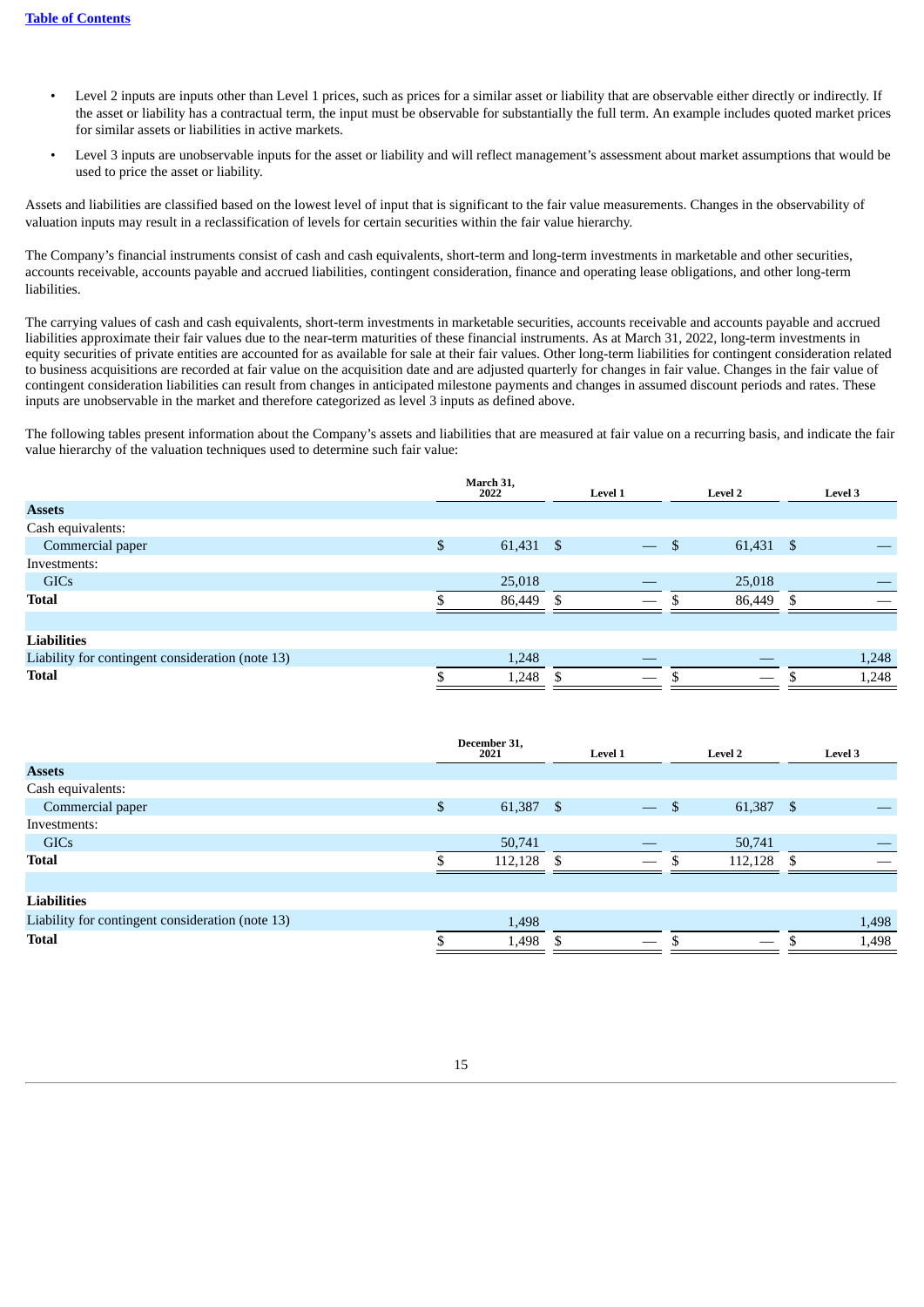The following table presents the changes in fair value of the Company's liability for contingent consideration:

|                                   | Liabilitv at<br>the beginning<br>of the period | Increase<br>(decrease) in<br>fair value of<br>liability for<br>contingent<br>consideration | Amounts paid or transferred<br>to pavables | Liabilitv at end<br>of the period |
|-----------------------------------|------------------------------------------------|--------------------------------------------------------------------------------------------|--------------------------------------------|-----------------------------------|
| Three months ended March 31, 2022 | 1,498                                          |                                                                                            | (250)                                      | 1,248                             |

#### *Concentration of Credit Risk*

Financial instruments that potentially subject the Company to a concentration of credit risk consist primarily of cash and cash equivalents, short-term investments, long-term investments and accounts receivable. Cash and cash equivalents and investments in marketable securities are invested in accordance with the Company's cash investment policy with the primary objective being the preservation of capital and maintenance of liquidity. The cash investment policy includes guidelines on the quality of financial instruments and defines allowable investments that the Company believes minimizes the exposure to concentration of credit risk. The Company limits its exposure to credit loss by placing its cash and cash equivalents and short-term investments with high credit quality financial institutions.

At March 31, 2022, the maximum exposure to credit risk for accounts receivable was \$4,228 (December 31, 2021: \$15,614) and all accounts receivable are due within the next 12 months. As at March 31, 2022 and December 31, 2021, the Company has recognized nominal amounts of provision for expected credit losses in relation to accounts receivable.

## *Liquidity Risk*

Liquidity risk is the risk that the Company will encounter difficulty in meeting the obligations associated with its financial liabilities that are settled by delivering cash or another financial asset. The Company's short-term cash requirements are primarily to settle its financial liabilities, which consist primarily of accounts payable and accrued liabilities falling due within 45 days and current portion of lease obligations falling due within the next 12 months, with medium-term requirements to invest in property and equipment and research and development. The Company's principal sources of liquidity to settle its financial liabilities are cash, cash equivalents and short-term investments, collection of accounts receivable relating to research collaboration and license agreements and additional public equity offerings as required. The Company believes that these principal sources of liquidity are sufficient to fund its operations for at least the next 12 months.

## *Foreign Currency Risk*

The Company incurs certain operating expenses in currencies other than the U.S. dollar and accordingly is subject to foreign exchange risk due to fluctuations in exchange rates. The Company does not use derivative instruments to hedge exposure to foreign exchange risk due to the low volume of transactions denominated in foreign currencies. At March 31, 2022 , the Company's net monetary assets denominated in Canadian dollars were \$336 (C\$486).

The operating results and financial position of the Company are reported in U.S. dollars in the Company's interim condensed consolidated financial statements. The fluctuation of the U.S. dollar relative to the Canadian dollar and other foreign currencies will have an impact on the reported balances for net assets, net loss and shareholders' equity in the Company's interim condensed consolidated financial statements.

#### **13. Commitments and Contingencies**

#### *Commitments*

The Company has entered into research collaboration agreements with strategic partners in the ordinary course of operations that may include contractual milestone payments related to the achievement of pre-specified research, development, regulatory and commercialization events and indemnification provisions, which are common in such agreements. Pursuant to the agreements, the Company is obligated to make research and development and regulatory milestone payments upon the occurrence of certain events and royalty payments based on net sales. The maximum amount of potential future indemnification is unlimited, however, the Company currently holds commercial and product liability insurance that limits the Company's liability and may enable it to recover a portion of any future amounts paid. Historically, the Company has not made any indemnification payments under such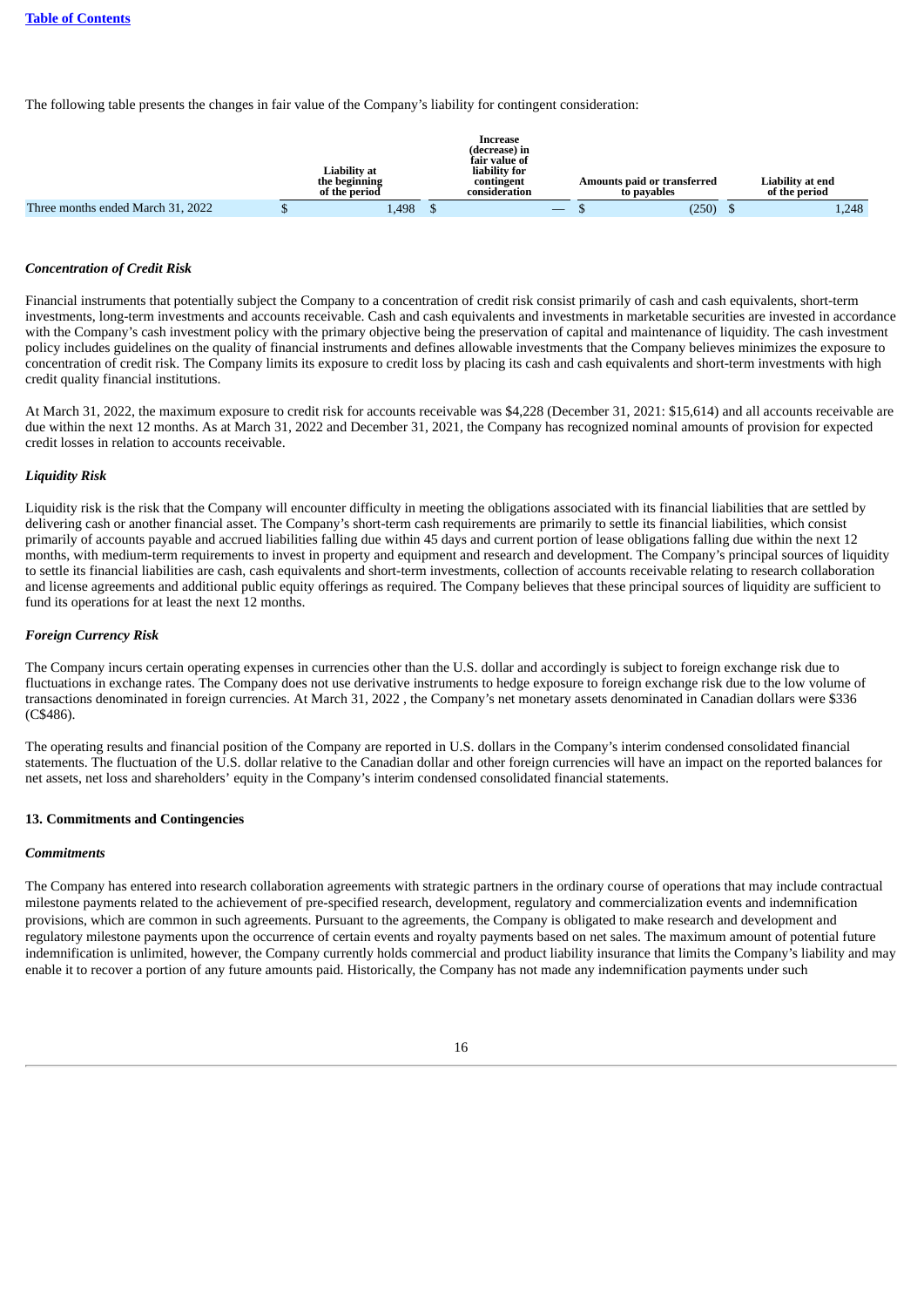agreements and believes that the fair value of these indemnification obligations is minimal. Accordingly, the Company has not recognized any liabilities relating to indemnification obligations for any period presented in the interim condensed consolidated financial statements.

In connection with the Company's 2016 Kairos acquisition, the Company may be required to make future payments to CDRD Ventures Inc. ("CVI") upon the direct achievement of certain development milestones for products incorporating certain Kairos intellectual property, as well as royalty payments on the net sales of such products. For out-licensed products and technologies incorporating certain Kairos intellectual property, the Company may be required to pay CVI a mid-single digit percentage of the future revenue as a result of a revenue sharing agreement. As of March 31, 2022, the contingent consideration had an estimated fair value of \$1,248, which has been recorded within other long-term liabilities on the Company's consolidated balance sheet (December 31, 2021: \$1,498). The contingent consideration was calculated using a probability weighted assessment of the likelihood of the milestones being met, a probability adjusted discount rate that reflects the stage of the development and time to complete the development. Contingent consideration is a financial liability and measured at its fair value at each reporting period, with any changes in fair value from the previous reporting period recorded within research and development expenses in the statement of loss and comprehensive loss.

#### *Contingencies*

From time to time, the Company may be subject to various legal proceedings and claims related to matters arising in the ordinary course of business. The Company does not believe it is currently subject to any material matters where there is at least a reasonable possibility that a material loss may be incurred.

#### **14. Restructuring**

In January 2022, the Company started implementing a restructuring program (the "Restructuring") as part of its renewed focus on achieving its key strategic priorities and to help create a more cost-efficient organization in order to execute on its strategic priorities. In connection with the Restructuring, the Company made changes to its management team and reduced headcount by approximately 25% as of March 31, 2022 compared to December 31, 2021. During the three months ended March 31, 2022, the Company recorded the following costs for the Restructuring:

- employee severance and termination benefits of \$4,937;
- an offsetting non-cash reversal of previously recognized stock-based compensation expenses for unvested stock and RSU awards of \$10,381; and
- other restructuring charges primarily related to accelerated depreciation and accelerated recognition of rent expense in relation to the shutdown of certain facilities of \$3,266 and early termination of certain service contracts of \$1,274.

Of the net charges, \$5,542 expense and \$5,516 recovery of stock-based compensation were recorded in research and development expenses, and \$3,935 expense and \$4,865 stock-based compensation recovery were recorded in general and administrative expenses in the accompanying statements of operations and comprehensive loss.

<span id="page-22-0"></span>As of March 31, 2022 the net outstanding liability related to employee severance termination benefits and other contract liabilities was approximately \$5,966. The Company recognized the majority of these charges during the three months ended March 31, 2022 and does not expect to incur any material additional costs related to the Restructuring.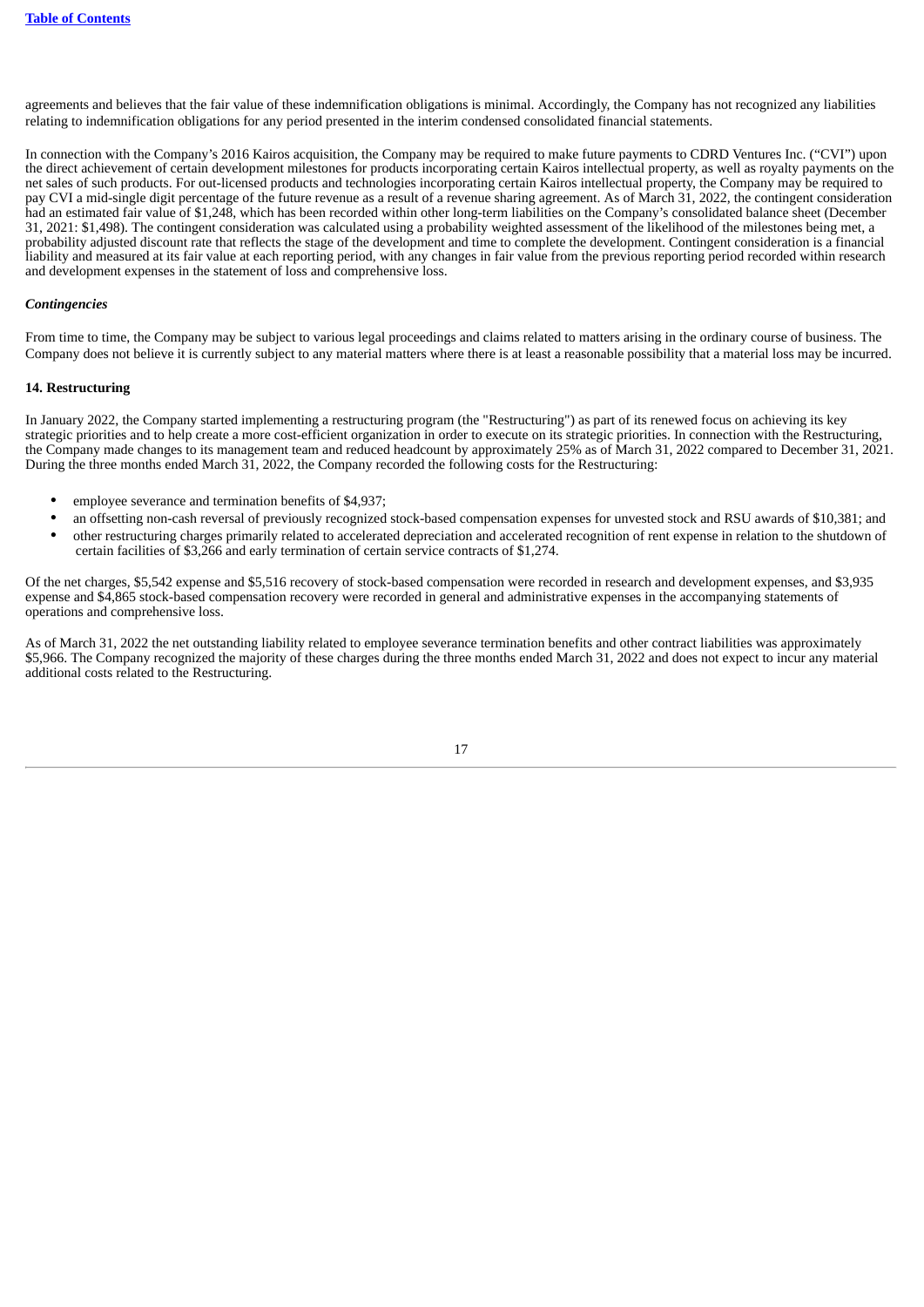## **Item 2. Management's Discussion and Analysis of Financial Condition and Results of Operations**

The following discussion should be read in conjunction with the attached financial statements and notes thereto included in Part I, Item 1 of this Quarterly Report on Form 10-Q, as well as our audited financial statements and related notes thereto and management's discussion and analysis of financial condition and results of operations for the year ended December 31, 2021 included in our Annual Report on Form 10-K filed with the U.S. Securities and Exchange Commission (the "SEC") on February 24, 2022 and with the securities commissions in all provinces and territories of Canada on February 24, 2022. This Quarterly Report on Form 10-O, including the following sections, contains forward-looking statements within the megning of the U.S. Private Securities Litigation Reform Act of 1995. These statements are subject to risks and uncertainties that could cause actual results and events to differ materially from those expressed or implied by such forward-looking statements. As a result of many factors, including without limitation those set forth under "Risk Factors" under Item 1A of Part II below, and elsewhere in this Quarterly Report on Form 10-Q, our actual results may differ materially from those anticipated in these forward-looking statements. We caution the reader not to place undue reliance on these forward-looking statements, which reflect management's analysis only as of the date of this Ouarterly Report on Form 10-O. We undertake no obligation to update forward-looking statements which reflect events or circumstances occurring after the date of this Quarterly Report on Form 10-Q, except as required by law. Throughout this discussion, unless the context specifies or implies otherwise, the terms "Zymeworks," "we," "us," and "our" refer to Zymeworks Inc. and its subsidiaries.

## **Overview**

Zymeworks is a clinical-stage biopharmaceutical company dedicated to the development of next-generation multifunctional biotherapeutics. Our suite of complementary therapeutic platforms and our fully integrated drug development engine provide the flexibility and compatibility to precisely engineer and develop highly differentiated product candidates. These capabilities have resulted in multiple product candidates with the potential to drive positive outcomes in large underserved and unaddressed patient populations.

Our lead product candidate, zanidatamab, is a novel bispecific antibody that targets two distinct domains of the human epidermal growth factor receptor 2 ("HER2"). Zanidatamab's unique binding properties result in multiple mechanisms of action that may enable it to address unmet need in patient populations with HER2-expressing cancers. In clinical trials, zanidatamab monotherapy and zanidatamab in combination with chemotherapy have been well tolerated with promising antitumor activity in patients with treatment-naive and heavily pretreated HER2-expressing cancers, including individuals whose disease had progressed on multiple prior treatment regimens that included HER2-targeted agents. Based on these data, a number of global multicenter clinical trials have been initiated to evaluate zanidatamab in specific indications and lines of therapy. These include pivotal clinical trials in (i) previously treated HER2 gene amplified biliary tract cancer ("BTC") and (ii) first-line locally advanced or metastatic HER2-positive gastroesophageal adenocarcinomas ("GEA") in combination with chemotherapy with or without BeiGene, Ltd.'s ("BeiGene") tislelizumab, as well as proof of concept trials in (iii) first-line locally advanced or metastatic HER2-positive colorectal cancer ("CRC"), GEA, or BTC in combination with standard of care chemotherapy, (iv) first-line locally advanced or metastatic HER2-positive GEA in combination with tislelizumab and chemotherapy, (v) first-line locally advanced or metastatic HER2-positive breast cancer in combination with docetaxel, (vi) previously-treated locally advanced or metastatic HER2-positive, hormone receptor-positive breast cancer in combination with Pfizer's Ibrance (palbociclib) and fulvestrant, and (vii) previously-treated locally advanced or metastatic HER2-expressing cancers (including HER2-positive and HER2-low breast cancer) in combination with ALX Oncology Inc.'s ("ALX Oncology") evorpacept (ALX148).

Our second product candidate, ZW49, combines the unique design of zanidatamab with our ZymeLink antibody-drug conjugate ("ADC") platform, comprised of our proprietary cytotoxin (cancer cell-killing compound) and cleavable linker. We designed ZW49 to be a best-in-class HER2-targeting ADC to further address unmet need across a range of HER2-expressing cancers. A Phase 1 clinical trial to establish safety and antitumor activity of ZW49 is currently ongoing.

We are also advancing a deep pipeline of preclinical product candidates and discovery-stage programs in oncology (including immuno-oncology agents) and other therapeutic areas.

Our proprietary capabilities and technologies include several modular, complementary therapeutic platforms that can be used in combination with each other and with existing approaches. This ability to layer technologies without compromising manufacturability enables us to engineer next-generation biotherapeutics with synergistic activity, which we believe will result in improved patient outcomes. Our platforms include:

• *Azymetric*, our bispecific platform, which enables therapeutic antibodies to simultaneously bind multiple distinct locations on a target (known as an epitope) or to multiple targets. This is achieved by tailoring multiple configurations of the antibody's Fab regions (locations on the antibody to which epitopes bind);

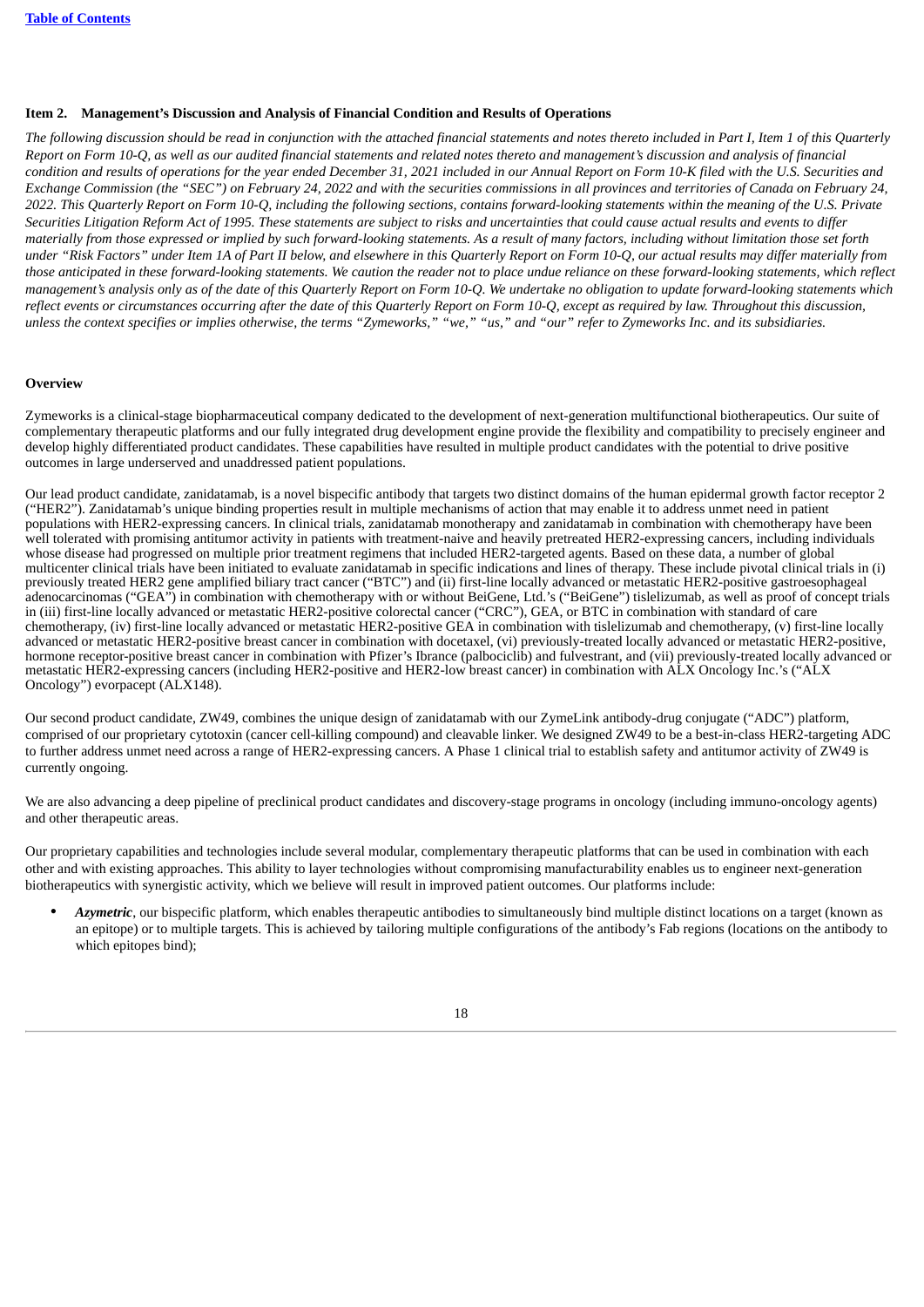- *ZymeLink,* our ADC platform, comprised of cytotoxins and the linker technology used to couple these cytotoxins to tumor-targeting antibodies or proteins. This platform can be used in conjunction with our other therapeutic platforms to increase safety and efficacy as compared to existing ADC technologies;
- *EFECT,* which enables finely tuned modulation (both up and down) of immune cell recruitment and function; and
- **ProTECT**, which enables tumor-specific activity that may reduce systemic toxicity and simultaneously enhances localized immune co-stimulation or checkpoint modulation that may increase efficacy.

Our protein engineering expertise and proprietary structure-guided molecular modeling capabilities enable these therapeutic platforms. Together with our internal antibody discovery and generation technologies, we have established a fully integrated drug development engine and toolkit capable of rapidly delivering a steady pipeline of next-generation product candidates in oncology and other therapeutic areas.

Our Azymetric, EFECT and ZymeLink therapeutic platforms have been further leveraged through multiple revenue-generating strategic partnerships and collaborations with the following pharmaceutical companies: Merck Sharp & Dohme Research GmbH ("Merck"), Eli Lilly and Company ("Lilly"), Celgene Corporation and Celgene Alpine Investment Co. LLC (now a Bristol-Myers Squibb company, "BMS"), GlaxoSmithKline Intellectual Property Development Limited ("GSK"), Daiichi Sankyo Co., Ltd. ("Daiichi Sankyo"), Janssen Biotech, Inc. ("Janssen"), LEO Pharma A/S ("LEO"), BeiGene, Iconic Therapeutics, Inc. ("Iconic") (and through our relationship with Iconic, Exelixis, Inc. ("Exelixis")), and Atreca, Inc. ("Atreca").

Our goal is to leverage our next-generation therapeutic platforms and proprietary protein engineering capabilities to become a leader in the discovery, development and commercialization of best-in-class multifunctional biotherapeutics for the treatment of cancer and other diseases with high unmet medical need.

Our key priorities to achieve this goal are to:

- fully recruit the HERIZON-BTC-01 pivotal clinical study for zanidatamab by mid-2022;
- fully recruit the HERIZON-GEA-01 pivotal clinical study for zanidatamab by the end of 2023;
- complete or close out other ongoing early-stage clinical studies for zanidatamab as data become available, and use these data to identify and support strategic decisions regarding future clinical development opportunities beyond the ongoing pivotal clinical studies;
- finalize a clear clinical development path for ZW49 based on additional clinical data expected in the second half of 2022 from the ongoing Phase 1 clinical trial;
- select and advance two new ADC or multispecific product candidates leveraging Zymeworks' novel, therapeutic platforms (Azymetric™, ZymeLink™, EFECT™ and ProTECT™) to Investigational New Drug ("IND") enabling studies to provide the ability to submit two IND applications by the end of 2024;
- execute on new partnerships and collaborations to support the development and commercialization of zanidatamab and Zymeworks' early-stage R&D pipeline and technology platforms;
- continue to support and advance Zymeworks' core technology platforms and collaborations; and
- improve Zymeworks' financial position over 2022 and 2023 through a combination of alternatives, including forming additional partnerships and collaborations, monetizing existing assets and products and securing additional financing.

We commenced operations in 2003 and have since devoted substantially all of our resources to research and development activities including developing our therapeutic platforms, identifying and developing potential product candidates and undertaking preclinical studies and clinical trials. Additionally, we have supported our research and development activities with general and administrative support, as well as by raising capital, conducting business planning and protecting our intellectual property. We have not generated any revenue from the sale of approved products to date and do not expect to do so until such time as we obtain regulatory approval and commercialize one or more of our product candidates. We cannot be certain of the timing or success of approval of our product candidates.

Since our initial public offering ("IPO") in 2017, we have funded our operations primarily through follow-on public offerings, including the issuance of pre-funded warrants, and payments received under our license and collaboration agreements. Payments received from our license and collaboration agreements include upfront fees, milestone payments, as well as research support and reimbursement payments. Prior to our IPO, we also received financing from private equity placements and the issuance of convertible debt, which was subsequently converted into equity securities, and a credit facility. From inception to March 31, 2022, we received \$910.5 million, net of equity issue costs, from these sources of financing including proceeds from exercises of stock options and employee stock purchase plans. As of March 31, 2022, we had \$300.5 million of cash resources consisting of cash, cash equivalents and short-term investments.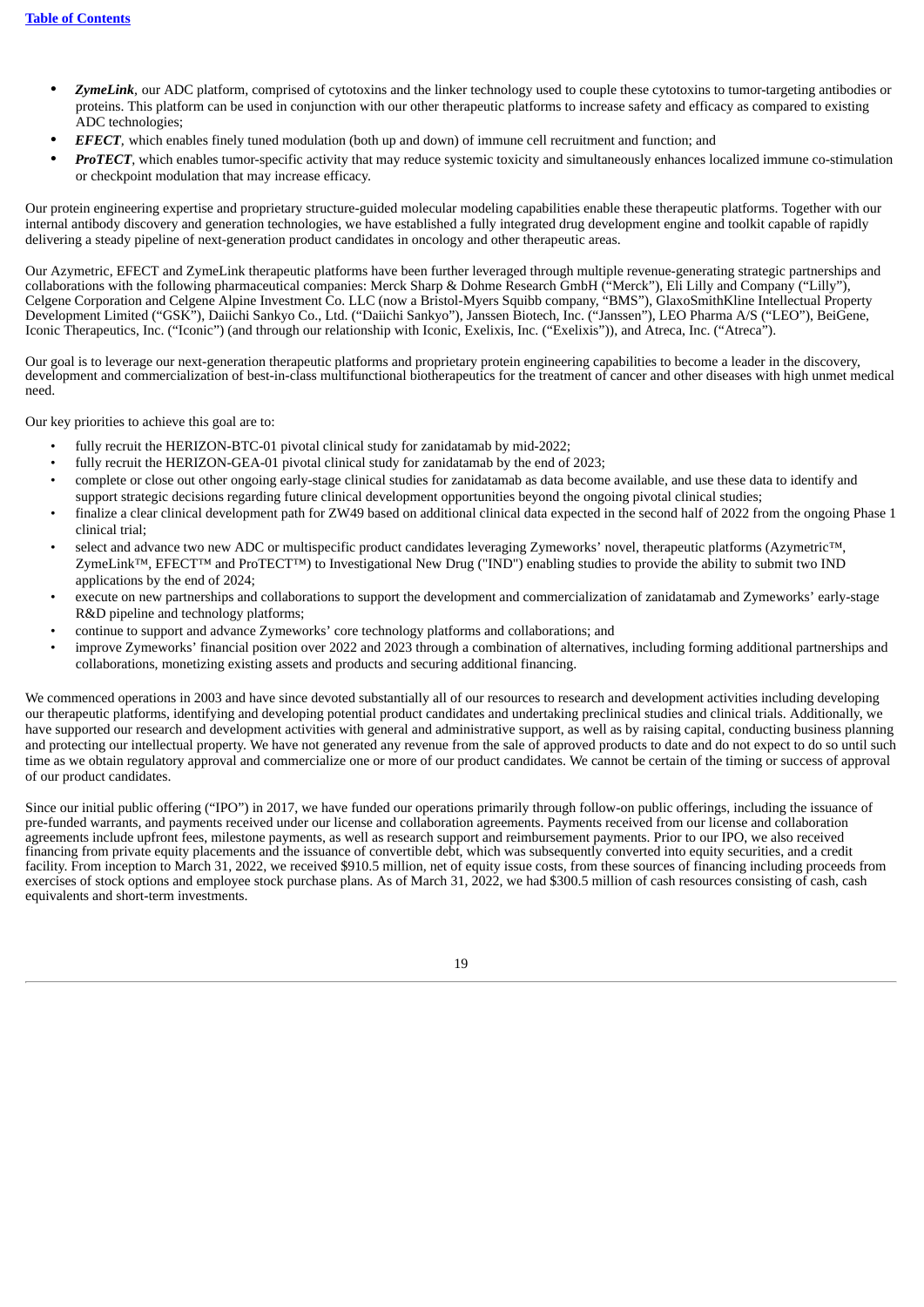Although it is difficult to predict our funding requirements, based upon our current operating plan, we anticipate that our existing cash and cash equivalents and short-term investments as of March 31, 2022, combined with certain existing collaboration payments we anticipate receiving, will enable us to fund our planned operations for at least the next twelve months from the date this Quarterly Report on Form 10-Q is filed with the SEC.

We reported a net loss of \$72.6 million for the three months ended March 31, 2022 and through March 31, 2022, we had an accumulated deficit of \$755.7 million. Over the next several years, we expect to continue to incur losses as we increase our research and development expenditures in connection with the ongoing development of our product candidates and other clinical, preclinical and regulatory activities.

#### **Recent Developments**

#### *COVID-19:*

COVID-19 has impacted our research and development activities, but has not caused significant disruptions to our business operations to date. In March 2020, we transitioned our workforce to a remote working arrangement to protect the health and safety of our employees. In June 2020, we implemented a program to facilitate the phased return of employees to our lab and office facilities pursuant to enhanced health and safety protocols consistent with guidelines issued by local health authorities. Our preclinical research activities were supplemented by support from external contract research organizations ("CROs") to complement the temporarily reduced capacity at our lab facilities. Certain clinical trial activities, including patient enrollment and site activations, were delayed or otherwise impacted by COVID-19. To date, COVID-19 has not had a material impact on our financial condition, liquidity or longer-term strategic development and commercialization plans.

The extent to which COVID-19 may cause more significant disruptions to our business and greater impacts to our results of operations will depend on future developments, which are highly uncertain and cannot be predicted with confidence, such as the location, duration and severity of outbreaks, including potential future waves or cycles, and the effectiveness of actions to contain and treat COVID-19. A lack of coordinated responses on risk mitigation and global vaccination deployment with respect to the COVID-19 pandemic could result in significant increases to the duration and severity of the pandemic and could have a corresponding negative impact on our business. Insufficient vaccine availability, reduced effectiveness of vaccines over time or against new variants, or resistance to vaccination by certain persons may result in increasing infection and hospitalization rates, which have been and could be further complicated by the emergence of more virulent or infectious variants of the virus. We cannot predict the duration, scope and severity of any potential business shutdowns or disruptions that may result from future waves or cycles of outbreaks, including impacts to our ongoing and planned clinical studies and our regulatory approval prospects. Further prolonged shutdowns or other business interruptions could result in material and negative effects to our ability to conduct our business in the manner and on the timelines currently planned, which could have a material adverse impact on our business, results of operations, and financial condition. The COVID-19 pandemic continues to rapidly evolve, and we will continue to monitor the effects of COVID-19 on our business. See Part II - Item 1A, "Risk Factors – Risks Related to Our Business and the Development and Commercialization of Our Product Candidates – Our business has been and may continue to be adversely affected by the COVID-19 pandemic."

#### *Zanidatamab Clinical Program:*

In April 2022, we announced the last patient enrolled in HERIZON-BTC-01, a global pivotal clinical trial evaluating the antitumor activity of zanidatamab monotherapy in patients with previously treated advanced or metastatic HER2-amplified BTC.

Also in April 2022, Zymeworks, in conjunction with its Asia-Pacific partner BeiGene, announced the acceptance of abstracts and plans to present data at the upcoming ASCO meeting in June on the first-line treatment of patients with HER2+ metastatic breast cancer using zanidatamab plus chemotherapy and on the first-line treatment of patients with HER2+ metastatic GEA using zanidatamab in combination with chemotherapy and tislelizumab.

### *ZW49 Clinical Program:*

In our ongoing ZW49 Phase 1 dose-escalation study, the expansion cohorts evaluating 2.5 mg/kg every three weeks have completed enrollment of 30 patients. In parallel, we continue to evaluate an expansion cohort evaluating dosing at 1.5 mg/kg weekly and continue to enroll into the escalation cohort evaluating 1.75mg/kg weekly. Patient enrollment continues to progress well in both the weekly expansion and escalation cohorts and we remain on target to submit data for presentation at a major medical meeting in the second half of this year.

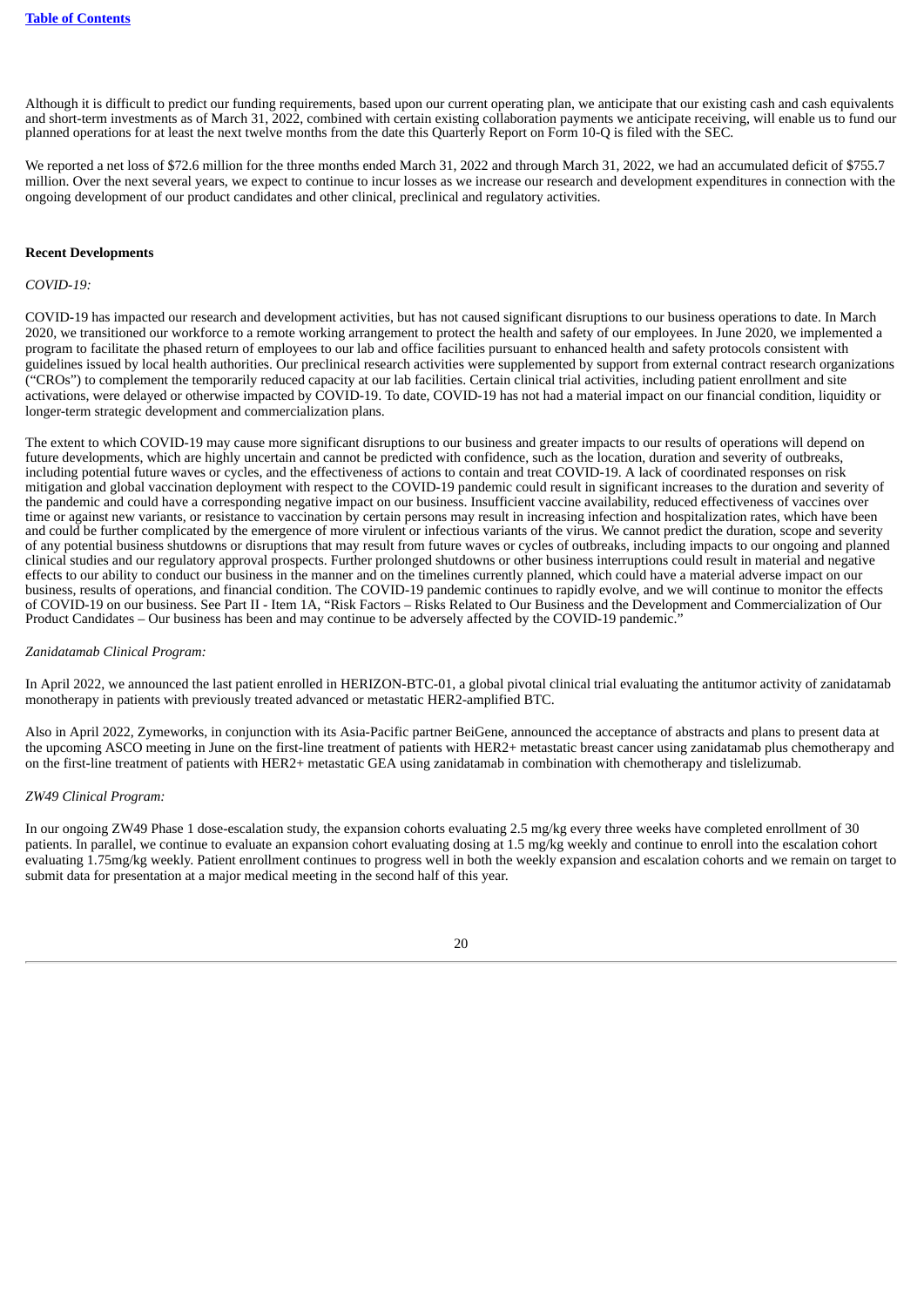#### *Preclinical Programs:*

In March 2022, we presented information on our topoisomerase 1 inhibitor ("TOPO1i") ADC technology at the World ADC London conference. The presentation highlighted preclinical data and the development of our TOPO1i-based payload technology to be used in conjunction with our auristatin-based payload technology in the generation of fit-for-purpose and indication-specific ADCs.

## *Licensing and Collaboration Agreements:*

In April 2022, Atreca announced a licensing agreement with Zymeworks to utilize our ZymeLink technology to develop novel ADCs. We received an undisclosed upfront payment in association with this licensing agreement in conjunction with future option exercise fees and development, regulatory, and commercial milestones as well as tiered royalties on net sales of any licensed products at single-digit royalty rates.

## *Financing Activities:*

On January 31, 2022, we announced the closing of our underwritten public offering which consisted of the issuance of 11,035,000 common shares, including the exercise in full of the underwriters' over-allotment option to purchase 1,875,000 additional shares, and, in lieu of common shares, to certain investors, pre-funded warrants to purchase up to 3,340,000 common shares. The common shares were sold at a price to the public of \$8.00 per common share and the pre-funded warrants were sold at a price of \$7.9999 per pre-funded warrant, for aggregate gross proceeds to the Company of \$115.0 million, before deducting underwriting discounts and commissions and estimated offering expenses. The securities were offered in the United States pursuant to our final prospectus, dated January 26, 2022, to our U.S. automatic shelf registration statement on Form S-3ARS, including a prospectus dated October 1, 2021. No securities were offered or sold, directly or indirectly, in Canada or to any resident of Canada.

## *Executive Team Changes and Restructuring:*

On January 5, 2022, we announced the appointment of Mr. Kenneth Galbraith as Chair of our Board of Directors, Chief Executive Officer and President, effective January 15, 2022. In connection with Mr. Galbraith's appointment, Dr. Ali Tehrani resigned from the positions of President and Chief Executive Officer and as a member of our board of directors, effective January 15, 2022. We also announced the promotion of our Chief Financial Officer, Mr. Neil Klompas, to the dual position of Chief Operating Officer and Chief Financial Officer. Our Board of Directors also appointed Ms. Lota Zoth as the Board of Directors' lead independent director, effective January 15, 2022.

On January 19, 2022, we announced a restructuring of our workforce (the "Restructuring"), with a target of reducing employee headcount by at least 25% across the organization by the end of 2022. We took these steps as part of our renewed focus on achieving our key strategic priorities and to help create a more cost-efficient organization in order to execute on our strategic priorities. In connection with the Restructuring, we announced changes in our leadership, with the Executive Vice President, Early Development & Chief Scientific Officer, Chief People Officer and Chief Commercial Officer leaving the Company. As of March 31, 2022, we had exceeded the previously announced workforce reduction of 25%, ahead of schedule. The Company has incurred other restructuring charges in connection with the reduction in workforce which are disclosed in note 14 of our interim condensed financial statements included in this Quarterly Report on Form 10-Q. The Company recognized the majority of these charges during the three months ended March 31, 2022 and does not expect to incur any material additional costs related to the Restructuring.

On February 24, 2022, we announced the appointment of Dr. Christopher Astle to the role of Senior Vice President and Chief Financial Officer of the Company. Dr. Astle succeeds Mr. Klompas in the role of Chief Financial Officer. Following Dr. Astle's appointment, Mr. Klompas has continued in his position as the Company's Chief Operating Officer.

#### **Strategic Partnerships and Collaborations**

Our novel product candidates, together with the unique combination of proprietary protein engineering capabilities and resulting therapeutic platform technologies, have enabled us to enter into a number of strategic partnerships, many of which were subsequently expanded in scope. Our strategic partnerships and collaborations, including with Merck, BMS, GSK, Daiichi Sankyo, Janssen, LEO, BeiGene, and Iconic, provide us with the ability to accelerate clinical development of our product candidates in certain geographical regions and provide our strategic partners with access to components of our proprietary therapeutic platforms for their own therapeutics development. (Per an amendment of a sublicensing agreement between Iconic and Exelixis in December 2021, Iconic notified us that they will receive a one-time fee from Exelixis in exchange for all future milestones for Iconic's ICON-2 program. As such, we will receive a share of this payment to Iconic. We continue to be eligible to

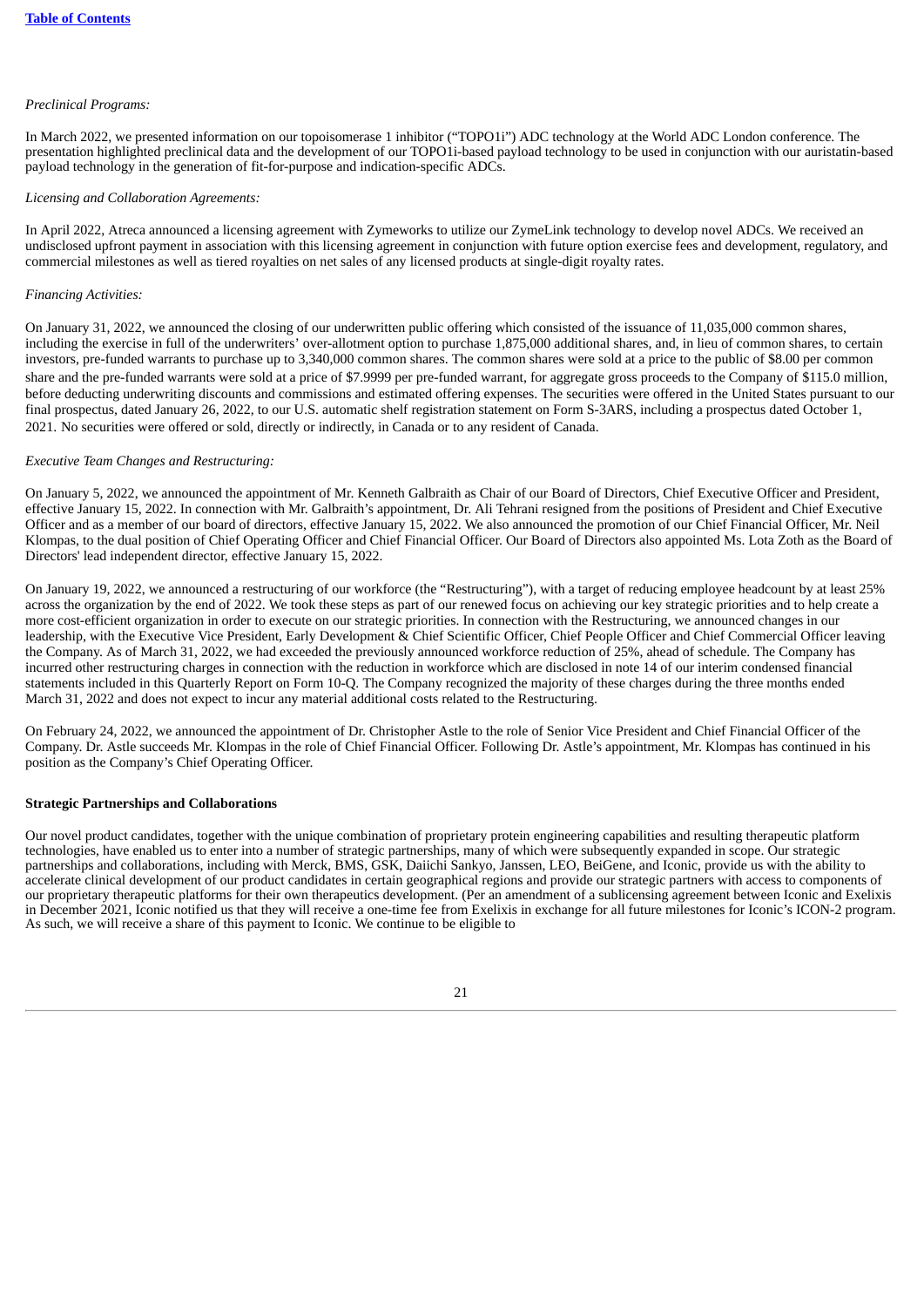receive future royalties pursuant to our agreement with Iconic.) In addition, these strategic partnerships have provided us with non-dilutive funding as well as access to proprietary therapeutic assets, which increase our ability to rapidly advance our product candidates while maintaining commercial rights to our own therapeutic pipeline. Under our strategic partnerships and collaboration agreements, we have received over \$240.0 million to date in the form of nonrefundable upfront payments and milestone payments. In addition, under our active strategic partnerships and collaboration agreements, we are eligible to receive up to \$2.9 billion in preclinical and development milestone payments and \$6.1 billion in commercial milestone payments, as well as tiered royalties on potential future product sales. It is possible, however, that our strategic partners' programs will not advance as currently contemplated, which would negatively affect the amount of development and commercial milestone payments and royalties on potential future product sales we may receive. Importantly, these partnerships include predominantly non-target-exclusive licenses for any of our therapeutic platforms, so we maintain the ability to develop therapeutics directed to many high-value targets utilizing our platforms.

There have not been any material changes to the key terms of any of our licensing and collaboration agreements, since December 31, 2021. For further information on the terms and conditions of our existing collaboration and license agreements, please refer to "Item 1. Business - Strategic Partnerships and Collaborations" of our Annual Report on Form 10-K for the year ended December 31, 2021.

#### **Financial Operations Overview**

#### *Revenue*

Our revenue consists of collaboration revenue, including amounts recognized relating to upfront non-refundable payments for licenses or options to obtain future licenses, research and development funding and milestone payments earned under collaboration and license agreements. We expect that collaboration revenue from our strategic partnerships will be our primary source of revenue for the foreseeable future.

#### *Operating Expenses*

Our operating expenses consist primarily of research and development expenses and general and administrative expenses. Personnel costs including salaries, benefits, bonuses and stock-based compensation expense, comprise a significant component of research and development and general and administrative expenses. We allocate certain indirect expenses associated with our facilities, information technology, depreciation and other overhead costs between research and development and general and administrative categories based on employee headcount and the nature of work performed by each employee.

### *Research and Development Expense*

Research and development expenses consist of expenses incurred in performing research and development activities such as conducting clinical trials and preclinical research studies, technical and manufacturing operations, regulatory affairs and other indirect expenses in support of advancing our product candidates and therapeutic platforms. Research and development expenses include third-party program costs, internal personnel costs and other indirect costs as follows:

- fees paid to CROs, consultants, subcontractors and other third-party vendors for work performed for our clinical trials, preclinical studies and regulatory activities;
- fees paid to third-party manufacturers to produce our product candidate supplies;
- amounts paid to vendors and suppliers for laboratory supplies;
- fees, milestone payments and other expenses incurred in connection with license agreements and amendments;
- employee-related expenses such as salaries and benefits and stock-based compensation;
- depreciation of laboratory equipment, computers and leasehold improvements; and
- overhead expenses such as facilities, information technology and other allocated items.

It is difficult to determine with certainty the duration and completion costs of our current or future clinical trials and preclinical programs of our product candidates, or if, when or to what extent we will generate revenue from the commercialization and sale of any of our product candidates that obtain regulatory approval. We may never succeed in achieving regulatory approval for any of our product candidates. The duration, costs and timing of clinical trials and development of our product candidates will depend on a variety of factors, including the uncertainties of clinical trials and preclinical studies, uncertainties in clinical trial enrollment rates and significant and changing government regulation. In addition, the probability of success for each product candidate will depend on numerous factors, including competition, manufacturing capability and commercial viability. We will determine which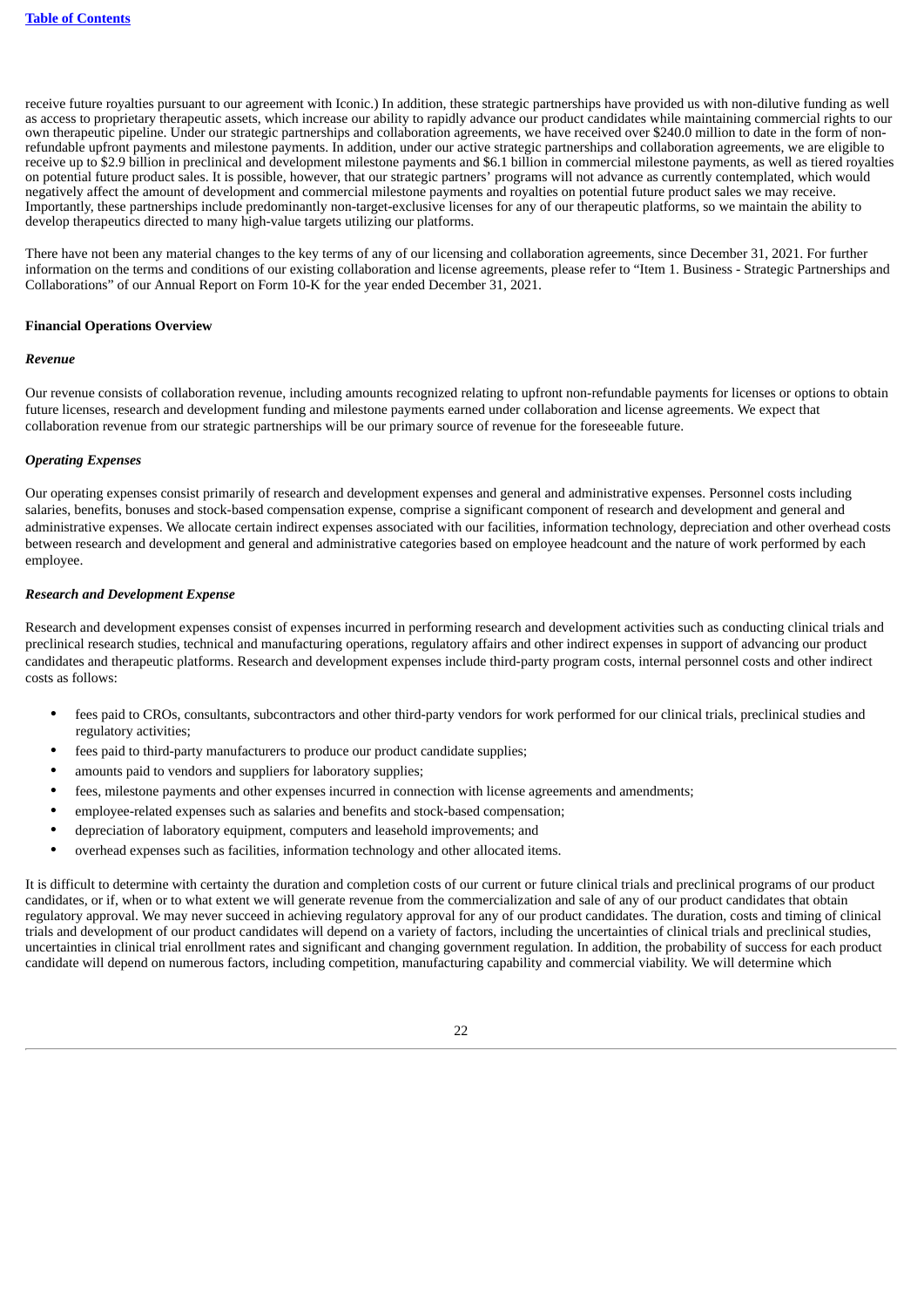programs to pursue and how much to fund each program in response to the scientific and clinical success of each product candidate, as well as an assessment of each product candidate's commercial potential. Our research and development expenses may increase in the future as we continue to develop our platforms and product candidates.

#### *General and Administrative Expense*

General and administrative expenses consist of salaries, benefits and stock-based compensation costs for employees in our executive, finance, legal, intellectual property, business development, human resources and other support functions, as well as legal and professional fees, business insurance, facilities and information technology costs and other expenses. Our general and administrative expenses may increase in the future as we expand our infrastructure to support our ongoing research and development activities.

#### *Other Income (Expense)*

Other income (expense) primarily consists of interest income and foreign exchange gain (loss).

#### **Critical Accounting Policies and Significant Judgments and Estimates**

Our critical accounting policies are those policies that require the most significant judgments and estimates in the preparation of our interim condensed consolidated financial statements. A summary of our critical accounting policies is presented in note 2 of our annual consolidated financial statements for the year ended December 31, 2021.

Our management's discussion and analysis of financial condition and results of operations is based on our interim condensed consolidated financial statements, which have been prepared in accordance with U.S. GAAP. The preparation of these interim condensed consolidated financial statements requires us to make estimates, judgments and assumptions that are inherently uncertain that affect the amounts reported in the interim condensed consolidated financial statements and accompanying notes. We base our estimates on historical experience and on various other assumptions that we believe to be reasonable. We review and evaluate these estimates on an ongoing basis. These assumptions and estimates form the basis for making judgments about the carrying values of assets and liabilities and amounts that have been recorded as revenue and expenses. Actual results and experiences may differ from these estimates. The results of any material revisions would be reflected in the interim condensed consolidated financial statements prospectively from the date of the change in estimate.

There have been no material changes in our critical accounting policies and significant judgments and estimates during the three months ended March 31, 2022 as compared to what has been described in our most recent annual consolidated financial statements.

The full extent to which the COVID-19 pandemic may directly or indirectly impact our business, results of operations and financial condition, including revenues, expenses, clinical trials, research and development costs and employee-related amounts, will depend on future developments that are evolving and highly uncertain, such as the duration and severity of outbreaks, including current and potential future waves or cycles, and the effectiveness of actions taken to contain and treat COVID-19. We considered the potential impact of COVID-19 when making certain estimates and judgments relating to the preparation of our interim condensed consolidated financial statements. While there was no material impact to our interim condensed consolidated financial statements as of and for the three months ended March 31, 2022, our future assessment of the magnitude and duration of COVID-19, as well as other factors, could result in a material impact to our consolidated financial statements in future reporting periods.

#### **Recent Accounting Pronouncements**

A summary of recent accounting pronouncements is presented in note 3 of our interim condensed consolidated financial statements for the quarter ended March 31, 2022 within this Quarterly Report on Form 10-Q.

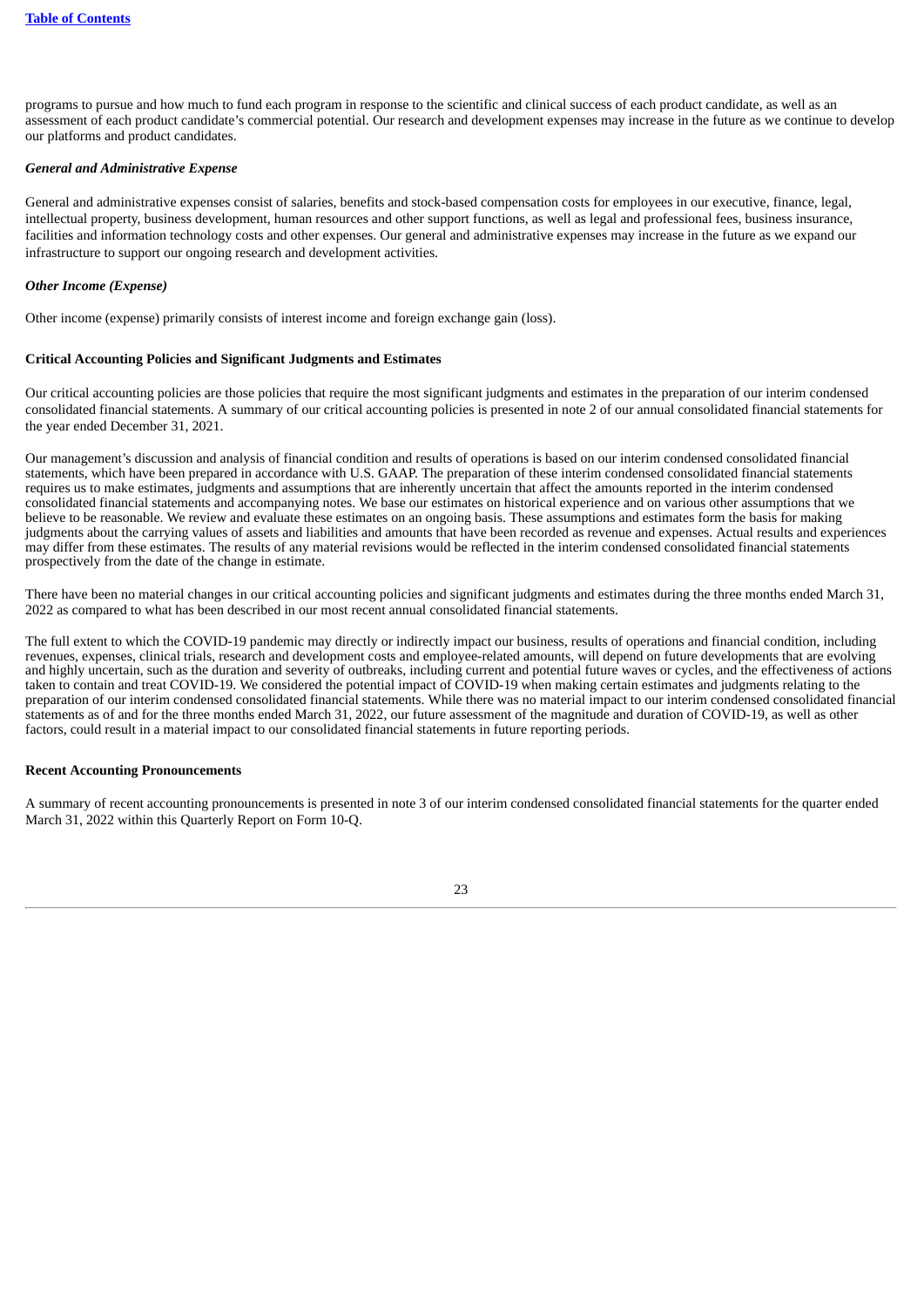## **Results of Operations for the Three Months Ended March 31, 2022 and 2021**

| Revenue                                  |                                        |     |  |                       |  |            |       |  |
|------------------------------------------|----------------------------------------|-----|--|-----------------------|--|------------|-------|--|
|                                          | <b>Three Months Ended</b><br>March 31, |     |  |                       |  | Increase/  |       |  |
|                                          | 2022                                   |     |  | 2021                  |  | (Decrease) |       |  |
|                                          |                                        |     |  | (dollars in millions) |  |            |       |  |
| Revenue from research and collaborations |                                        | 1.9 |  | 0.6                   |  | 1.3        | 217 % |  |

Our revenue relates primarily to non-recurring upfront fees, expansion payments or milestone payments from our licensing and collaboration agreements.

Total revenue increased by \$1.3 million in the three months ended March 31, 2022 compared to the same period in 2021. Revenue for the three months ended March 31, 2022 included \$1.9 million from our partners for research support and other payments. Revenue for the same period in 2021 included \$0.6 million from our partners for research support and other payments.

#### *Research and Development Expense*

|                                                             |      | <b>Three Months Ended</b> | March 31, |                       |            | Increase/ |        |
|-------------------------------------------------------------|------|---------------------------|-----------|-----------------------|------------|-----------|--------|
|                                                             | 2022 |                           |           | 2021                  | (Decrease) |           |        |
|                                                             |      |                           |           | (dollars in millions) |            |           |        |
| Third-party research and development program expenses:      |      |                           |           |                       |            |           |        |
| Clinical development programs:                              |      |                           |           |                       |            |           |        |
| Zanidatamab                                                 | \$   | $38.6$ \$                 |           | 16.6 <sup>5</sup>     |            | 22.0      | 133 %  |
| ZW49                                                        |      | 1.6                       |           | 4.4                   |            | (2.8)     | (64)%  |
| Preclinical and other research programs                     |      | 0.5                       |           | 3.4                   |            | (2.9)     | (85)%  |
|                                                             |      | 40.7                      |           | 24.4                  |            | 16.3      | 67 %   |
| Unallocated departmental research and development expenses: |      |                           |           |                       |            |           |        |
| Salaries and benefits                                       |      | 18.3                      |           | 13.1                  |            | 5.2       | 40 %   |
| Stock-based compensation (recovery) expense                 |      | (3.2)                     |           | 1.8                   |            | (5.0)     | (278)% |
| Other unallocated expenses                                  |      | 6.7                       |           | 5.0                   |            | 1.7       | 34 %   |
| Research and development expense                            |      | 62.5                      |           | 44.3                  |            | 18.2      | 41 %   |

Research and development expense increased by \$18.2 million in the three months ended March 31, 2022 compared to the same period in 2021. For the three months ended March 31, 2022, research and development expense included non-cash stock-based compensation recovery of \$3.2 million comprised of a \$2.7 million recovery from equity classified awards (three months ended March 31, 2021 – \$4.3 million expense) and a \$0.5 million recovery related to the non-cash mark-to-market revaluation of certain historical liability classified awards (three months ended March 31, 2021 - recovery of \$2.5 million). Excluding stock-based compensation expense, research and development expense increased by \$23.2 million or 55% in 2022 compared to 2021. The increase related primarily to higher clinical trial expenses for zanidatamab, increased drug manufacturing expenses, severance and other expenses incurred due to the Company's Restructuring program, partly offset by lower clinical trial expense for ZW49.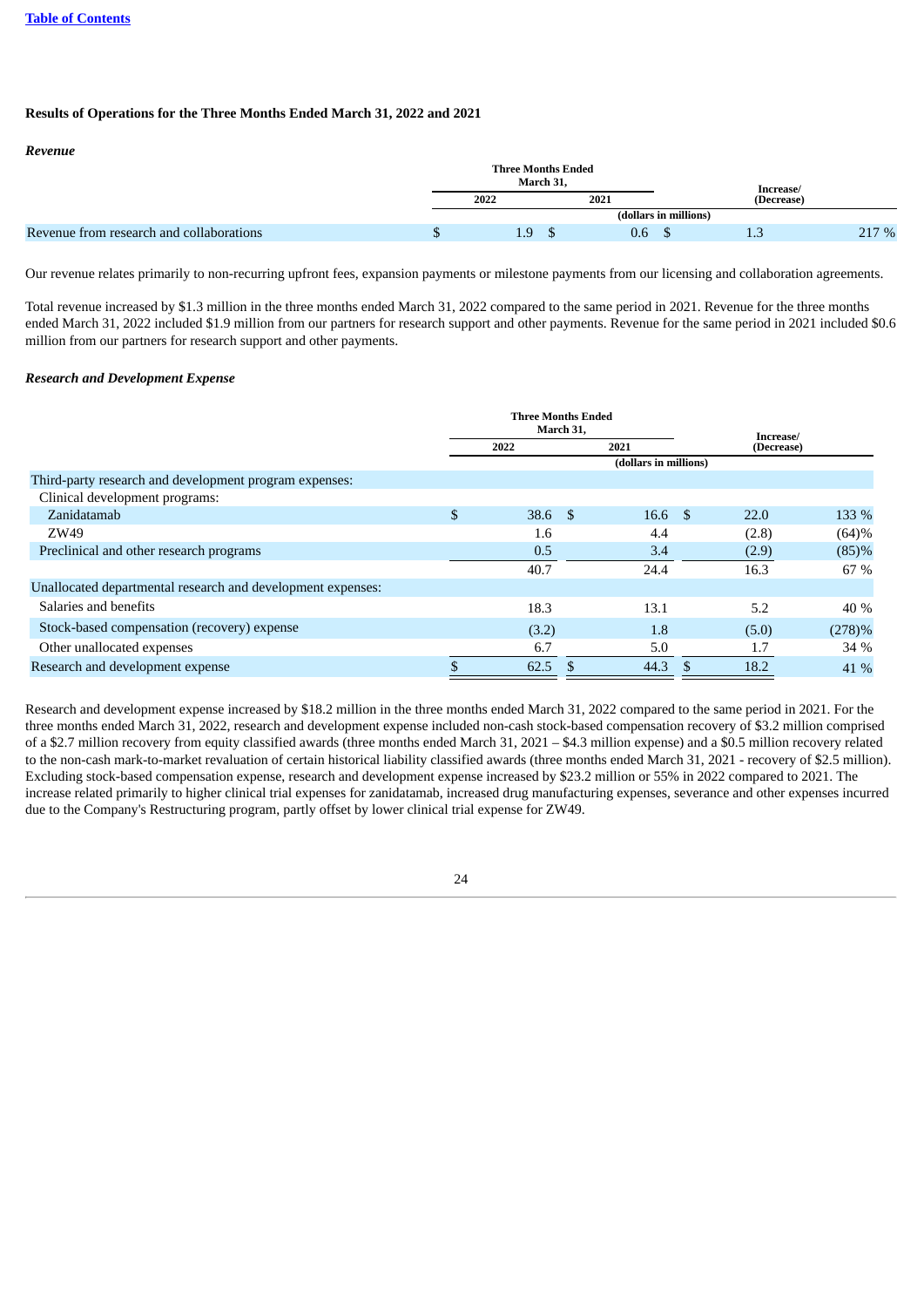## *General and Administrative Expense*

|                                                      | <b>Three Months Ended</b> | March 31, |                       | Increase/  |         |  |
|------------------------------------------------------|---------------------------|-----------|-----------------------|------------|---------|--|
|                                                      | 2022                      |           | 2021                  | (Decrease) |         |  |
|                                                      |                           |           | (dollars in millions) |            |         |  |
| Salaries and benefits                                | 7.9 <sup>5</sup>          |           | 6.5 <sup>5</sup>      | 1.4        | 22 %    |  |
| Stock-based compensation recovery                    | (5.1)                     |           | (8.8)                 | 3.7        | 42 %    |  |
| Professional fees, consulting and business insurance | 3.7                       |           | 3.1                   | 0.6        | 19 %    |  |
| Other general and administrative expenses            | 5.6                       |           | 0.5                   | 5.1        | 1,020 % |  |
| General and administrative expense                   | 12.1                      |           | 1.3                   | 10.8       | 831 %   |  |

General and administrative expense increased by \$10.8 million for the three months ended March 31, 2022 compared to the same period in 2021. For the three months ended March 31, 2022, general and administrative expense included non-cash stock-based compensation recovery of \$5.1 million comprised of a \$2.2 million recovery from equity classified awards (three months ended March 31, 2021 – \$4.2 million expense) and a \$2.9 million recovery related to the non-cash mark-to-market revaluation of certain historical liability classified awards (three months ended March 31, 2021 – recovery of \$13.0 million). Excluding stock-based compensation, general and administrative expense increased by \$7.1 million or 70% in 2022 compared to 2021. This increase was primarily due to severance and other expenses incurred due to the Company's Restructuring program in 2022 as well as a non-recurring sales tax refund recognized in 2021, which partially offset expenses in the same period in 2021.

## *Other Income (Expense), net*

|                   |  |                   | Three Months Ended<br>March 31, |      | Increase/  |           |
|-------------------|--|-------------------|---------------------------------|------|------------|-----------|
|                   |  | 2022              |                                 | 2021 | (Decrease) |           |
|                   |  |                   | (dollars in millions)           |      |            |           |
| Other income, net |  | $\qquad \qquad -$ |                                 | 0.9  | (0.9)      | $(100)\%$ |

Other income, net decreased by \$0.9 million for the three months ended March 31, 2022 compared to the same period in 2021. Other income, net for 2022 included primarily \$0.3 million in interest income and \$0.3 million in foreign exchange loss and other miscellaneous amounts. Other income, net for the three months ended March 31, 2021 primarily included \$0.7 million in interest income and a \$0.1 million net foreign exchange loss and other miscellaneous amounts.

## **Liquidity and Capital Resources**

## *Sources of Liquidity*

Since our IPO in 2017, we have funded our operations primarily through follow-on public offerings, including the issuance of pre-funded warrants, as well as from upfront fees, milestone payments, and research support payments generated from our strategic collaborations and licensing agreements.

On January 31, 2022, we completed a public offering pursuant to which we sold (i) 11,035,000 common shares (including the sale of 1,875,000 common shares to the underwriters upon their full exercise of their over-allotment option), at \$8.00 per common share and 3,340,000 pre-funded warrants in lieu of common shares at \$7.9999 per pre-funded warrant. We received gross proceeds of \$115.0 million and net proceeds were approximately \$107.7 million, after underwriting discounts, commissions and estimated offering expenses.

On October 1, 2021, we amended our Open Market Sale Agreement<sup>SM</sup>, dated as of November 5, 2019 (as amended, the "Sales Agreement"), with Jefferies LLC ("Jefferies"). The Sales Agreement provides for the offer and sale of our common shares from time to time through Jefferies as our sales agent, subject to the maximum aggregate dollar amount registered pursuant to the applicable prospectus supplement. Sales of common shares through Jefferies, if any, will be made by any method permitted by law deemed to be an "at the market offering" as defined in Rule 415(a)(4) under the Securities Act. No shares of our common stock were sold under the Sales Agreement since its inception to date.

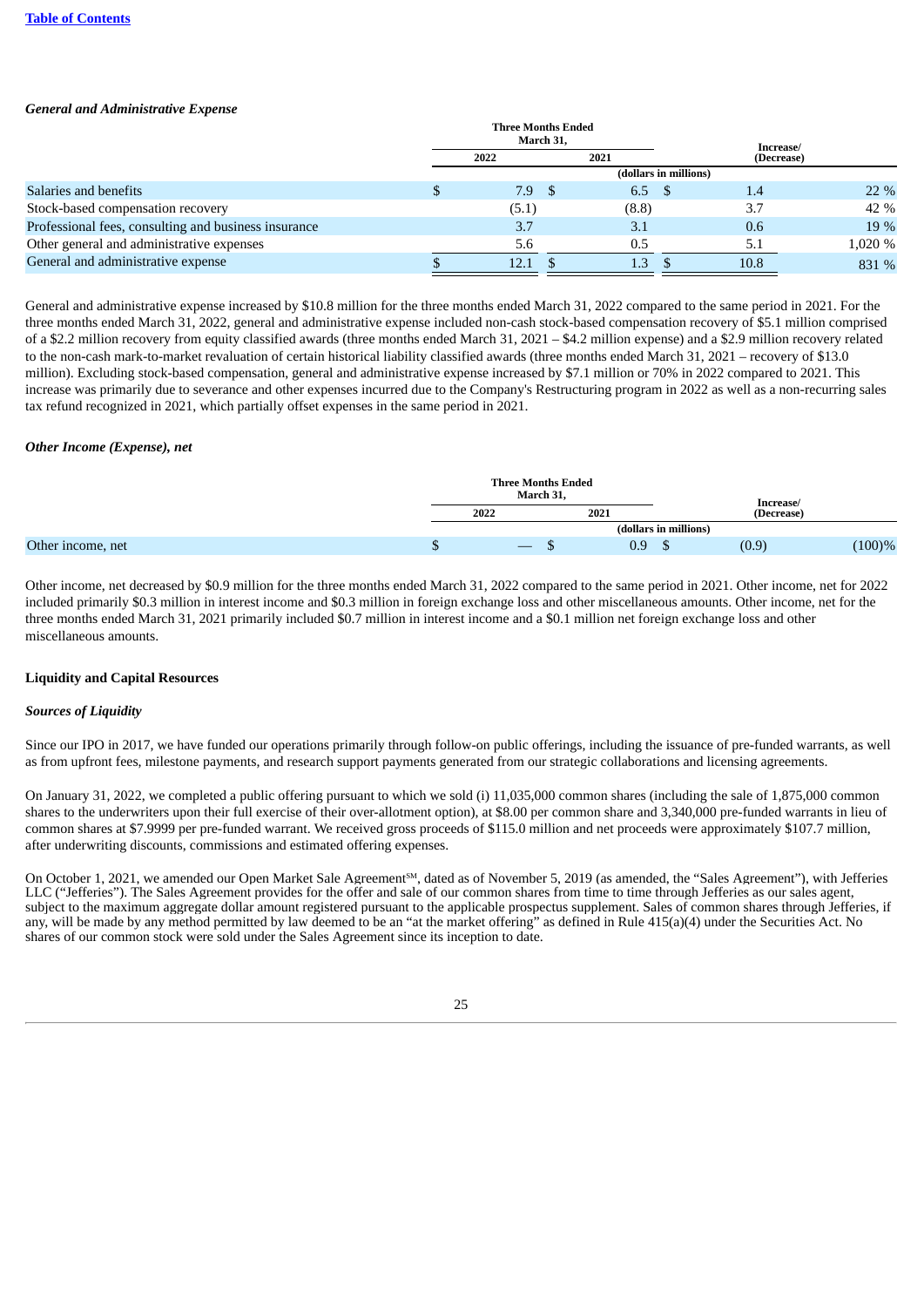As of March 31, 2022, we had \$300.5 million in cash resources consisting of cash, cash equivalents and short-term investments.

#### *Cash Flows*

The following table represents a summary of our cash flows for the three months ended March 31, 2022 and 2021:

|                                                              |      | <b>Three Months Ended</b><br>March 31, |        |  |
|--------------------------------------------------------------|------|----------------------------------------|--------|--|
|                                                              | 2022 | 2021                                   |        |  |
|                                                              |      | (dollars in millions)                  |        |  |
| Net cash (used in) provided by:                              |      |                                        |        |  |
| Operating activities                                         | J    | $(55.4)$ \$                            | (40.8) |  |
| Investing activities                                         |      | 20.6                                   | 76.8   |  |
| Financing activities                                         |      | 108.6                                  | 2.1    |  |
| Effect of exchange rate changes on cash and cash equivalents |      | (0.1)                                  | (0.2)  |  |
| Net change in cash and cash equivalents                      |      | 73.7                                   | 37.9   |  |
|                                                              |      |                                        |        |  |

#### *Operating Activities*

During the three months ended March 31, 2022, cash used in operating activities was \$55.4 million compared to \$40.8 million for the same period in the prior year. The increase in net cash used in operating activities was primarily due to higher clinical trial expenses for zanidatamab and increased drug manufacturing expenses as well as, severance and other expenses incurred due to the Company's Restructuring program, partly offset by lower clinical trial expense for ZW49 and deprioritized research projects.

#### *Investing Activities*

Net cash provided by investing activities for the three month period ended March 31, 2022 was primarily related to redemptions of short-term investments in marketable securities of \$25.3 million partially offset by cash outflows of \$4.7 million for the acquisition of property and equipment in relation to our new office and lab spaces in Canada and an increase in intangible assets including software implementation costs. Net cash provided by investing activities for the three month period ended March 31, 2021 was primarily related to redemptions of short-term investments in marketable securities of \$77.5 million partially offset by cash outflows of \$0.7 million for the acquisition of property and equipment.

#### *Financing Activities*

Net cash provided by financing activities for the three months ended March 31, 2022 included \$107.7 million relating to net proceeds from our January 2022 public offering of equity securities and \$0.9 million from the issuance of common shares in relation to our employee stock purchase plan. Net cash provided by financing activities for the three months ended March 31, 2021 included net proceeds of \$1.3 million from stock option exercises and \$0.8 million from the issuance of common shares in relation to our employee stock purchase plan.

#### *Funding Requirements*

We have not generated any revenue from approved product sales to date and do not expect to do so until such time as we obtain regulatory approval and commercialize one or more of our product candidates. As we are currently in the clinical and preclinical stages of development, it will be some time before we expect to achieve this, and it is uncertain that we ever will. We expect that we will continue to increase our operating expenses in connection with ongoing clinical trials and preclinical activities and the development of product candidates in our pipeline. In addition, inflation generally may affect us by increasing our cost of labor and clinical trial expenses. Our funding requirements in the short-term and long-term will consist of the operational, capital, and manufacturing expenditures, a portion of which contain contractual or other obligations including future minimum lease payments under noncancelable operating leases as presented in note 11 and other commitments and contingencies as presented in note 13 to the interim condensed consolidated financial statements. Because of the inherent risks and uncertainties associated with the development and commercialization of our drug candidates, we are unable to estimate the amounts of capital outflows and operating expenditures associated with our current and anticipated clinical trials and preclinical studies.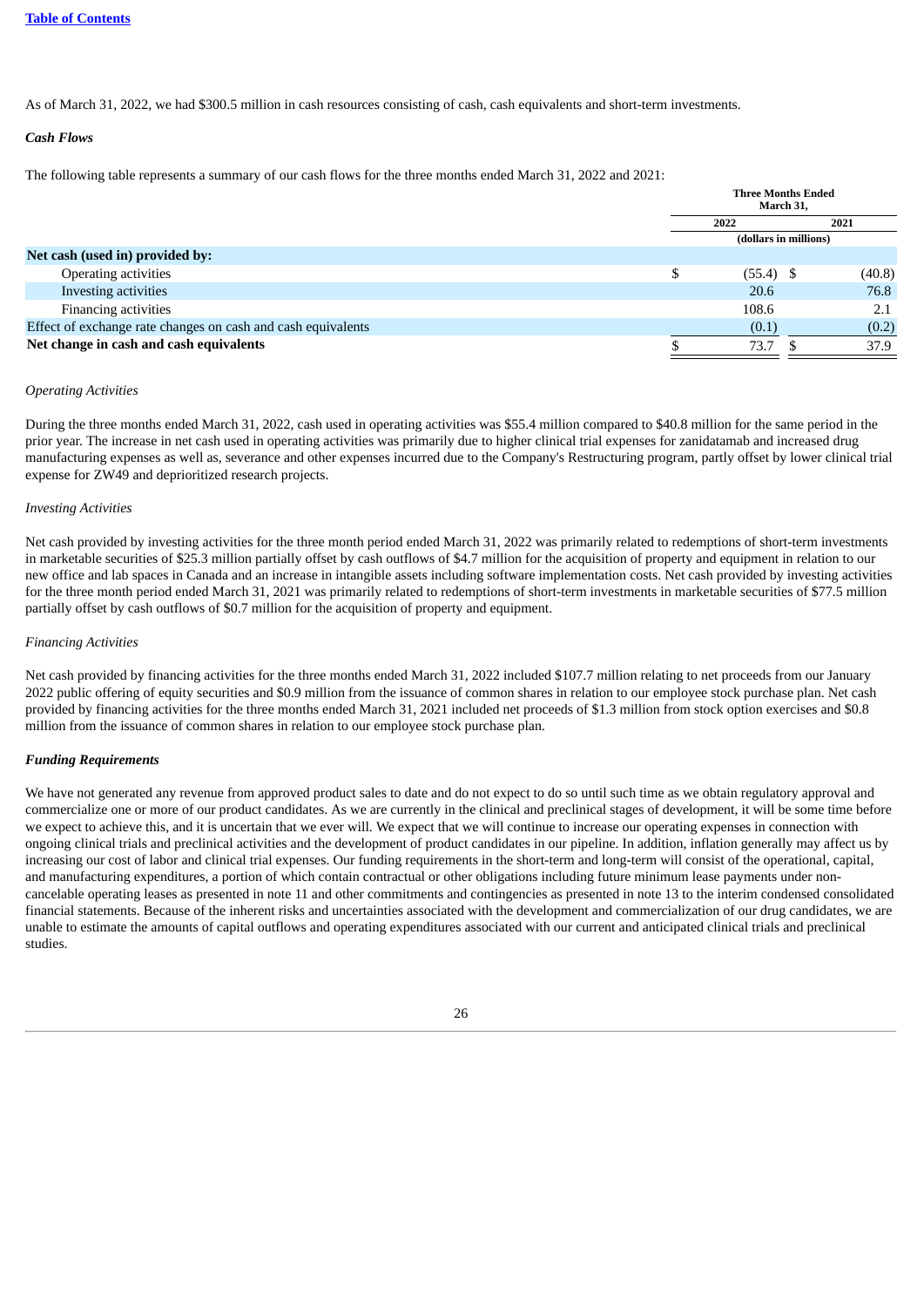Although it is difficult to predict our funding requirements, based on our current operating plan, we anticipate that our existing cash and cash equivalents and short-term investments combined with certain anticipated milestone payments from our existing collaborations will enable us to fund our operating expenses and capital expenditure requirements for at least the next twelve months from the date this Quarterly Report on Form 10-Q is filed with the SEC. We have based these estimates on assumptions and plans which may change and which could impact the magnitude and/or timing of operating expenses, capital expenditures and our cash runway. These estimates include future milestone payments which are dependent upon the successful completion of specified research and development activities by us and our collaborators and are therefore uncertain at this time. The successful development of our product candidates and the achievement of milestones by our strategic partners is uncertain, and therefore we are unable to estimate the actual funds we will require to complete the research, development and commercialization of product candidates. See Part II, Item 1A, "Risk Factors - Risks Related to Our Business and the Development and Commercialization of Our Product Candidates" and "Risk Factors - Risks Related to Our Dependence on Third Parties - We may not realize the anticipated benefits of our strategic partnerships".

We will need substantial additional funding to support our continuing operations and pursue our long-term business plans. Accordingly, our future funding requirements will depend on many factors, including but not limited to:

- the scope, rate of progress, results and costs of our clinical trials, preclinical studies and other related activities;
- our ability to establish and maintain strategic collaborations, licensing or other arrangements and the financial terms of such agreements as well as our ability to enter into new arrangements;
- the timing and the costs of obtaining regulatory approvals for any of our current or future drug candidates;
- the cost of commercialization activities if any of our current or future drug candidates are approved for sale, including marketing, sales and distribution costs; and
- the amount of revenue, if any, received from commercial sales of our drug candidates, should any of our drug candidates receive marketing approval.

If adequate funds are not available at favorable terms, we may be required to reduce operating expenses, delay or reduce the scope of our product development and commercial expansion programs, obtain funds through arrangements with others that may require us to relinquish rights to certain of our technologies or products that we would otherwise seek to develop or commercialize ourselves or cease operations. If we do raise additional capital through public or private equity or convertible debt offerings, the ownership interest of our existing stockholders will be diluted, and the terms of these securities may include liquidation or other preferences that adversely affect our stockholders' rights. If we raise additional capital through debt financing, we may be subject to covenants limiting or restricting our ability to take specific actions, such as incurring additional debt, making capital expenditures or declaring dividends. A deterioration in the equity or credit markets may make any necessary debt or equity financing more difficult, more costly and more dilutive.

#### **Segment Reporting**

We view our operations and manage our business in one segment, which is the development of next-generation multifunctional biotherapeutics.

#### **Outstanding Share Data**

As of May 2, 2022, our authorized share capital consisted of an unlimited number of common shares, each without par value, of which 57,771,204 were issued and outstanding, and an unlimited number of preferred shares, each without par value, none of which were issued and outstanding. As of May 2, 2022, we had 8,581,961 common shares issuable pursuant to 8,581,961 pre-funded warrants, 4,023,868 common shares issuable pursuant to 4,023,868 exercisable outstanding stock options and 4,709,137 common shares issuable pursuant to 4,709,137 outstanding options that were not exercisable at that date and 203,733 outstanding restricted stock units.

#### <span id="page-32-0"></span>**Item 3. Quantitative and Qualitative Disclosure About Market Risk**

We are exposed to market risks in the ordinary course of our business that may affect our results of operations, cash flows and fair values of assets and liabilities, including interest rate movements, volatility in foreign currency exchange rates, and changes in

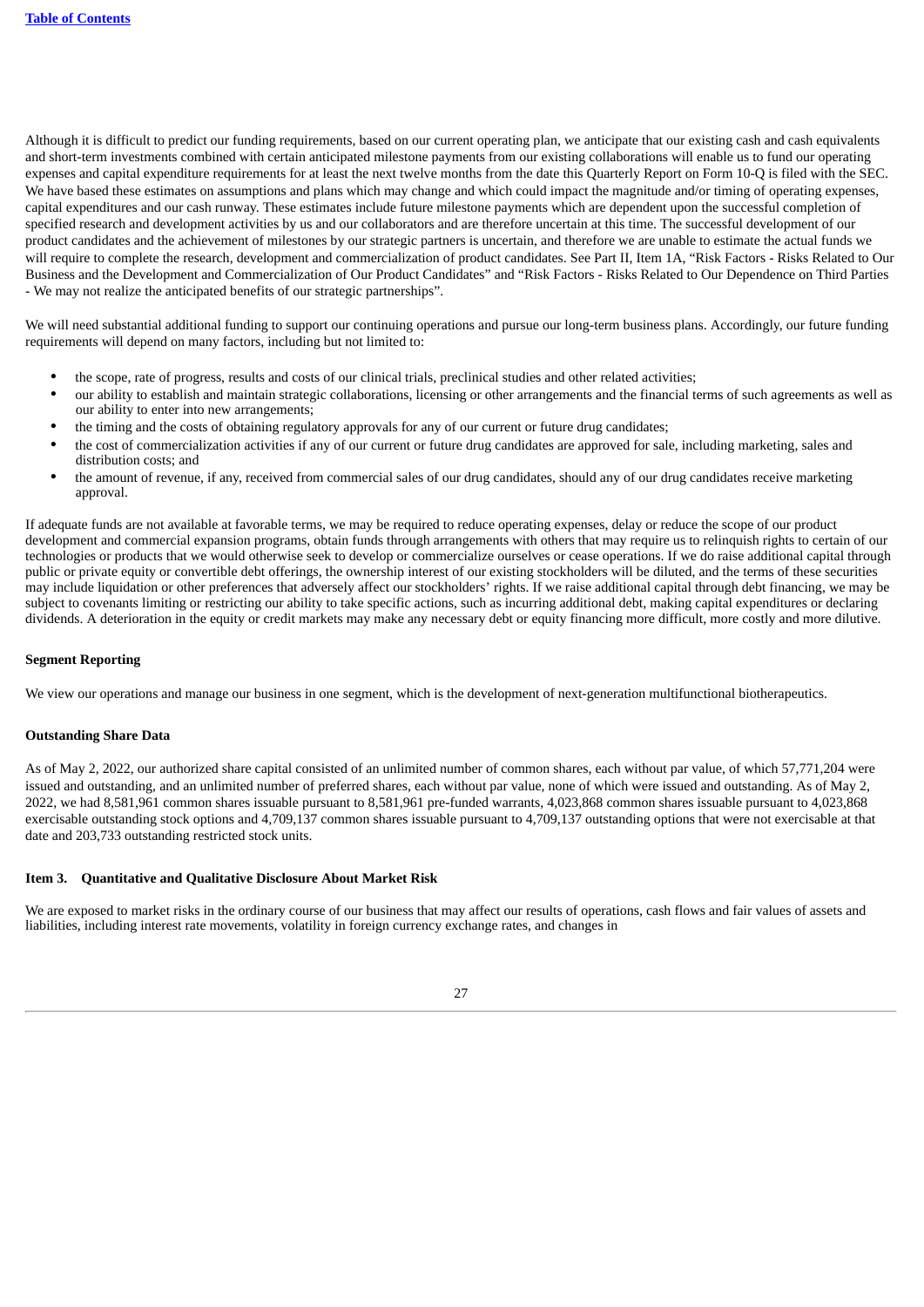economic conditions as a result of the COVID-19 pandemic. The primary market risk inherent in our financial instruments and in our financial position represents the potential loss arising from adverse changes in interest rates and foreign exchange rates.

#### **Interest Rate Risk**

Our exposure to interest rate risk relates primarily to our cash, cash equivalent and short-term investments. At March 31, 2022 and December 31, 2021, we had cash, cash equivalents and short-term investments of \$300.5 million and \$252.6 million, respectively, consisting primarily of funds in cash, guaranteed investment certificates and term deposits. The primary objective of our investment activities is to preserve principal while also maintaining liquidity and maximizing investment returns without significantly increasing risk. We do not enter into investments for trading or speculative purposes. Due to the shortterm nature of our investment portfolio, a hypothetical 10% increase or decrease in interest rates or in investment returns would not have a material effect on the fair market value of our portfolio or investment income. Our investment portfolio is primarily composed of short-term investments with maturities less than 12 months and our long term investments in debt securities are held to maturity. Accordingly, we do not expect our operating results or cash flows to be materially affected by a sudden change in market interest rates.

## **Foreign Currency Exchange Risk**

Our functional currency is the U.S. dollar as most of our revenues and operating expenses are denominated in U.S. dollars. We incur certain operating expenses in Canadian dollars and other foreign currencies and accordingly, are subject to foreign currency transaction risk. We do not use derivative instruments to hedge exposure to foreign currency transaction risk due to the low volume of transactions denominated in Canadian dollars and other foreign currencies. We do not anticipate that foreign currency transaction gains or losses will be significant at our current level of operations.

At March 31, 2022, our net monetary assets denominated in Canadian dollars were \$0.3 million (C\$0.5 million). We are subject to foreign currency translation risk when translating these foreign currency denominated net monetary assets to U.S. dollars for period end financial statement preparation. The fluctuation of the Canadian dollar relative to the U.S. dollar will have an impact on the reported balances for net assets, net loss and shareholders' equity in our interim condensed consolidated financial statements. A hypothetical 10% increase (decrease) in the value of the Canadian dollar relative to the U.S. dollar would result in a nominal foreign exchange gain (loss) in our Condensed Consolidated Statement of Loss and Comprehensive Loss for the three months ended March 31, 2022.

## **Inflation Risk**

Inflation generally may affect us by increasing our cost of labor and clinical trial expenses. We do not believe that inflation and changing prices had a material impact on our business, financial condition, or results of operations for any of the periods presented herein.

## <span id="page-33-0"></span>**Item 4. Controls and Procedures**

## **Evaluation of Disclosure Controls and Procedures**

As of the end of the period covered by this Quarterly Report on Form 10-Q, our management, with the participation of our Chief Executive Officer and our Chief Financial Officer, evaluated the design and operating effectiveness of our disclosure controls and procedures as defined in Rules 13a-15(e) and 15d-15(e) under the U.S. Securities Exchange Act of 1934, as amended (the "Exchange Act"). Our disclosure controls and procedures are designed to ensure that information required to be disclosed in the reports that the Company files or submits under the Exchange Act is recorded, processed, summarized, and reported within the time periods specified in the SEC's rules and forms. Any such information is accumulated and communicated to the Company's management, including its principal executive and principal financial officers, as appropriate, to allow timely decisions regarding required disclosure.

Management recognizes that any controls and procedures, no matter how well designed and operated, can provide only reasonable assurance of achieving their objectives and management necessarily applies its judgment in evaluating the cost-benefit relationship of possible controls and procedures. Based on our evaluation of our disclosure controls and procedures as of March 31, 2022, our Chief Executive Officer and our Chief Financial Officer concluded that, as of such date, our disclosure controls and procedures were, in design and operation, effective at the reasonable assurance level.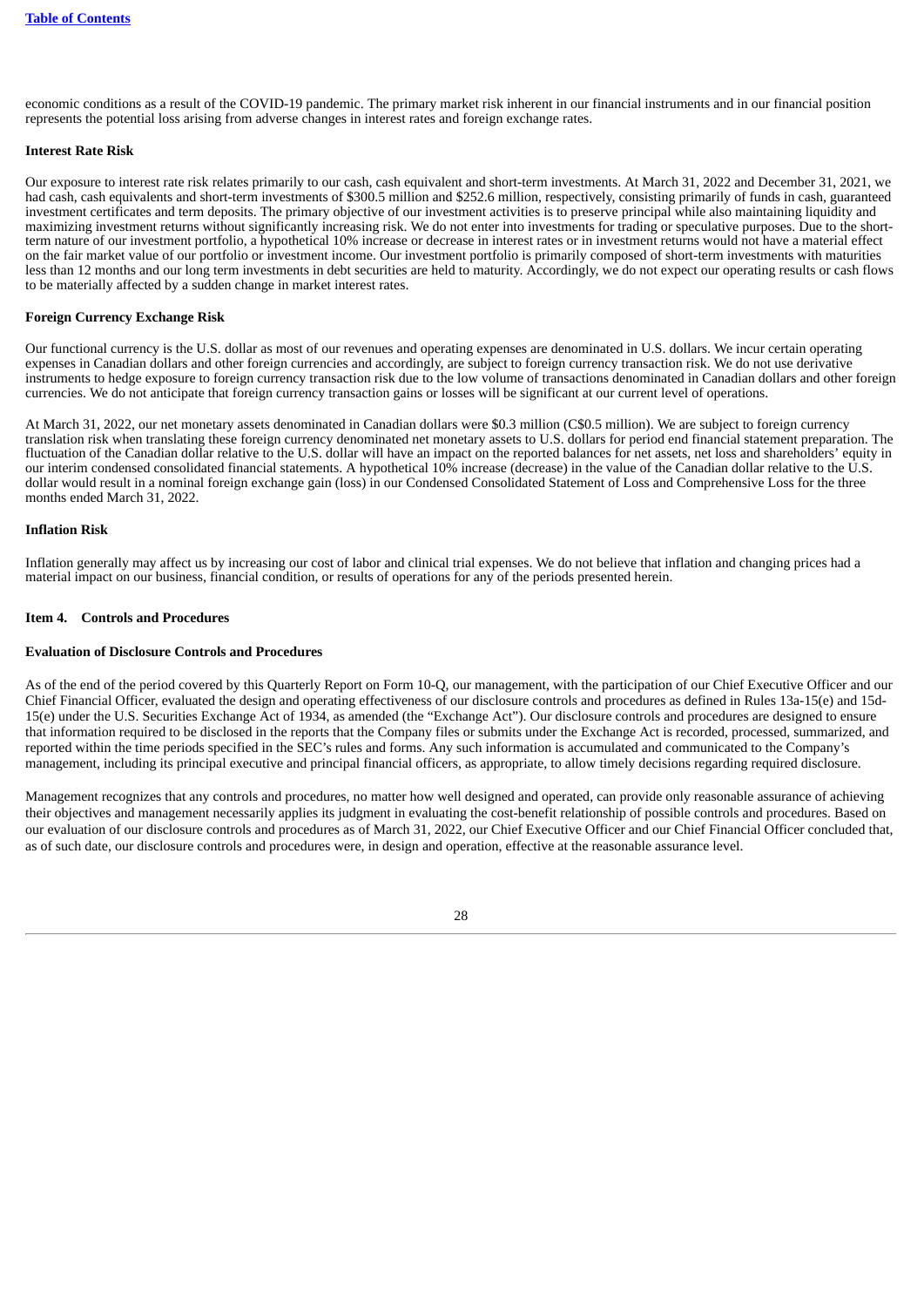## **Changes in Internal Control Over Financial Reporting**

<span id="page-34-0"></span>There were no changes in our internal control over financial reporting that occurred during our fiscal quarter ended March 31, 2022 that have materially affected, or are reasonably likely to materially affect, our internal control over financial reporting.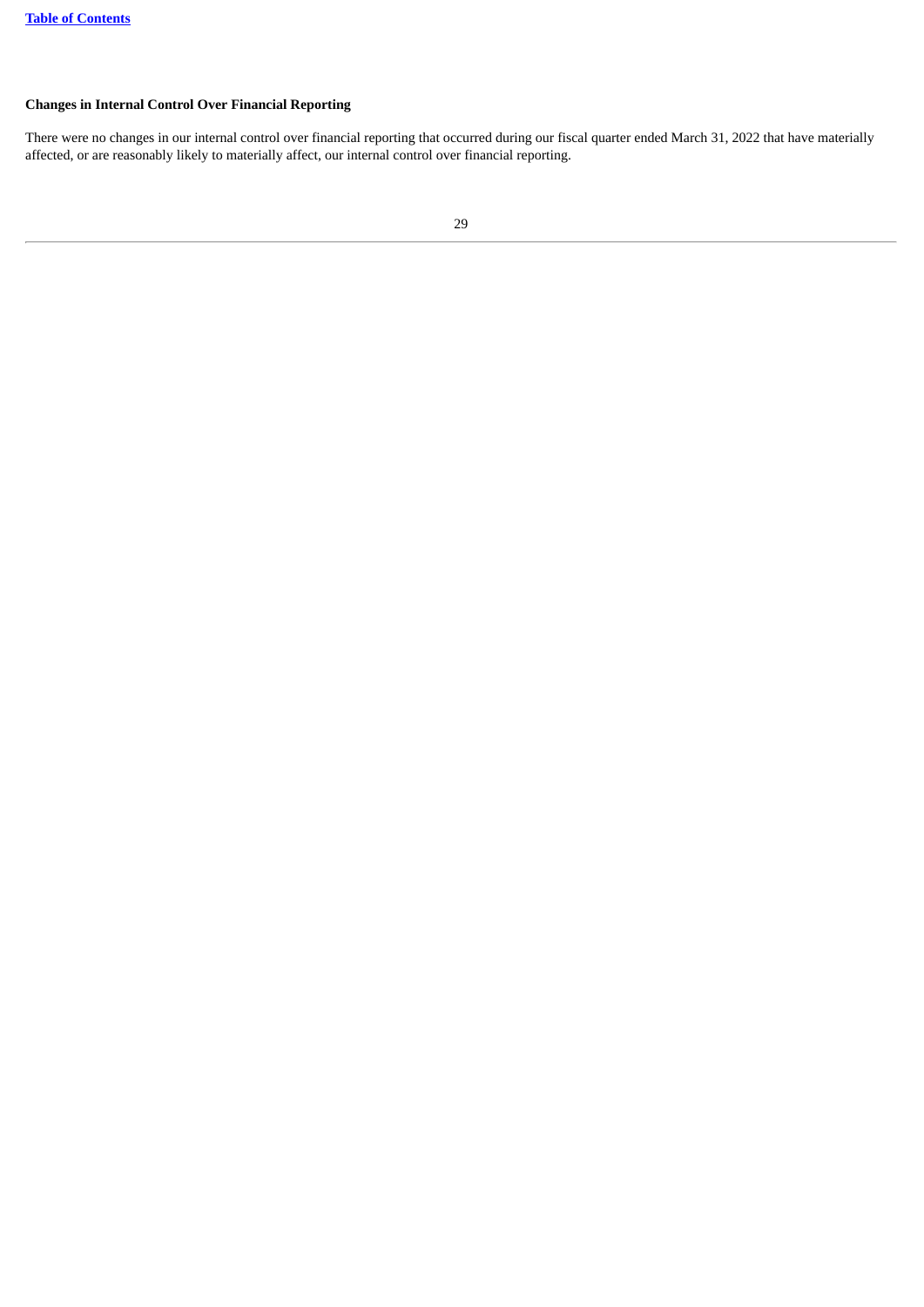## **PART II. OTHER INFORMATION**

## <span id="page-35-0"></span>**Item 1. Legal Proceedings**

From time to time, we may become involved in legal proceedings or be subject to claims arising in the ordinary course of our business. As of March 31, 2022, we are not a party to any legal proceedings that, in the opinion of our management, would reasonably be expected to have a material adverse effect on our business, financial condition, operating results or cash flows if determined adversely to us. Regardless of the outcome, litigation can have an adverse impact on us because of defense and settlement costs, diversion of management resources and other factors.

## <span id="page-35-1"></span>**Item 1A. Risk Factors**

You should carefully consider the following risk factors, in addition to the other information contained in this Quarterly Report on Form 10-Q, including our interim condensed consolidated financial statements and related notes. If any of the events described in the following risk factors occurs, our business, operating results and financial condition could be seriously harmed. This Quarterly Report on Form 10-Q also contains forward-looking statements that involve risks and uncertainties. Our actual results could differ materially from those anticipated in the forward-looking statements as a result of factors that are described below and elsewhere in this Quarterly Report on Form 10-Q. See "Cautionary Note Regarding Forward-Looking Statements." The risks below are not the only risks facing our company. Risks and uncertainties not currently known to us or that we currently deem to be immaterial also may materially adversely affect our business, financial condition, results of operations, and/or prospects. Our Risk Factors are not guarantees that no such conditions exist as of the date of this report and should not be interpreted as an affirmative statement that such risks or conditions have not materialized, in *whole or in part.*

## **Summary of Risk Factors**

Below is a summary of the principal factors that make an investment in our common shares speculative or risky. This summary does not address all of the risks that we face. Additional discussion of the risks summarized in this risk factor summary, and other risks that we face, can be found below under the headina "Risk Factors" and should be carefully considered, toaether with other information in this Form 10-O and our other filings with the SEC, before *making an investment decision regarding our common shares.*

- We have a limited number of product candidates, all which are still in clinical development. If we do not obtain regulatory approval of one or more of our product candidates, or experience significant delays in doing so, our business will be materially adversely affected.
- Clinical trials are expensive, time consuming, difficult to design and implement, and involve uncertain outcomes. Furthermore, the results of previous preclinical studies and clinical trials may not be predictive of future results, and the results of our current and planned clinical trials may not satisfy the requirements of the FDA or comparable regulatory authorities outside the United States.
- Our business has been and may continue to be adversely affected by the COVID-19 pandemic.
- Our product candidates may have undesirable side effects that may delay or prevent marketing approval or, if approval is received, require them to be taken off the market, require them to include safety warnings or otherwise limit their sales; no regulatory agency has made any determination that any of our product candidates are safe or effective for use by the general public for any indication.
- We face significant competition, and if our competitors develop and market products that are more effective, safer or less expensive than our product candidates, our commercial opportunities will be negatively impacted.
- If any of our product candidates receive regulatory approval, the approved products may not achieve broad market acceptance among physicians, patients, the medical community and third-party payors, in which case revenue generated from their sales would be limited.
- Reimbursement decisions by third-party payors may have an adverse effect on pricing and market acceptance. If there is not sufficient reimbursement for our products, it is less likely that our products will be widely used.
- We may not be successful in our efforts to use our therapeutic platforms to build a pipeline of product candidates.
- If any product liability lawsuits are successfully brought against us or any of our strategic partners, we may incur substantial liabilities and may be required to limit commercialization of our product candidates.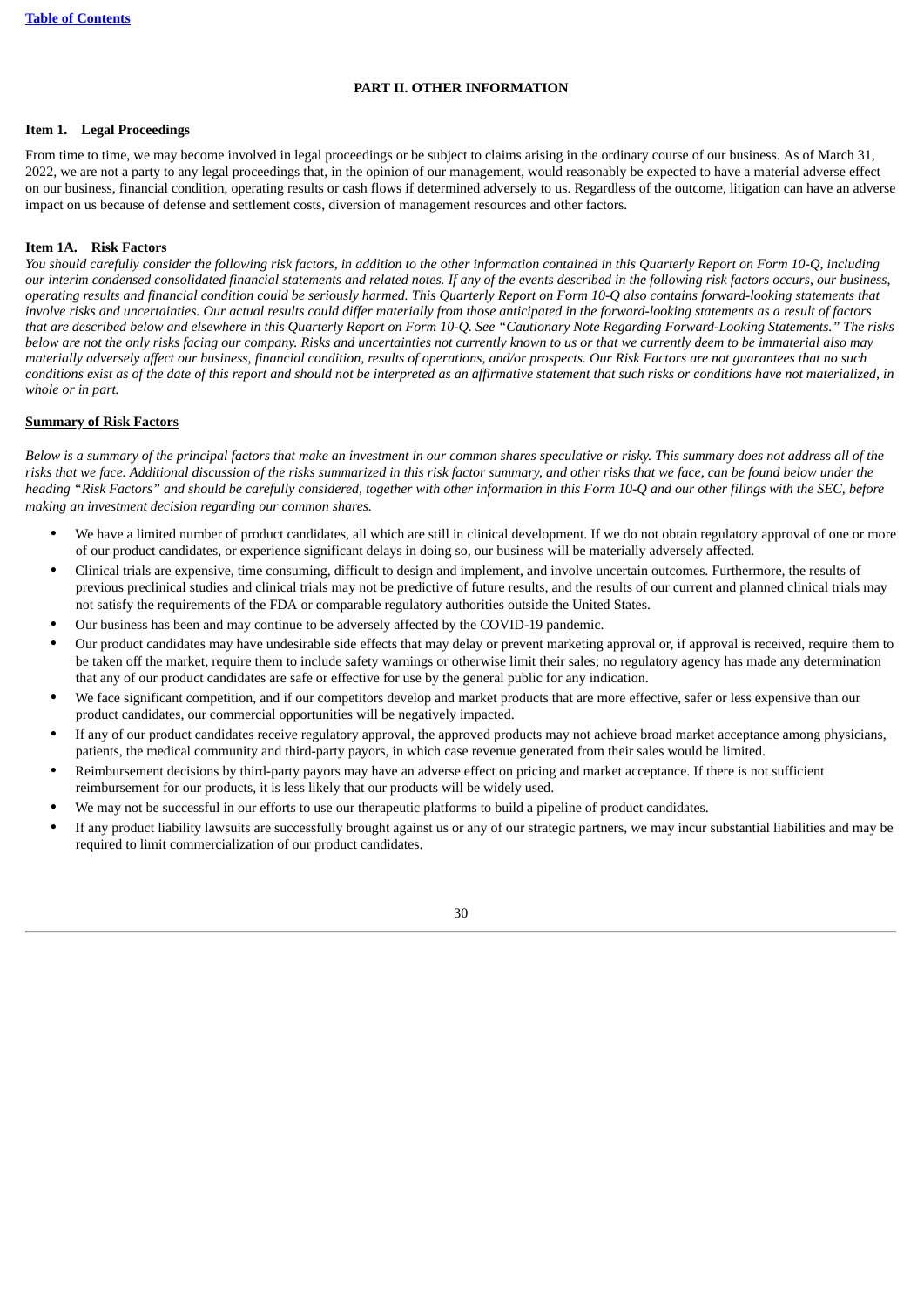- Security breaches and incidents, loss of data and other disruptions could compromise sensitive information related to our business or protected health information or prevent us from accessing critical information and expose us to liability, which could adversely affect our business and our reputation.
- Current and future legislation may increase the difficulty and cost for us to commercialize any products that we or our strategic partners develop and affect the prices we may obtain.
- We have incurred significant losses since inception and anticipate that we will continue to incur losses for the foreseeable future. We have no products approved for commercial sale, and to date we have not generated any revenue or profit from product sales. We may never achieve or sustain profitability.
- We will require substantial additional funding, which may not be available to us on acceptable terms, or at all, and, if not available, may require us to delay, scale back, or cease our product development programs or operations.
- Our existing strategic partnerships are important to our business, and future strategic partnerships will likely also be important to us. If we are unable to maintain our strategic partnerships, or if these strategic partnerships are not successful, our business could be adversely affected.
- We rely on third-party manufacturers to produce our product candidates and on other third parties to provide supplies and store, monitor and transport bulk drug substance and drug product. We and our third-party partners may encounter difficulties with respect to these activities that could delay or impair our ability to initiate or complete our clinical trials or commercialize approved products.
- We rely on third parties to monitor, support, conduct and oversee clinical trials of the product candidates that we are developing and, in some cases, to maintain regulatory files for those product candidates. We may not be able to obtain regulatory approval for our product candidates or commercialize any products that may result from our development efforts if we are not able to maintain or secure agreements with such third parties on acceptable terms, if these third parties do not perform their services as required, or if these third parties fail to timely transfer any regulatory information held by them to us.
- We rely on third parties for various operational and administrative aspects of our business, including for certain cloud-based software platforms, which impact our financial, operational and research activities. If any of these third parties fail to provide timely, accurate and ongoing service or if the cloud-based platforms suffer outages that we are unable to mitigate, our business may be adversely affected.
- Our commercial success depends significantly on our ability to operate without infringing the patents and other proprietary rights of third parties.
- If we are unable to obtain, maintain and enforce patent and trade secret protection for our product candidates and related technology, our business could be materially harmed.
- We may become involved in lawsuits to protect or enforce our patents and trade secrets, which could be expensive, time consuming and unsuccessful.
- If we are unable to protect the confidentiality of our proprietary information, the value of our technology and products could be adversely affected.
- Our share price is likely to be volatile and the market price of our common shares may drop below the price paid by shareholders.
- We are governed by the corporate laws of Canada, which in some cases have a different effect on shareholders than the corporate laws of the United States.
- U.S. civil liabilities may not be enforceable against us, our directors, our officers or certain experts named in our Annual Report on Form 10-K.
- Our principal shareholders, in aggregate, could exert substantial control over us which could delay or prevent a change in corporate control or result in the entrenchment of management or the board of directors.
- Provisions in our corporate charter documents and Canadian law could make an acquisition of us, which may be beneficial to our shareholders, more difficult and may prevent attempts by our shareholders to replace or remove our current management and/or limit the market price of our common shares.

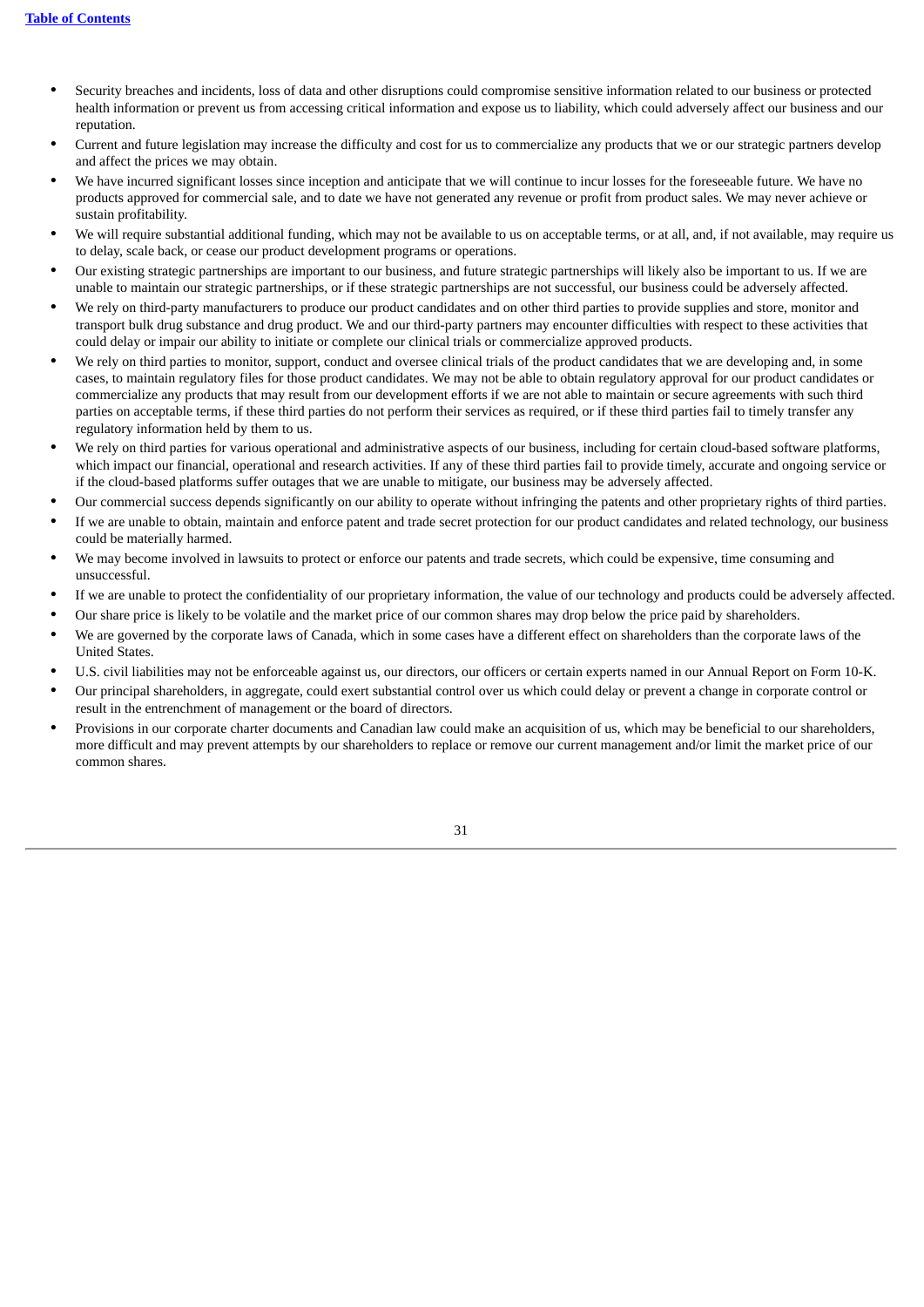# **Risk Factors**

### **Risks Related to Our Business and the Development and Commercialization of Our Product Candidates**

# We have a limited number of product candidates, all which are still in clinical development. If we do not obtain regulatory approval of one or more of our product candidates, or experience significant delays in doing so, our business will be materially adversely affected.

We currently have no products approved for sale or marketing in any country, and may never be able to obtain regulatory approval for any of our product candidates. As a result, we are not currently permitted to market any of our product candidates in the United States or in any other country until we obtain regulatory approval from the FDA or comparable regulatory authorities outside the United States. Our product candidates are in clinical development and we have not submitted an application, or received marketing approval, for any of our product candidates. Obtaining regulatory approval of our product candidates will depend on many factors, including:

- completing clinical trials that demonstrate the efficacy and safety of our product candidates;
- preparation and submission to the appropriate regulatory authorities of an application for marketing approval that includes substantial evidence of safety, purity and potency from results of nonclinical testing and clinical trials;
- establishing and maintaining adequate commercial manufacturing arrangements or establishing our own commercial manufacturing capabilities or reliable arrangements with third-party contract manufacturers;
- potential pre-approval audits of nonclinical sites, clinical trial sites, and third-party manufacturing sites that generated the data and product in support of the marketing application; and
- launching commercial sales, marketing and distribution operations.

Many of these factors are wholly or partially beyond our control, including clinical advancement, the regulatory submission process and changes in the competitive landscape. If we do not achieve one or more of these factors in a timely manner, we could experience significant delays or an inability to develop our product candidates at all.

# Clinical trials are expensive, time consuming, difficult to design and implement, and involve uncertain outcomes. Furthermore, the results of previous preclinical studies and clinical trials may not be predictive of future results, and the results of our current and planned clinical trials may not satisfy *the requirements of the FDA or comparable regulatory authorities outside the United States.*

We have not previously submitted a BLA to the FDA or similar marketing applications to foreign health authorities. A BLA must include extensive preclinical and clinical data and supporting information to establish the product candidate's safety, purity and efficacy for each desired indication. The BLA must also include significant information regarding the manufacturing controls for the product. The novel nature of our product candidates may introduce uncertain, complex, expensive and lengthy challenges that could impact regulatory approval. Even if we eventually complete clinical testing and receive approval of any regulatory filing for our product candidates, the FDA or foreign health authorities may approve our product candidates for a more limited indication or a narrower patient population than we originally requested.

Positive or timely results from preclinical or early-stage trials do not ensure positive or timely results in late-stage clinical trials or product approval by the FDA or comparable regulatory authorities outside the United States. We will be required to demonstrate with substantial evidence through well-controlled clinical trials that our product candidates are safe and effective for use in a diverse population before we can seek regulatory approvals for their commercial sale. Our clinical trials may produce negative or inconclusive results, and we or any of our current and future strategic partners may decide, or regulators may require us, to conduct additional clinical or preclinical testing. Success in preclinical studies or early-stage clinical trials does not mean that future clinical trials or registration clinical trials will be successful because product candidates in later-stage clinical trials may fail to demonstrate sufficient safety and efficacy to the satisfaction of the FDA and comparable regulatory authorities outside the United States, despite having progressed through preclinical studies and initial clinical trials. Product candidates that have shown promising results in early clinical trials may suffer significant setbacks in subsequent clinical trials or registration clinical trials. For example, a number of companies in the pharmaceutical industry have suffered significant setbacks in latestage clinical trials,

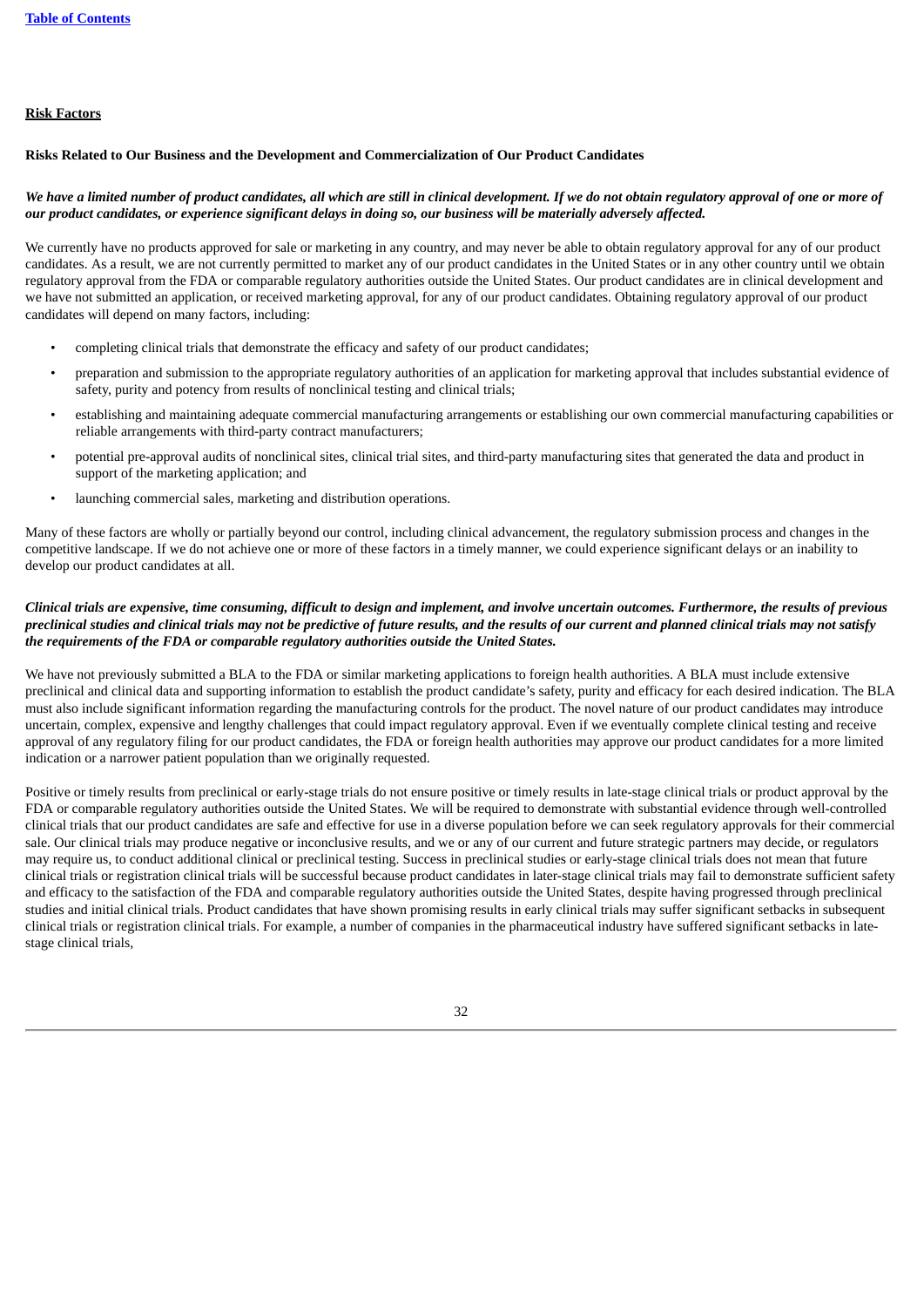even after obtaining promising results in earlier-stage clinical trials. Similarly, interim results of a clinical trial do not necessarily predict final results.

There is a high failure rate for biopharmaceutical products proceeding through clinical trials. A number of companies in the pharmaceutical and biotechnology industries have suffered significant setbacks in later stage clinical trials even after achieving promising results in earlier stage clinical trials. Data obtained from preclinical and clinical activities are subject to varying interpretations, which may delay, limit or prevent regulatory approval. In addition, regulatory delays or rejections may be encountered as a result of many factors, including changes in regulatory policy during the period of product development.

Applications for our product candidates could fail to receive regulatory approval for many reasons, including but not limited to the following:

- the FDA or foreign health authorities may disagree with the design, implementation or data analyses of our clinical trials;
- the FDA or foreign health authorities may determine that our product candidate(s) do not have adequate risk-benefit ratio or have undesirable or unintended side effects, toxicities or other characteristics that preclude our obtaining marketing approval or prevent or limit commercial use;
- the population studied in the clinical program may not be sufficiently broad or representative to assure efficacy and safety in the full population for which we seek approval;
- the FDA or foreign health authorities may disagree with our interpretation of data from preclinical studies or clinical trials;
- the data collected from clinical trials of our product candidates may not be sufficient to support the submission of a BLA or other submission or to obtain regulatory approval in the United States or elsewhere;
- the FDA or foreign health authorities may fail to approve the manufacturing processes, test procedures and specifications or facilities of thirdparty manufacturers with which we contract for clinical and commercial supplies; and
- the approval policies or regulations of the FDA or foreign health authorities may significantly change in a manner rendering our clinical data insufficient for approval.

Additionally, we have conducted, and may in the future conduct, clinical trials outside the United States. Although the FDA may accept data from clinical trials conducted outside the United States, acceptance of these data is subject to certain conditions imposed by the FDA and its determination that the trials also complied with all applicable U.S. laws and regulations. If the FDA does not accept the data from any clinical trials we conduct outside the United States, it would likely result in the need for additional trials, which would be costly and time-consuming and delay or halt our development of any future product candidates.

# If clinical trials for our product candidates are prolonged, delayed or stopped, we may be unable to obtain regulatory approval and commercialize our product candidates on a timely basis, or at all, which would require us to incur additional costs and delay our receipt of any product revenue.

We are currently evaluating zanidatamab in Phase 1, 2, and 3 clinical trials and ZW49 in a Phase 1 clinical trial in patients with recurrent or metastatic HER2-expressing solid tumors. We may experience delays in our ongoing or future preclinical studies or clinical trials, and we do not know whether future preclinical studies or clinical trials will begin on time, need to be redesigned, enroll an adequate number of patients on time or be completed on schedule, if at all. Clinical testing is expensive and can take many years to complete, and its outcome is inherently uncertain. Failure can occur at any time during clinical development, and, because our product candidates are in an early stage of development, there is a high risk of failure and we may never succeed in developing marketable products. The results of preclinical studies and early clinical trials of our product candidates may not be predictive of the results of later-stage clinical trials, particularly because early trials have smaller numbers of subjects tested. In addition, it is not uncommon for product candidates to exhibit unforeseen safety or efficacy issues, such as immunogenicity, when tested in humans despite promising results in preclinical animal models.

Any clinical trials that we may conduct may not demonstrate the safety and efficacy profiles necessary to obtain regulatory approval to market our product candidates. As we continue developing our product candidates, serious adverse events, undesirable side effects, or unexpected characteristics may emerge, causing us to abandon these product candidates or limit their development to more narrow uses or subpopulations in which the risk-benefit ratio is more acceptable.

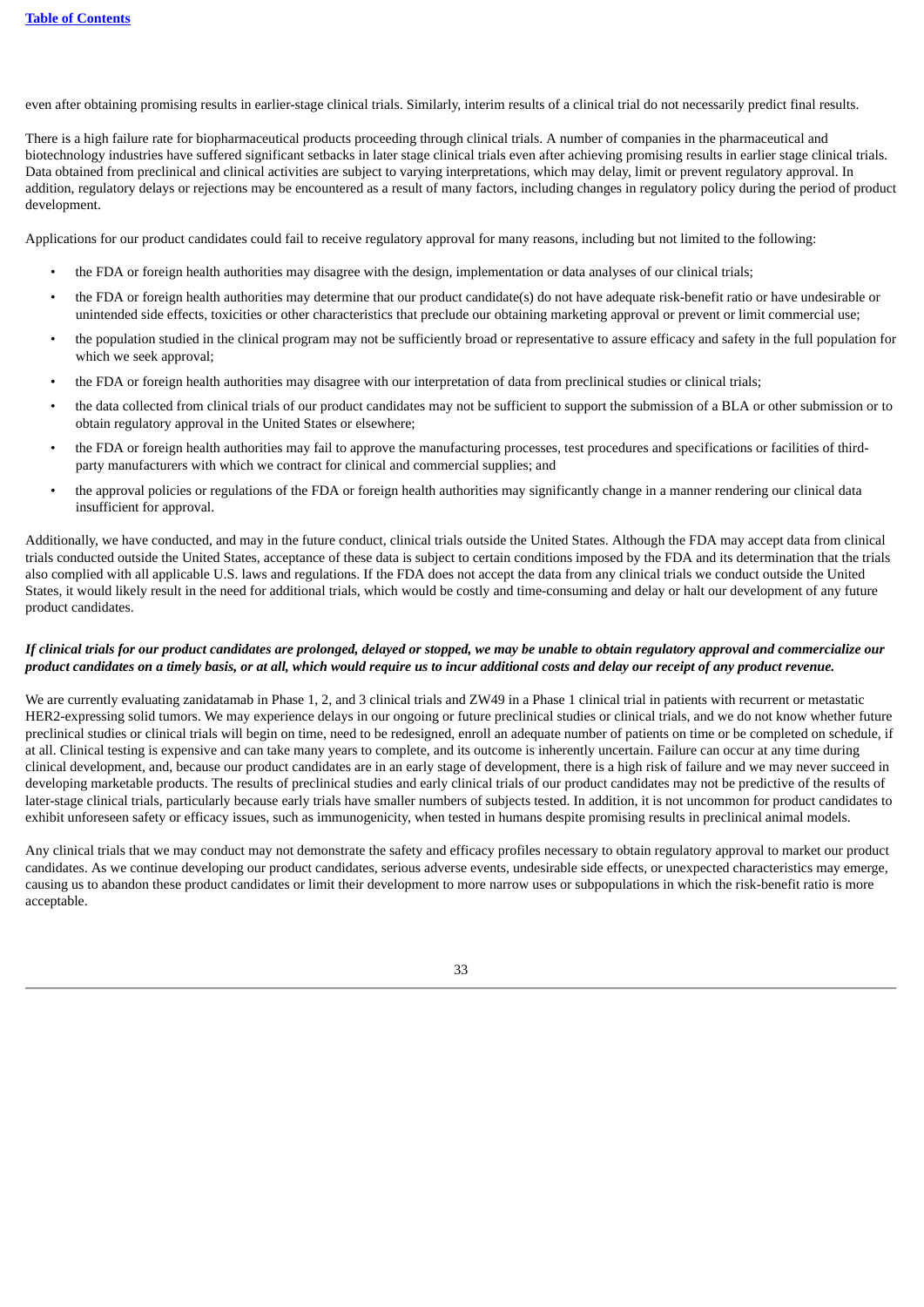Patients treated with our product candidates may experience side effects or adverse events that are unrelated to our product candidate but may still impact the success of our clinical trials. The inclusion of patients with significant co-morbidities in our clinical trials may result in deaths or other adverse medical events due to an underlying condition or other therapies or medications that such patients may be using. Any of these events could prevent us from obtaining regulatory approval or achieving or maintaining market acceptance and impair our ability to commercialize our product candidates. In some instances, there can be significant variability in safety and efficacy results between different clinical trials of the same product candidate due to a variety of factors, including, but not limited to, changes in trial procedures set forth in protocols, differences in the size and type of the patient populations, changes in and adherence to the clinical trial protocols and the rate of dropout among clinical trial participants.

The commencement or completion of these planned clinical trials could be substantially delayed or prevented by many factors, including:

- further discussions with the FDA or other regulatory agencies regarding the scope or design of our clinical trials;
- the limited number of, and competition for, suitable sites to conduct our clinical trials, many of which may already be engaged in other clinical trial programs, including some that may be for the same indication as our product candidates;
- any delay or failure to obtain approval or agreement to commence a clinical trial in any of the countries where enrollment is planned;
- inability to obtain sufficient funds required for a clinical trial;
- clinical holds on, or other regulatory objections to, a new or ongoing clinical trial;
- delay or failure to manufacture sufficient supplies of the product candidate for our clinical trials;
- delay or failure to reach agreement on acceptable clinical trial agreement terms or clinical trial protocols with prospective sites or CROs, the terms of which can be subject to extensive negotiation and may vary significantly among different sites or CROs;
- delay or failure to obtain IRB approval to conduct a clinical trial at a prospective site;
- slower than expected rates of patient recruitment and enrollment;
- failure of patients to complete the clinical trial;
- the inability to enroll a sufficient number of patients in studies to ensure adequate statistical power to detect statistically significant treatment effects;
- unforeseen safety issues, including severe or unexpected drug-related adverse effects experienced by patients, including possible deaths;
- lack of efficacy during clinical trials;
- termination of our clinical trials by one or more clinical trial sites;
- inability or unwillingness of patients or clinical investigators to follow our clinical trial protocols;
- inability to monitor patients adequately during or after treatment by us or our CROs;
- our CROs or clinical study sites failing to comply with the trial protocol or regulatory requirements or meet their contractual obligations to us in a timely manner, or at all, deviating from the protocol or dropping out of a study;
- the inability to address any noncompliance with regulatory requirements or safety concerns that arise during the course of a clinical trial;
- third-party contractors becoming debarred or suspended or otherwise penalized by the FDA or foreign health authorities for violations of applicable regulatory requirements;
- delays in the testing, validation, manufacturing and delivery of our product candidates to the clinical trial sites, including due to a facility manufacturing any of our product candidates or any of their components being ordered by the FDA or foreign health authorities to temporarily or permanently shut down due to violations of cGMP regulations or other applicable requirements, or cross-contaminations of product candidates in the manufacturing process;
- the need to repeat or terminate clinical trials as a result of inconclusive or negative results or unforeseen complications in testing;

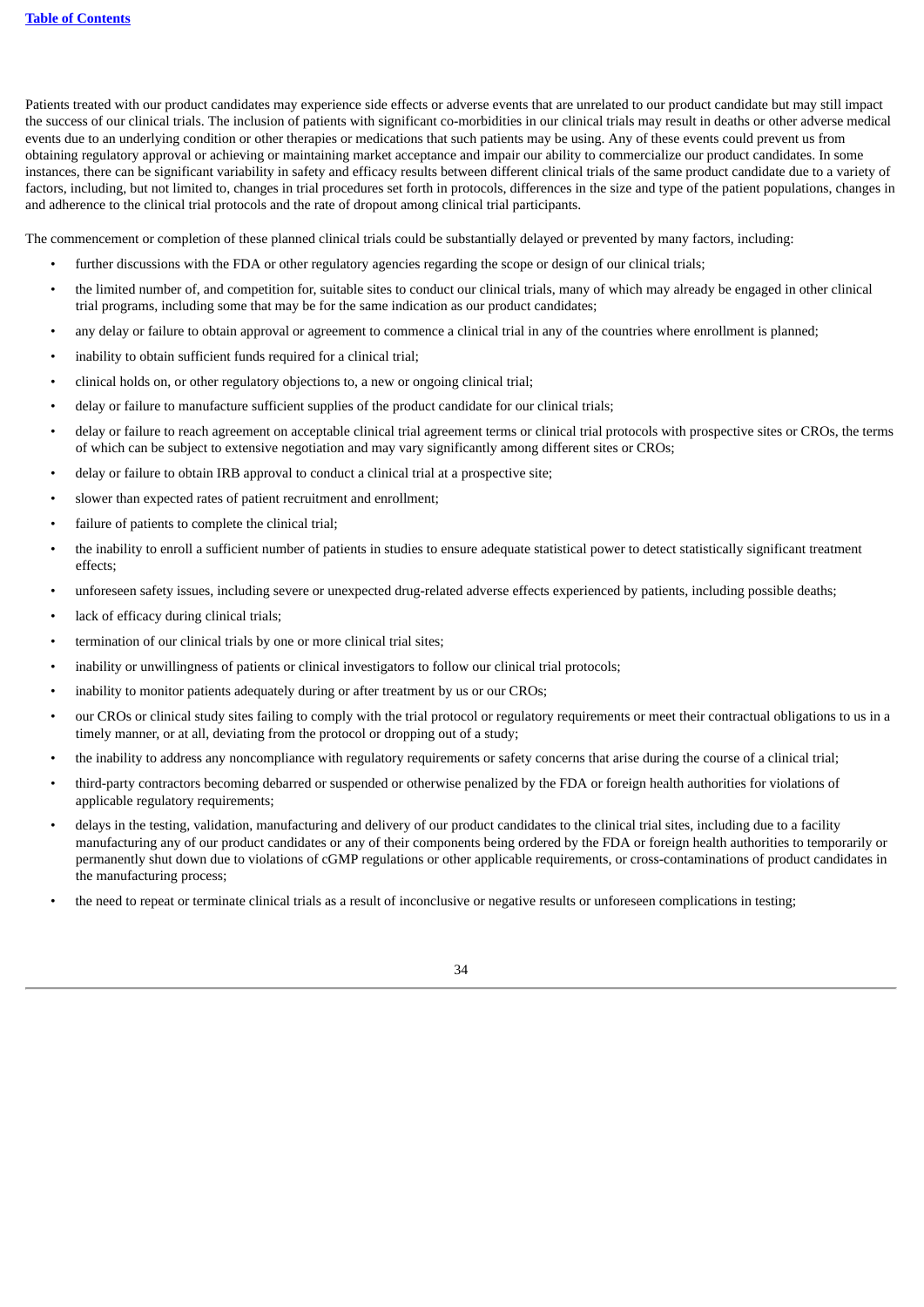- our clinical trials may be suspended or terminated upon a breach or pursuant to the terms of any agreement with, or for any other reason by, current or future strategic partners that have responsibility for the clinical development of any of our product candidates; and
- receiving untimely or unfavorable feedback from applicable regulatory authorities regarding the trial or requests from regulatory authorities to modify the design of a trial.

We could also experience delays in physicians enrolling patients in clinical trials of our product candidates in lieu of prescribing existing treatments or other clinical trials. Furthermore, a clinical trial may be suspended or terminated by us, the IRBs for the institutions in which such trials are being conducted, the Data Monitoring Committee for such trial, or by the FDA or foreign health authorities due to a number of factors, including failure to conduct the clinical trial in accordance with regulatory requirements or our clinical protocols, inspection of the clinical trial operations or trial site by the FDA or foreign health authorities resulting in the imposition of a clinical hold, unforeseen safety issues or adverse side effects, failure to demonstrate a benefit from using a product candidate, changes in governmental regulations or administrative actions or lack of adequate funding to continue the clinical trial. If we experience termination of, or delays in the completion of, any clinical trial of our product candidates, the commercial prospects for our product candidates will be harmed, and our ability to generate product revenue will be delayed. In addition, any delays in completing our clinical trials will increase our costs, slow down our product development and approval process and jeopardize our ability to commence product sales and generate revenue.

Securing regulatory approval also requires the submission of information about the manufacturing processes and inspection of manufacturing facilities by the relevant regulatory authority. The FDA or foreign health authorities may fail to approve our manufacturing processes or facilities, whether run by us or our CMOs. In addition, if we make manufacturing changes to our product candidates in the future, we may need to conduct additional preclinical and/or clinical studies to bridge our modified product candidates to earlier versions.

Changes in regulatory requirements, policies and guidelines may also occur and we may need to significantly amend clinical trial protocols to reflect these changes with appropriate regulatory authorities. These changes may require us to renegotiate terms with CROs or resubmit clinical trial protocols to IRBs for re-examination, which may impact the costs, timing or successful completion of a clinical trial. Our clinical trials may be suspended or terminated at any time by the FDA, other regulatory authorities, the IRB overseeing the clinical trial at issue, any of our clinical trial sites with respect to that site, or us.

Any failure or significant delay in commencing or completing clinical trials for our product candidates would adversely affect our ability to obtain regulatory approval, and our commercial prospects and ability to generate product revenue will be diminished.

In addition, even if the trials are successfully completed, clinical data are often susceptible to varying interpretations and analyses, and we cannot guarantee that the FDA or foreign health authorities will interpret the results as we do, and more trials could be required before we submit our product candidates for approval. We cannot guarantee that the FDA or foreign health authorities will view any of our product candidates as having adequate safety and efficacy profiles even if favorable results are observed in these clinical trials, and we may receive unexpected or unfavorable feedback from the FDA or foreign health authorities regarding satisfaction of safety, purity and potency (including clinical efficacy), amongst other factors. To the extent that the results of the trials are not satisfactory to the FDA or foreign health authorities for support of a marketing application, approval of our product candidates may be significantly delayed, or we may be required to expend significant additional resources, which may not be available to us, to conduct additional trials in support of potential approval of our product candidates.

## If we, or any of our partners, are unable to enroll patients in clinical trials, we will be unable to complete these trials on a timely basis or at all.

Patient enrollment, a significant factor in the timing of clinical trials, is affected by many factors including the size and nature of the patient population, the proximity of subjects to clinical sites, the eligibility criteria for the trial, the design of the clinical trial, ability to obtain and maintain patient consents, risk that enrolled subjects will drop out before completion, competing clinical trials and clinicians' and patients' perceptions as to the potential advantages of the drug being studied in relation to other available therapies, including any new drugs that may be approved for the indications we are investigating. In particular, we are developing certain of our product candidates for the treatment of rare diseases, which have limited pools of patients from which to draw for clinical testing. If we, or any of our strategic partners that perform clinical tests for our product candidates, are unable to enroll a sufficient number of patients to complete clinical testing, we will be unable to gain marketing approval for such product candidates and our business will be harmed.

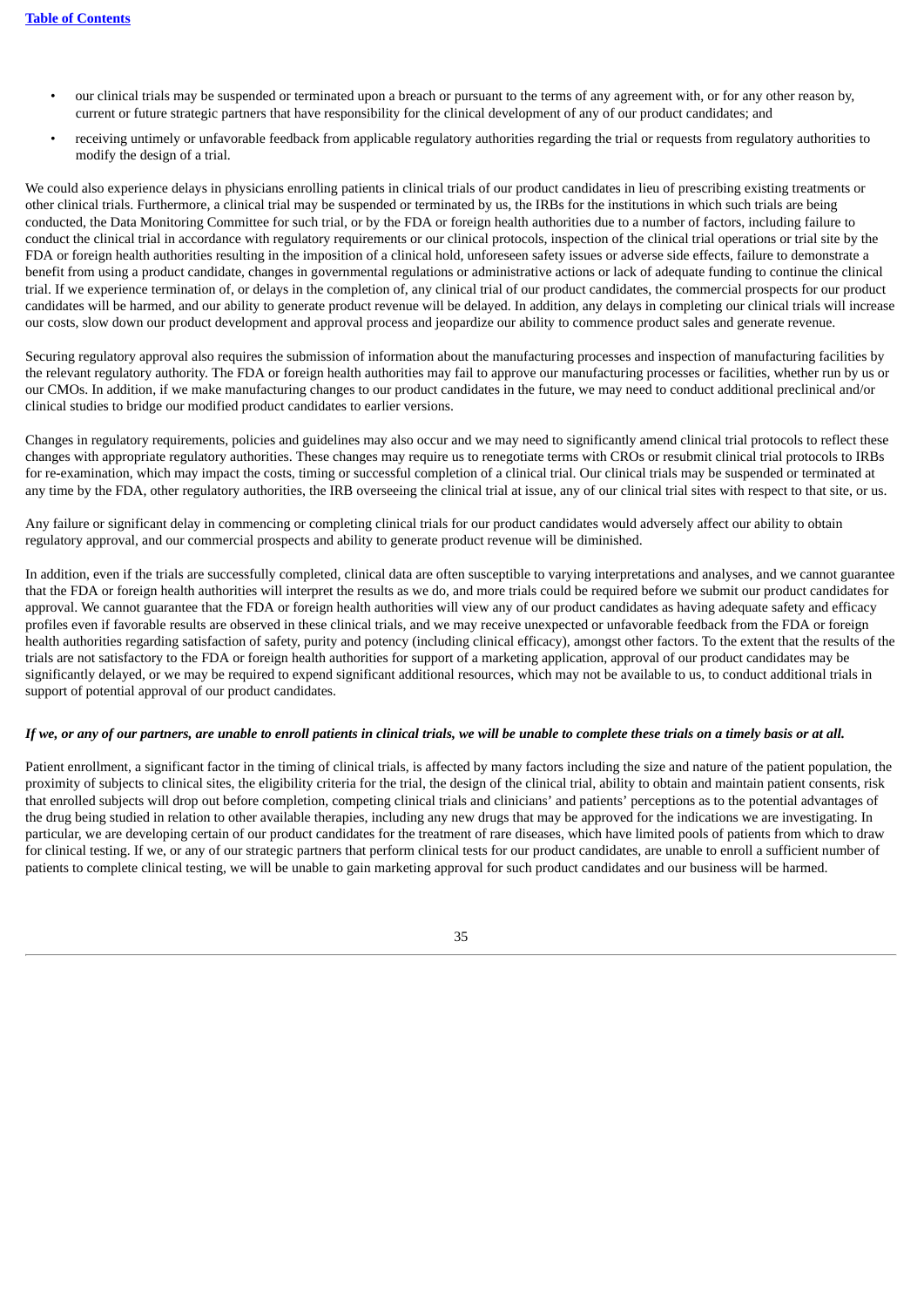In addition, the U.S. federal Right to Try Act, among other things, provides a federal framework for patients to access certain investigational new drug products that have completed a Phase 1 clinical trial. Under certain circumstances, eligible patients can seek treatment without enrolling in clinical trials and without obtaining FDA approval under the FDA expanded access program. While there is no obligation to make product candidates available to eligible patients as a result of the Right to Try Act, new and emerging legislation regarding expanded access to unapproved drugs could negatively impact enrollment in our clinical trials and our business in the future.

#### *The design or our execution of clinical trials may not support regulatory approval.*

The design or execution of a clinical trial can determine whether its results will support regulatory approval, and flaws in the design or execution of a clinical trial may not become apparent until the clinical trial is well advanced. In some instances, there can be significant variability in safety or efficacy results between different trials of the same product candidate due to numerous factors, including changes in trial protocols, differences in size and type of the patient populations, adherence to the dosing regimen and other trial protocols and the rate of dropout among clinical trial participants. We do not know whether any Phase 2, Phase 3 or other clinical trials we or any of our strategic partners may conduct will demonstrate consistent or adequate efficacy and safety to obtain regulatory approval to market our product candidates.

Further, the FDA and comparable foreign regulatory authorities have substantial discretion in the approval process and in determining when or whether regulatory approval will be obtained for any of our product candidates. Our product candidates may not be approved even if they achieve their primary endpoints in any Phase 3 clinical trials or registration trials. The FDA or other non-U.S. regulatory authorities may disagree with our trial design and our interpretation of data from preclinical studies and clinical trials. In addition, any of these regulatory authorities may change requirements for the approval of a product candidate even after reviewing and providing comments or advice on a protocol for a pivotal Phase 3 clinical trial that has the potential to result in FDA or other agencies' approval. In addition, any of these regulatory authorities may also approve a product candidate for fewer or more limited indications than we request or may grant approval contingent on the performance of costly post-marketing clinical trials. The FDA or other non-U.S. regulatory authorities may not approve the labeling claims that we believe would be necessary or desirable for the successful commercialization of our product candidates.

### Interim, preliminary or topline data from our clinical trials that we announce or publish from time to time may change as more patient data become available and are subject to audit and verification procedures that could result in material changes in the final data.

From time to time, we may publish interim, preliminary or topline data from clinical trials. Interim data from clinical trials that we may complete are subject to the risk that one or more of the clinical outcomes may materially change as patient enrollment continues and more patient data become available. Preliminary or topline data also remain subject to audit and verification procedures that may result in the final data being materially different from the preliminary or topline data previously published. As a result, interim, preliminary and topline data should be viewed with caution until the final data are available. Adverse differences between interim, preliminary or topline data and final data could significantly harm our reputation and business prospects. Moreover, preliminary, interim and topline data are subject to the risk that one or more of the clinical outcomes may materially change as more patient data become available when patients mature on study, patient enrollment continues or as other ongoing or future clinical trials with a product candidate further develop. Past results of clinical trials may not be predictive of future results.

In addition, the information we choose to publicly disclose regarding a particular study or clinical trial is based on what is typically more extensive information, and you or others may not agree with what we determine is the material or otherwise appropriate information to include in our disclosure. Any information we determine not to disclose may ultimately be deemed significant with respect to future decisions, conclusions, views, activities or otherwise regarding a particular product candidate or our business. Similarly, even if we are able to complete our planned and ongoing preclinical studies and clinical trials of our product candidates according to our current development timeline, the positive results from such preclinical studies and clinical trials of our product candidates may not be replicated in subsequent preclinical studies or clinical trial results.

Many companies in the pharmaceutical and biotechnology industries have suffered significant setbacks in late-stage clinical trials after achieving positive results in early-stage development and we cannot be certain that we will not face similar setbacks. These setbacks have been caused by, among other things, preclinical and other nonclinical findings made while clinical trials were underway or safety or efficacy observations made in preclinical studies and clinical trials, including previously unreported adverse events. Moreover, preclinical, nonclinical and clinical data are often susceptible to varying interpretations and analyses and many

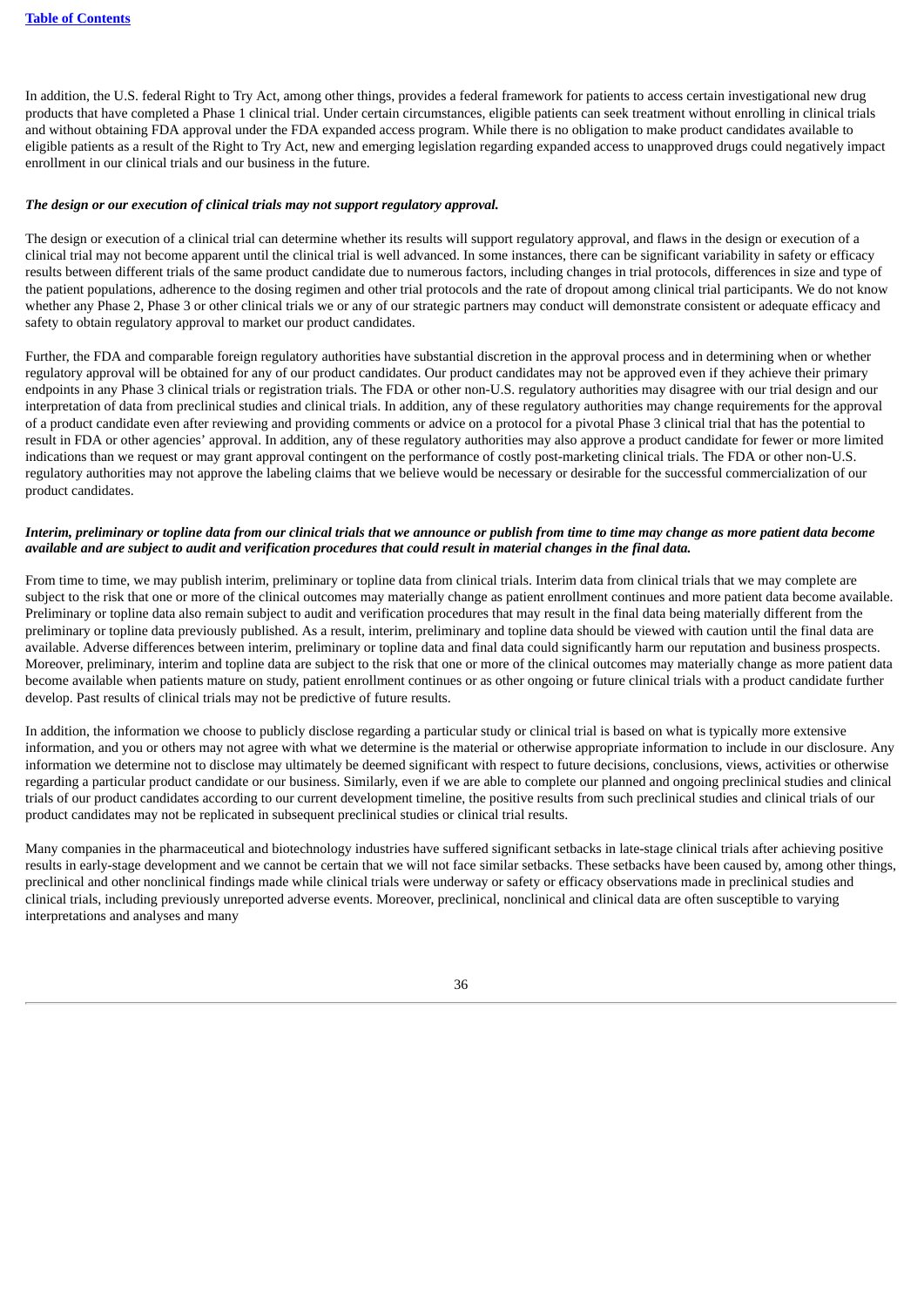companies that believed their product candidates performed satisfactorily in preclinical studies and clinical trials nonetheless failed to obtain FDA or other regulatory approval.

# *Our business has been and may continue to be adversely affected by the COVID-19 pandemic.*

The COVID-19 pandemic has had a broad adverse impact on the global economy across many industries and has resulted in significant governmental measures being implemented to control the spread of the virus, including quarantines, travel restrictions and business shutdowns, as well as significant volatility in global financial markets. As a result of COVID-19, in March 2020, we transitioned our workforce to a remote working arrangement to protect the health and safety of our employees. In June 2020, we implemented a program to facilitate the phased return of employees to our lab and office facilities pursuant to enhanced health and safety protocols consistent with guidelines issued by local health authorities. Our preclinical research activities were supplemented by support from external CROs to complement the temporarily reduced capacity at our lab facilities. Certain clinical trial activities, including patient enrollment and site activations, were delayed or otherwise impacted by COVID-19.

The extent to which COVID-19 may cause more significant disruptions to our business and greater impacts to our operations will depend on future developments, which are highly uncertain and cannot be predicted, such as the location, duration and severity of outbreaks (including future potential waves or cycles), travel restrictions and social distancing, business closures or disruptions and the effectiveness of actions taken to contain and treat the disease and to address its impact, including on financial markets. A lack of coordinated response on risk mitigation and global vaccination deployment with respect to the COVID-19 pandemic could result in significant increases to the duration and severity of the pandemic and could have a corresponding negative impact on our business. Insufficient vaccine availability, reduced effectiveness of vaccines over time or against new variants, or resistance to vaccination by certain persons may result in increasing infection and hospitalization rates, which have been and could be further complicated by the emergence of more virulent or infectious variants of the virus.

If the COVID-19 pandemic worsens or continues for a prolonged period of time, particularly in regions where we or our strategic partners and suppliers do business, we could experience disruptions that could significantly impact our current and planned clinical trials, preclinical research and other business activities, including:

- disruption to and delays in preclinical research activities due to extended closure or reduced capacity of lab facilities;
- further delays or difficulties in enrolling patients in our ongoing and planned clinical trials;
- patients discontinuing their treatment or follow-up visits;
- further delays or difficulties in clinical site initiation, including limitations on access to sites, limitations to site initiation activities that can be carried out remotely, and limitations on the number of clinical site staff on site from time to time;
- interruption of key clinical trial activities, such as clinical trial site monitoring, due to limitations on travel imposed or recommended by federal or state governments, employers and others;
- shortages, disruptions in supply, logistics or other activities related to the procurement of materials and other supplies, which could have a negative impact on our ability to conduct preclinical research, initiate or complete our clinical trials or commercialize our product candidates;
- diversion of healthcare resources away from the conduct of clinical trials, including the diversion of hospitals serving as our clinical trial sites and hospital staff supporting the conduct of clinical trials:
- interruption of key business activities due to illness and/or quarantine of key individuals and delays associated with recruiting, hiring and training new temporary or permanent replacements for such key individuals, both internally and at our third-party service providers and strategic partners;
- limitations in resources that would otherwise be focused on the conduct of our business or our current or planned clinical trials or preclinical research, including because of sickness, the desire to avoid contact with large groups of people, restrictions on travel, or prolonged stay-at-home or similar working arrangements;
- delays in receiving approvals from regulatory authorities to initiate our planned clinical trials;
- changes in regulations as part of a response to the COVID-19 pandemic which may require us to change the ways in which our clinical trials are conducted and incur unexpected costs, or require us to discontinue clinical trials altogether;
- delays in necessary interactions with regulators (including the FDA), ethics committees and other important agencies and contractors due to limitations in employee resources or furlough of government or contractor personnel;
- disruptions to our strategic partners' operations, which could delay the development of our product candidates in certain geographical regions and thereby affect the timing of development and commercial milestone payments and royalties on potential future product sales we may receive; and
- limitations on our ability to recruit any necessary preclinical research, clinical, regulatory and other professional staff on the timeframe required to support our research and development programs.

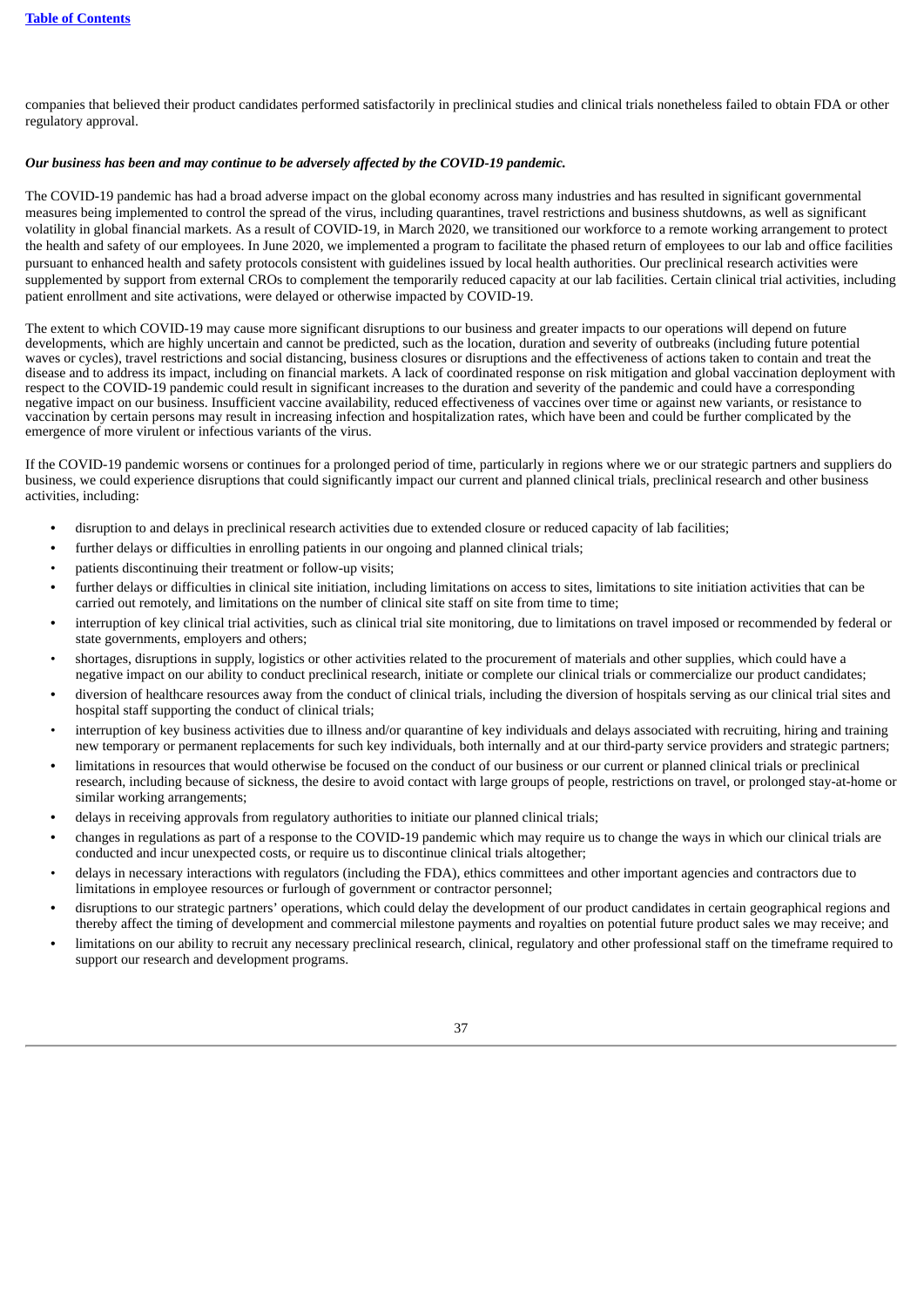In addition, COVID-19 could result in the continued significant disruption of global financial markets, reducing our ability to access capital, which could negatively affect our liquidity. COVID-19 has resulted in heightened financial market volatility that may continue, which could adversely impact the value of our common shares.

# The Fast Track and Breakthrough Therapy designations we have received for zanidatamab may not result in faster development, regulatory review or *approval process.*

The FDA has granted Fast Track designations to zanidatamab for the first-line treatment of patients with HER2-overexpressing GEA in combination with standard of care chemotherapy and for refractory BTC. These Fast Track designations do not ensure that we will experience a faster development, regulatory review or approval process compared to conventional FDA procedures or that we will ultimately obtain regulatory approval. Additionally, the FDA may withdraw Fast Track designation if it believes that the designation is no longer supported by data from our clinical development program. The FDA also granted Breakthrough Therapy designation for zanidatamab in patients with previously-treated HER2 gene-amplified BTC. While we anticipate submitting a Biologics License Application ("BLA") to the FDA in 2023 for zanidatamab in patients with previously-treated HER2 gene-amplified BTC, the receipt of a Breakthrough Therapy designation for a product candidate may not ultimately result in a faster development process or review, and it does not in any way assure approval of a product candidate by the FDA. In addition, designation as a Breakthrough Therapy is within the discretion of the FDA and the FDA may decide to rescind a Breakthrough Therapy designation if it believes that a designated product candidate no longer meets the conditions for qualification of this program. If our clinical development program is suspended, terminated, or put on clinical hold due to unexpected adverse events or other issues, including clinical supply issues, we may not realize all the benefits associated with the Fast Track designation. Furthermore, Fast Track designation does not change the standards for approval, and the designation alone does not guarantee qualification for the FDA's priority review procedures.

#### *Development of product candidates in combination with other therapies could expose us to additional risks.*

Even if any of our product candidates were to receive marketing approval or be commercialized for use in combination with other existing therapies, we would continue to be subject to the risks that the FDA, EMA or other comparable foreign regulatory authorities could revoke approval of the therapy used in combination with any of our product candidates, or safety, efficacy, manufacturing or supply issues could arise with these existing therapies. In addition, it is possible that existing therapies with which our product candidates are approved for use could themselves fall out of favor or be relegated to later lines of treatment. This could result in the need to identify other combination therapies for our product candidates or our own products being removed from the market or being less successful commercially. We may also evaluate our product candidates in combination with one or more other cancer therapies that have not yet been approved for marketing by the FDA, EMA or comparable foreign regulatory authorities. We will not be able to market and sell any product candidate in combination with any such unapproved cancer therapies that do not ultimately obtain marketing approval. If the FDA, EMA or other comparable foreign regulatory authorities do not approve or revoke their approval of these other therapies, or if safety, efficacy, commercial adoption, manufacturing or supply issues arise with the therapies we choose to evaluate in combination with any other product candidate, we may be unable to obtain approval of or successfully market any one or all of the product candidates we develop.

Additionally, if the third-party providers of therapies or therapies in development used in combination with our product candidates are unable to produce sufficient quantities for clinical trials or for commercialization of our product candidates, or if the cost of combination therapies are prohibitive, our development and commercialization efforts would be impaired, which would have an adverse effect on our business, financial condition, results of operations and growth prospects.

### Disruptions at the FDA and other government agencies caused by funding shortages or global health concerns could hinder their ability to hire, retain or deploy key leadership and other personnel, or otherwise prevent new or modified product candidates from being developed, or approved or *commercialized in a timely manner or at all, which could negatively impact our business.*

The ability of the FDA to review and clear or approve new product candidates can be affected by a variety of factors, including government budget and funding levels, statutory, regulatory, and policy changes, the FDA's ability to hire and retain key personnel and accept the payment of user fees, and other events that may otherwise affect the FDA's ability to perform routine functions. In addition, government funding of other government agencies that fund research and development activities is subject to the political process, which is inherently fluid and unpredictable. Disruptions at the FDA and other agencies, such as government shutdowns and furloughs, may also slow the time necessary for new product candidates to be reviewed and/or approved by necessary government agencies, which would adversely affect our business. In response to the COVID-19 pandemic and travel restrictions, the FDA has issued industry guidance regarding plans to employ remote interactive evaluations and risk management methods, among other considerations, to meet user fee commitments and goal dates as well as plans toward

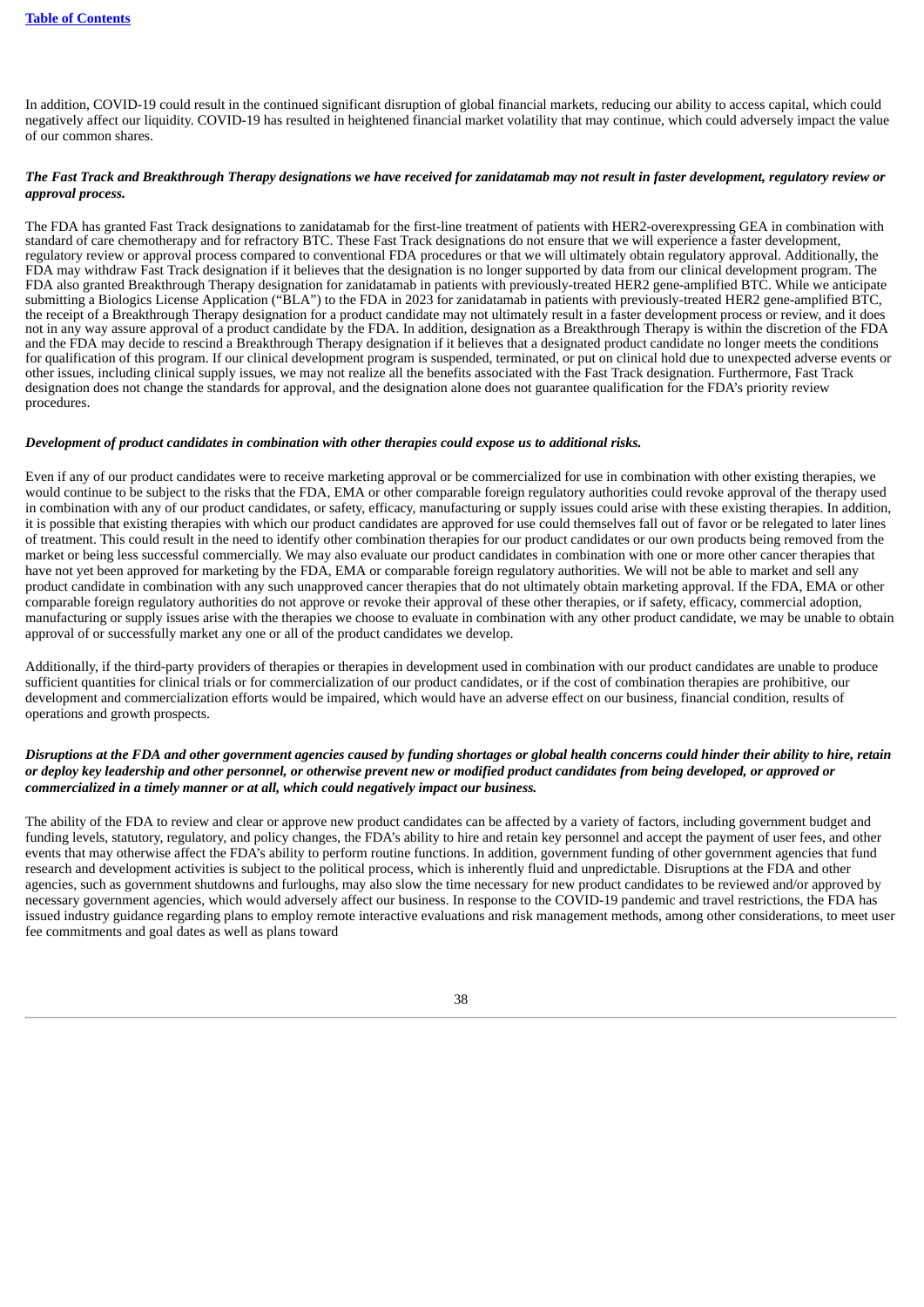resuming standard operational levels. Additional policies or changes to current policies may be implemented in the future. If global health concerns continue to prevent the FDA or other regulatory authorities from conducting their regular inspections, reviews, or other regulatory activities, or if the FDA and other agencies experience other delays, backlogs or disruptions, it could significantly impact the ability of the FDA or other regulatory authorities to timely review and process our regulatory submissions, which could have a material adverse effect on our business.

### Successful development of our current and future product candidates is uncertain and we may discontinue or reprioritize the development of any of our *product candidates at any time, at our discretion.*

Before obtaining regulatory approval for the commercial distribution of our product candidates, we must conduct, at our own expense, extensive preclinical tests and clinical trials to demonstrate the safety and efficacy of our product candidates in humans. Preclinical and clinical testing is expensive, difficult to design and implement, can take many years to complete and is uncertain as to outcome. Additionally, the results from nonclinical testing or early clinical trials of a product candidate may not predict the results that will be obtained in subsequent human clinical trials of that product candidate. There is a high failure rate for drugs proceeding through clinical studies. A number of companies in the pharmaceutical and biotechnology industries have suffered significant setbacks in clinical development even after achieving promising results in earlier studies, and any such setbacks in any future clinical development could have a material adverse effect on our business and operating results. Alternatively, management may elect to discontinue development of certain product candidates to accommodate a shift in corporate strategy, despite positive clinical results. Based on our operating results and business strategy, among other factors, we may discontinue the development of any of our product candidates under development or reprioritize our focus on other product candidates at any time and at our discretion.

Additionally, because we have limited financial and managerial resources, we focus on research programs, therapeutic platforms and product candidates that we identify for specific indications. As a result, we may forgo or delay pursuit of opportunities with other therapeutic platforms or product candidates or for other indications that later prove to have greater commercial potential. If we do not accurately evaluate the commercial potential or target market for a particular product candidate, we may relinquish valuable rights to that product candidate through collaboration, licensing or other royalty arrangements in cases in which it would have been more advantageous for us to retain sole development and commercialization rights.

# Our product candidates may have undesirable side effects that may delay or prevent marketing approval or, if approval is received, require them to be taken off the market, require them to include safety warnings or otherwise limit their sales; no requlatory agency has made any determination that any *of our product candidates are safe or effective for use by the general public for any indication.*

All of our product candidates are still in preclinical or clinical development. Consequently, all of our product candidates are required to undergo ongoing safety testing in humans as part of clinical trials. Unforeseen side effects from any of our product candidates could arise either during clinical development or, if approved by regulatory authorities, after the approved product has been marketed. Zanidatamab and ZW49 continue to be evaluated in clinical trials, and the results of these and future clinical trials may show that zanidatamab, ZW49 or our other product candidates cause undesirable or unacceptable side effects, which could interrupt, delay or halt clinical trials, and result in delay of, or failure to obtain, marketing approval from the FDA and other regulatory authorities, or result in marketing approval from the FDA and other regulatory authorities with restrictive label warnings, limited patient populations or potential product liability claims. Even if we believe that our clinical trials and preclinical studies demonstrate the safety and efficacy of our product candidates, only the FDA and other comparable regulatory agencies may ultimately make such determination. No regulatory agency has made any such determination that any of our product candidates are safe or effective for use by the general public for any indication.

If any of our product candidates receive marketing approval and we or others later identify undesirable or unacceptable side effects caused by such products:

- regulatory authorities may require us to take our approved product off the market;
- regulatory authorities may require the addition of labeling statements, specific warnings, a contraindication or field alerts to physicians and pharmacies, or impose a risk evaluation and mitigation strategy that includes restrictions and conditions on product distribution, prescribing and/or dispensing;
- we may be required to change the way the product is administered, conduct additional clinical trials or change the labeling of the product;
- we may be subject to limitations on how we may promote the product;

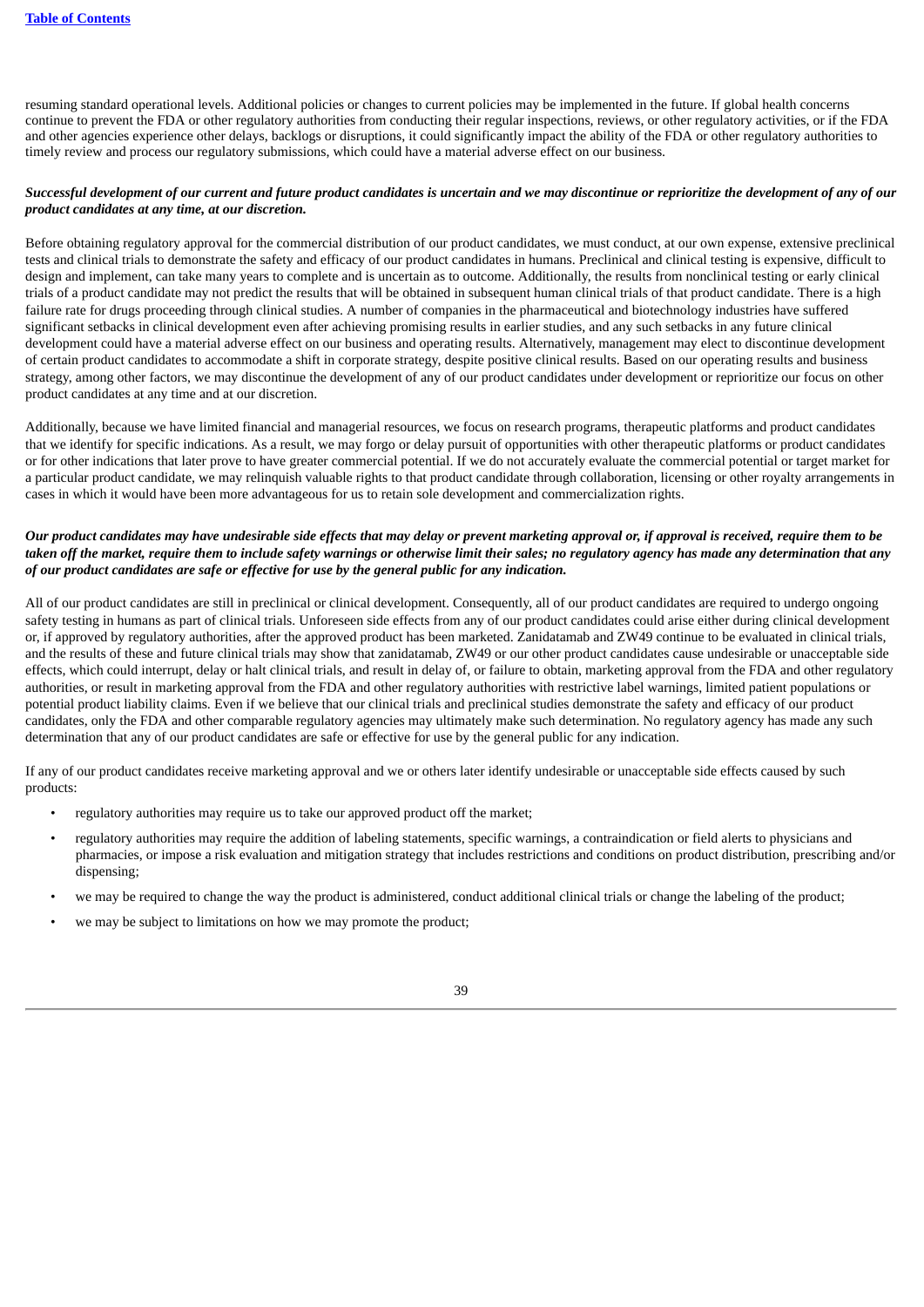- sales of the product may decrease significantly;
- we may be subject to litigation or product liability claims; and
- our reputation may suffer.

Any of these events could prevent us or our current or future strategic partners from achieving or maintaining market acceptance of the affected product or could substantially increase commercialization costs and expenses, which in turn could delay or prevent us from generating revenue from the sale of any future products.

### We face significant competition, and if our competitors develop and market products that are more effective, safer or less expensive than our product *candidates, our commercial opportunities will be negatively impacted.*

The life sciences industry is highly competitive and subject to rapid and significant technological change. We are currently developing biotherapeutics that will compete with other drugs and therapies that currently exist or are being developed. Products we may develop in the future are also likely to face competition from other drugs and therapies, some of which we may not currently be aware. We have competitors both in the United States and internationally, including major multinational pharmaceutical companies, established biotechnology companies, specialty pharmaceutical companies, universities and other research institutions. Many of our competitors have significantly greater financial, manufacturing, marketing, drug development, technical and human resources than we do. Large pharmaceutical companies, in particular, have extensive experience in clinical testing, obtaining regulatory approvals, recruiting patients and in manufacturing pharmaceutical products. These companies also have significantly greater research and marketing capabilities than we do and may also have products that have been approved or are in late stages of development and collaborative arrangements in our target markets with leading companies and research institutions. Established pharmaceutical companies may also invest heavily to accelerate discovery and development of novel compounds or to in-license novel compounds that could make the product candidates that we develop obsolete. As a result of all of these factors, our competitors may succeed in obtaining patent protection or FDA approval or discovering, developing and commercializing products in our field before we do.

Specifically, there are a large number of companies developing or marketing treatments for cancer and autoimmune disorders, including many major pharmaceutical and biotechnology companies. These treatments consist both of small-molecule drug products, as well as biologics that work by using nextgeneration antibody therapeutic platforms to address specific cancer targets. These companies include MacroGenics, Inc., AstraZeneca PLC/Daiichi Sankyo, Roche AG, Seagen and others.

Our commercial opportunity could be reduced or eliminated if our competitors develop and commercialize products that are safer, more effective, more convenient or less expensive than any products that we may develop. Our competitors also may obtain FDA or other regulatory approval for their products more rapidly than we may obtain approval for our product candidates, which could result in our competitors establishing a strong market position before we are able to enter the market.

Smaller and other early-stage companies may also prove to be significant competitors, particularly through collaborative arrangements with large and established companies. These third parties compete with us in recruiting and retaining qualified scientific and management personnel, establishing clinical trial sites and patient registration for clinical trials, as well as in acquiring technologies complementary to, or necessary for, our programs. In addition, the biopharmaceutical industry is characterized by rapid technological change. If we fail to stay at the forefront of technological change, we may be unable to compete effectively. Technological advances or products developed by our competitors may render our technologies or product candidates obsolete, less competitive or not economical.

In addition, we expect to compete with biosimilar versions of already approved products like trastuzumab or pertuzumab, and even if our product candidates achieve marketing approval, they may be challenged to achieve a price premium over competitive biosimilar products and will compete for market share with them.

The Biologics Price Competition and Innovation Act of 2009, which is included in the Patient Protection and Affordable Care Act (the "PPACA"), authorized the FDA to approve similar versions of innovative biologics, commonly known as biosimilars. Under the PPACA, a manufacturer may submit an application for licensure of a biologic product that is "biosimilar to" or "interchangeable with" a previously approved biologic product or "reference product." Manufacturers may not submit an application for a biosimilar to the FDA until four years following approval of the reference product, and the FDA may not approve a biosimilar product until 12 years from the date on which the reference product was approved. Even if our product candidates, if approved, are deemed to be reference products eligible for exclusivity, another company could market a competing version of that product if the FDA approves a full BLA for such product containing the sponsor's own preclinical data and data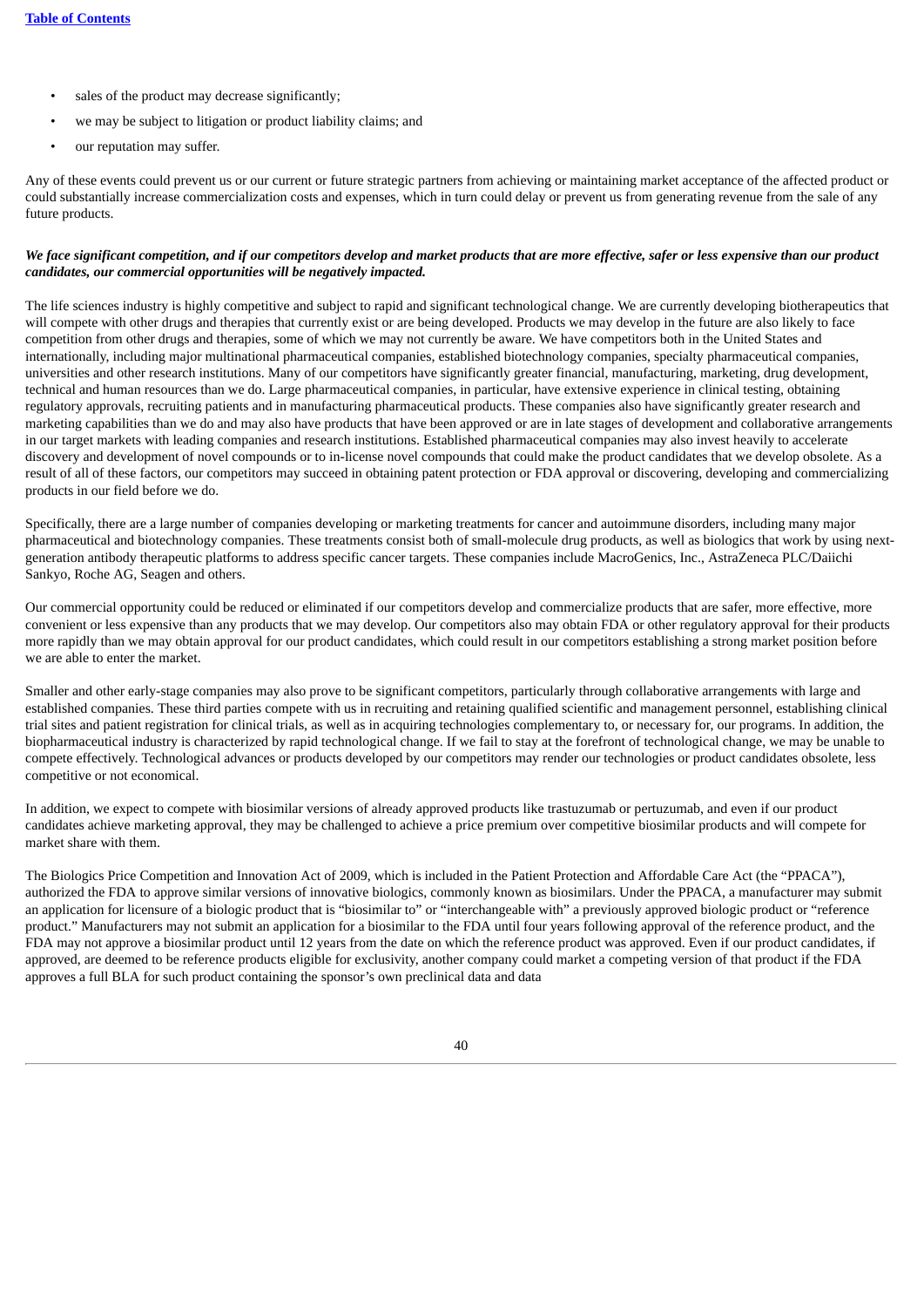from adequate and well-controlled clinical trials to demonstrate the safety, purity and potency of their product. Additionally, from time to time, there are proposals to repeal or modify the PPACA, including proposals that could significantly shorten the exclusivity period for biologics.

# If any of our product candidates receive regulatory approval, the approved products may not achieve broad market acceptance among physicians, patients, the medical community and third-party payors, in which case revenue generated from their sales would be limited.

The commercial success of our product candidates will depend upon their acceptance among physicians, patients and the medical community. The degree of market acceptance of our product candidates will depend on a number of factors, including:

- limitations or warnings contained in the approved labeling for a product candidate;
- changes in the standard of care for the targeted indications for any of our product candidates;
- limitations in the approved clinical indications for our product candidates;
- demonstrated clinical safety and efficacy compared to other products;
- sales, marketing and distribution support;
- availability of coverage and extent of reimbursement from managed care plans and other third-party payors;
- timing of market introduction and perceived effectiveness of competitive products;
- availability of alternative therapies at similar or lower cost, including generic, biosimilar and over-the-counter products;
- the extent to which the product candidate is approved for inclusion on formularies of hospitals and managed care organizations;
- whether the product is designated under physician treatment guidelines as a first-line therapy or as a second- or third-line therapy for particular diseases;
- whether the product can be used effectively with other therapies to achieve higher response rates;
- adverse publicity about our product candidates or favorable publicity about competitive products;
- convenience and ease of administration of our products; and
- potential product liability claims.

If any of our product candidates are approved, but do not achieve an adequate level of acceptance by physicians, patients and the medical community, we may not generate sufficient revenue from these products, and we may not become or remain profitable. In addition, efforts to educate the medical community and third-party payors on the benefits of our product candidates may require significant resources and may never be successful.

# We may be unable to obtain orphan drug exclusivity in specific indications for zanidatamab or in future product candidates that we may develop. If our competitors are able to obtain orphan product exclusivity for their products in specific indications, we may not be able to have competing products *approved in those indications by the applicable regulatory authority for a significant period of time.*

The FDA has granted Orphan Drug Designation to zanidatamab for the treatment of BTC and GEA, the European Medicines Agency ("EMA") has granted Orphan Drug Designation to zanidatamab for the treatment of gastric cancer and BTC, and we may seek Orphan Drug Designation for additional indications in the future. Orphan Drug Designation neither shortens the development time or regulatory review time of a drug nor gives the drug any advantage in the regulatory review or approval process.

Generally, if a product candidate with an Orphan Drug Designation subsequently receives the first marketing approval for the indication for which it has such designation, the product is entitled to a period of marketing exclusivity, which precludes the EMA or the FDA from approving another marketing application for the same drug for the same indication for that time period. The applicable period is seven years in the United States and ten years in Europe. The European exclusivity period can be reduced to six years if a product no longer meets the criteria for Orphan Drug Designation or if the product is sufficiently profitable so that market exclusivity is no longer justified. Orphan drug exclusivity may be lost if the FDA or EMA determines that the request for designation was materially defective or if the manufacturer is unable to assure sufficient quantity of the product to meet the needs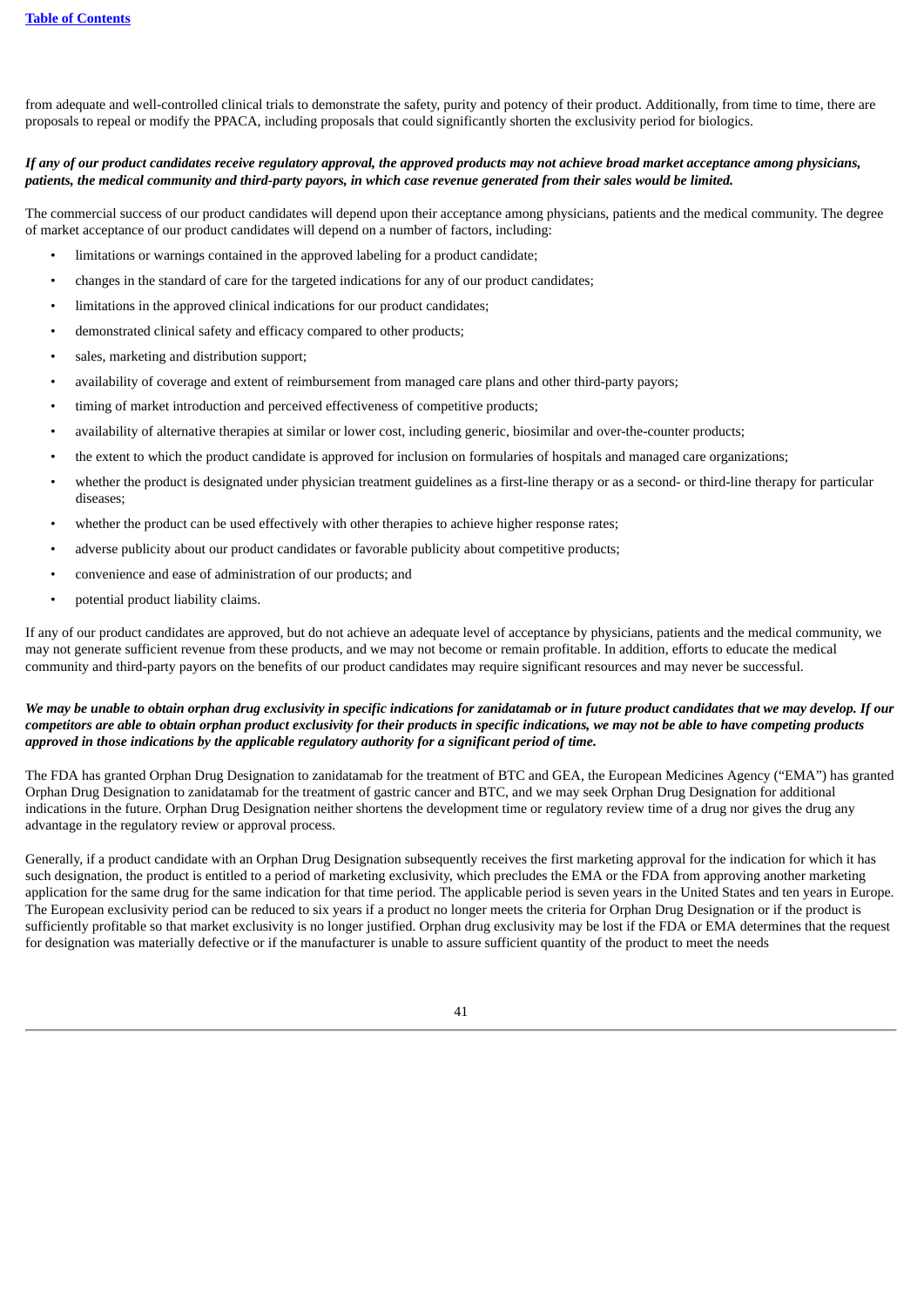of patients with the rare disease or condition. The loss of Orphan Drug Designation could have a negative effect on our ability to successfully commercialize our product candidates, earn revenues and achieve profitability.

Even if we obtain orphan drug exclusivity for zanidatamab, or for any other product candidates that receive an Orphan Drug Designation in the future, that exclusivity may not effectively protect the product from competition because different drugs with different active moieties can be approved for the same condition. Further, in the United States, even after an orphan drug is approved, the FDA can subsequently approve the same drug for the same condition submitted by a competitor if the FDA concludes that the later drug is clinically superior in that it is shown to be safer, more effective or makes a major contribution to patient care. If we are unable to manufacture sufficient supply of our product to meet the needs of patients, the FDA can withdraw our orphan exclusive marketing rights or approve another marketing application for the same drug product before the expiration of the exclusivity period.

### Even if we obtain FDA approval of any of our product candidates, we may never obtain approval or commercialize such products outside of the United *States, which would limit our ability to realize their full market potential.*

In order to market any products outside of the United States, we must establish and comply with numerous and varying regulatory requirements of other countries regarding safety and efficacy. Clinical trials conducted in one country may not be accepted by regulatory authorities in other countries, and regulatory approval in one country does not mean that regulatory approval will be obtained in any other country. Approval procedures vary among countries and can involve additional product testing and validation and additional administrative review periods. Seeking foreign regulatory approvals could result in significant delays, difficulties and costs for us and may require additional preclinical studies or clinical trials, which would be costly and time consuming. Regulatory requirements can vary widely from country to country and region to region and could delay or prevent the introduction of our products in those countries. Satisfying these and other regulatory requirements is costly, time consuming, uncertain and subject to unanticipated delays. In addition, our failure to obtain regulatory approval in any country may delay or have negative effects on the process for regulatory approval in other countries. We do not have any product candidates approved for sale in any jurisdiction, including international markets, and we do not have experience in obtaining regulatory approval in international markets. If we fail to comply with regulatory requirements in international markets or to obtain and maintain required approvals, our target market will be reduced and our ability to realize the full market potential of our products will be harmed.

Our ability to eventually generate significant revenues from product sales will depend on a number of factors, including:

- successful completion of preclinical studies:
- submission of INDs or other regulatory applications for our planned clinical trials or future clinical trials and authorizations from regulators to initiate clinical studies;
- successful enrollment in, and completion of, clinical trials;
- achieving favorable results from clinical trials;
- receipt of marketing approvals from applicable regulatory authorities;
- establishing and maintaining sufficient manufacturing capabilities, whether internally or with third parties, for clinical and commercial supply;
- obtaining pricing, reimbursement, and hospital formulary access;
- establishing sales, marketing and distribution capabilities and launching commercial sales of our products, if and when approved, whether alone or in combination with other products;
- sufficiency of our financial and other resources to complete the necessary preclinical studies and clinical trials and commercialization activities;
- effectively competing with other therapies;
- developing and implementing successful marketing and reimbursement strategies;
- obtaining and maintaining patent, trade secret and other intellectual property protection and regulatory exclusivity for our product candidates; and
- maintaining a continued acceptable safety profile of any product following approval, if any.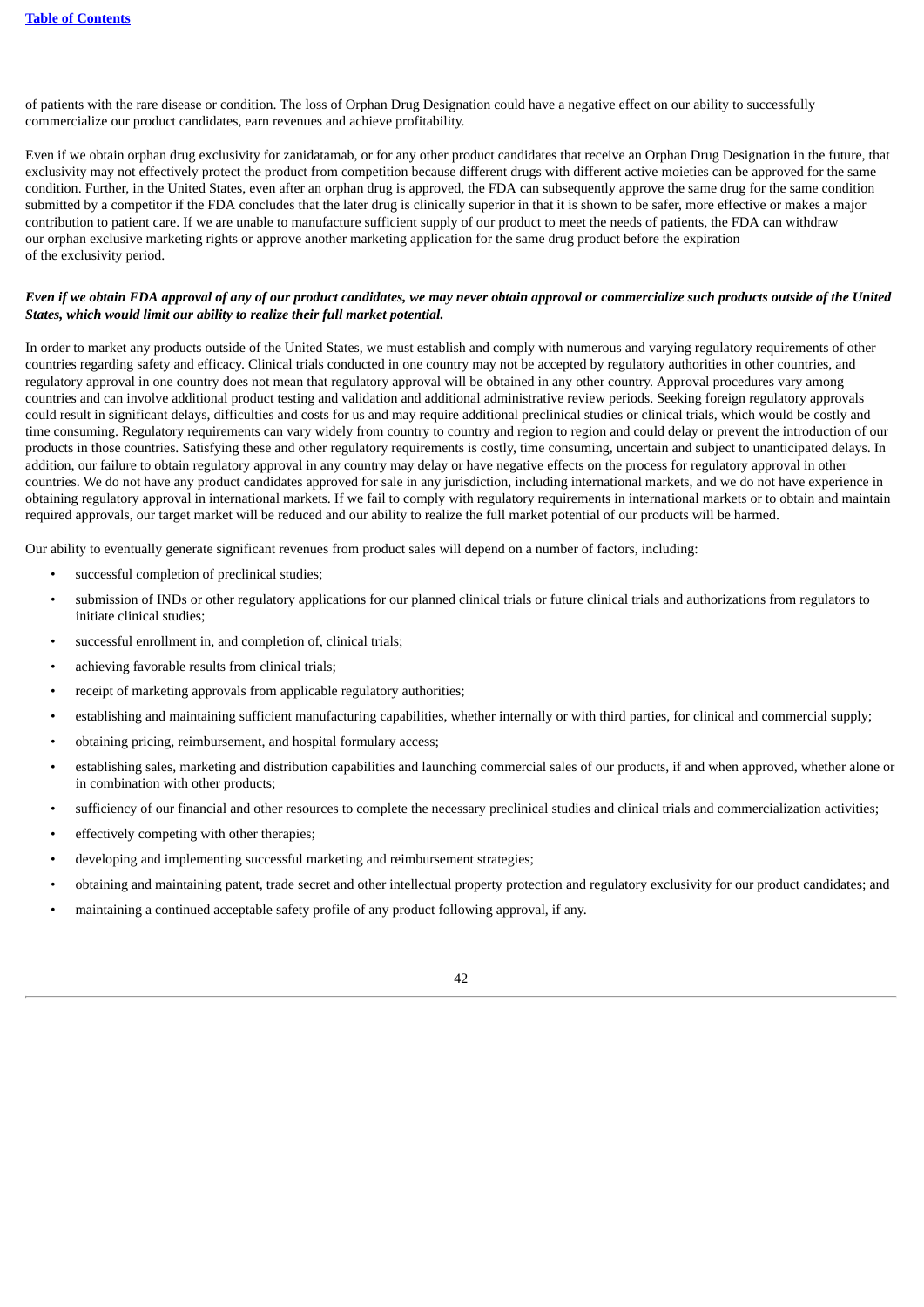If we do not achieve one or more of these requirements in a timely manner, we could experience significant delays or an inability to successfully commercialize our product candidates, which would materially harm our business.

We cannot be certain that our clinical trials will be initiated and completed on time, if at all, or whether our planned clinical strategy will be acceptable to the FDA or foreign health authorities. In addition, the COVID-19 pandemic is still evolving, and it is impossible to predict the impact this pandemic may have on the development of our product candidates, our preclinical studies and clinical trials, and our business. To become and remain profitable, we must develop, obtain approval for and eventually commercialize products, if approved, that generate significant revenue. In addition, it is not uncommon for product candidates to exhibit unforeseen safety issues or inadequate efficacy when tested in humans despite promising results in preclinical animal models or earlier trials, and we may ultimately be unable to demonstrate adequate safety and efficacy of our product candidates to obtain marketing approval. Even if we obtain approval and begin commercializing one or more of our product candidates, we may never generate revenue that is significant or large enough to achieve profitability.

Even if we succeed in commercializing one or more of our product candidates, we will continue to incur substantial research and development, manufacturing and other expenditures to develop and market additional product candidates. Our failure to become or remain profitable would decrease the value of the company and could impair our ability to raise capital, maintain our research and development efforts, expand our business or continue our operations.

# Reimbursement decisions by third-party payors may have an adverse effect on pricing and market acceptance. If there is not sufficient reimbursement *for our products, it is less likely that our products will be widely used.*

The regulations that govern marketing approvals, pricing, coverage and reimbursement for new drugs vary widely from country to country. Many countries require approval of the sale price of a drug before it can be marketed. The pricing review period begins after marketing or product licensing approval is granted in most cases. In some foreign markets, prescription pharmaceutical pricing remains subject to continuing governmental control even after initial approval is granted. As a result, we might obtain regulatory approval for a product in a particular country, but then be subject to price regulations that delay our commercial launch of the product and negatively impact the revenues we are able to generate from the sale of the product in that country.

Our ability to commercialize any products successfully also will depend in part on the extent to which coverage and adequate reimbursement for these products and related treatments will be available from government health administration authorities, private health insurers and other third-party payors. In many jurisdictions, a product candidate must be approved for reimbursement before it can be approved for sale in that jurisdiction. Obtaining coverage and reimbursement approval of a product from a government or other third-party payor is a time-consuming and costly process that could require us to provide to the payor supporting scientific, clinical and cost-effectiveness data for the use of our products. If we are not currently capturing the scientific and clinical data that will be required for reimbursement approval, we may be required to conduct additional trials, which may delay or suspend reimbursement approval. Additionally, in the United States, no uniform policy of coverage and reimbursement for products exists among third-party payors. Therefore, coverage and reimbursement for products can differ significantly from payor to payor. As a result, the coverage determination process is often a timeconsuming and costly process that will require us to provide scientific and clinical support for the use of a product candidate that receives regulatory approval to each payor separately, with no assurance that coverage and adequate reimbursement will be obtained.

Even if our product candidates are approved for sale by the appropriate regulatory authorities, market acceptance and sales of these products will depend on reimbursement policies and may be affected by future healthcare reform measures. Government authorities and third-party payors, such as private health insurers and health maintenance organizations, decide which drugs they will reimburse and establish payment levels. We cannot be certain that reimbursement will be available for any products that we develop. If reimbursement is not available or is available on a limited basis, we may not be able to successfully commercialize any of our approved products.

In the United States, the Medicare Prescription Drug, Improvement, and Modernization Act of 2003, also called the Medicare Modernization Act ("MMA"), changed the way Medicare covers and pays for pharmaceutical products. The legislation established Medicare Part D, which expanded Medicare coverage for outpatient prescription drug purchases by the elderly but provided authority for limiting the number of drugs that will be covered in any therapeutic class. The MMA also introduced a new reimbursement methodology based on average sales prices for physician-administered drugs. We expect to experience pricing pressures in connection with the sale of any products that we develop, due to the trend toward managed healthcare, the increasing influence of health maintenance organizations and additional legislative proposals. Congress is currently considering legislation that, if passed, could have significant impact on prices of prescription drugs covered by Medicare, including limitations on drug price increases and allowing Medicare to negotiate drug pricing for certain drugs. The implementation of cost containment

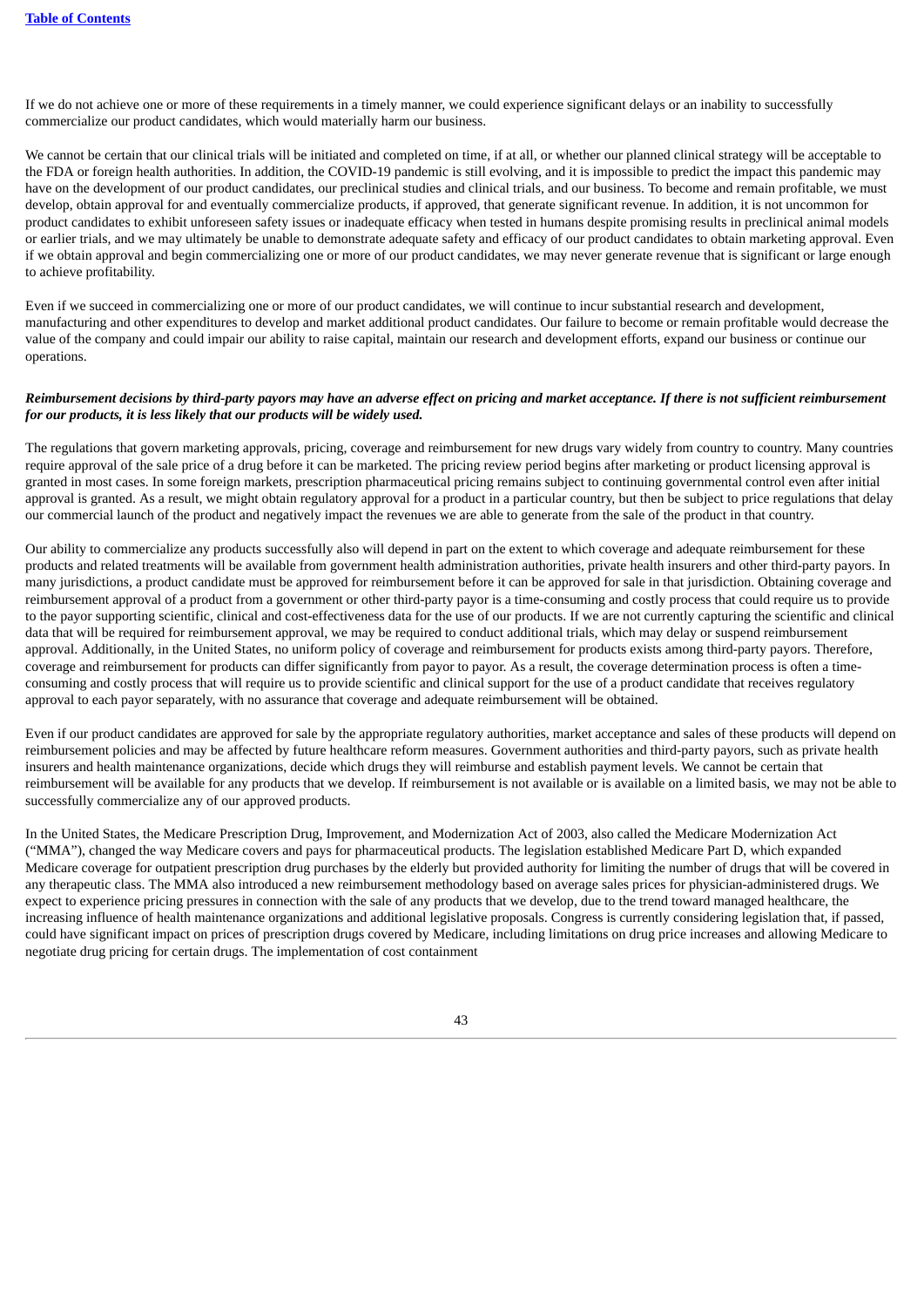measures or other healthcare reforms may prevent us from being able to generate revenue, attain profitability, or commercialize our product candidates if approved.

There may be significant delays in obtaining coverage and reimbursement for newly approved drugs, and coverage may be more limited than the purposes for which the drug is approved by the FDA, EMA or other regulatory authorities. Moreover, eligibility for coverage and reimbursement does not imply that a drug will be paid for in all cases or at a rate that covers our costs, including research, development, manufacture, sale and distribution expenses. Interim reimbursement levels for new drugs, if applicable, may also be insufficient to cover our and any collaborator's costs and may not be made permanent. Reimbursement rates may vary according to the use of the drug and the clinical setting in which it is used, may be based on reimbursement levels already set for lower cost drugs and may be incorporated into existing payments for other services. Net prices for drugs may be reduced by mandatory discounts or rebates required by government healthcare programs or private payors and by any future relaxation of laws that currently restrict imports of drugs from countries where they may be sold at lower prices than in the United States. Our or any collaborator's inability to promptly obtain coverage and profitable payment rates from both government-funded and private payors for any approved products that we or our strategic partners develop could have a material adverse effect on our operating results, our ability to raise capital needed to commercialize product candidates and our overall financial condition.

### If the market opportunities for any product that we or our strategic partners develop are smaller than we believe they are, our revenue may be adversely *affected and our business may suffer.*

We intend to initially focus our independent product candidate development on treatments for oncology. Our projections of addressable patient populations that have the potential to benefit from treatment with our product candidates are based on estimates. If our projections are inaccurate, the market opportunities for any of our product candidates could be significantly diminished and have an adverse material impact on our business.

#### We may not be successful in our efforts to use our therapeutic platforms to build a pipeline of product candidates.

We intend to use our therapeutic platforms to build a pipeline of product candidates and progress these product candidates through clinical development for the treatment of a variety of diseases. Although our research and development efforts to date have resulted in a pipeline of product candidates directed at various cancers, we may not be able to develop product candidates that are safe and effective. In addition, although we expect that our therapeutic platforms will allow us to develop further product candidates, they may not prove to be successful at doing so. Even if we are successful in continuing to build our pipeline, the potential product candidates that we identify may not be suitable for clinical development, including as a result of being shown to have harmful side effects or other characteristics that indicate that they are unlikely to be products that will receive marketing approval and achieve market acceptance. If we do not continue to successfully develop and begin to commercialize product candidates, we will face difficulty in obtaining product revenue in future periods, which could result in significant harm to our financial position and adversely affect our share price.

### Even if we receive regulatory approval to commercialize any of the product candidates that we develop, we will be subject to ongoing regulatory *obligations and continued regulatory review, which may result in significant additional expense.*

Any regulatory approvals that we receive for our product candidates may be subject to limitations on the approved indicated uses for which the product may be marketed or subject to certain conditions of approval, and may contain requirements for potentially costly post-approval trials, including Phase 4 clinical trials, and surveillance to monitor the safety and efficacy of the marketed product.

For any approved product, we will be subject to ongoing regulatory obligations and extensive oversight by regulatory authorities, including with respect to manufacturing processes, labeling, packaging, distribution, adverse event reporting, storage, advertising, promotion and recordkeeping for the product. These requirements include submissions of safety and other post-approval information and reports, as well as continued compliance with cGMP and cGCP, for any clinical trials that we or our strategic partners conduct after approval. Later discovery of previously unknown problems with a product, including adverse events of unanticipated severity or frequency, or with third-party manufacturers or manufacturing processes, or failure to comply with regulatory requirements, may result in, among other things:

- restrictions on the marketing or manufacturing of the product;
- withdrawal of the product from the market or voluntary or mandatory product recalls;

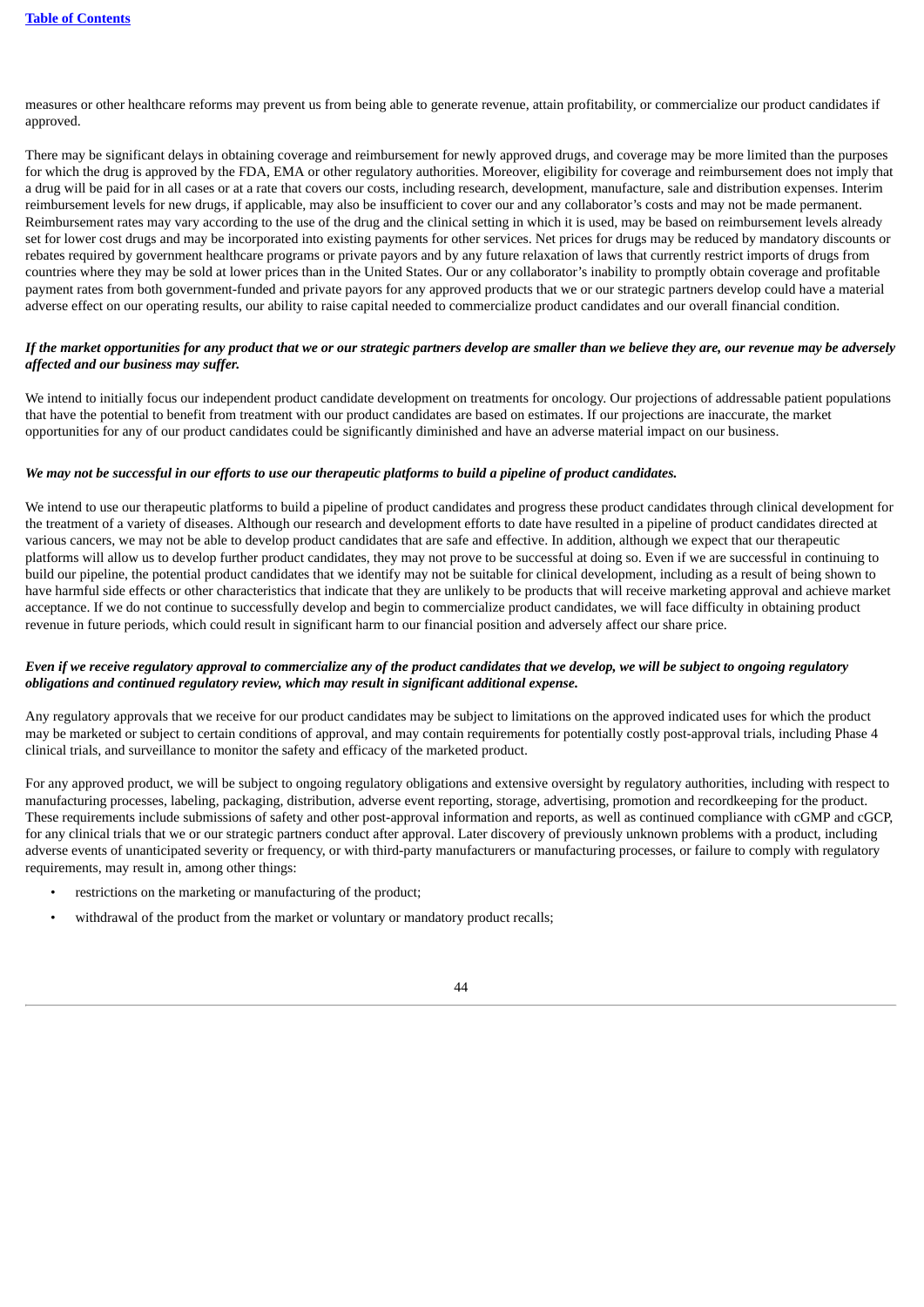- fines, warning letters or holds on clinical trials:
- refusal by the FDA, EMA or another applicable regulatory authority to approve pending applications or supplements to approved applications filed by us or our strategic partners, or suspension or revocation of product license approvals;
- product seizure or detention, or refusal to permit the import or export of products; and
- injunctions or the imposition of civil or criminal penalties.

Occurrence of any of the foregoing could have a material and adverse effect on our business and results of operations. Further, the FDA's or other ex-U.S. regulators' policies may change and additional government regulations may be enacted that could prevent, limit or delay regulatory approval of our product candidates. If we are slow or unable to adapt to changes in existing requirements or the adoption of new requirements or policies, or if we are not able to maintain regulatory compliance, we may lose any marketing approval that we may have obtained, which would adversely affect our business, prospects and ability to achieve or sustain profitability.

The FDA strictly regulates manufacturers' promotional claims of drug products. In particular, a drug product may not be promoted by manufacturers for uses that are not approved by the FDA, as reflected in the FDA-approved labeling, although healthcare professionals are permitted to use drug products for off-label uses. The FDA, the Department of Justice, the Inspector General of the Department of Health and Human Services, among other government agencies, actively enforce the laws and regulations prohibiting manufacturers' promotion of off-label uses, and a company that is found to have improperly promoted off-label uses may be subject to significant liability, including large civil and criminal fines, penalties, and enforcement actions. The FDA has also imposed consent decrees or permanent injunctions under which specified promotional conduct is changed or curtailed for companies that engaged in such prohibited activities. If we cannot successfully manage the promotion of our approved product candidates, we could become subject to significant liability, which would materially adversely affect our business and financial condition.

# If any product liability lawsuits are successfully brought against us or any of our strategic partners, we may incur substantial liabilities and may be *required to limit commercialization of our product candidates.*

We face an inherent risk of product liability lawsuits related to the testing of our product candidates in seriously ill patients, and will face an even greater risk if product candidates are approved by regulatory authorities and introduced commercially. Product liability claims may be brought against us or our strategic partners by participants enrolled in our clinical trials, patients, health care providers or others using, administering or selling any of our future approved products. If we cannot successfully defend ourselves against any such claims, we may incur substantial liabilities. Regardless of their merit or eventual outcome, liability claims may result in:

- decreased demand for any future approved products;
- injury to our reputation;
- withdrawal of clinical trial participants;
- termination of clinical trial sites or entire trial programs;
- increased regulatory scrutiny;
- significant litigation costs;
- substantial monetary awards to, or costly settlement with, patients or other claimants;
- product recalls or a change in the indications for which they may be used;
- loss of revenue:
- diversion of management and scientific resources from our business operations; and
- the inability to commercialize our product candidates.

We may need to have in place increased product liability coverage when we begin the commercialization of our product candidates. Insurance coverage is becoming increasingly expensive. As a result, we may be unable to maintain or obtain sufficient insurance at a reasonable cost to protect us against losses that could have a material adverse effect on our business. A successful product liability claim or series of claims brought against us, particularly if judgments exceed any insurance coverage we may have, could decrease our cash resources and adversely affect our business, financial condition and results of operation.

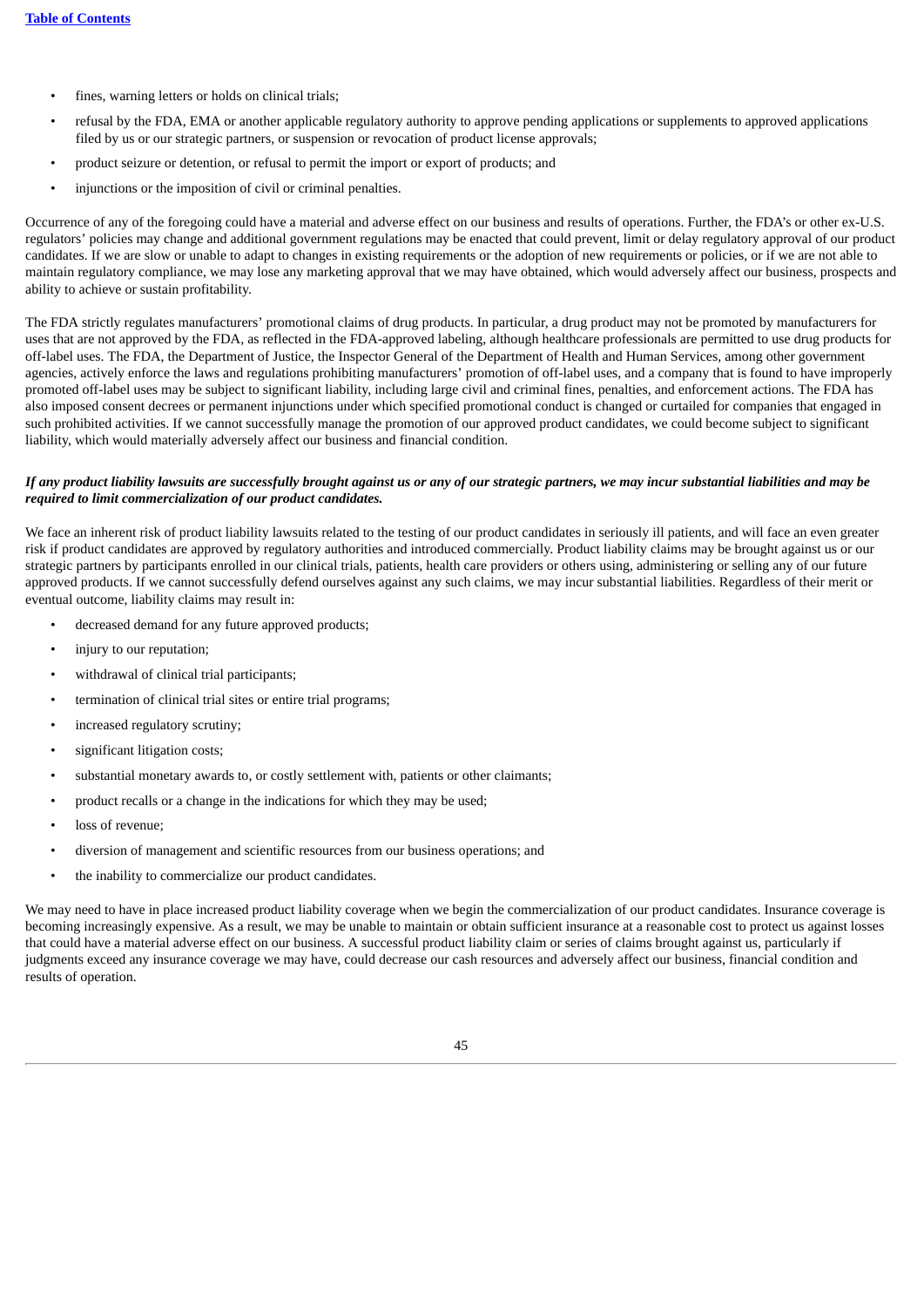Patients with cancer and other diseases targeted by our product candidates are often already in severe and advanced stages of disease and have both known and unknown significant pre-existing and potentially life-threatening health risks. During the course of treatment, patients may suffer adverse events, including death, for reasons that may be related to our product candidates. Such events could subject us to costly litigation, require us to pay substantial amounts of money to injured patients, delay, negatively impact or end our opportunity to receive or maintain regulatory approval to market our product candidates, or require us to suspend or abandon our commercialization efforts. Even in a circumstance in which we do not believe that an adverse event is related to our product candidates, the investigation into the circumstance may be time-consuming or inconclusive. These investigations may interrupt our sales efforts, delay our regulatory approval process in other countries, or impact and limit the type of regulatory approvals our product candidates receive or maintain. As a result of these factors, a product liability claim, even if successfully defended, could have a material adverse effect on our business, financial condition or results of operations.

# If we or any of our third-party manufacturers encounter manufacturing difficulties, our ability to provide supply of our product candidates for clinical *trials or our products for patients, if approved, could be delayed or prevented.*

The manufacture of biological drug products is complex and requires significant expertise and capital investment, including the development of advanced manufacturing techniques, process and quality controls. Manufacturers of biologic products often encounter difficulties in production and sourcing, particularly in scaling up or out, validating the production process and assuring high reliability of the manufacturing processes (including the absence of contamination), in light of variations and supply constraints of key components. These problems include logistics and shipping, difficulties with production costs and yields, quality control, including consistency, stability, purity and efficacy of the product, product testing, operator error and availability of qualified personnel, as well as compliance with applicable federal, state and foreign regulations. If contaminants are discovered in our supply of our product candidates or in the manufacturing facilities, such manufacturing facilities may need to be closed for an extended period of time to investigate and remedy the contamination. We cannot assure you that any stability, purity, and efficacy failures, deficiencies, or other issues relating to the manufacture of our product candidates will not occur in the future. Our research and development activities also involve the controlled use of potentially hazardous substances, including chemical and biological materials, by our third-party manufacturers. While we currently outsource all manufacturing to third parties, we and our manufacturers are subject to federal, state and local laws and regulations governing the use, manufacture, storage, handling and disposal of medical and hazardous materials. Although we believe that our manufacturers' procedures for using, handling, storing and disposing of these materials comply with legally prescribed standards, we cannot completely eliminate the risk of contamination or injury, and any related liability, resulting from medical or hazardous materials.

#### Material modifications in methods of product candidate manufacturing or formulation may result in additional costs or delay.

As product candidates are developed through preclinical to late-stage clinical trials towards approval and commercialization, it is common that various aspects of the development program, such as manufacturing methods and formulation, are altered along the way in an effort to optimize processes and results. Such changes carry the risk that they will not achieve these intended objectives. Any of these changes could cause our product candidates to perform differently and affect the results of planned clinical trials or other future clinical trials conducted with the altered materials. This could delay completion of clinical trials, require the conduct of bridging clinical trials or the repetition of one or more clinical trials, increase clinical trial costs, delay approval of our product candidates and jeopardize our ability, or our strategic partners' ability, to commence product sales and generate revenue.

#### Strategic transactions could disrupt our business, cause dilution to our shareholders and otherwise harm our business.

We actively evaluate various strategic transactions on an ongoing basis. For example, we may acquire other businesses, products or technologies as well as pursue strategic alliances, joint ventures, investments in complementary businesses, out-licensing agreements, divestitures or other transactions. Any of these transactions could be material to our financial condition and operating results and expose us to many risks, including:

- disruption in our relationships with existing strategic partners or suppliers as a result of such a transaction;
- unanticipated liabilities related to acquired companies;
- difficulties integrating acquired personnel, technologies and operations into our existing business;
- retention of key employees;
- diversion of management time and focus from operating our business to management of strategic alliances or joint ventures or acquisition integration challenges;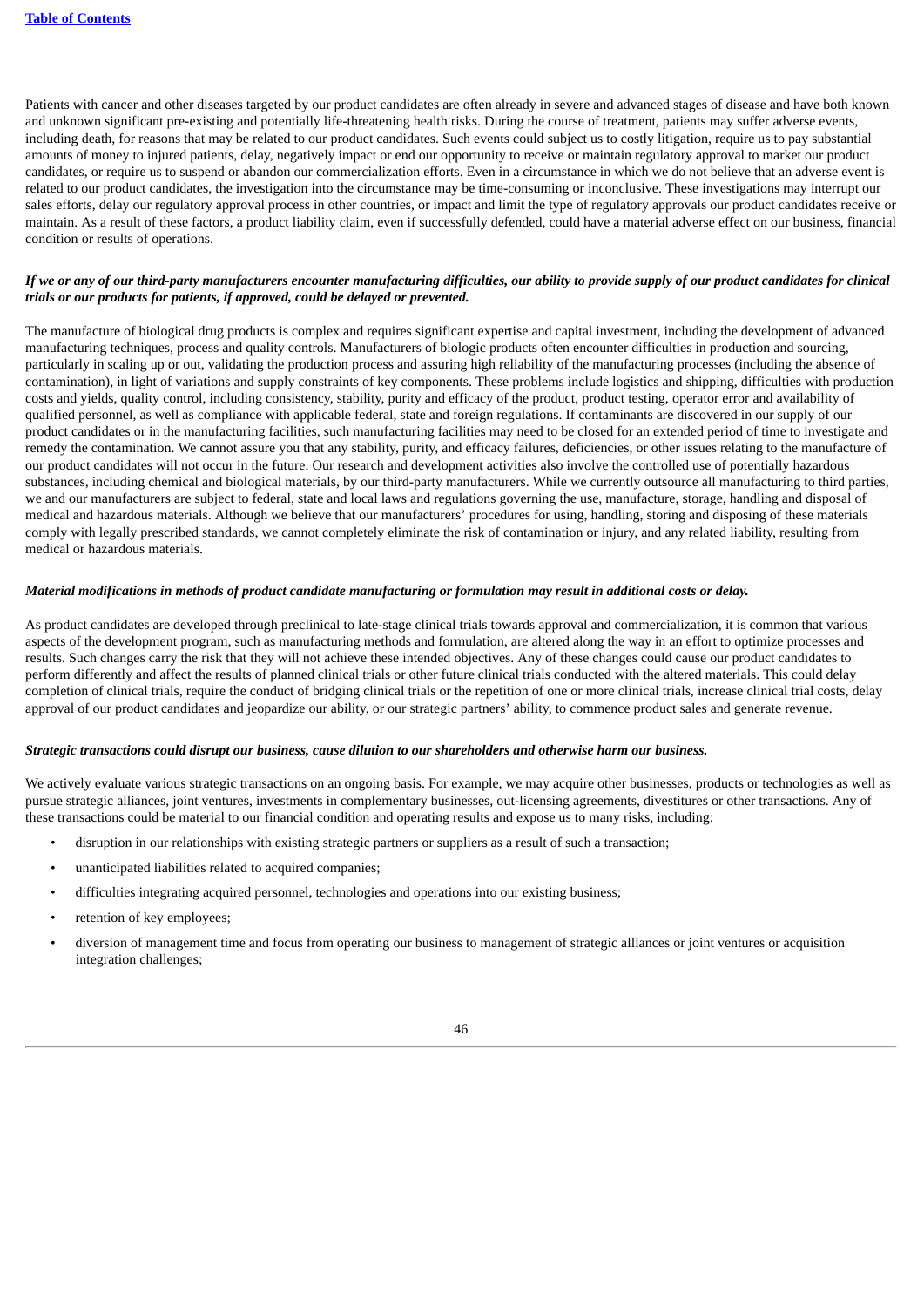- risks and uncertainties associated with the other party to such a transaction, including the prospects of that party and their existing products or product candidates and marketing approvals;
- increases in our expenses and reductions in our cash available for operations and other uses; and
- possible write-offs or impairment charges relating to acquired businesses.

Also, the anticipated benefit of any strategic transaction may not materialize or such strategic transaction may be prohibited. Additionally, future acquisitions or dispositions could result in potentially dilutive issuances of our equity securities, the incurrence of debt, contingent liabilities or amortization expenses or write-offs of goodwill, any of which could harm our financial condition. We cannot predict the number, timing or size of any future strategic alliances, joint ventures, investments, acquisitions, divestitures or other strategic transactions, or the effect that any such transactions might have on our operating results.

#### *Many governments impose strict price controls, which may adversely affect our future profitability.*

In many countries, particularly in those in the European Union ("EU"), prescription drug pricing and reimbursement is subject to governmental control. In those countries that impose price controls, pricing negotiations with governmental authorities can take considerable time after the receipt of marketing approval for a product. To obtain reimbursement or pricing approval in some countries, we or our strategic partners may be required to conduct a clinical trial that compares the cost-effectiveness of our product candidates to other available therapies.

Some countries require approval of the sale price of a drug before it can be marketed. In many countries, the pricing review period begins after marketing or product licensing approval is granted. In some markets, prescription pharmaceutical pricing remains subject to continuing governmental control even after initial approval is granted. As a result, we or our strategic partners might obtain marketing approval for a product candidate in a particular country, but then be subject to price regulations that delay commercial launch of the product candidate, possibly for lengthy time periods, and negatively impact the revenue that is generated from the sale of the product in that country. If reimbursement of such product candidates is unavailable or limited in scope or amount, if pricing is set at unsatisfactory levels, or if there is competition from lower priced cross-border sales, our profitability will be negatively affected.

## Security breaches and incidents, loss of data and other disruptions could compromise sensitive information related to our business or protected health information or prevent us from accessing critical information and expose us to liability, which could adversely affect our business and our reputation.

In the ordinary course of our business, we and our CROs and other service providers collect, store and otherwise process petabytes of sensitive data, including legally protected health information, personal information, intellectual property and proprietary business information owned or controlled by ourselves or our strategic partners. We manage and maintain our applications and data by utilizing a combination of on-site systems, managed data center systems and cloud-based data center systems. These applications and data encompass a wide variety of business-critical information, including research and development information, commercial information and business and financial information. We face four primary risks relative to protecting this critical information: loss of access risk, inappropriate disclosure risk, inappropriate modification risk and the risk of being unable to adequately monitor our controls over the first three risks.

Although we take measures designed to protect sensitive information from unauthorized access or disclosure, our information technology and infrastructure and those of our CROs and our other third-party service providers may utilize may be vulnerable to attacks by hackers or viruses or breached, interrupted or compromised due to inadvertent or intentional actions by our employees, contractors, business partners, and/or other third parties, or from cyber-attacks by malicious third parties (including supply chain cyber attacks or the deployment of harmful malware, ransomware, denial-of-service attacks, social engineering and other means to affect service reliability and threaten the confidentiality, integrity and availability of information). Any such breach, incident, or interruption could compromise systems and networks used in our business and lead to the loss, destruction, alteration, prevention of access to, disclosure, or dissemination of, or damage or unauthorized access to, our data (including trade secrets or other confidential information, intellectual property, proprietary business information, and personal information) or data that is processed or maintained on our behalf, or other assets, which could result in financial, legal, business and reputational harm to us. Any such event could result in legal claims, demands and litigation or governmental investigations or other proceedings, liability under laws that protect the privacy of personal information, such as the Health Insurance Portability and Accountability Act of 1996 ("HIPAA"), and regulatory penalties and other liabilities. Although we have implemented security measures and a formal enterprise security program designed to prevent unauthorized access to sensitive data, there is no guarantee that we or our third-

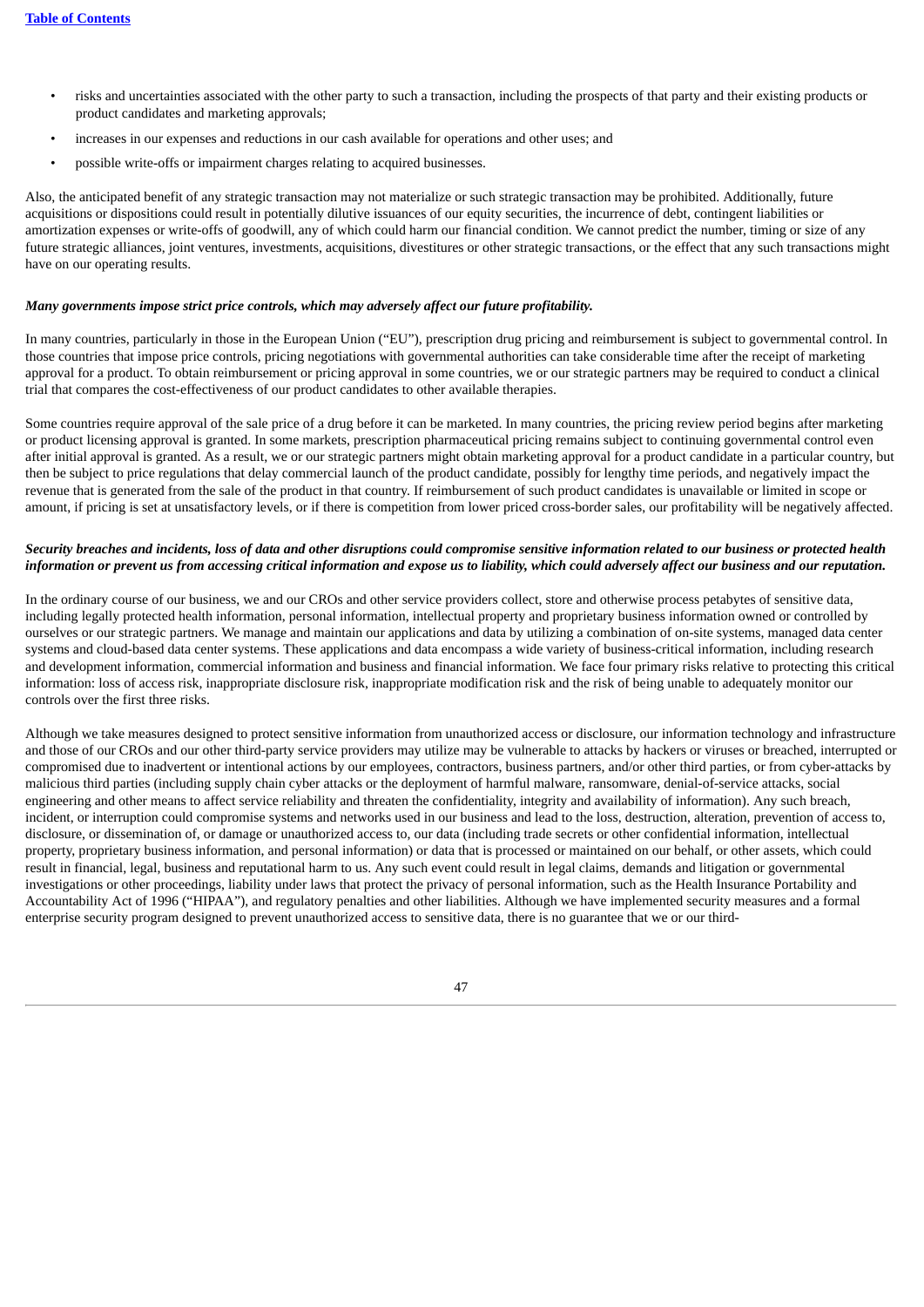party service providers can protect our systems or networks or other systems or networks used in our business from security breaches, incidents, or compromises. Any loss, destruction, alteration, prevention of access to, disclosure, or dissemination of, or damage or unauthorized access to, our data or other data that is processed or maintained on our behalf could also disrupt our operations (including our ability to conduct our analyses, pay providers, conduct research and development activities, collect, process and prepare company financial information, provide information about any future products, and manage the administrative aspects of our business) and damage our reputation, any of which could adversely affect our business.

HIPAA, as amended by the Health Information Technology for Economic and Clinical Health Act ("HITECH"), and its implementing regulations, impose certain requirements relating to the privacy, security, transmission and breach reporting of individually identifiable health information upon entities subject to the law, such as health plans, healthcare clearinghouses and healthcare providers and their respective business associates and subcontractors that perform services for them that involve individually identifiable health information. Mandatory penalties for HIPAA violations can be significant, and criminal and monetary penalties, as well as injunctive relief, may be imposed for HIPAA violations. Although most drug manufacturers are not directly subject to HIPAA, prosecutors are increasingly using HIPAA-related theories of liability against drug manufacturers and their agents and we also could be subject to criminal penalties if we knowingly obtain individually identifiable health information from a HIPAA-covered entity in a manner that is not authorized or permitted by HIPAA.

Furthermore, in the event of a breach as defined by HIPAA, HIPAA regulations impose specific reporting requirements to regulators, individuals impacted by the breach and, in some cases, the media. Issuing such notifications can be costly, time and resource intensive, and can generate significant negative publicity. Breaches of HIPAA may also constitute contractual violations that could lead to contractual damages or terminations. In addition to HIPAA, other applicable data privacy and security obligations, including U.S. state data breach notification laws, may require us to notify relevant stakeholders of any security breaches or incidents that result in the unauthorized disclosure, or dissemination of, personal information. Such disclosures are costly, and the disclosures or the failure to comply with such requirements, could lead to adverse impacts.

Furthermore, the loss of clinical trial data from completed or future clinical trials could result in delays in our regulatory approval efforts and significantly increase our costs to recover or reproduce the data. Likewise, we rely on other third parties for the manufacture of our product candidates and to conduct clinical trials, and similar events relating to their computer systems could also have a material adverse effect on our business.

In addition, as a result of the COVID-19 pandemic, we may face increased cybersecurity risks due to our reliance on internet technology and the number of our employees who are working remotely, which may create additional opportunities for cybercriminals to exploit vulnerabilities.

# We are subject to stringent and changing obligations related to privacy and security. Our actual or perceived failure to comply with such obligations could lead to regulatory investigations or actions, litigation, fines and penalties, disruptions of our business operations, reputational harm and other *adverse business consequences.*

In addition, U.S. states have enacted and are considering enacting laws relating to the protection of personal information (including health and other data of patients, research subjects, and other individuals), which may be more rigorous than, or impose additional requirements beyond those required by, HIPAA. For example, the California Consumer Privacy Act ("CCPA"), which became effective on January 1, 2020, gives California consumers expanded rights to access and delete their personal information, opt out of certain personal information sharing and receive detailed information about how their personal information is used. The CCPA allows for statutory fines for noncompliance (up to \$7,500 per violation) as well as a limited private right of action for data breaches, which may increase the volume of data breach litigation. In addition, the California Privacy Rights Act of 2020 ("CPRA"), effective January 1, 2023, will expand the CCPA by, among other things, giving California residents the ability to limit use of certain sensitive personal information, establishing restrictions on personal information retention, expanding the types of data breaches subject to the CCPA's private right of action, and establishing a new California Privacy Protection Agency to implement and enforce the new law. While limited CCPA exemptions may apply to portions of our business, the recency of the CCPA's implementing regulations and the California Attorney General's enforcement activity means obligations under the CCPA, as modified by the CPRA, could evolve in the future, which may increase our compliance costs and potential liability. Many similar privacy and security laws have been proposed at the federal level and in other states, certain of which have been enacted, including such laws in Colorado, Utah and Virginia. These or other proposed or enacted laws relating to privacy and security could similarly increase our compliance obligations and costs in the future.

We may also become subject to laws and regulations in non-U.S. countries covering privacy and security and the protection of health-related and other personal information. In particular, the European Economic Area ("EEA") has adopted privacy and security protection laws and regulations that impose significant compliance obligations. Laws and regulations in these jurisdictions apply broadly to the collection, use, storage, disclosure, processing and security of information that identifies or may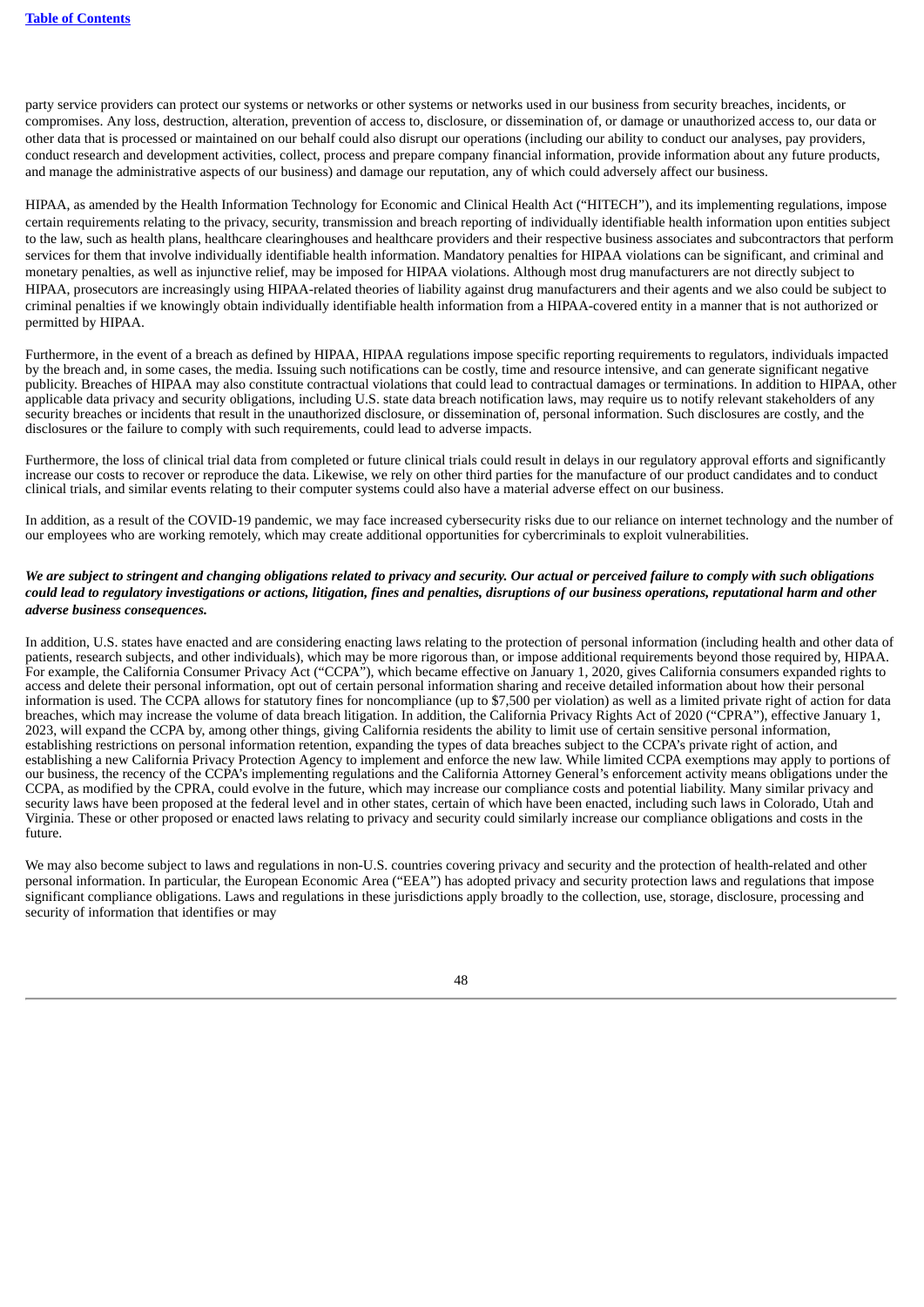be used to identify an individual, such as names, contact information, and sensitive personal information such as health data. These laws and regulations are subject to frequent revisions and differing interpretations, and have generally become more stringent over time.

The General Data Protection Regulation 2016/679 ("GDPR") applies to the processing of personal information and imposes many requirements for controllers and processors of personal information, including, for example, higher standards for obtaining consent from individuals to process their personal information, more robust disclosures to individuals and a strengthened individual data rights regime, shortened timelines for data breach notifications, limitations on retention and secondary use of information, increased requirements pertaining to health data and pseudonymized (i.e., keycoded) data and additional obligations when contracting third-party processors in connection with the processing of the personal information. The GDPR allows EEA countries to make additional laws and regulations further limiting the processing of genetic, biometric or health data. Failure to comply with the requirements of the GDPR and the applicable national privacy and security laws of EEA countries may result in fines of up to €20,000,000 or up to 4% of the total worldwide annual turnover of the preceding financial year, whichever is higher, and other administrative penalties; we may also be liable should any individual who has suffered financial or non-financial damage arising from our infringement of the GDPR exercise their right to receive compensation against us. Furthermore, adverse publicity relating to our failure to comply with the GDPR could cause a loss of goodwill, which could have an adverse effect on our reputation, brand, business and financial condition. Additionally, the United Kingdom ("UK") has implemented legislation similar to the GDPR, referred to as the UK GDPR, which provides for fines of up to the greater of £17.5 million or 4% of global turnover.

Certain jurisdictions, including the EEA, have enacted data localization laws and cross-border personal information transfer laws. For example, absent appropriate safeguards or other circumstances, the GDPR generally restricts the transfer of personal information to countries outside the EEA, such as the United States, which the European Commission does not consider to provide an adequate level of personal information protection. On July 16, 2020, the Court of Justice of the European Union ("CJEU") invalidated the European Union-U.S. Privacy Shield ("Privacy Shield") as a data transfer mechanism for transferring personal information from the EEA to the United States. While the European Union ("EU") standard contractual clauses ("EU SCCs") remain a valid mechanism to transfer personal information to third countries outside the EEA, the CJEU's ruling has also imposed enhanced due diligence obligations on data exporters and importers to ensure that the laws of the country to which the personal information is transferred offer a level of data protection that is essentially equivalent to the EEA. Also, the EU has issued updated EU SCCs, and the UK has issued its own standard contractual clauses (the "UK SCCs"), that are required to be implemented over time. Although we do not transfer personal data from the EEA to the United States via the Privacy Shield, the CJEU's decision means that the status of transfers of personal information from the EEA and other regions, including the UK, to the United States is subject to significant regulatory uncertainty. To the extent we transfer personal information from other jurisdictions to the United States, we may not be able to implement or maintain an appropriate data transfer mechanism to continue such international transfers of data. Additionally, the CJEU's invalidation of the Privacy Shield, the revised EU SCCs and new UK SCCs, regulatory guidance and opinions, and other developments relating to crossborder data transfer may require us to implement additional contractual and technical safeguards for any personal information transferred out of the EEA, UK, or other regions, which may increase compliance costs, lead to increased regulatory scrutiny or liability, and may require additional contractual negotiations, which may adversely impact our business, financial condition, and operating results.

Separate from, and in addition to, requirements under the GDPR and UK GDPR, certification requirements for the hosting of health data will vary by jurisdiction. To the extent we operate in various EEA countries or the UK, there might be other national healthcare regulations or regulatory requirements with which we will be required to comply. For example, France requires hosts of health data to obtain a prior certification with the competent certification body.

The interpretation and application of consumer, health-related and privacy and security laws in the United States, the EEA, and elsewhere are often uncertain, contradictory and in flux. Any failure or perceived failure to comply with federal, state or foreign laws or regulations, contractual or other legal obligations related to privacy or security may result in claims, warnings, communications, requests or investigations from individuals, supervisory authorities or other legal or regulatory authorities in relation to our processing of personal information, and regulatory investigations or other proceedings. It is possible that these laws may be interpreted and applied in a manner that is inconsistent with our practices. If so, this could result in governmentimposed fines or orders requiring that we change our practices, which could adversely affect our business. In addition, these privacy regulations vary between states, may differ from country to country, and may vary based on whether testing is performed in the United States or in the local country. Complying with these various laws could cause us to incur substantial costs or require us to change our business practices and compliance procedures in a manner adverse to our business.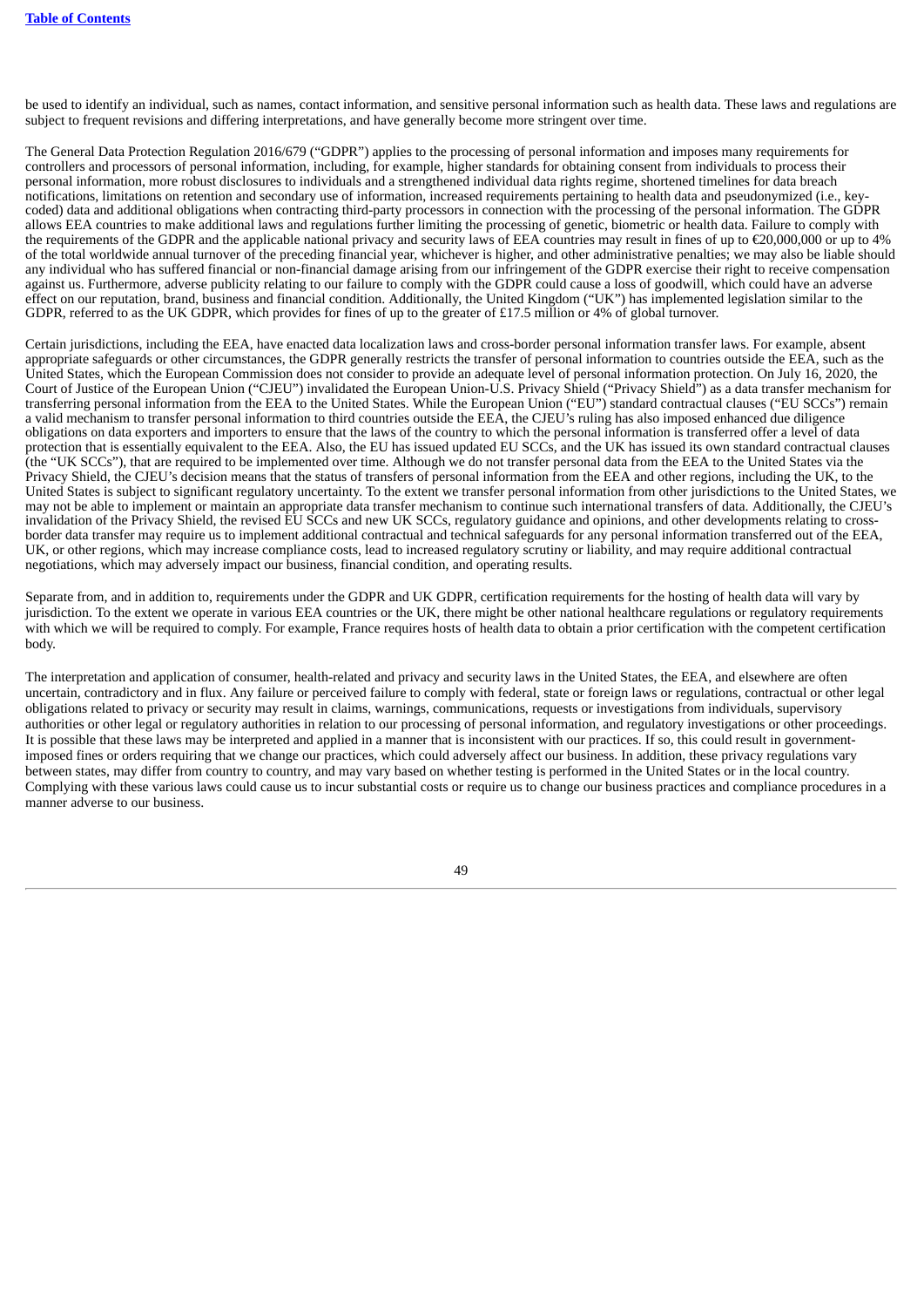# Current and future legislation may increase the difficulty and cost for us to commercialize any products that we or our strategic partners develop and *affect the prices we may obtain.*

The United States and some foreign jurisdictions are considering or have enacted a number of legislative and regulatory proposals to change healthcare systems in ways that could affect our ability to sell any of our product candidates profitably, if such product candidates are approved for sale. Among policy makers and payors in the United States and elsewhere, there is significant interest in promoting changes in healthcare systems with the stated goals of containing healthcare costs, improving quality and expanding access. In the United States, the pharmaceutical industry has been a particular focus of these efforts and has been significantly affected by major legislative initiatives.

In March 2010, the PPACA became law in the United States. The PPACA may affect the operational results of companies in the pharmaceutical industry, including us, by imposing on them additional costs. For example, effective January 1, 2010, PPACA increased the minimum Medicaid drug rebates for pharmaceutical companies and imposed an annual fee on certain branded prescription drugs and biologics. Since the enactment of PPACA, there have been executive, judicial and Congressional challenges to certain aspects of the PPACA, including judicial challenges in the Fifth Circuit Court and the United States Supreme Court. In June 2021, the United States Supreme Court held that Texas and other challengers had no legal standing to challenge the PPACA, dismissing the case without specifically ruling on the constitutionality of the PPACA. Accordingly, the PPACA remains in effect in its current form. It is unclear how this Supreme Court decision, future litigation, or healthcare measures promulgated by the Biden administration will impact our business, financial condition and results of operations. Complying with any new legislation or changes in healthcare regulation could be time-intensive and expensive, resulting in a material adverse effect on our business.

Other legislative changes have been proposed and adopted since the PPACA was enacted. For example, the Bipartisan Budget Act of 2018, among other things, amended the PPACA, effective January 1, 2019, to close the coverage gap in most Medicare drug plans. The Budget Control Act of 2011, which calls for aggregate reductions to Medicare payments to providers of up to 2% per fiscal year, began in 2013 and, due to subsequent legislative amendments to the statute, will remain in effect through 2031, with the exception of a temporary suspension implemented under various COVID-19 relief legislation from May 1, 2020 through March 31, 2022, unless additional Congressional action is taken. Under current legislation, the actual reduction in Medicare payments will vary from 1% in 2022 to up to 4% in the final fiscal year of this sequester. The American Taxpayer Relief Act of 2012, among other things, further reduced Medicare payments to several providers, including hospitals and cancer treatment centers, and increased the statute of limitations period for the government to recover overpayments to providers from three to five years. These laws may result in additional reductions in Medicare and other healthcare funding, which could have a material adverse effect on potential customers for our product candidates, if approved, and, accordingly, our future financial operations. We are unable to predict the future course of federal or state health care legislation or foreign regulations relating to the marketing, pricing and reimbursement of pharmaceutical products.

There have been several recent U.S. Congressional inquiries, presidential executive orders, and proposed federal and state legislation designed to, among other things, bring more transparency to drug pricing, reduce the cost of prescription drugs under Medicare, review the relationship between pricing and manufacturer patient programs, and reform government program reimbursement methodologies for drugs. For example, in 2020, the U.S. Department of Health and Human Services ("HHS") and CMS issued various rules pertaining to price reductions from pharmaceutical manufacturers to plan sponsors under Part D, changes to the Stark Law and the safe harbor regulation under the Anti-Kickback Statute, and manufacturer price reporting requirements under the Medicaid Drug Rebate Program, among others. Multiple lawsuits have been brought against the HHS challenging various aspects of the rules implemented during the Trump administration. As a result, the Biden administration and HHS have delayed the implementation or published rules rescinding some of these Trump-era policies.

Under the American Rescue Plan Act of 2021, effective January 1, 2024, the statutory cap on Medicaid Drug Rebate Program rebates that manufacturers pay to state Medicaid programs will be eliminated. Elimination of this cap may require pharmaceutical manufacturers to pay more in rebates than it receives on the sale of products, which could have a material impact on our business. Additionally, in July 2021, the Biden administration released an executive order, "Promoting Competition in the American Economy," with multiple provisions aimed at prescription drugs. In response to Biden's executive order, on September 9, 2021, HHS released a Comprehensive Plan for Addressing High Drug Prices that outlines principles for drug pricing reform and sets out a variety of potential legislative policies that Congress could pursue as well as potential administrative actions HHS can take to advance these principles. No legislation or administrative actions have been finalized to implement these principles. Further, Congress is considering legislation that, if passed, could have significant impact on prices of prescription drugs covered by Medicare, including limitations on drug price increases and allowing Medicare to negotiate pricing for certain drugs. The implementation of cost containment measures or other healthcare reforms may prevent us from being able to generate revenue, attain profitability, or commercialize our product candidates if approved. Complying with any new legislation and regulatory changes could be time-intensive and expensive, resulting in a material adverse effect on our business.

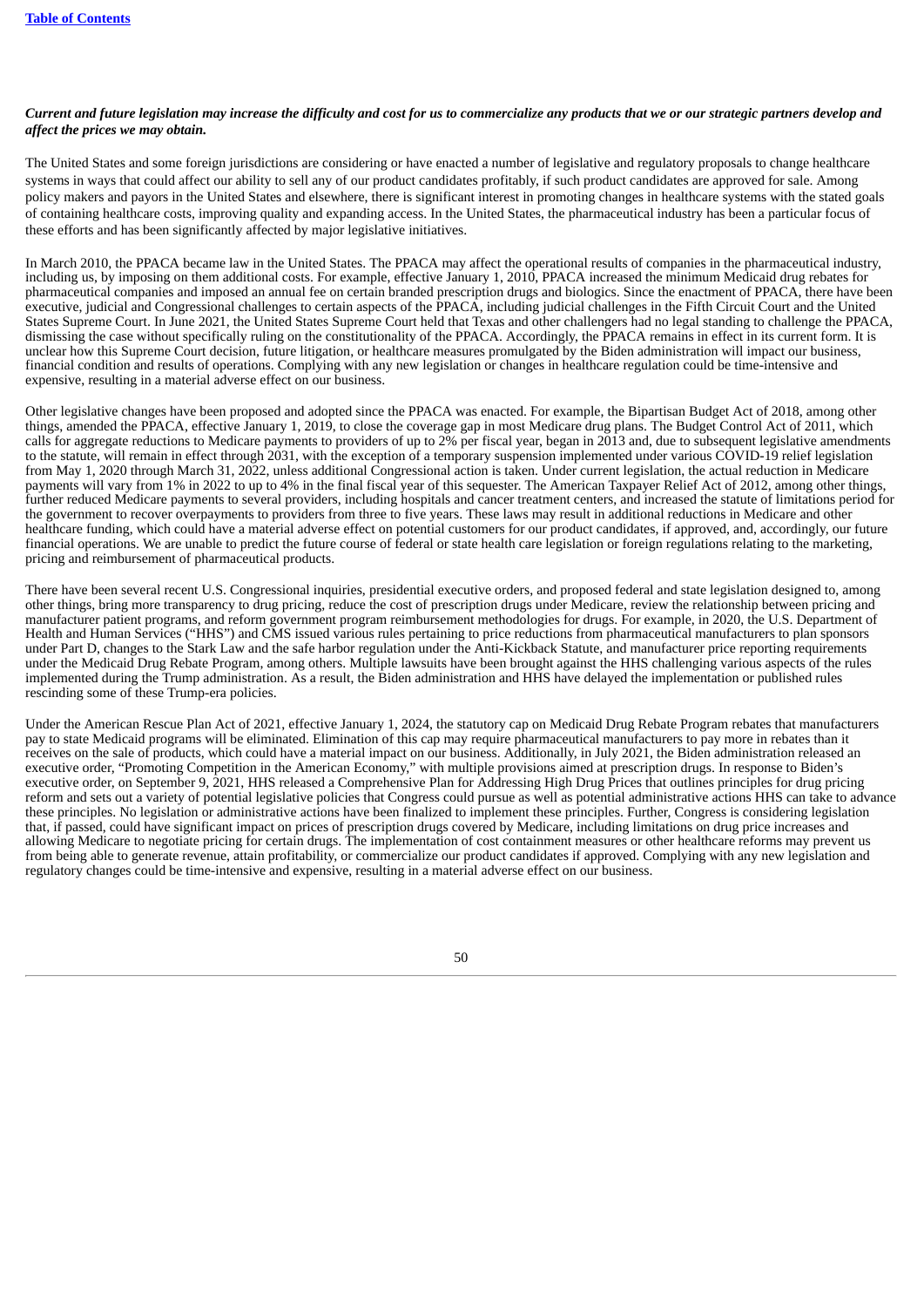Further, many states have proposed or enacted legislation that seeks to indirectly or directly regulate pharmaceutical drug pricing, such as by requiring biopharmaceutical manufacturers to publicly report proprietary pricing information or to place a maximum price ceiling on pharmaceutical products purchased by state agencies. For example, a number of states are considering or have recently enacted state drug price transparency and reporting laws that could substantially increase our compliance burdens and expose us to greater liability under such state laws once we begin commercialization after obtaining regulatory approval for any of our products candidates. We cannot be sure to what extent these and future legislative and regulatory efforts, whether FDA regulations, guidance or interpretations will be changed, or what the impact of such changes on the marketing approvals of our product candidates, if any, may be. In addition, increased scrutiny by Congress of the FDA's approval process may significantly delay or prevent marketing approval, as well as subject us to more stringent product labeling and post-marketing testing and other requirements. These measures could reduce the ultimate demand for our products, once approved, or put pressure on our product pricing. We expect that additional state and federal healthcare reform measures will be adopted in the future, any of which could limit the amounts that federal and state governments will pay for healthcare products and services, which could affect the prices we may obtain for any of our product candidates for which we may obtain regulatory approval or the frequency with which any such product candidate, if approved, is prescribed or used.

In the EU similar political, economic and regulatory developments may affect our ability to profitably commercialize any future products. In addition to continuing pressure on prices and cost containment measures, legislative developments at the EU or member state level may result in significant additional requirements or obstacles that may increase our operating costs. In international markets, reimbursement and healthcare payment systems vary significantly by country, and many countries have instituted price ceilings on specific products and therapies. Our future products, if any, might not be considered medically reasonable and necessary for a specific indication or cost-effective by third-party payors, an adequate level of reimbursement might not be available for such products, and third-party payors' reimbursement policies might adversely affect our or our strategic partners' ability to sell any future products profitably.

Legislative and regulatory proposals have been made to expand post-approval requirements and restrict sales and promotional activities for pharmaceutical products. We cannot be sure whether additional legislative changes will be enacted, or whether the FDA regulations, guidance or interpretations will be changed, or what the impact of such changes on the marketing approvals of our product candidates, if any, may be. In addition, increased scrutiny by the U.S. Congress of the FDA's approval process may significantly delay or prevent marketing approval, as well as subject us to more stringent product labeling and post-approval testing and other requirements.

We cannot predict the likelihood, nature or extent of government regulation that may arise from future legislation or administrative action, either in the United States or elsewhere. If we or our strategic partners are slow or unable to adapt to changes in existing requirements or the adoption of new requirements or policies, or if we or our strategic partners are not able to maintain regulatory compliance, our product candidates may lose any marketing approval that may have been obtained and we may not achieve or sustain profitability, which would adversely affect our business.

### Unstable or unfavorable global market and economic conditions may have adverse consequences on our business, financial condition and stock price.

Global credit and financial markets have experienced extreme volatility and disruptions in the past several years, including severely diminished liquidity and credit availability, declines in consumer confidence, declines in economic growth, increases in unemployment rates, increases in the rate of inflation and uncertainty about economic stability. We cannot assure you that further deterioration in credit and financial markets and confidence in economic conditions will not occur. Our general business strategy and stock price may be adversely affected by any such economic downturn, volatile business environment or large-scale unpredictable or unstable market conditions, including a prolonged government shutdown, conflict between Russia and Ukraine or as a result of a global pandemic such as the COVID-19 pandemic. Our business could also be impacted by volatility caused by geopolitical events such as the evolving situation in Ukraine.

If the current equity and credit markets deteriorate, it may make any necessary debt or equity financing more difficult, more costly and more dilutive. Failure to secure any necessary financing in a timely manner and on favorable terms could have a material adverse effect on our growth strategy, financial performance and stock price and could require us to delay or abandon development plans. In addition, there is a risk that one or more of our current service providers, manufacturers and other partners may not survive difficult economic times, which could directly affect our ability to attain our operating goals on schedule and on budget.

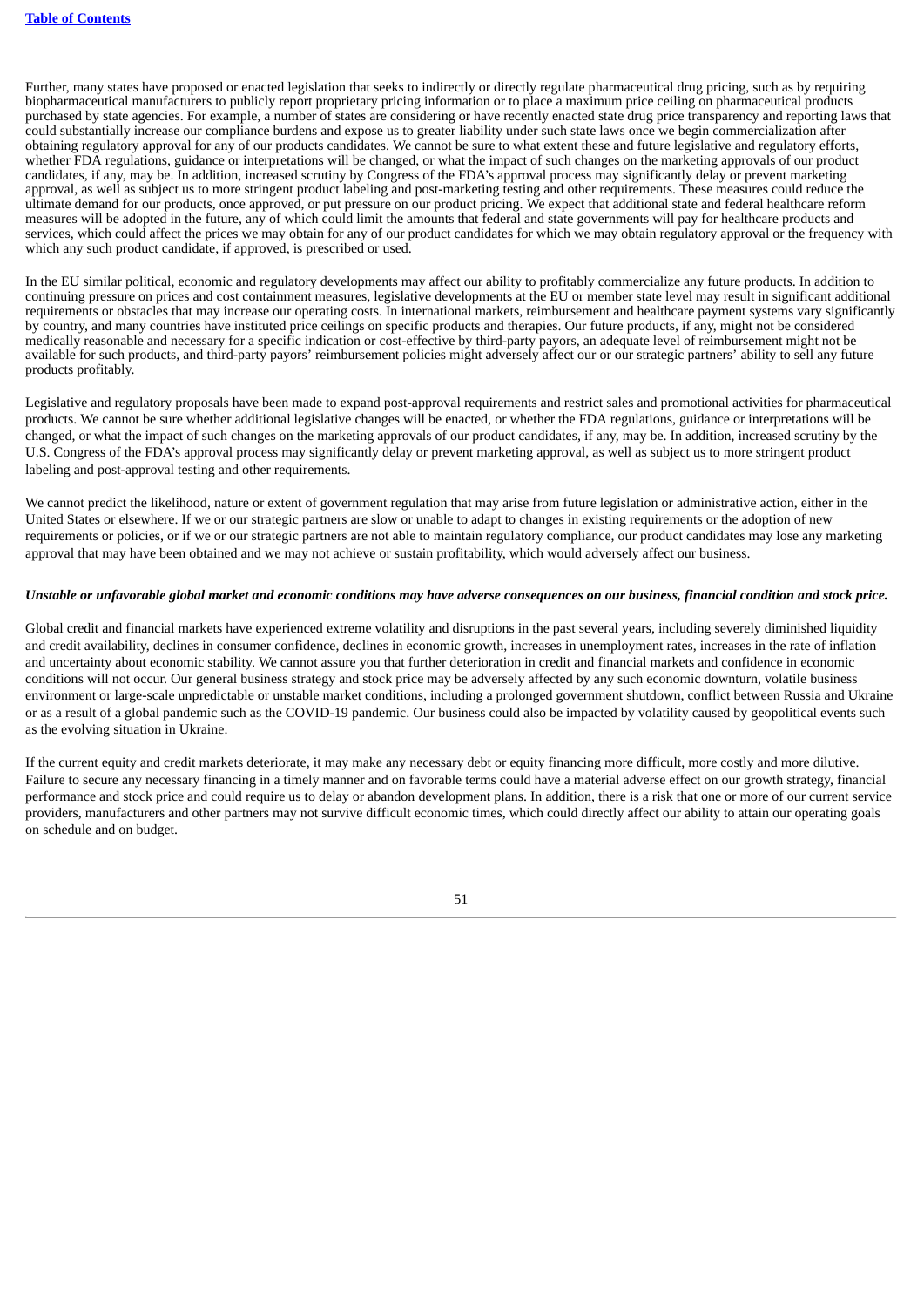#### Our business may become subject to economic, political, regulatory and other risks associated with international operations.

Our business is subject to risks associated with conducting business internationally. Some of our suppliers and collaborative and clinical trial relationships are located outside the United States. Accordingly, our future results could be harmed by a variety of factors, including:

- economic instability or weakness, including inflation, reduced growth, diminished credit availability, weakened consumer confidence or increased unemployment;
- instability in the international geopolitical environment, including as a result of the Russian invasion of Ukraine;
- sociopolitical instability in particular foreign economies and markets;
- differing regulatory requirements for drug approvals in foreign countries;
- potentially reduced protection for intellectual property rights;
- difficulties in compliance with non-U.S. laws and regulations;
- changes in non-U.S. regulations and customs, tariffs and trade barriers, including any changes that China may impose as a result of political tensions between Canada and China or the United States and China;
- regulatory changes and economic conditions following the United Kingdom's withdrawal from the EU and uncertainty related to the terms of the withdrawal;
- changes in non-U.S. currency exchange rates and currency controls;
- trade protection measures, import or export licensing requirements or other restrictive actions by U.S. or non-U.S. governments;
- differing reimbursement regimes, including price controls;
- negative consequences from changes in tax laws;
- workforce uncertainty in countries where labor unrest is more common than in the United States;
- production shortages resulting from any events affecting raw material supply or manufacturing capabilities outside the United States;
- business interruptions resulting from geopolitical actions, including war and terrorism, or natural disasters including earthquakes, typhoons, floods and fires; and
- supply and other disruptions resulting from the impact of public health epidemics, including the COVID-19 pandemic, on our strategic partners, third-party manufacturers, suppliers and other third parties upon which we rely.

# Our business and current and future relationships with customers and third-party payors in the United States and elsewhere will be subject, directly or indirectly, to applicable federal and state anti-kickback, fraud and abuse, false claims, transparency, health information privacy and security, and other healthcare laws and regulations, which could expose us to criminal sanctions, civil penalties, contractual damages, reputational harm, administrative *burdens, and diminished profits and future earnings.*

Healthcare providers, physicians and third-party payors in the United States and elsewhere play a primary role in the recommendation and prescription of any product candidates for which we obtain marketing approval.

Our current and future arrangements with healthcare professionals, principal investigators, consultants, customers, and third-party payors and other entities may expose us to broadly applicable fraud and abuse and other healthcare laws and regulations, including the federal AKS and the federal False Claims Act, that may constrain the business or financial arrangements and relationships through which we conduct clinical research on product candidates and market, sell and distribute any products for which we obtain marketing approval. In addition, we may be subject to transparency laws and patient privacy regulation by the federal government and by the U.S. states and foreign jurisdictions in which we conduct our business. The applicable federal, state and foreign healthcare laws and regulations that may affect our ability to operate include the following:

• the federal AKS, which prohibits, among other things, persons from knowingly and willfully soliciting, offering, receiving or providing remuneration (including any kickback, bribe or rebate), directly or indirectly, in cash or in kind, to induce or reward either the referral of an individual for, or the purchase, order or recommendation of, any good or service for which payment may be made under federal and state healthcare programs such as Medicare and Medicaid;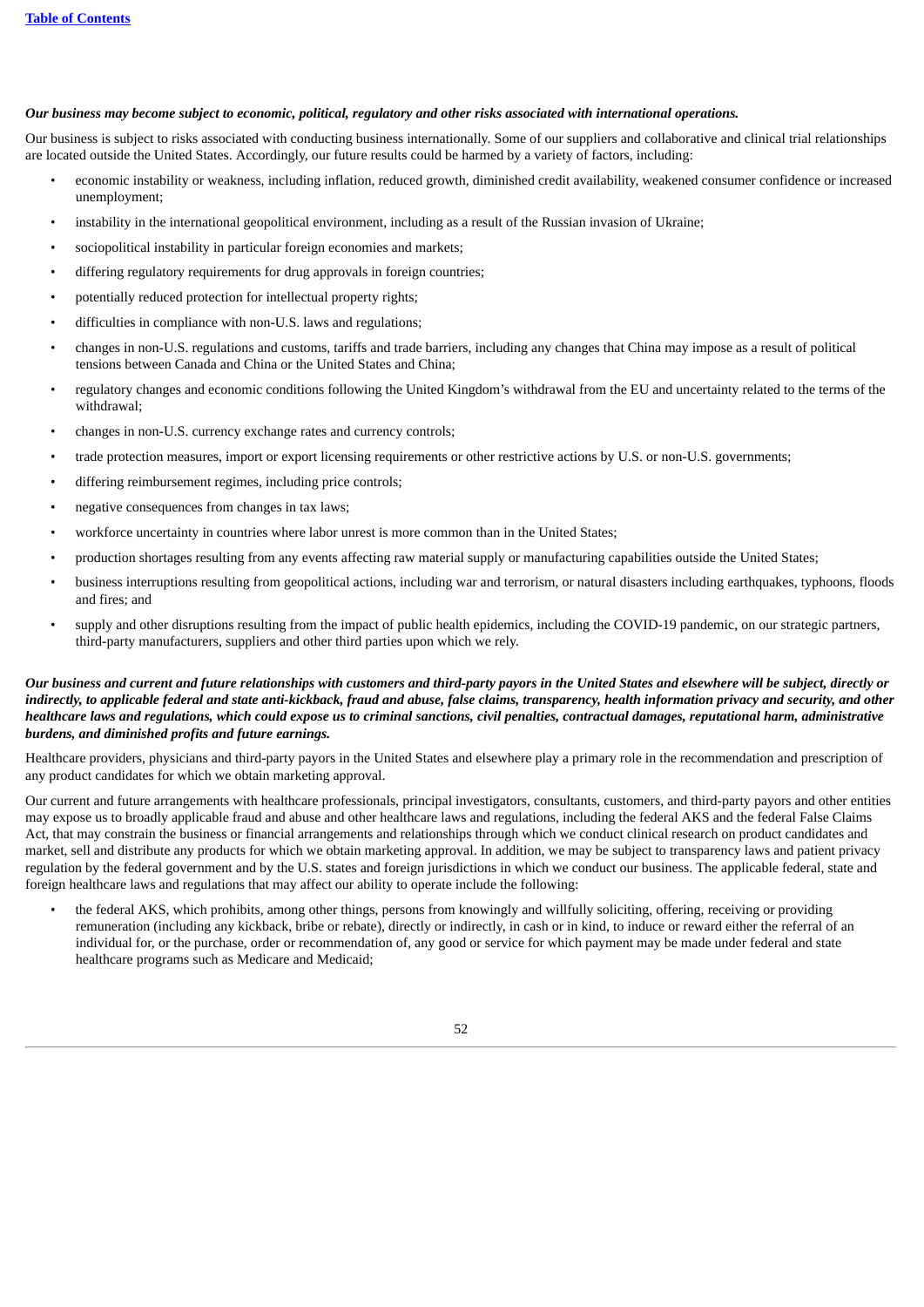- federal civil and criminal false claims laws and civil monetary penalty laws, including the federal False Claims Act, impose criminal or civil penalties, as applicable, against individuals or entities for knowingly presenting, or causing to be presented, to the federal government (including the Medicare and Medicaid programs) or other third-party payor claims for payment that are false or fraudulent or making a false statement to avoid, decrease or conceal an obligation to pay money to the federal government;
- HIPAA established the federal offense of health care fraud, which among other things, imposes criminal liability for knowingly and willfully executing, or attempting to execute, a scheme to defraud any healthcare benefit program or to obtain, by means of false or fraudulent pretenses, representations, or promises, any of the money or property owned by, or under the custody or control of, any healthcare benefit program, regardless of the payor (e.g. public or private) and knowingly and willfully falsifying, concealing or covering up by any trick or device a material fact or making any materially false statements in connection with the delivery of or payment for healthcare benefits, items or services relating to healthcare matters;
- HIPAA, as amended by HITECH, and its implementing regulations, which imposes certain obligations, including mandatory contractual terms, with respect to safeguarding the privacy, security and transmission of individually identifiable health information without the appropriate authorization by entities subject to the law, such as health plans, healthcare clearinghouses and healthcare providers and their respective business associates and their covered subcontractors;
- the federal Open Payments program under the Physician Payments Sunshine Act, created under Section 6002 of the PPACA and its implementing regulations, requires applicable group purchasing organizations and manufacturers of drugs, devices, biologics and medical supplies for which payment is available under Medicare, Medicaid or the Children's Health Insurance Program (with certain exceptions) to report annually to HHS information related to "payments or other transfers of value" made in the previous year to covered recipients, including physicians (defined to include doctors, dentists, optometrists, podiatrists and chiropractors, other health care professionals (such as nurse practitioners and physician assistants) and teaching hospitals, and information regarding ownership and investment interests held by physicians (as defined above) or their immediate family members; and
- analogous and similar state and foreign laws and regulations, including: state anti-kickback and false claims laws that may apply to our business practices (including research, distribution, sales and marketing arrangements and claims involving healthcare items or services reimbursed by state governmental and non-governmental third-party payors, including private insurers); state laws that require pharmaceutical companies to comply with the pharmaceutical industry's voluntary compliance guidelines and the applicable compliance guidance promulgated by the federal government; state laws that require drug manufacturers to track gifts and other remuneration and items of value provided to healthcare professionals and entities and file reports relating to pricing and marketing information; and state and foreign laws that govern the privacy and security of health information in specified circumstances, many of which differ from each other in significant ways and often are not preempted by HIPAA, thus complicating compliance efforts.

Because of the breadth of these laws and the narrowness of any available statutory exceptions and safe harbors, it is possible that some of our current and future business activities could be subject to challenge under one or more of such laws.

Efforts to ensure that our business arrangements with third parties will comply with applicable healthcare laws and regulations may involve substantial costs. It is possible that governmental authorities will conclude that our business practices may not comply with current or future statutes, regulations or case law involving applicable fraud and abuse or other healthcare laws and regulations. Any failure or perceived failure by us to comply with such laws, regulations, or case law may result in governmental investigations or enforcement actions, litigation, claims and other proceedings, harm our reputation, and could result in significant liability. Additionally, if our operations are found to be in violation of any of these laws or any other governmental regulations that may apply to us, we may be subject to significant civil, criminal and administrative penalties, including damages, fines, imprisonment, exclusion from participation in government healthcare programs, such as Medicare and Medicaid, additional reporting requirements and oversight if we become subject to a corporate integrity agreement or similar agreement to resolve allegations of noncompliance with these laws and the curtailment or restructuring of our operations, which could have a material adverse effect on our business. If any of the physicians or other providers or entities with whom we expect to do business, including our strategic partners, is found not to be in compliance with applicable laws, it may be subject to criminal, civil or administrative sanctions, including exclusions from participation in government healthcare programs, which could also materially affect our business.

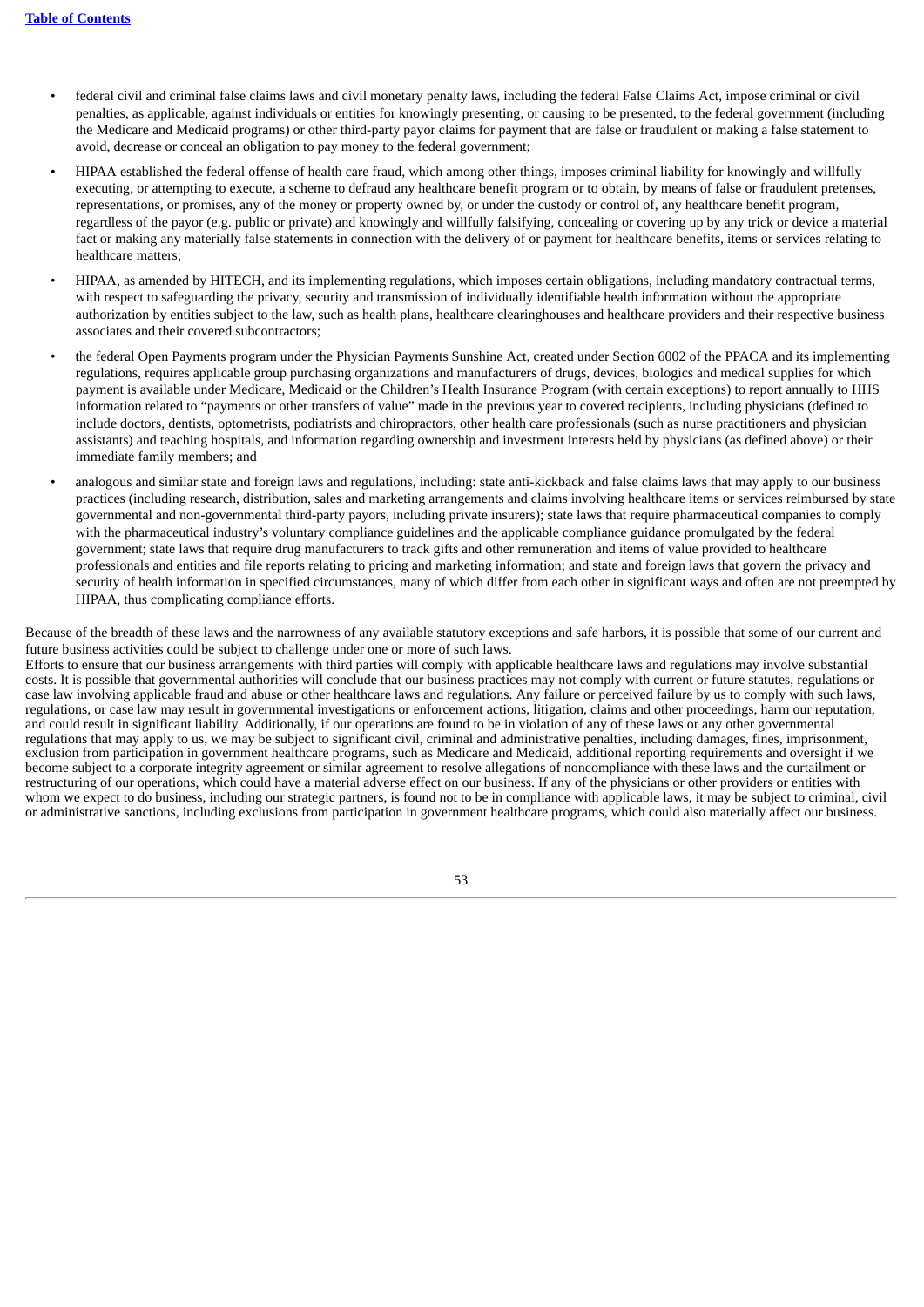# We are subject to U.S. and certain foreign export and import controls, sanctions, embargoes, anti-corruption laws, and anti-money laundering laws and regulations. Compliance with these legal standards could impair our ability to compete in domestic and international markets. We can face criminal *liability and other serious consequences for violations that can harm our business.*

We are subject to export control and import laws and regulations, including the U.S. Export Administration Regulations, U.S. Customs regulations, various economic and trade sanctions regulations administered by the U.S. Treasury Department's Office of Foreign Assets Controls, the U.S. Foreign Corrupt Practices Act of 1977, as amended, the U.S. domestic bribery statute contained in 18 U.S.C. § 201, the U.S. Travel Act, the USA PATRIOT Act, the United Kingdom Bribery Act 2010, the Proceeds of Crime Act 2002, and other state and national anti-bribery and anti-money laundering laws in the countries in which we conduct activities. Anti-corruption laws are interpreted broadly and prohibit companies and their employees, agents, contractors, and other partners from authorizing, promising, offering, or providing, directly or indirectly, improper payments or anything else of value to recipients in the public or private sector. We currently engage third parties for clinical trials outside of the United States and we may in the future engage third parties to sell our products outside of the United States once we enter a commercialization phase, or to obtain necessary permits, licenses, patent registrations, and other regulatory approvals. We may have direct or indirect interactions with officials and employees of government agencies or government-affiliated hospitals, universities, and other organizations. We can be held liable for the corrupt or other illegal activities of our employees, agents, contractors, and other partners, even if we do not explicitly authorize or have actual knowledge of such activities. Any violation of the laws and regulations described above may result in substantial civil and criminal fines and penalties, imprisonment, the loss of export or import privileges, debarment, tax reassessments, breach of contract and fraud litigation, reputational harm, and other consequences.

Third-party manufacturers may not be able to comply with U.S. export control regulations, cGMP regulations or similar regulatory requirements outside the United States. Our failure, or the failure of our third-party manufacturers, to comply with applicable regulations could result in a necessity to replace current third parties, resulting in the possibility of supply delays, clinical holds on our trials, sanctions being imposed on us, including fines, injunctions, civil penalties, delays, suspension or withdrawal of approvals, license revocations, seizures or recalls of product candidates or medicines, operating restrictions, and criminal prosecutions, any of which could significantly and adversely affect supplies of our medicines and harm our business, financial condition, results of operations and growth prospects.

#### *We have received an unsolicited, non-binding proposal from an existing investor to purchase our company.*

On April 28, 2022, All Blue Falcons FZE ("All Blue Falcons"), an existing shareholder, submitted an unsolicited, non-binding proposal to purchase our company for \$10.50 per share in cash. Our board of directors is carefully reviewing this proposal to determine the course of action it believes is in the best interests of our company and our shareholders. At this time, no formal offer has been made by All Blue Falcons and we cannot predict whether a formal offer will be made. Reviewing this matter may divert management's and our board of directors' attention and may require us to incur significant costs related to our engagement of advisors. Moreover, the pendency of All Blue Falcons' proposal may disrupt our business and operations by causing uncertainty among and potentially loss of current and prospective employees, partners, suppliers and other constituencies important to our success or delay certain initiatives, transactions or the like that we are pursuing. Any of the foregoing could materially and negatively impact our business and financial results. The price of our common stock could be subject to price fluctuations due to the uncertainty associated with the non-binding proposal.

#### **Risks Related to Our Financial Position and Need for Additional Capital**

# We have incurred significant losses since inception and anticipate that we will continue to incur losses for the foreseeable future. We have no products approved for commercial sale, and to date we have not generated any revenue or profit from product sales. We may never achieve or sustain *profitability.*

We are a clinical-stage biopharmaceutical company. We have incurred significant losses since our inception. Our net loss for the years ended December 31, 2020 and 2021 and for the three months ended March 31, 2022 was \$180.6 million, \$211.8 million and \$72.6 million, respectively. As of March 31, 2022, our accumulated deficit was approximately \$755.7 million. We expect to continue to incur losses for the foreseeable future, and we expect these losses to increase as we continue our research and development of, and seek regulatory approvals for, our product candidates, prepare for and begin to commercialize any approved product candidates and add infrastructure, which may include personnel, to support our product development efforts. In addition, inflationary pressure could adversely impact our financial results. The net losses and negative cash flows incurred to date,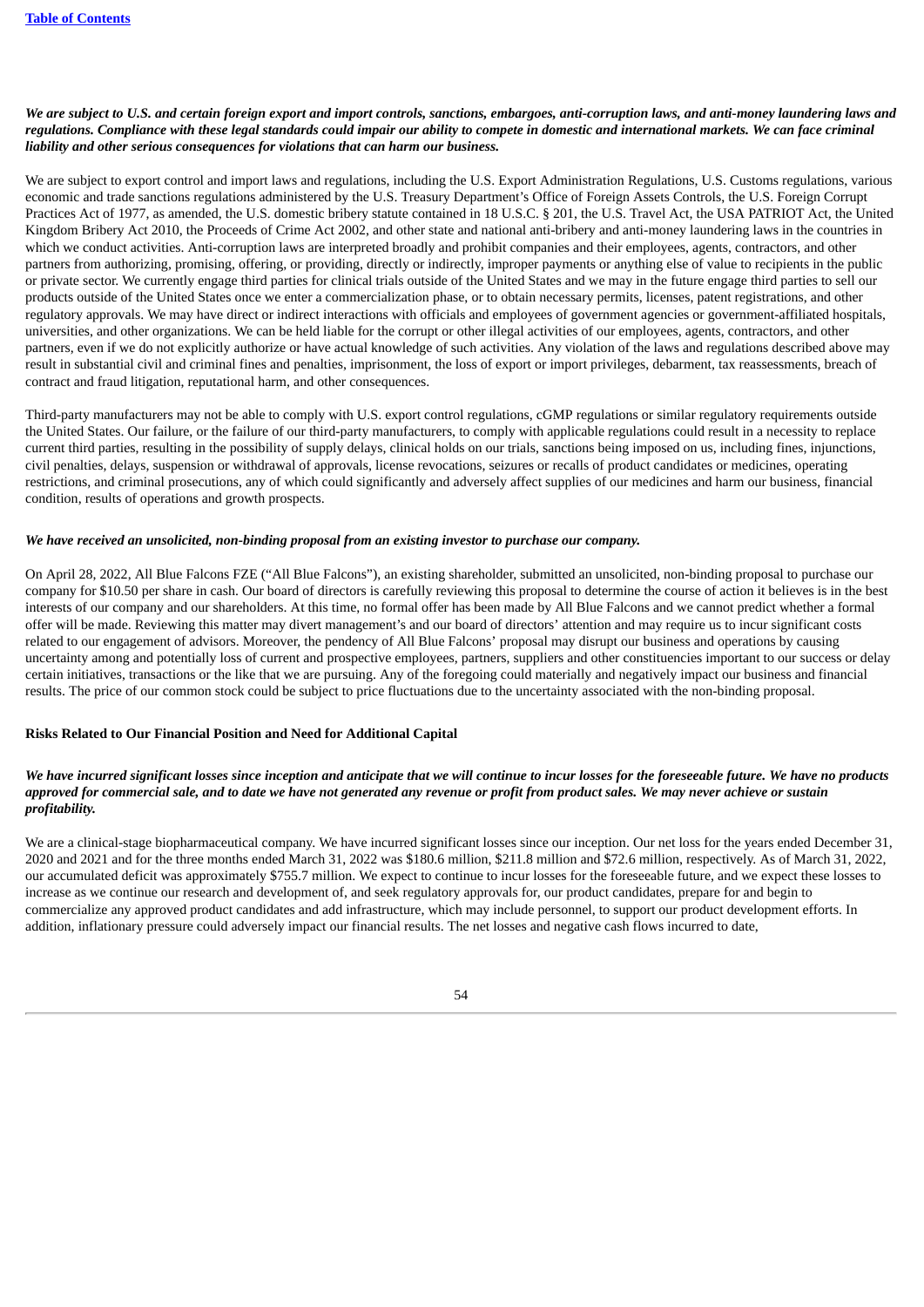together with expected future losses, have had, and likely will continue to have, an adverse effect on our shareholders' deficit and working capital. The amount of future net losses will depend, in part, on the rate of future growth of our expenses and our ability to generate revenue.

Because of the numerous risks and uncertainties associated with pharmaceutical product development, we are unable to accurately predict the timing or amount of increased expenses or when, or if, we will be able to achieve profitability.

To become and remain profitable, we must succeed in developing and commercializing product candidates with significant market potential. This will require us to be successful in a range of challenging activities for which we are only in the preliminary stages, including developing product candidates, obtaining regulatory approval for such product candidates, and manufacturing, marketing and selling those product candidates for which we may obtain regulatory approval. We may never succeed in these activities and may never generate revenue from product sales that is significant enough to achieve profitability. Even if we achieve profitability in the future, we may not be able to sustain profitability in subsequent periods. Our failure to become or remain profitable would depress our market value and could impair our ability to raise capital, expand our business, develop other product candidates, or continue our operations. A decline in the value of our company could also cause our shareholders to lose all or part of their investment.

### Biopharmaceutical product development is a highly speculative undertaking and involves a substantial degree of uncertainty. We have never generated *any revenue from product sales and may never be profitable.*

We have devoted substantially all of our financial resources and efforts to developing our proprietary therapeutic platforms, identifying potential product candidates and conducting preclinical studies and clinical trials. We and our partners are still developing our product candidates, and we have not completed development of any products. Our revenue to date has been primarily revenue from the license of our proprietary therapeutic platforms for the development of product candidates by others or revenue from our strategic partners. Our ability to generate revenue and achieve profitability depends in large part on our ability, alone or with our strategic partners, to achieve milestones and to successfully complete the development of, obtain the necessary regulatory approvals for, and commercialize, product candidates. We do not anticipate generating revenue from sales of products in the near term.

# We will require substantial additional funding, which may not be available to us on acceptable terms, or at all, and, if not available, may require us to *delay, scale back, or cease our product development programs or operations.*

We are currently advancing two of our product candidates through clinical development as well as other potential product candidates through discovery and preclinical development. Developing pharmaceutical products, including conducting preclinical studies and clinical trials, is expensive. In order to obtain regulatory approval, we will be required to conduct clinical trials for each indication for each of our product candidates. We will continue to require additional funding to complete the development and commercialization of our product candidates and to continue to advance the development of our other product candidates, and such funding may not be available on acceptable terms or at all. If sufficient funds on acceptable terms are not available when needed, or at all, we could be forced to significantly reduce operating expenses and delay, scale back or eliminate one or more of our development programs or our business operations. In January 2022, we began implementing a Company-wide reduction in workforce to help achieve a more costefficient organization, which we believe will enhance our ability to execute on our key priorities. The target of the reduction in workforce was to reduce employee headcount by at least 25% by the end of 2022. As of March 31, 2022, we exceeded the previously announced workforce reduction of 25%, ahead of schedule; however, the full scope, scale and impact of the reduction in workforce is not yet known.

Our future funding requirements will depend on many factors, including:

- the number and characteristics of other product candidates that we pursue;
- the scope, progress, timing, cost and results of research, preclinical development, and clinical trials;
- the costs, timing and outcome of seeking and obtaining FDA and non-U.S. regulatory approvals;
- the costs associated with manufacturing our product candidates and establishing sales, marketing and distribution capabilities;
- our ability to maintain, expand and defend the scope of our intellectual property portfolio, including the amount and timing of any payments we may be required to make in connection with the licensing, filing, defense and enforcement of any patents or other intellectual property rights;

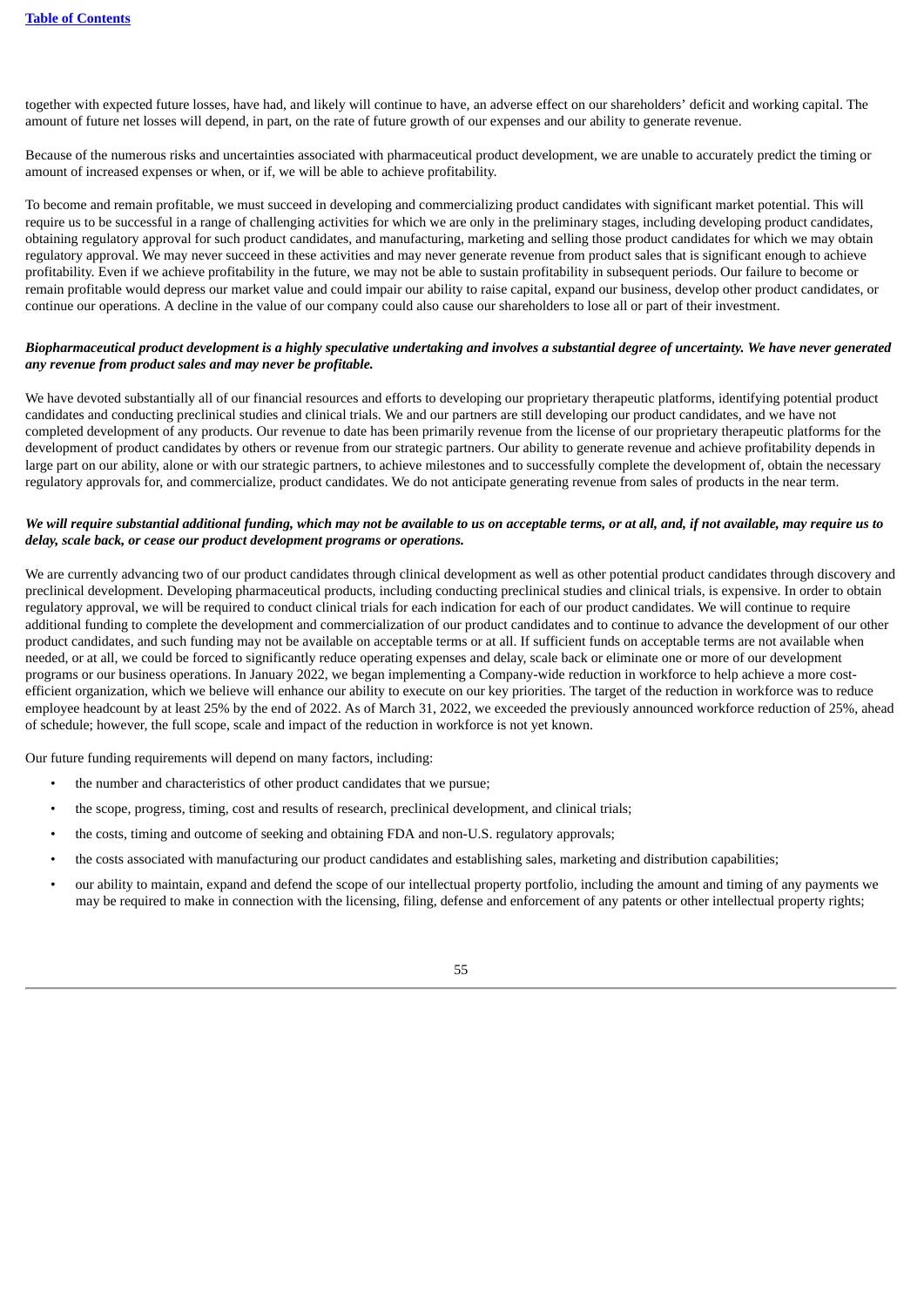- our ability to successfully implement the reduction in workforce and achieve the anticipated cost reductions;
- our ability to hire when needed additional management, scientific and medical personnel;
- the effect of competing products that may limit market penetration of our product candidates;
- our need to implement additional internal systems and infrastructure, including financial and reporting systems; and
- the economic and other terms, timing of and success of our existing strategic partnerships, and any collaboration, asset monetization, licensing, or other arrangements into which we may enter in the future, including the timing of receipt of any milestone or royalty payments under these agreements.

Until we can generate a sufficient amount of product revenue to finance our cash requirements, which we may never do, we expect to finance future cash needs primarily through a combination of public and private equity offerings, debt financings, asset monetization, strategic partnerships and grant funding.

#### Raising additional capital may cause dilution to our shareholders, restrict our operations or require us to relinguish substantial rights.

To the extent that we raise additional capital through the sale of equity or convertible debt securities, our shareholders' ownership interest will be diluted, and the terms of these new securities may include liquidation or other preferences that adversely affect our shareholders' rights as common shareholders. Debt financing, if available at all, may involve agreements that include covenants limiting or restricting our ability to take specific actions such as incurring additional debt, making capital expenditures, or declaring dividends. If we raise additional funds through partnerships, collaborations, strategic alliances, or licensing arrangements with third parties, we may have to relinquish valuable rights to our technologies, product candidates, or future revenue streams, or grant licenses on terms that are not favorable to us. We cannot assure that we will be able to obtain additional funding if and when necessary. If we are unable to obtain adequate financing on a timely basis, we could be required to delay, scale back or eliminate one or more of our development programs or grant rights to develop and market product candidates that we would otherwise prefer to develop and market ourselves.

# **Risks Related to Our Dependence on Third Parties**

### Our existing strategic partnerships are important to our business, and future strategic partnerships will likely also be important to us. If we are unable to maintain our strategic partnerships, or if these strategic partnerships are not successful, our business could be adversely affected.

We have limited capabilities for drug development and commercialization of our product candidates, if approved. Accordingly, we have entered into strategic partnerships with other companies that we believe can provide such capabilities, including our collaboration and license agreements with Merck, BMS, GSK, Daiichi Sankyo, Janssen, LEO, BeiGene and Iconic. These relationships also have provided us with non-dilutive funding for our wholly owned pipeline and therapeutic platforms and we expect to receive additional funding under these strategic partnerships in the future. Our existing strategic partnerships, and any future strategic partnerships we enter into, may pose a number of risks, including the following:

- strategic partners have significant discretion in determining the efforts and resources that they will apply to these partnerships;
- strategic partners may not perform their obligations as expected;
- strategic partners may not pursue development and commercialization of any product candidates that achieve regulatory approval or may elect not to continue or renew development or commercialization programs based on clinical trial results, changes in the partners' strategic focus or available funding, or external factors, such as an acquisition, that divert resources or create competing priorities;
- strategic partners may delay clinical trials, provide insufficient funding for a clinical trial program, stop a clinical trial or abandon a product candidate, repeat or conduct new clinical trials or require a new formulation of a product candidate for clinical testing;
- strategic partners could independently develop, or develop with third parties, products that compete directly or indirectly with our product candidates if the strategic partners believe that competitive products are more likely to be successfully developed or can be commercialized under terms that are more economically attractive than our product candidates;

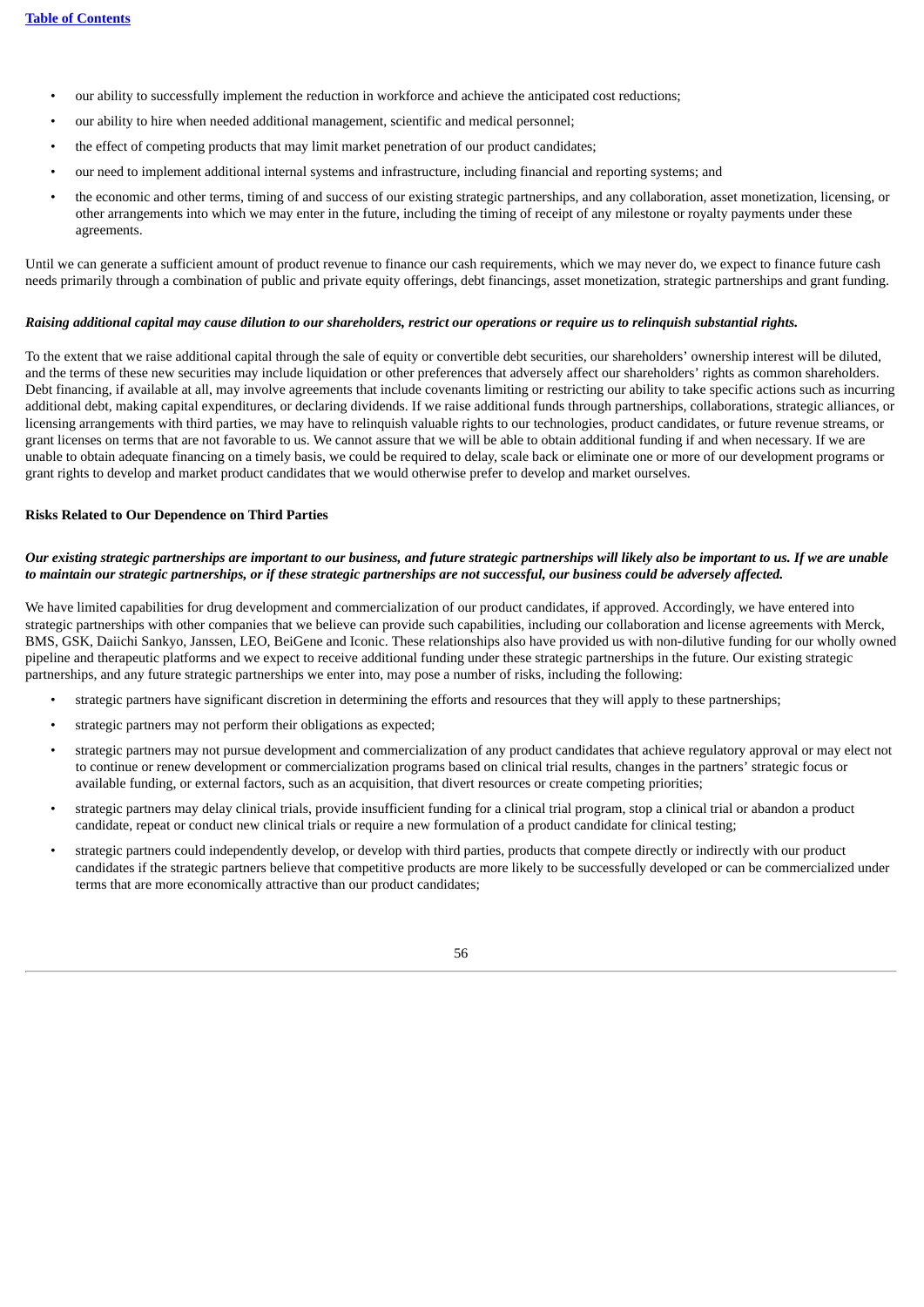- product candidates discovered in collaboration with us may be viewed by our strategic partners as competitive with their own product candidates or products, which may cause strategic partners to cease to devote resources to the commercialization of our product candidates;
- a strategic partner with marketing and distribution rights to one or more of our product candidates that achieve regulatory approval may not commit sufficient resources to the marketing and distribution of such product candidates;
- disagreements with strategic partners, including disagreements over proprietary rights, contract interpretation or the preferred course of development, might cause delays or termination of the research, development or commercialization of product candidates, might lead to additional responsibilities for us with respect to product candidates, or might result in litigation or arbitration, any of which would be time-consuming and expensive;
- strategic partners may not properly maintain or defend our intellectual property rights or may use our proprietary information in such a way as to invite litigation that could jeopardize or invalidate our intellectual property or proprietary information or expose us to potential litigation;
- strategic partners may infringe the intellectual property rights of third parties, which may expose us to litigation and potential liability;
- strategic partnerships may be terminated for the convenience of the partner and, if terminated, we could be required to raise additional capital to pursue further development or commercialization of the applicable product candidates. For example, each of our collaboration and license agreements with Merck, Lilly, BMS, GSK, Daiichi Sankyo, Janssen, LEO, BeiGene and Iconic may be terminated for convenience upon the completion of a specified notice period;
- we may elect to enter into additional licensing or collaboration agreements to partner our product candidates in territories we currently retain, and in the event we grant exclusive rights to such partners, we would be precluded from potential commercialization of our product candidates within the territories in which we have a partner; and
- strategic partners may not have the ability or the development capabilities to perform their obligations as expected, including as a result of the impact of the COVID-19 pandemic on our strategic partners' operations or business.

If our strategic partnerships do not result in the successful development and commercialization of product candidates or if one of our partners terminates its agreement with us, we may not receive any future research funding or milestone or royalty payments under the collaboration. If we do not receive the funding we expect under our strategic partnership agreements, our development of our therapeutic platforms and product candidates could be delayed and we may need additional resources to develop product candidates and our therapeutic platforms.

#### *We face significant competition in seeking new strategic partners.*

For some of our product candidates, we may in the future determine to collaborate with additional pharmaceutical and biotechnology companies for development and potential commercialization of therapeutic products. Our ability to reach a definitive agreement for a collaboration will depend, among other things, upon our assessment of the strategic partner's resources and expertise, the terms and conditions of the proposed collaboration and the proposed strategic partner's evaluation of a number of factors. These factors may include the design or results of clinical trials, the likelihood of approval by the FDA or similar regulatory authorities outside the United States, the potential market for the subject product candidate, the costs and complexities of manufacturing and delivering such product candidate to patients, the potential of competing products, the existence of uncertainty with respect to our ownership of technology, which can exist if there is a challenge to such ownership without regard to the merits of the challenge, and industry and market conditions generally. The strategic partner may also consider alternative product candidates or technologies for similar indications that may be available to collaborate on and whether such a collaboration could be more attractive than the one with us for our product candidate.

Strategic partnerships are complex and time-consuming to negotiate and document. In addition, there have been a significant number of recent business combinations among large pharmaceutical companies that have resulted in a reduced number of potential future strategic partners. If we are unable to reach agreements with suitable strategic partners on a timely basis, on acceptable terms, or at all, we may have to curtail the development of a product candidate, reduce or delay one or more of our other development programs, delay potential commercialization or reduce the scope of any sales or marketing activities, or increase our expenditures and undertake development or commercialization activities at our own expense. If we elect to fund and undertake development or commercialization activities on our own, we may need to obtain additional expertise and additional capital, which may not be available to us on acceptable terms or at all. If we fail to enter into strategic partnerships and do not have sufficient funds or expertise to undertake the necessary development and commercialization activities, we may not be able to

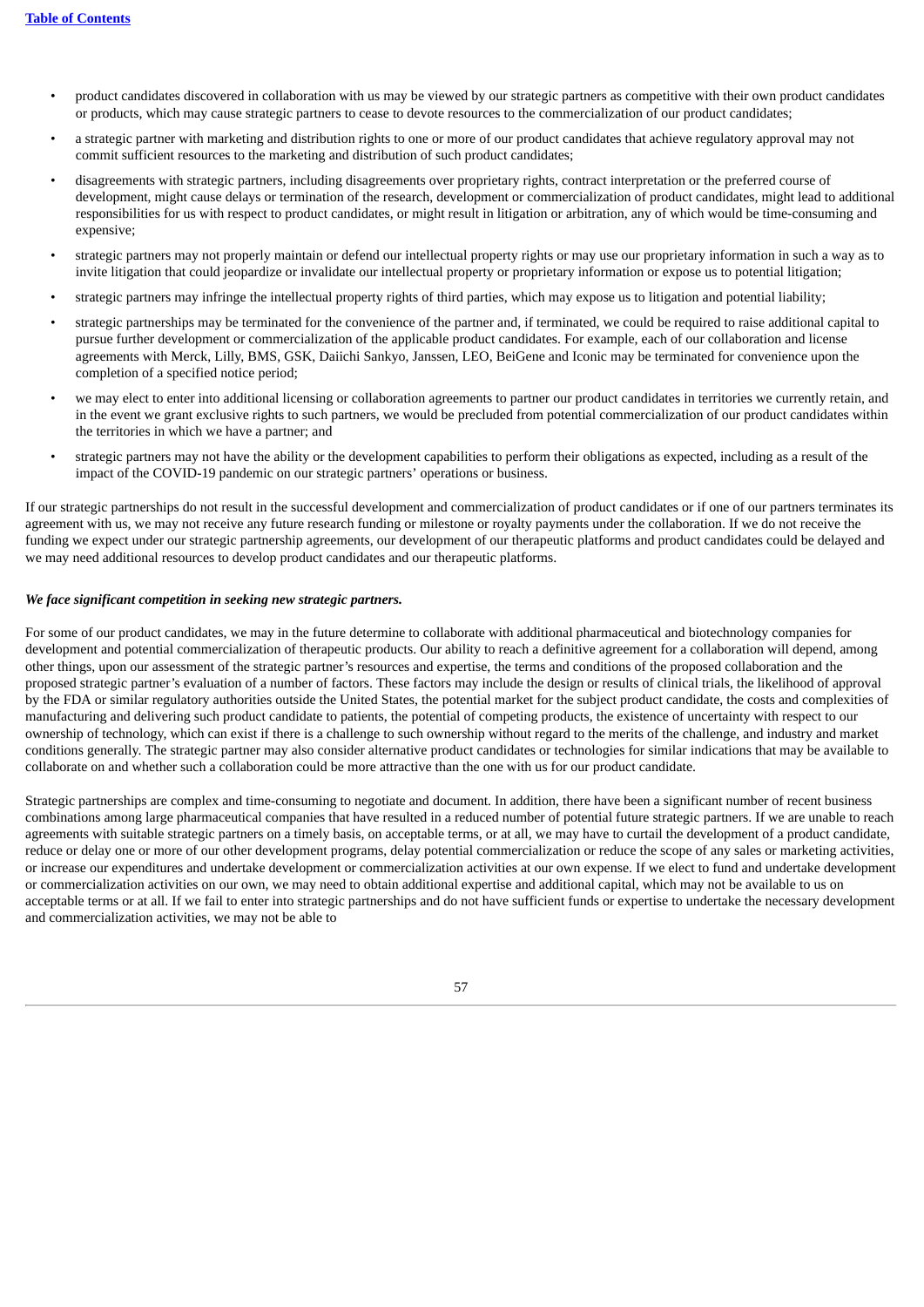further develop our product candidates or bring them to market or continue to develop our therapeutic platforms and our business may be materially and adversely affected.

# We rely on third-party manufacturers to produce our product candidates and on other third parties to provide supplies and store, monitor and transport bulk drug substance and drug product. We and our third-party partners may encounter difficulties with respect to these activities that could delay or *impair our ability to initiate or complete our clinical trials or commercialize approved products.*

We do not currently own or operate any manufacturing facilities. We rely on our strategic partners to manufacture product candidates licensed to them or work with multiple third-party contract manufacturers to produce sufficient quantities of materials required for the manufacture of our product candidates for preclinical testing and clinical trials, in compliance with applicable regulatory and quality standards, and intend to do so for the commercial manufacture of our products. If we are unable to arrange for such third-party manufacturing sources, or fail to do so on commercially reasonable terms, we may not be able to successfully produce sufficient supply of product candidate or we may be delayed in doing so. Such failure or substantial delay could materially harm our business.

The manufacture of biopharmaceutical products is complex and requires significant expertise and capital investment, including the development of advanced manufacturing techniques and process controls. The process of manufacturing our product candidates is susceptible to product loss due to contamination, equipment failure or improper installation or operation of equipment, vendor or operator error, contamination and inconsistency in yields, variability in product characteristics and difficulties in scaling the production process. Even minor deviations from normal manufacturing processes could result in reduced production yields, product defects and other supply disruptions. If microbial, viral or other contaminations are discovered in our product candidates or in the third-party manufacturing facilities in which our product candidates are made, such manufacturing facilities may need to be closed for an extended period of time to investigate and remedy the contamination. All of our engineered antibodies are manufactured by utilizing cells that are stored in a cell bank. We have one master cell bank and one working cell bank utilized for each antibody manufactured in accordance with cGMP. While we believe we would have adequate back up at a secondary storage location, should any cell bank be lost in a catastrophic event, it is possible that we could lose part of a cell bank and have our manufacturing potentially impacted by the need to replace the cell bank. Any adverse developments affecting manufacturing operations for our product candidates, if any are approved, may result in shipment delays, inventory shortages, lot failures, product withdrawals or recalls, or other interruptions in the supply of our products. We may also have to take inventory write-offs and incur other charges and expenses for products that fail to meet specifications, undertake costly remediation efforts or seek more costly manufacturing alternatives.

Furthermore, reliance on third-party manufacturers entails risks to which we would not be subject if we manufactured product candidates ourselves, including reliance on the third party for regulatory compliance and quality control and assurance, volume production, the possibility of breach of the manufacturing agreement by the third party because of factors beyond our control (including a failure to manufacture our product candidates in accordance with our product specifications) and the possibility of termination or nonrenewal of the agreement by the third party at a time that is costly or damaging to us. In addition, the FDA, EMA and other regulatory authorities require that our product candidates be manufactured according to cGMP and similar foreign standards. Pharmaceutical manufacturers and their subcontractors are required to register their facilities or products manufactured at the time of submission of the marketing application and then annually thereafter with the FDA and certain state and foreign agencies. They are also subject to periodic unannounced inspections by the FDA, state and other foreign authorities. Any subsequent discovery of problems with a product, or a manufacturing or laboratory facility used by us or our strategic partners, may result in restrictions on the product or on the manufacturing or laboratory facility, including marketed product recall, suspension of manufacturing, product seizure, or a voluntary withdrawal of the drug from the market. We may have little to no control regarding the occurrence of third-party manufacturer incidents. Any failure by our third-party manufacturers to comply with cGMP or failure to scale up manufacturing processes, including any failure to deliver sufficient quantities of product candidates in a timely manner, could lead to a delay in, or failure to obtain, regulatory approval of any of our product candidates.

In addition to third-party manufacturers, we rely on other third parties to store, monitor and transport bulk drug substance and drug product. If we are unable to arrange for such third-party sources, or fail to do so on commercially reasonable terms, we may not be able to successfully supply sufficient product candidate or we may be delayed in doing so. Such failure or substantial delay could materially harm our business.

In addition, disruptions to ports and other shipping infrastructure, due in part to the impact of the ongoing COVID-19 pandemic, may result in shortages or delays impacting the availability of materials and other supplies, which could negatively impact our manufacturers, suppliers and other third parties on whom we rely. While we have not yet suffered any direct, material negative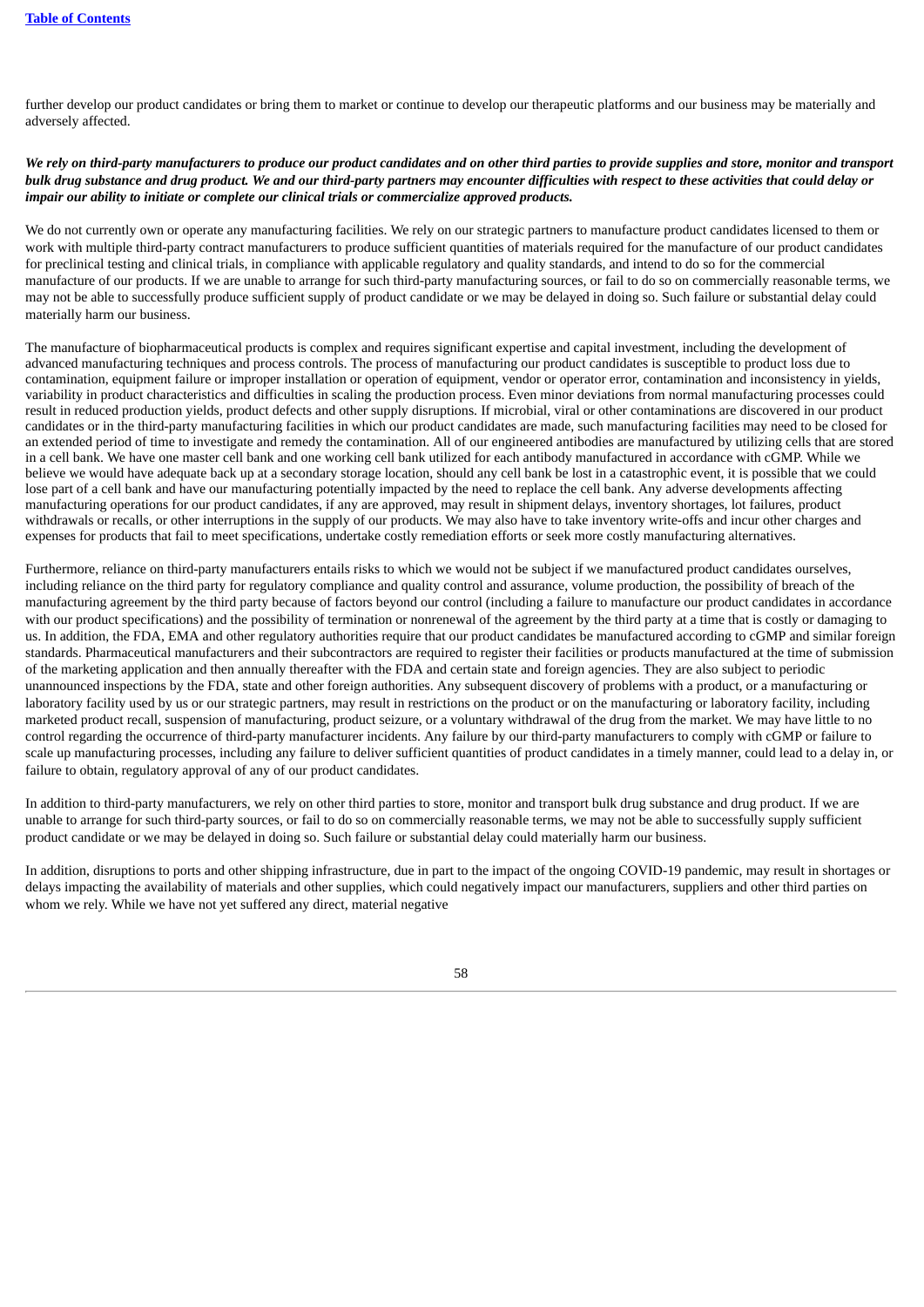impacts from these ongoing supply chain disruptions, we cannot be certain that we will not be impacted, which could increase our costs or negatively impact our development timelines.

We rely on third parties to monitor, support, conduct and oversee clinical trials of the product candidates that we are developing and, in some cases, to maintain requiatory files for those product candidates. We may not be able to obtain requiatory approval for our product candidates or commercialize any products that may result from our development efforts if we are not able to maintain or secure agreements with such third parties on acceptable terms, if these third parties do not perform their services as required, or if these third parties fail to timely transfer any requlatory information held by *them to us.*

We rely on entities outside of our control, which may include academic institutions, CROs, hospitals, clinics and other third-party strategic partners, to monitor, support, conduct and oversee preclinical studies and clinical trials of our current and future product candidates. We also rely on third parties to perform clinical trials on our current and future product candidates when they reach that stage. As a result, we have less control over the timing and cost of these studies and the ability to recruit trial subjects than if we conducted these trials with our own personnel.

If we are unable to maintain or enter into agreements with these third parties on acceptable terms, or if any such engagement is terminated prematurely, we may be unable to enroll patients on a timely basis or otherwise conduct our trials in the manner we anticipate. In addition, there is no guarantee that these third parties will devote adequate time and resources to our studies or perform as required by our contract or in accordance with regulatory requirements, including maintenance of clinical trial information regarding our product candidates. If these third parties fail to meet expected deadlines, fail to transfer to us any regulatory information in a timely manner, fail to adhere to protocols or fail to act in accordance with regulatory requirements or our agreements with them, or if they otherwise perform in a substandard manner or in a way that compromises the quality or accuracy of their activities or the data they obtain, then clinical trials of our product candidates may be extended or delayed with additional costs incurred, or our data may be rejected by the FDA, EMA or other regulatory agencies.

Ultimately, we are responsible for ensuring that each of our clinical trials is conducted in accordance with the applicable protocol, legal, regulatory and scientific standards, and our reliance on third parties does not relieve us of our regulatory responsibilities.

We and our CROs are required to comply with cGCP regulations and guidelines enforced by the FDA, the competent authorities of the member states of the EU and comparable foreign regulatory authorities for products in clinical development. Regulatory authorities enforce these cGCP regulations through periodic inspections of clinical trial sponsors, principal investigators and clinical trial sites. If we or any of our CROs fail to comply with applicable cGCP regulations, the clinical data generated in our clinical trials may be deemed unreliable and our submission of marketing applications may be delayed or the FDA may require us to perform additional clinical trials before approving our marketing applications. Upon inspection, the FDA could determine that any of our clinical trials fail or have failed to comply with applicable cGCP regulations. In addition, our clinical trials must be conducted with product produced under the cGMP regulations enforced by the FDA, and our clinical trials may require a large number of test subjects. Our failure to comply with these regulations may require us to repeat clinical trials, which would delay the regulatory approval process and increase our costs. Moreover, our business may be implicated if any of our CROs violates federal or state fraud and abuse or false claims laws and regulations or healthcare privacy and security laws.

If any of our clinical trial sites terminate for any reason, we may experience the loss of follow-up information on patients enrolled in our ongoing clinical trials unless we are able to transfer the care of those patients to another qualified clinical trial site. Further, if our relationship with any of our CROs is terminated, we may be unable to enter into arrangements with alternative CROs on commercially reasonable terms, or at all.

Switching or adding CROs or other suppliers can involve substantial cost and require extensive management time and focus. In addition, there is a natural transition period when a new CRO or supplier commences work. As a result, delays may occur, which can materially impact our ability to meet our desired clinical development timelines. If we are required to seek alternative supply arrangements, the resulting delays and potential inability to find a suitable replacement could materially and adversely impact our business.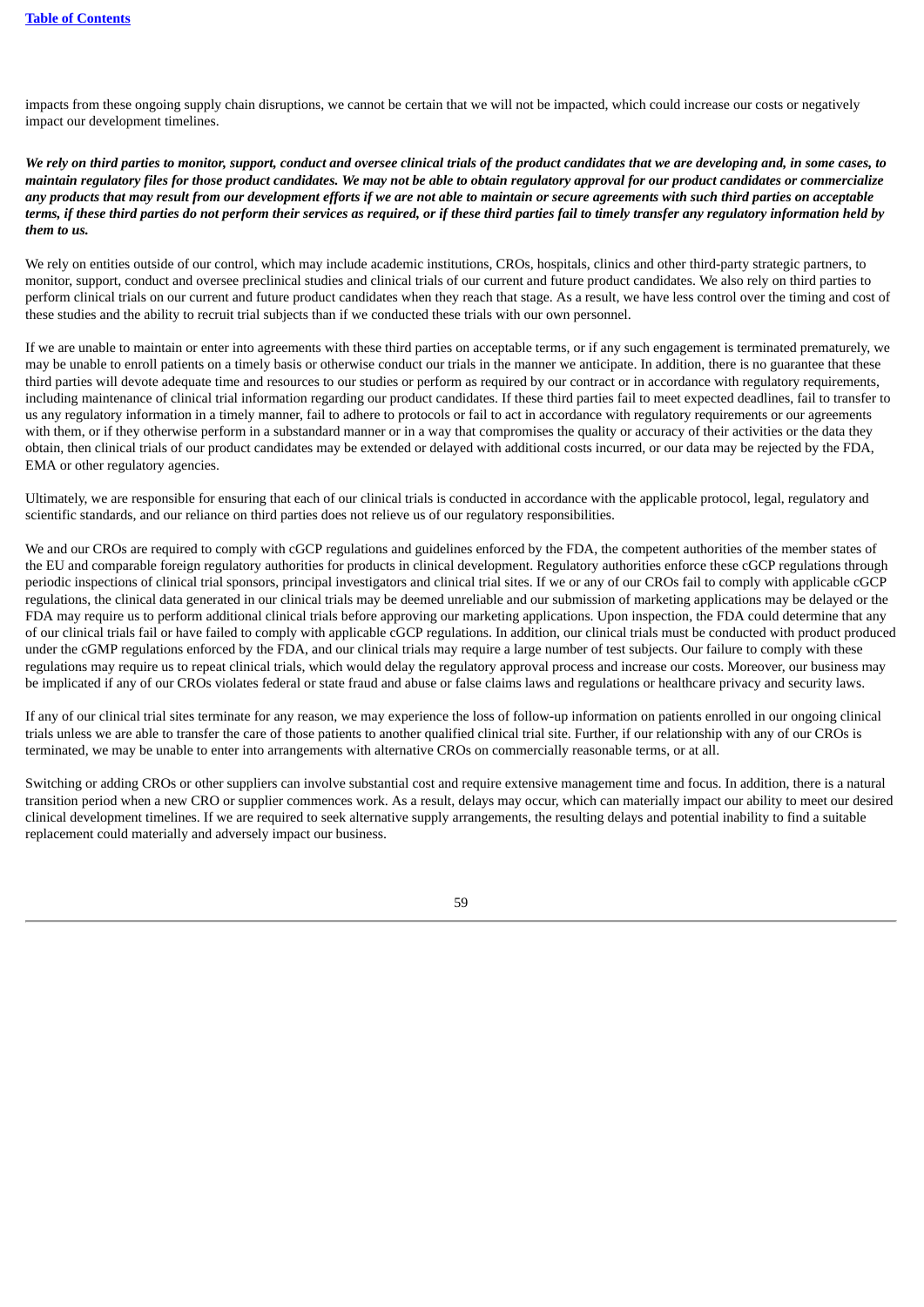# We rely on third parties for various operational and administrative aspects of our business, including for certain cloud-based software platforms, which impact our financial, operational and research activities. If any of these third parties fail to provide timely, accurate and ongoing service or if the *cloud-based platforms suffer outages that we are unable to mitigate, our business may be adversely affected.*

We currently rely upon third-party consultants and contractors to provide certain operational and administrative services, including external financial, legal, clinical and research consultation. The failure of any of these third parties to provide accurate and timely service may adversely impact our business operations. In addition, if such third-party service providers were to cease operations, temporarily or permanently, face financial distress or other business disruption, or increase their fees, or if our relationships with these providers deteriorate, we could suffer increased costs until an equivalent provider could be found, if at all, or we could develop internal capabilities, if ever.

In addition, if we are unsuccessful in choosing or finding high-quality partners, if we fail to negotiate cost-effective relationships with them, or if we ineffectively manage these relationships, it could have an adverse impact on our business and financial performance.

Further, our operations depend on the continuing and efficient operation of our information technology and communications systems and infrastructure, and specifically on "cloud-based" platforms. These platforms are vulnerable to damage or interruption from earthquakes, vandalism, sabotage, terrorist attacks, floods, fires, power outages, telecommunications failures, and computer viruses or other deliberate attempts to harm the systems. The occurrence of a natural or intentional disaster, any decision to close a facility we are using without adequate notice, or particularly an unanticipated problem at our cloudbased virtual server facility, could result in harmful interruptions in our service, resulting in adverse effects to our business.

#### **Risks Related to Our Intellectual Property**

### Our commercial success depends significantly on our ability to operate without infringing the patents and other proprietary rights of third parties.

Our success will depend in part on our ability to operate without infringing the proprietary rights of third parties. Other entities may have or obtain patents or proprietary rights that could limit our ability to make, use, sell, offer for sale or import our future approved products or impair our competitive position. For example, certain patents and patent applications held by third parties cover Fab and Fc region engineering methods for bispecific antibodies, and antibodies having mutations in Fab heavy and light chain regions and Fc regions to generate correctly paired bispecific antibodies. If our products or our strategic partners' products incorporate any Fab or Fc region mutations covered by any claims of these patents or patents that may issue from these applications, and if licenses for them are not available on commercially reasonable terms or at all, and we are unable to invalidate or render unenforceable those patents, our business could be materially harmed.

We are also aware of third-party patents and patent applications containing claims directed to compositions and methods for treating various forms of cancer with antibodies targeting HER2, alone or in combination with other anti-cancer agents, which patents and applications could potentially be construed to cover our product candidates and the use thereof to treat cancer. If our products or our strategic partners' products were found to infringe any such patents, and if licenses for them are not available on commercially reasonable terms, or at all, and we were unable to invalidate or render unenforceable those patents, our business could be materially harmed. These patents may not expire before we receive marketing authorization for our product candidates, and could delay the commercial launch of one or more future products. There is also no assurance that there are not third-party patents or patent applications of which we are aware, but which we do not believe are relevant to our business, which may, nonetheless, ultimately be found to limit our ability to make, use, sell, offer for sale or import our future approved products or impair our competitive position.

Patents that we may ultimately be found to infringe could be issued to third parties. Third parties may have or obtain valid and enforceable patents or proprietary rights that could block us from developing product candidates using our technology. Our failure to obtain a license to any patent covering any technology that we require may materially harm our business, financial condition and results of operations. Moreover, our failure to maintain a license to any patent covering any technology that we require may also materially harm our business, financial condition and results of operations. Furthermore, we would be exposed to a threat of litigation.

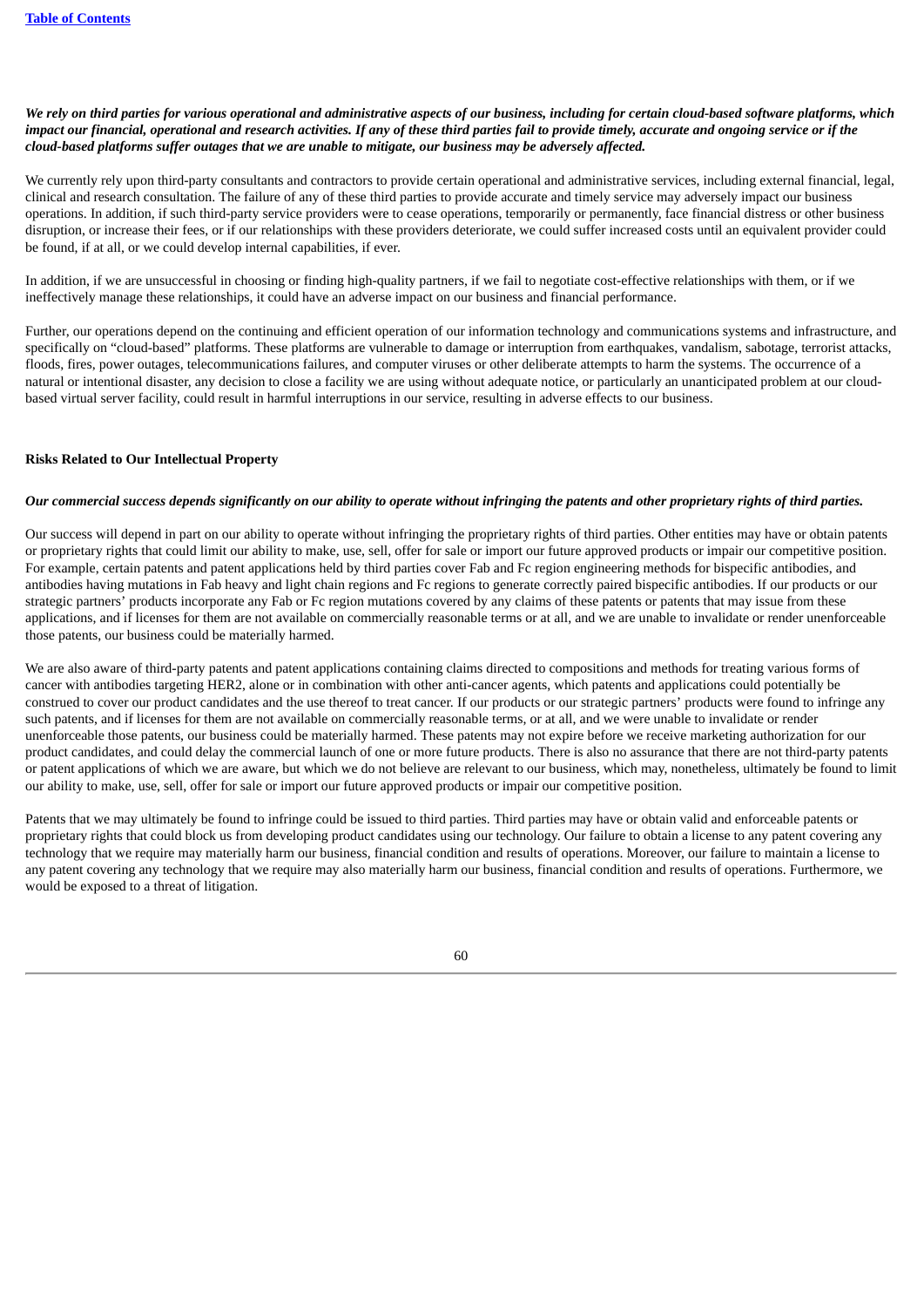In the pharmaceutical industry, significant litigation and other proceedings regarding patents, patent applications, trademarks and other intellectual property rights are commonplace. Any such lawsuits and proceedings could be costly and could affect our results of operations and divert the attention of our management and scientific personnel. Some of our competitors may be able to sustain the cost of such litigation and proceedings more effectively than we can because of their substantially greater resources. There is a risk that a court would decide that we or our strategic partners are infringing a third party's patents and would order us or our strategic partners to stop the activities or stop the manufacture, use, or sale of any product covered by the patents. In that event, we or our strategic partners may not have a viable alternative to the technology protected by the patent and may need to halt work on the affected product candidate or cease commercialization of an approved product. In addition, there is a risk that a court would order us or our strategic partners to pay third-party damages or some other monetary award, depending upon the jurisdiction. An adverse outcome in any litigation or other proceeding could subject us to significant liabilities to third parties, potentially including treble damages and attorneys' fees if we are found to have willfully infringed, and we may be required to cease using the technology that is at issue or to license the technology from third parties. We may not be able to obtain any required licenses on commercially acceptable terms or at all. Any of these outcomes could have a material adverse effect on our business.

### If we are unable to obtain, maintain and enforce patent and trade secret protection for our product candidates and related technology, our business *could be materially harmed.*

Our strategy depends on our ability to identify and seek patent protection for our discoveries. This process is expensive and time consuming, and we may not be able to file and prosecute all necessary or desirable patent applications at a reasonable cost or in a timely manner or in all jurisdictions where protection may be commercially advantageous. It is also possible that we will fail to identify patentable aspects of our research and development output before it is too late to obtain patent protection. Moreover, in some circumstances, we may not have the right to control the preparation, filing and prosecution of patent applications, or to maintain the patents, covering technology that we have licensed from third parties. Therefore, our owned or inlicensed patents and patent applications may not be prosecuted and enforced in a manner consistent with the best interests of our business. Our patent applications cannot be enforced against third parties practicing the technology claimed in such applications unless, and until, patents issue from such applications, and then only to the extent the issued claims cover the technology. The patent applications that we own or in-license may fail to result in issued patents with claims that cover our current and future product candidates in the United States or in other countries.

Moreover, the patent position of biopharmaceutical companies generally is highly uncertain, involves complex legal and factual questions and has been the subject of much litigation. The issuance of a patent does not ensure that it is valid or enforceable. Third parties may challenge the validity, enforceability or scope of our issued patents, and such patents may be narrowed, invalidated, circumvented, or deemed unenforceable. In addition, changes in law may introduce uncertainty in the enforceability or scope of patents owned by biotechnology companies. If our patents are narrowed, invalidated or held unenforceable, third parties may be able to commercialize our technology or products and compete directly with us without payment to us. There is no assurance that all potentially relevant prior art relating to our patents and patent applications has been found, and such prior art could potentially invalidate one or more of our patents or prevent a patent from issuing from one or more of our pending patent applications. There is also no assurance that there is not prior art of which we are aware, but which we do not believe affects the validity or enforceability of a claim in our patents and patent applications, which may, nonetheless, ultimately be found to affect the validity or enforceability of a claim.

Furthermore, even if our patents are unchallenged, they may not adequately protect our intellectual property, provide exclusivity for our product candidates, prevent others from designing around our claims or provide us with a competitive advantage. The legal systems of certain countries do not favor the aggressive enforcement of patents, and the laws of other countries may not allow us to protect our inventions with patents to the same extent as the laws of the United States. Because patent applications in the United States and many other jurisdictions are typically not published until 18 months after filing, or in some cases not at all, and because publications of discoveries in scientific literature lag behind actual discoveries, we cannot be certain that we were the first to make the inventions claimed in our issued patents or pending patent applications, or that we were the first to file for protection of the inventions set forth in our patents or patent applications. As a result, we may not be able to obtain or maintain protection for certain inventions. Therefore, the issuance, validity, enforceability, scope and commercial value of our patents in the United States and in other countries cannot be predicted with certainty and, as a result, any patents that we own or license may not provide sufficient protection against competitors. We may not be able to obtain or maintain patent protection from our pending patent applications, from those we may file in the future, or from those we may license from third parties. Moreover, even if we are able to obtain patent protection, such patent protection may be of insufficient scope to achieve our business objectives. In addition, the issuance of a patent does not give us the right to practice the patented invention. Third parties may

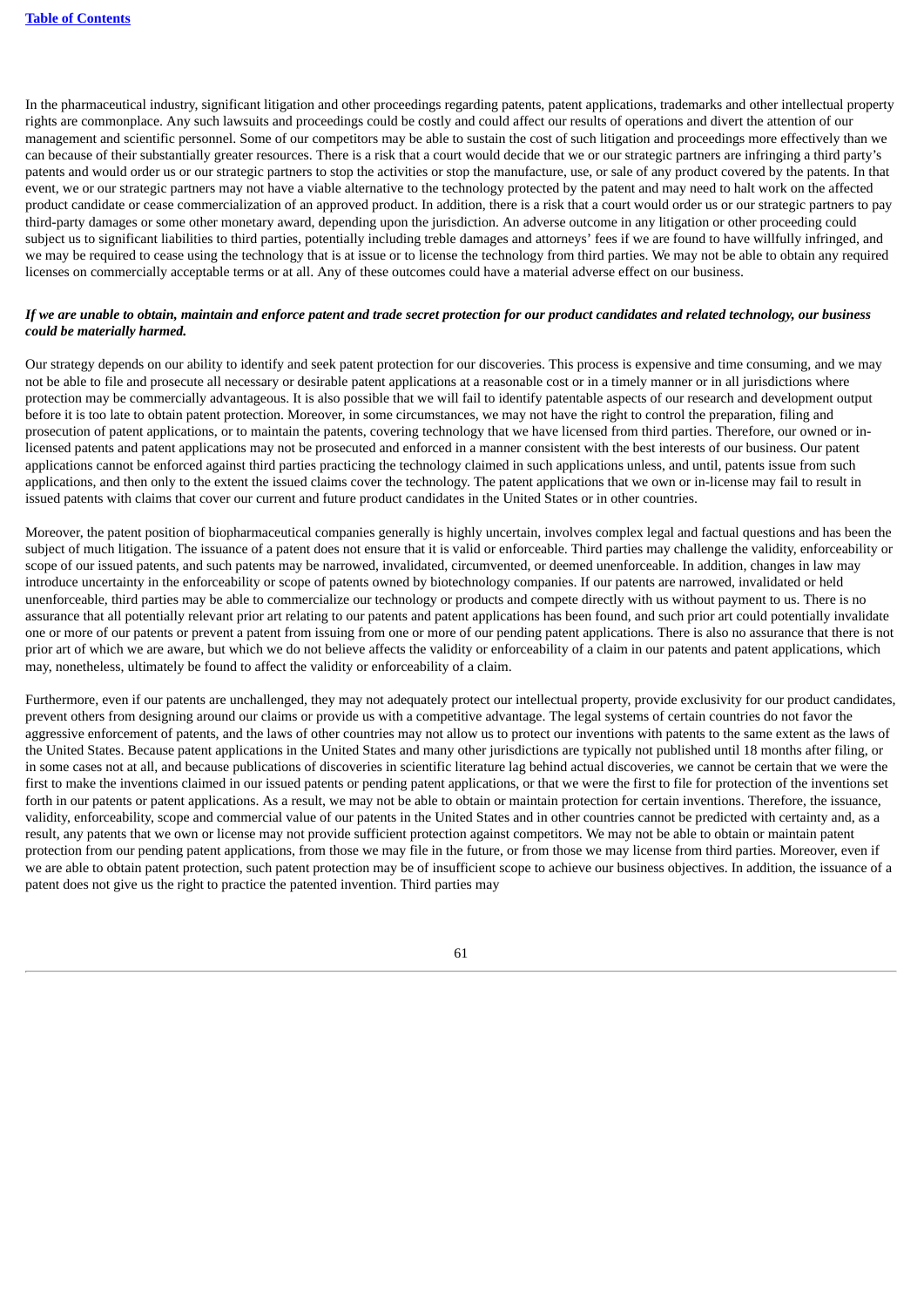have blocking patents that could prevent us from marketing our own patented product and practicing our own patented technology.

#### Our patents covering one or more of our products or product candidates could be found invalid or unenforceable if challenged.

Any of our intellectual property rights could be challenged or invalidated despite measures we take to obtain patent and other intellectual property protection with respect to our product candidates and proprietary technology. For example, if we were to initiate legal proceedings against a third party to enforce a patent covering one of our product candidates, the defendant could counterclaim that our patent is invalid and/or unenforceable. In patent litigation in the United States and in some other jurisdictions, defendant counterclaims alleging invalidity and/or unenforceability are commonplace. Grounds for a validity challenge could be an alleged failure to meet any of several statutory requirements, for example, lack of novelty, obviousness or nonenablement. Grounds for an unenforceability assertion could be an allegation that someone connected with prosecution of the patent withheld material information from the U.S. Patent and Trademark Office ("USPTO") or the applicable foreign counterpart, or made a misleading statement, during prosecution. A litigant or the USPTO itself could challenge our patents on this basis even if we believe that we have conducted our patent prosecution in accordance with the duty of candor and in good faith. The outcome following such a challenge is unpredictable.

With respect to challenges to the validity of our patents, for example, there might be invalidating prior art, of which we and the patent examiner were unaware during prosecution. If a defendant were to prevail on a legal assertion of invalidity and/or unenforceability, we would lose at least part, and perhaps all, of the patent protection on a product candidate. Even if a defendant does not prevail on a legal assertion of invalidity and/or unenforceability, our patent claims may be construed in a manner that would limit our ability to enforce such claims against the defendant and others. The cost of defending such a challenge, and any resulting loss of patent protection, could have a material adverse impact on one or more of our product candidates and our business.

Enforcing our intellectual property rights against third parties may also cause such third parties to file other counterclaims against us, which could be costly to defend and could require us to pay substantial damages, cease the use, manufacture, or sale of certain products or enter into a license agreement and pay royalties (which may not be possible on commercially reasonable terms or at all). Any efforts to enforce our intellectual property rights are also likely to be costly and may divert the efforts of our scientific and management personnel.

#### *Our intellectual property rights will not necessarily provide us with competitive advantages.*

The degree of future protection afforded by our intellectual property rights is uncertain because intellectual property rights have limitations, and may not adequately protect our business, or permit us to maintain our competitive advantage. The following examples are illustrative:

- others may be able to make compounds that are similar to our product candidates but that are not covered by the claims of the patents that we or our strategic partners own or have exclusively licensed;
- others may independently develop similar or alternative technologies without infringing our intellectual property rights;
- issued patents that we own or have exclusively licensed may not provide us with any competitive advantages, or may be held invalid or unenforceable, as a result of legal challenges by our competitors;
- we may obtain patents for certain compounds many years before we obtain marketing approval for products containing such compounds, and because patents have a limited life, which may begin to run prior to the commercial sale of the related product, the commercial value of our patents may be limited;
- our competitors might conduct research and development activities in countries where we do not have patent rights and then use the information learned from such activities to develop competitive products for sale in our major commercial markets;
- we may fail to develop additional proprietary technologies that are patentable;
- the laws of certain countries may not protect our intellectual property rights to the same extent as the laws of the United States, or we may fail to apply for or obtain adequate intellectual property protection in all the jurisdictions in which we operate; and

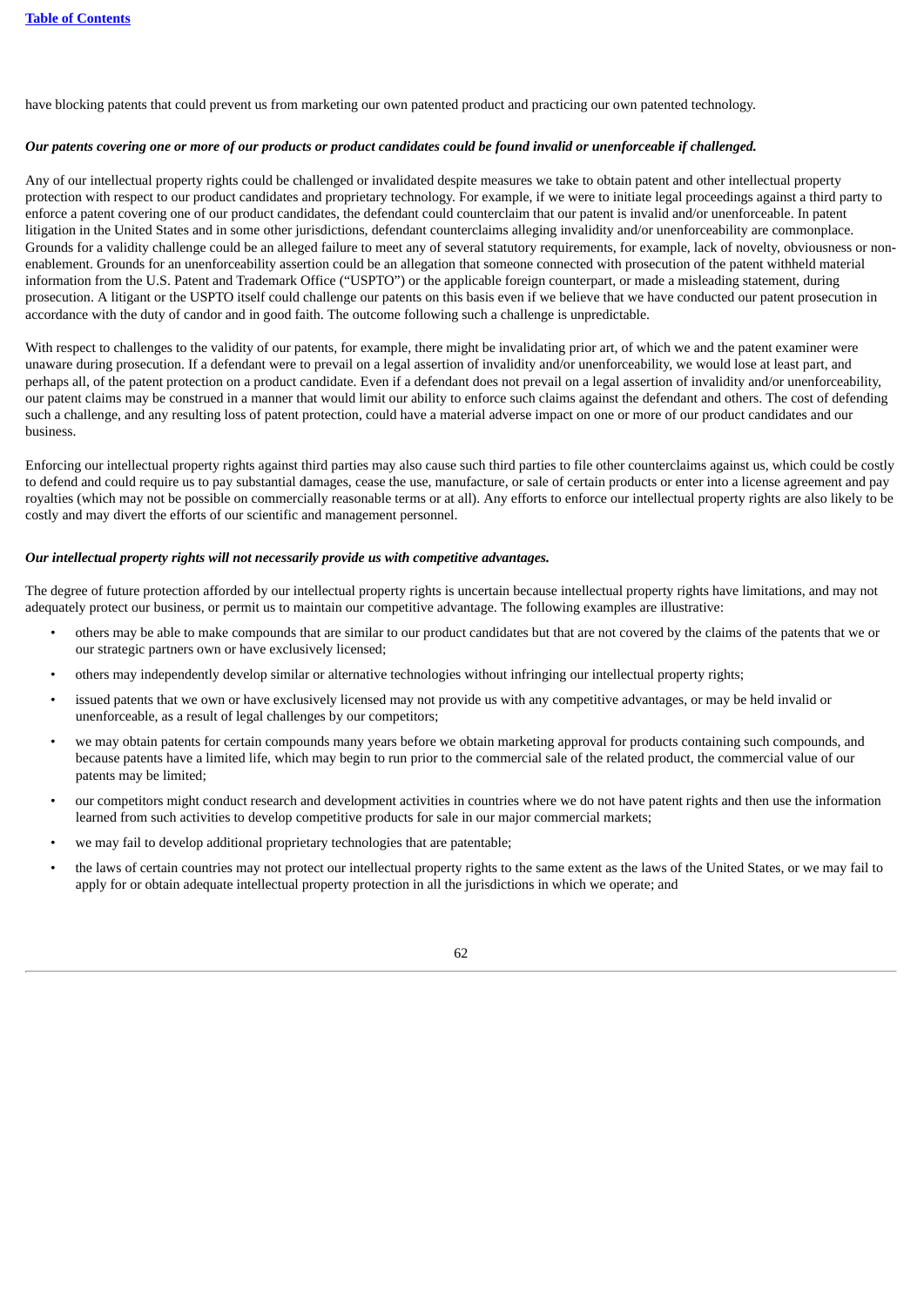• the patents of others may have an adverse effect on our business, for example by preventing us from marketing one or more of our product candidates for one or more indications.

Any of the aforementioned threats to our competitive advantage could have a material adverse effect on our business.

#### We may become involved in lawsuits to protect or enforce our patents and trade secrets, which could be expensive, time consuming and unsuccessful.

Third parties may seek to market biosimilar versions of any approved products. Alternatively, third parties may seek approval to market their own products similar to or otherwise competitive with our product candidates. In these circumstances, we may need to defend or assert our patents, including by filing lawsuits alleging patent infringement. The outcome following legal assertions of invalidity and unenforceability is unpredictable. In any of these types of proceedings, a court or agency with jurisdiction may find our patents invalid or unenforceable. Even if we have valid and enforceable patents, these patents still may not provide protection against competing products or processes sufficient to achieve our business objectives.

Even after they have issued, our patents and any patents that we license may be challenged, narrowed, invalidated or circumvented. If our patents are invalidated or otherwise limited or will expire prior to the commercialization of our product candidates, other companies may be better able to develop products that compete with ours, which could adversely affect our competitive business position, business prospects and financial condition. In addition, if the breadth or strength of protection provided by our patents and patent applications is threatened, it could dissuade companies from collaborating with us to license, develop or commercialize current or future product candidates.

The following are examples of litigation and other adversarial proceedings or disputes that we could become a party to involving our patents or patents licensed to us:

- we or our strategic partners may initiate litigation or other proceedings against third parties to enforce our patent or trade secret rights;
- third parties may initiate litigation or other proceedings seeking to invalidate patents owned by or licensed to us or to obtain a declaratory judgment that their product or technology does not infringe our patents or patents licensed to us;
- third parties may initiate opposition or reexamination proceedings challenging the validity or scope of our patent rights, requiring us or our strategic partners and/or licensors to participate in such proceedings to defend the validity and scope of our patents;
- there may be a challenge or dispute regarding inventorship or ownership of patents or trade secrets currently identified as being solely or coowned by us or by a licensor who has granted a license to us;
- the USPTO may initiate an interference between patents or patent applications owned by or licensed to us and those of our competitors, requiring us or our strategic partners and/or licensors to participate in an interference proceeding to determine the priority of invention, which could jeopardize our patent rights; or
- third parties may seek approval to market biosimilar versions of our future approved products prior to expiration of relevant patents owned by or licensed to us, requiring us to defend our patents, including by filing lawsuits alleging patent infringement.

These lawsuits and proceedings would be costly and could affect our results of operations and divert the attention of our managerial and scientific personnel. Adversaries in these proceedings may have the ability to dedicate substantially greater resources to prosecuting these legal actions than we or our licensors can. There is a risk that a court or administrative body would decide that our patents are invalid, unenforceable or not infringed or trade secrets not misappropriated by a third party's activities, or that the scope of certain issued claims must be further limited. An adverse outcome in a litigation or proceeding involving our own patents or trade secrets could limit our ability to assert our patents or trade secrets against these or other competitors, affect our ability to receive royalties or other licensing consideration from our licensees, and may curtail or preclude our ability to exclude third parties from making, using and selling similar or competitive products. Any of these occurrences could adversely affect our competitive business position, business prospects and financial condition.

We may not be able to prevent, alone or with our licensors or licensees, infringement or misappropriation of our intellectual property rights, particularly in countries where the laws may not protect those rights as fully as in the United States. Any litigation or other proceedings to enforce our intellectual property rights may fail, and even if successful, may result in substantial costs and distract our management and other employees.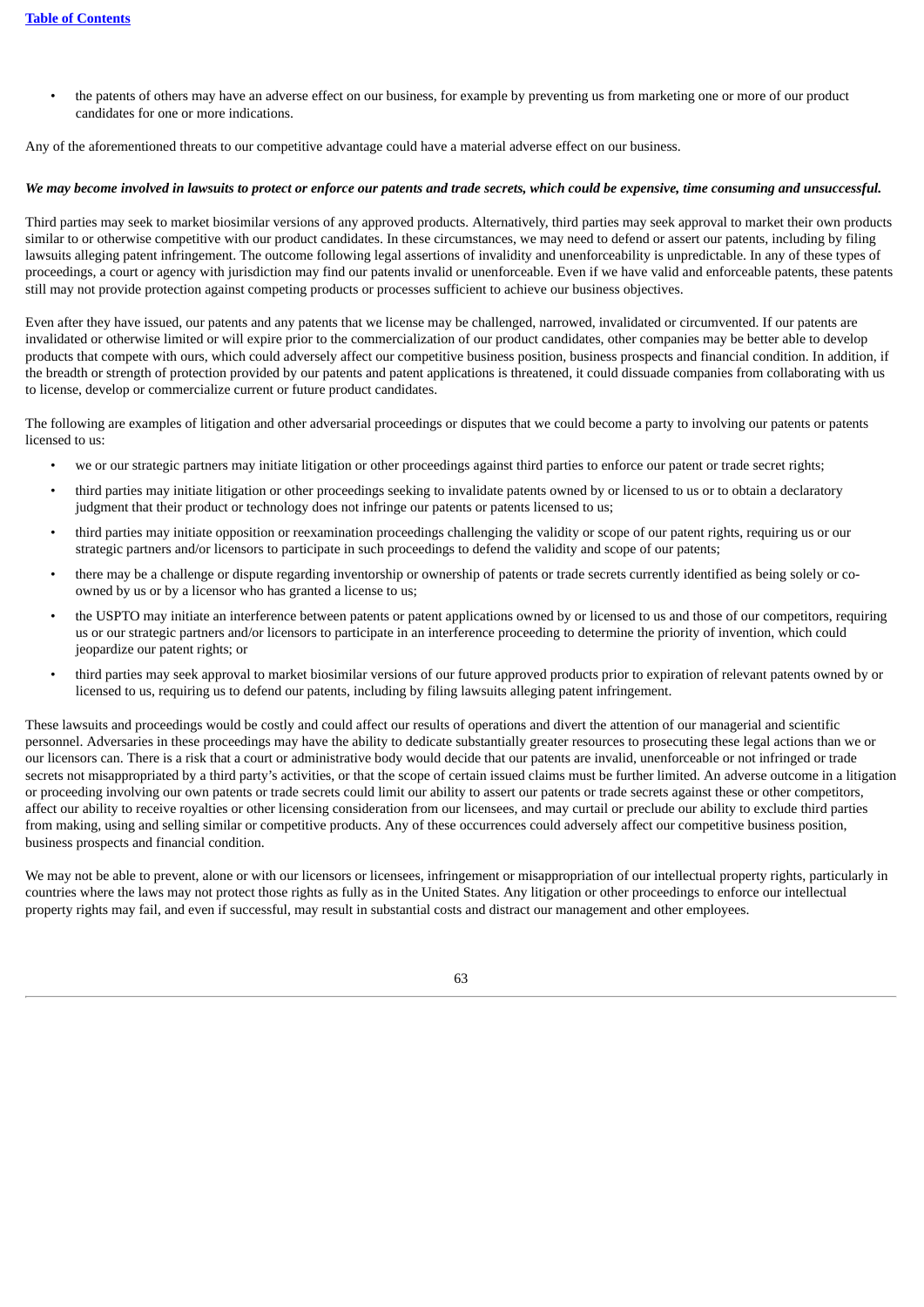Furthermore, because of the substantial amount of discovery required in connection with intellectual property litigation, there is a risk that some of our confidential information could be compromised by disclosure during this type of litigation. There could also be public announcements of the results of hearings, motions or other interim proceedings or developments. If securities analysts or investors perceive these results to be negative, it could have an adverse effect on the price of our common shares.

The degree of future protection for our proprietary rights is uncertain because legal means afford only limited protection and may not adequately protect our rights or permit us to gain or keep our competitive advantage. For example:

- others may be able to develop a platform that is similar to, or better than, ours in a way that is not covered by the claims of our patents;
- others may be able to make compounds that are similar to our product candidates but that are not covered by the claims of our patents;
- we might not have been the first to make the inventions covered by patents or pending patent applications;
- we might not have been the first to file patent applications for these inventions;
- any patents that we obtain may not provide us with any competitive advantages or may ultimately be found invalid or unenforceable; or
- we may not develop additional proprietary technologies that are patentable or that afford meaningful trade secret protection.

### Patent terms may be inadequate to protect our competitive position on our product candidates for an adequate amount of time.

Patents have a limited lifespan. In the United States, if all maintenance fees are timely paid, the expiration of a patent is generally 20 years from its earliest U.S. non-provisional filing date. Various extensions may be available, but the life of a patent, and the protection it affords, is limited. Even if patents covering our product candidates are obtained, once the patent life has expired, we may be open to competition from competitive products, including biosimilars. Given the amount of time required for the development, testing and regulatory review of new product candidates, patents protecting such candidates might expire before or shortly after such candidates are commercialized. As a result, our owned and licensed patent portfolio may not provide us with sufficient rights to exclude others from commercializing products similar or identical to ours.

### If we do not obtain protection under the Hatch-Waxman Amendments and similar legislation in other countries for extending the term of patents *covering each of our product candidates, our business may be materially harmed.*

Depending upon the timing, duration and conditions of FDA marketing approval of our product candidates, one or more of our U.S. patents may be eligible for limited patent term extension under the Drug Price Competition and Patent Term Restoration Act of 1984, referred to as the Hatch-Waxman Amendments. The Hatch-Waxman Amendments permit a patent term extension of up to five years for a patent covering an approved product as compensation for effective patent term lost during product development and the FDA regulatory review process. However, we may not receive an extension if we fail to apply within applicable deadlines, fail to apply prior to expiration of relevant patents or otherwise fail to satisfy applicable requirements. Moreover, the length of the extension could be less than we request. If we are unable to obtain patent term extension or the term of any such extension is less than we request, the period during which we can enforce our patent rights for that product will be shortened and our competitors may obtain approval to market competing products sooner. As a result, our revenue from applicable products could be reduced, possibly materially. Further, if this occurs, our competitors may take advantage of our investment in development and trials by referencing our clinical and preclinical data and launch their product earlier than might otherwise be the case.

#### If we are unable to protect the confidentiality of our proprietary information, the value of our technology and products could be adversely affected.

In addition to patent protection, we also rely on other proprietary rights, including protection of trade secrets, and other proprietary information. For example, we treat our confidential and proprietary computational technologies, including unpatented know-how and other proprietary information, as trade secrets. We enter into confidentiality agreements with our employees, consultants, strategic partners and others upon the commencement of their relationships with us. These agreements provide that all confidential information developed by the individual or made known to the individual by us during the course of the individual's relationship with us be kept confidential and not disclosed to third parties. Our agreements with employees and our personnel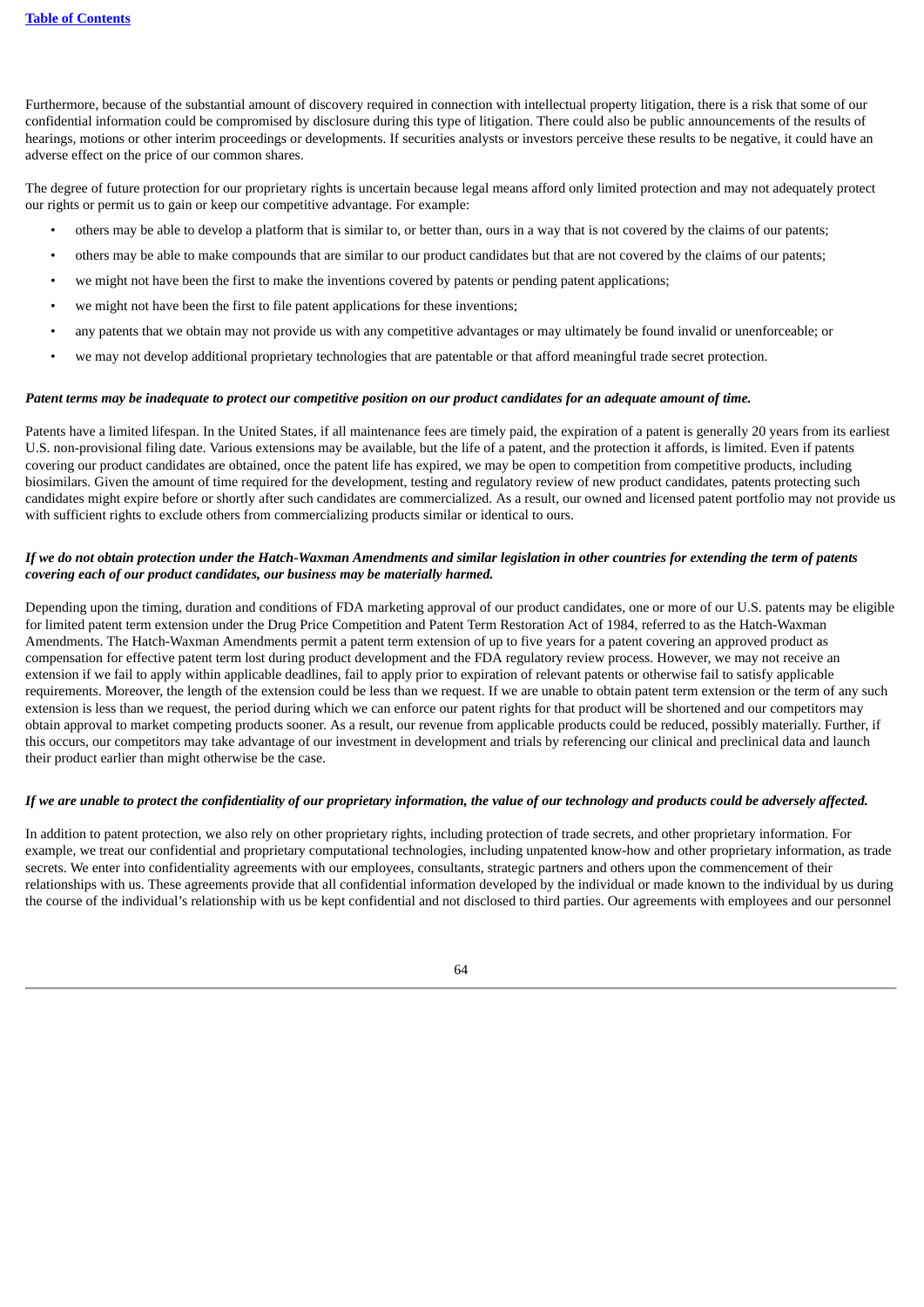policies also provide that any inventions conceived by the individual in the course of rendering services to us shall be our exclusive property. However, we may not obtain these agreements in all circumstances, and individuals with whom we have these agreements may not comply with their terms. We cannot guarantee that we have entered into such agreements with each party that has or may have had access to, or houses or hosts, our trade secrets or proprietary information or that has been involved in the development of intellectual property. Further, despite such agreements, such inventions or confidential information may become disclosed or assigned to third parties. Monitoring unauthorized uses and disclosures is difficult and we do not know whether the steps we have taken to protect our proprietary technologies will be effective. In the event of unauthorized use or disclosure of our trade secrets or proprietary information, these agreements, even if obtained, may not provide meaningful protection, particularly for our trade secrets or other confidential information. To the extent that our employees, consultants or contractors use technology or know-how owned by third parties in their work for us, disputes may arise between us and those third parties as to the rights in such technology or know-how or in related inventions. To the extent that an individual who is not obligated to assign rights in intellectual property to us is rightfully an inventor of intellectual property, we may need to obtain an assignment or a license to that intellectual property from that individual, or a third party or from that individual's assignee. Such assignment or license may not be available on commercially reasonable terms or at all.

We also seek to preserve the integrity and confidentiality of our data and trade secrets by maintaining physical security of our premises and physical and electronic security of our information technology systems and cloud storage sources, but such security measures may be breached, including through cyberhacking or cyberattacks, and we may not have adequate remedies for any breach.

Enforcing a claim that a party illegally disclosed or misappropriated a trade secret is difficult, expensive and time-consuming and the outcome is unpredictable. In addition, some courts inside and outside the United States are less willing or unwilling to protect trade secrets. The disclosure of our trade secrets would impair our competitive position and may materially harm our business, financial condition and results of operations. Costly and timeconsuming litigation could be necessary to enforce and determine the scope of our proprietary rights, and failure to maintain trade secret protection could adversely affect our competitive business position. In addition, if any of our trade secrets were to be lawfully obtained or independently developed by a competitor, we would have no right to prevent such third party, or those to whom they communicate such technology or information, from using that technology or information to compete with us. If any of our trade secrets were to be disclosed to or independently developed by a competitor, or if we otherwise lose protection for our trade secrets or proprietary know-how, the value of this information may be greatly reduced and our business and competitive position could be harmed. Adequate remedies may not exist in the event of unauthorized use or disclosure of our proprietary information.

As is common in the biotechnology and pharmaceutical industries, we employ individuals who were previously or concurrently employed at research institutions and/or other biotechnology or pharmaceutical companies, including our competitors or potential competitors. We may be subject to claims that these employees, or we, have inadvertently or otherwise used or disclosed trade secrets or other proprietary information of their former employers, or that patents and applications we have filed to protect inventions of these employees, even those related to one or more of our product candidates, are rightfully owned by their former or concurrent employer. Litigation may be necessary to defend against these claims. Such trade secrets or other proprietary information could be awarded to a third party, and we could be required to obtain a license from such third party to commercialize our technology or products. Such license may not be available on commercially reasonable terms or at all. Even if we are successful in defending against these claims, litigation could result in substantial costs and be a distraction to management.

# Obtaining and maintaining our patent protection depends on compliance with various procedural, documentary, fee payment and other requirements imposed by regulations and governmental patent agencies, and our patent protection could be reduced or eliminated for noncompliance with these *requirements.*

Periodic maintenance fees, renewal fees, annuity fees and various other governmental fees on patents or applications will be due to the USPTO and various foreign patent offices at various points over the lifetime of our patents or applications. We have systems in place to remind us to pay these fees, and we rely on our outside patent annuity service to pay these fees when due. Additionally, the USPTO and various foreign patent offices require compliance with a number of procedural, documentary, fee payment and other similar provisions during the patent application process. We employ reputable law firms and other professionals to help us comply, and in many cases an inadvertent lapse can be cured by payment of a late fee or by other means in accordance with rules applicable to the particular jurisdiction. However, there are situations in which noncompliance can result in abandonment or lapse of the patent or patent application, resulting in partial or complete loss of patent rights in the relevant jurisdiction. If such an event were to occur, it could have a material adverse effect on our business.

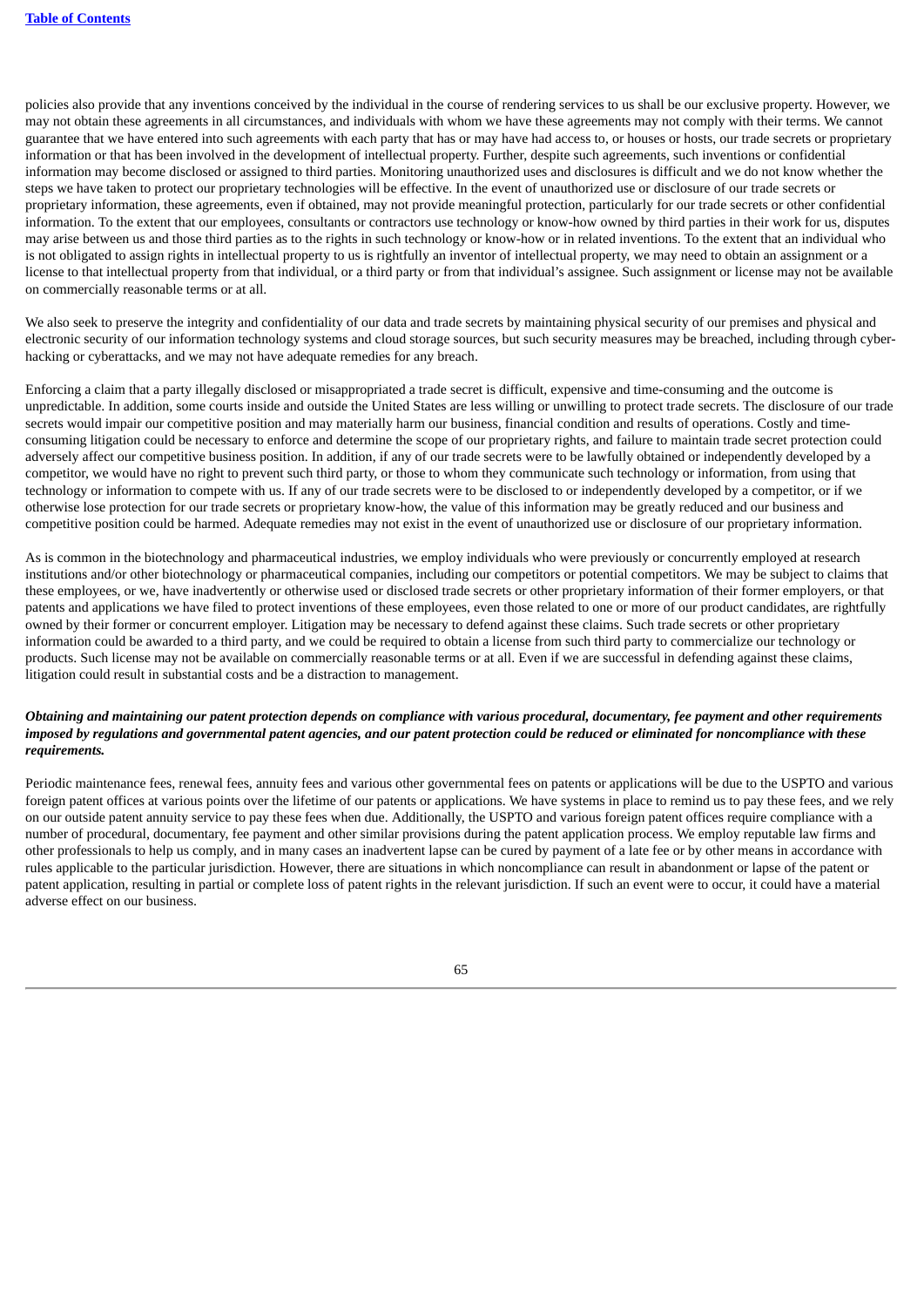### *We may be subject to claims challenging the inventorship of our patents and other intellectual property.*

Although we are not currently experiencing any claims challenging the inventorship or ownership of our patents, we may in the future be subject to claims that former employees, strategic partners or other third parties have an interest in our patents or other intellectual property as an inventor or co-inventor. While it is our policy to require our employees and contractors who may be involved in the conception or development of intellectual property to execute agreements assigning such intellectual property to us, we may be unsuccessful in executing such an agreement with each party who, in fact, conceives or develops intellectual property that we regard as our own. For example, the assignment of intellectual property rights may not be self-executing or the assignment agreements may be breached, or we may have inventorship disputes arise from conflicting obligations of consultants or others who are involved in developing our product candidates. Litigation may be necessary to defend against these and other claims challenging inventorship. If we fail in defending any such claims, in addition to paying monetary damages, we may lose valuable intellectual property rights, such as exclusive ownership of, or right to use, valuable intellectual property. Even if we are successful in defending against such claims, litigation could result in substantial costs and be a distraction to management and other employees.

### Patent protection and patent prosecution for some of our product candidates may be dependent on, and the ability to assert patents and defend them *against claims of invalidity may be maintained by, third parties.*

There may be times in the future when certain patents that relate to our product candidates or any approved products are controlled by our licensees or licensors. Although we may, under such arrangements, have rights to consult with our strategic partners on actions taken as well as back-up rights of prosecution and enforcement, we have in the past and may in the future relinquish rights to prosecute and maintain patents and patent applications within our portfolio as well as the ability to assert such patents against infringers.

If any current or future licensee or licensor with rights to prosecute, assert or defend patents related to our product candidates fails to appropriately prosecute and maintain patent protection for patents covering any of our product candidates, or if patents covering any of our product candidates are asserted against infringers or defended against claims of invalidity or unenforceability in a manner that adversely affects such coverage, our ability to develop and commercialize any such product candidate may be adversely affected and we may not be able to prevent competitors from making, using and selling competing products.

### Changes in patent laws or patent jurisprudence could diminish the value of patents in general, thereby impairing our ability to protect our products.

The patent positions of pharmaceutical and biotechnology companies can be highly uncertain and involve complex legal and factual questions for which important legal principles remain unresolved. Changes in either the patent laws or in the interpretations of patent laws in the United States and other countries may diminish the value of our intellectual property. We cannot predict the breadth of claims that may be allowed or found to be enforceable in our patents, in our strategic partners' patents or in third-party patents. Recent U.S. Supreme Court rulings have either narrowed the scope of patent protection available in certain circumstances or weakened the rights of patent owners in certain situations. In addition to increasing uncertainty with regard to our ability to obtain patents in the future, this has created uncertainty with respect to the validity, scope and value of patents, once obtained.

For our U.S. patent applications containing a priority claim after March 16, 2013, there is a greater level of uncertainty in the patent law. In September 2011, the Leahy-Smith America Invents Act, also known as the America Invents Act ("AIA"), was signed into law. The AIA includes a number of significant changes to U.S. patent law, including provisions that affect the way patent applications will be prosecuted and may also affect patent litigation.

The AIA and its implementation could increase the uncertainties and costs surrounding the prosecution of our patent applications and the enforcement or defense of our issued patents, all of which could have an adverse effect on our business. An important change introduced by the AIA is that, as of March 16, 2013, the United States transitioned to a "first-to-file" system for deciding which party should be granted a patent when two or more patent applications are filed by different parties disclosing or claiming the same invention. A third party that has filed, or files a patent application in the USPTO after March 16, 2013, but before us, could be awarded a patent covering a given invention, even if we had made the invention before it was made by the third party. This requires us to be cognizant of the time from invention to filing of a patent application.

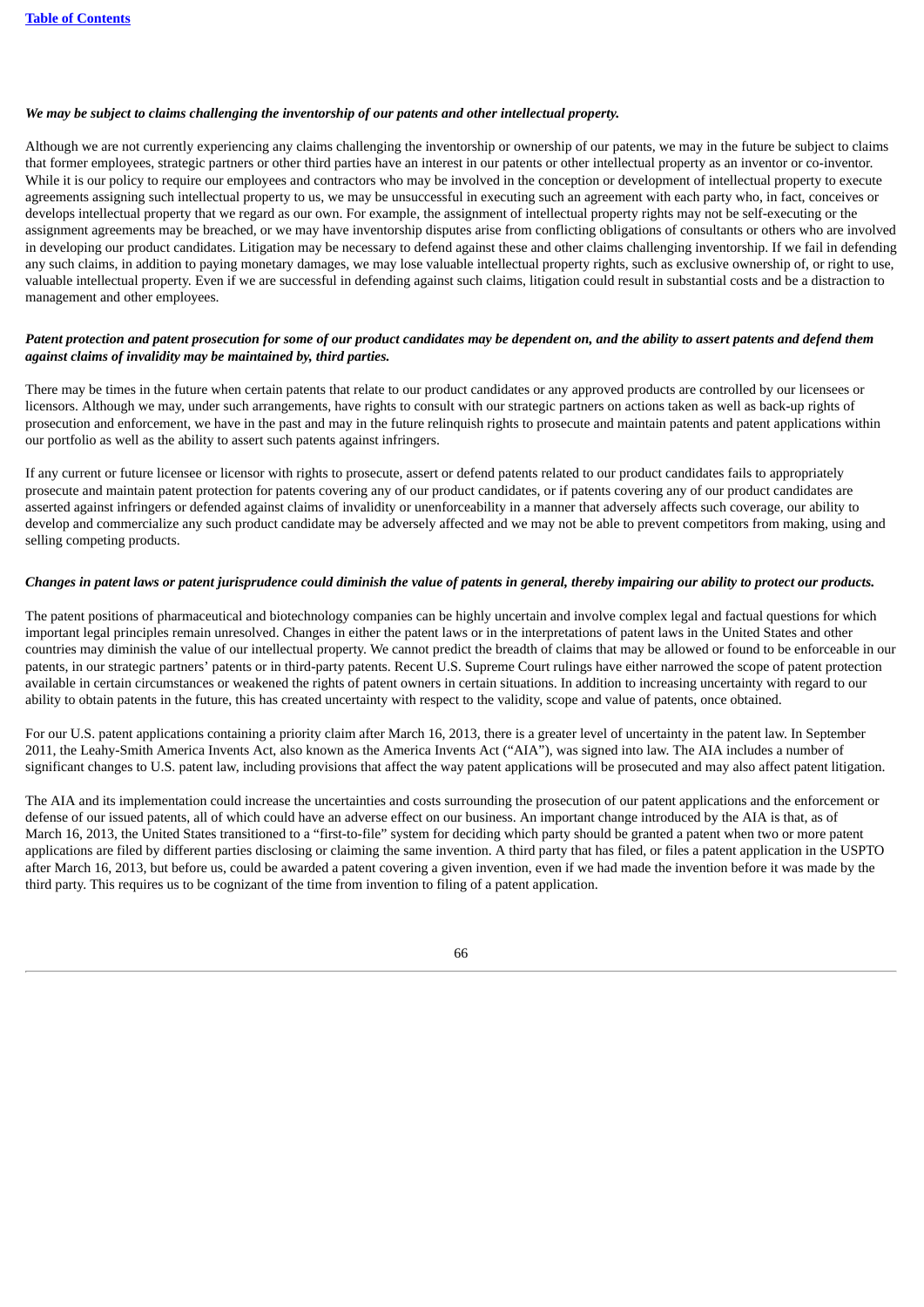Among some of the other changes introduced by the AIA are changes that limit where a patentee may file a patent infringement suit and providing opportunities for third parties to challenge any issued patent in the USPTO. This applies to all of our U.S. patents, even those issued before March 16, 2013. Because of a lower evidentiary standard in USPTO proceedings compared to the evidentiary standard in U.S. federal court necessary to invalidate a patent claim, a third party could potentially provide evidence in a USPTO proceeding sufficient for the USPTO to hold a claim invalid even though the same evidence would be insufficient to invalidate the claim if first presented in a district court action. Accordingly, a third party may attempt to use the USPTO procedures to invalidate our patent claims that would not have been invalidated if first challenged by the third party as a defendant in a district court action.

Depending on decisions by the U.S. Congress, the U.S. federal courts, the USPTO or similar authorities in foreign jurisdictions, the laws and regulations governing patents could change in unpredictable ways that may weaken our and our licensors' ability to obtain new patents or to enforce existing patents we and our licensors or partners may obtain in the future.

#### *We may not be able to protect our intellectual property rights throughout the world.*

Filing, prosecuting and defending patents on product candidates in all countries throughout the world would be prohibitively expensive, and our intellectual property rights in some countries outside the United States can be less extensive than those in the United States. In addition, the laws of some countries do not protect intellectual property rights to the same extent as laws in the United States. Consequently, we may not be able to prevent third parties from practicing our inventions in all countries outside the United States, or from selling or importing products made using our inventions in and into the United States or other jurisdictions. Competitors may use our technologies in jurisdictions where we have not obtained patent protection to develop their own products and further, may export otherwise infringing products to territories where we have patent protection, but enforcement is not as strong as that in the United States. These products may compete with our current or future products, if any, and our patents or other intellectual property rights may not be effective or sufficient to prevent them from competing. Recent U.S. Supreme Court cases have narrowed the scope of what is considered patentable subject matter, for example, in the areas of software and diagnostic methods involving the association between treatment outcome and biomarkers. This could impact our ability to patent certain aspects of our technology in the United States.

Many companies have encountered significant problems in protecting and defending intellectual property rights in jurisdictions other than the United States. The legal systems of certain countries do not favor the enforcement of patents, trade secrets and other intellectual property protection, particularly those relating to biotechnology products, which could make it difficult for us to stop the infringement of our patents or marketing of competing products in violation of our proprietary rights generally. Proceedings to enforce our patent rights in foreign jurisdictions could result in substantial costs and divert our efforts and attention from other aspects of our business, could put our patents at risk of being invalidated or interpreted narrowly and our patent applications at risk of not issuing and could provoke third parties to assert claims against us. We may not prevail in any lawsuits that we initiate and the damages or other remedies awarded, if any, may not be commercially meaningful. Accordingly, our efforts to enforce our intellectual property rights around the world may be inadequate to obtain a significant commercial advantage from the intellectual property that we develop or license.

Additionally, the requirements for patentability may differ in certain countries. For example, China has a heightened requirement for patentability, and specifically requires a detailed description of medical uses of a claimed drug. In India, unlike the United States, there is no link between regulatory approval of a drug and its patent status. In addition to India, certain countries in Europe and developing countries, including China, have compulsory licensing laws under which a patent owner may be compelled to grant licenses to third parties. In those countries, we and our licensors may have limited remedies if patents are infringed or if we or our licensors are compelled to grant a license to a third party, which could materially diminish the value of those patents. This could limit our potential revenue opportunities. Accordingly, our efforts to enforce intellectual property rights around the world may be inadequate to obtain a significant commercial advantage from the intellectual property that we own or license.

## We use open source software in connection with our internal research and development programs, which could negatively affect our ability to develop *products and subject us to litigation or other actions.*

We use open source software in connection with our internal research and development programs. The terms of many open source licenses have not been interpreted by U.S. courts or courts outside of the U.S., and there is a risk that these licenses could be construed in a way that could impose unanticipated conditions or restrictions on our ability to use this software. As a result, we could be subject to lawsuits by parties claiming ownership of what we believe to be open source software, or claiming that software we developed using such open source software is a derivative work of open source software and demanding the release

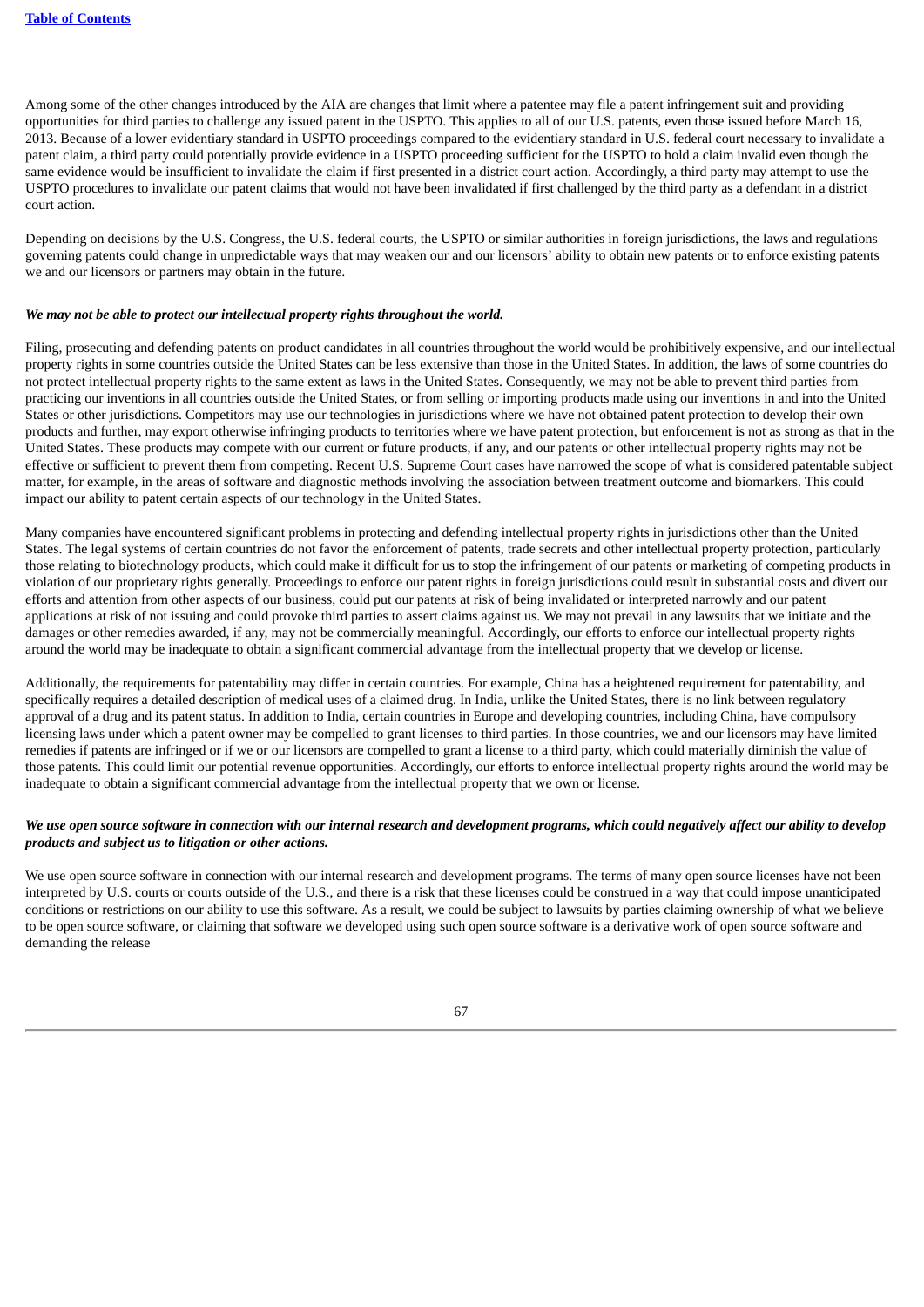of portions of our source code, or otherwise seeking to enforce the terms of the applicable open source license. Litigation could be costly for us to defend, have a negative effect on our financial condition and results of operations or require us to devote additional research and development resources to change our platform and offerings.

If we were to combine our proprietary software with open source software in a certain manner, we could, under certain open source licenses, be required to release the source code of our proprietary software to the public. While we monitor our use of open source software and try to ensure that none is used in a manner that would require us to disclose our proprietary source code or that would otherwise breach the terms of an open source agreement, such use could inadvertently occur, or could be claimed to have occurred, in part because open source license terms are often ambiguous. If we inappropriately use open source software, or if the license terms for open source software that we use change, we may be required to re-engineer our platform, incur additional costs, discontinue the use of some or all of our platform or take other remedial actions.

In addition to risks related to license requirements, usage of open source software can lead to greater risks than use of third-party commercial software, because open source licensors generally do not provide warranties or assurance of title or controls on origin of the software. In addition, many of the risks associated with usage of open source software, such as the lack of warranties or assurances of title, cannot be eliminated, and could, if not properly addressed, negatively affect our business. We have established processes to help alleviate these risks, including a review process for the use of open source software, but we cannot be sure that all of our use of open source software is in a manner that is consistent with our current policies and procedures, or will not subject us to liability. Any of these risks could be difficult to eliminate or manage and, if not addressed, could have an adverse effect on our business, financial condition and results of operations.

### We will need to obtain FDA approval for any proposed product candidate names, and any failure or delay associated with such approval may adversely *affect our business.*

Any proprietary name or trademark we intend to use for our product candidates will require approval from the FDA regardless of whether we have secured a formal trademark registration from the USPTO. The FDA typically conducts a review of proposed product candidate names, including an evaluation of the potential for confusion with other product names. The FDA may also object to a product name if it believes the name inappropriately implies certain medical claims or contributes to an overstatement of efficacy. If the FDA objects to any product candidate names we propose, we may be required to adopt an alternative name for our product candidates. If we adopt an alternative name, we would lose the benefit of any existing trademark applications for such product candidate and may be required to expend significant additional resources in an effort to identify a suitable product name that would qualify under applicable trademark laws, not infringe the existing rights of third parties and be acceptable to the FDA. We may be unable to build a successful brand identity for a new trademark in a timely manner or at all, which would limit our ability to commercialize our product candidates.

#### **Risks Related to Additional Legal and Compliance Matters**

### Our employees may engage in misconduct or other improper activities, including noncompliance with regulatory standards and requirements, insider *trading, and noncompliance with our policies and procedures.*

We are exposed to the risk of employee fraud or other misconduct. Misconduct by employees could include intentional failures to comply with FDA regulations, to provide accurate information to the FDA, to comply with federal and state health care fraud and abuse laws and regulations, to report financial information or data accurately or to disclose unauthorized activities to us. In particular, sales, marketing and business arrangements in the health care industry are subject to extensive laws and regulations intended to prevent fraud, misconduct, kickbacks, self-dealing and other abusive practices. These laws and regulations may restrict or prohibit a wide range of pricing, discounting, marketing and promotion, sales commission, customer incentive programs and other business arrangements. Employee misconduct could also involve the improper use of information obtained in the course of clinical trials, which could result in regulatory sanctions and serious harm to our reputation. We have adopted a Code of Conduct and Business Ethics, but it is not always possible to identify and deter employee misconduct, and the precautions we take to detect and prevent this activity may not be effective in controlling unknown or unmanaged risks or losses or in protecting us from governmental investigations or other actions or lawsuits stemming from a failure to comply with these laws or regulations. If any such actions are instituted against us, and we are not successful in defending ourselves or asserting our rights, those actions could have a significant impact on our business, including the imposition of significant fines or other sanctions. In addition, employees may become subject of allegations of gender discrimination and other misconduct that are not in compliance with our policies and procedures, which, regardless of the ultimate outcome, may result in adverse publicity that could materially harm our brand, reputation and business.

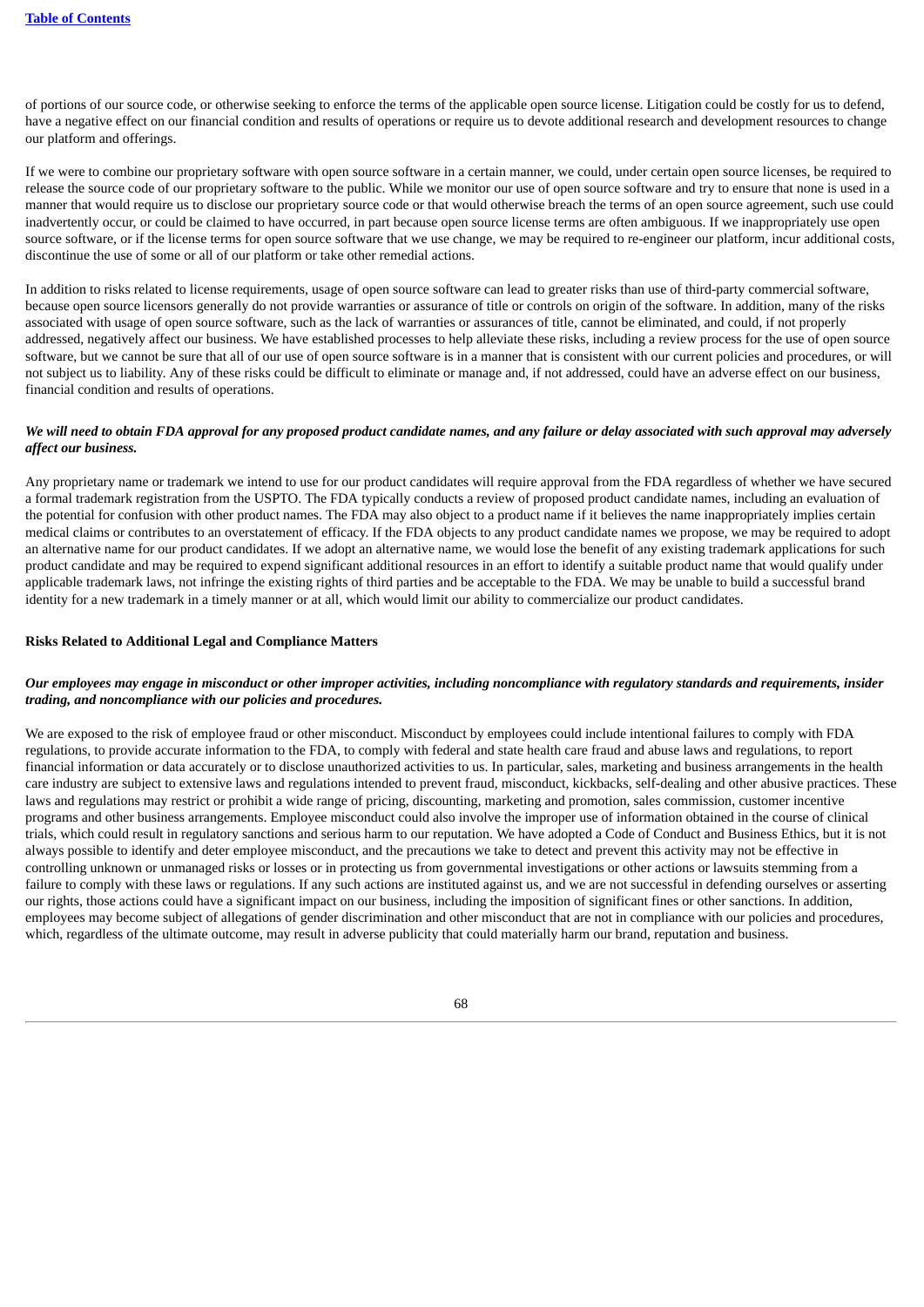### If we or our contractors or agents market products in a manner that violates healthcare fraud and abuse laws, or if we violate government price *reporting laws and transparency laws, we may be subject to civil or criminal penalties.*

In addition to FDA restrictions on the marketing of pharmaceutical products, federal and state healthcare laws restrict certain business practices in the biopharmaceutical industry. Although we currently do not have any products on the market, we may be subject, and if our product candidates are approved and we begin commercialization will be subject, to additional healthcare laws and regulations enforced by the federal government and by authorities in the states and foreign jurisdictions in which we conduct our business. These state and federal healthcare laws, commonly referred to as "fraud and abuse" laws, have been applied in recent years to restrict certain marketing practices in the pharmaceutical industry, and include anti-kickback, false claims, data privacy and security and transparency statutes and regulations.

Federal false claims laws prohibit, among other things, any person from knowingly presenting, or causing to be presented, a false claim for payment to the federal government or knowingly making, or causing to be made, a false statement to get a false claim paid. The federal healthcare program anti-kickback statute prohibits, among other things, knowingly and willfully offering, paying, soliciting or receiving remuneration to induce, or in return for, purchasing, leasing, ordering or arranging for the purchase, lease or order of any healthcare item or service reimbursable under Medicare, Medicaid or other federally financed healthcare programs. Most states also have statutes or regulations similar to the federal anti-kickback law and federal false claims laws, which may apply to items such as pharmaceutical products and services reimbursed by private insurers. Administrative, civil and criminal sanctions may be imposed under these federal and state laws.

The federal civil monetary penalties statute imposes penalties against any person or entity who, among other things, is determined to have presented or caused to be presented a claim to a federal health program that the person knows or should know is for an item or service that was not provided as claimed or is false or fraudulent.

HIPAA created new federal criminal statutes that prohibit knowingly and willfully executing, or attempting to execute, a scheme to defraud or obtain, by means of false or fraudulent pretenses, representations, or promises, any of the money or property owned by, or under the custody or control of, any healthcare benefit program, including private third-party payors, and knowingly and willfully falsifying, concealing or covering up a material fact or making any materially false, fictitious or fraudulent statement in connection with the delivery of, or payment for, healthcare benefits, items or services.

In addition, we may be subject to data privacy and security regulation by both the federal government and the states in which we conduct our business. HIPAA, as amended by HITECH, and its implementing regulations, imposes certain requirements relating to the privacy, security and transmission of individually identifiable health information. Among other things, HITECH makes HIPAA's security standards directly applicable to business associatesindependent contractors or agents of covered entities that receive or obtain protected health information in connection with providing a service on behalf of a covered entity. HITECH also created four new tiers of civil monetary penalties, and newly empowered state attorneys general with the authority to enforce HIPAA. In January 2013, the Office for Civil Rights of the U.S. Department of Health and Human Services issued the Final Omnibus Rule under HIPAA pursuant to HITECH that makes significant changes to the privacy, security and breach notification requirements and penalties. The Final Omnibus Rule generally took effect in September 2013 and enhances certain privacy and security protections, and strengthens the government's ability to enforce HIPAA. The Final Omnibus Rule also enhanced requirements for both covered entities and business associates regarding notification of breaches of unsecured protected health information. In addition, state laws govern the privacy and security of health information in certain circumstances, many of which differ from each other in significant ways. These state laws may not have the same effect and often are not preempted by HIPAA, thus complicating compliance efforts.

Additionally, the PPACA also included the federal Physician Payments Sunshine Act, which requires applicable group purchasing organizations and manufacturers of drugs, devices, biologics and medical supplies for which payment is available under Medicare, Medicaid or the Children's Health Insurance Program (with certain exceptions) to report annually information related to certain payments or other transfers of value made in the previous year to covered recipients, including physicians, as defined by law, and teaching hospitals and, effective for data reported in 2022, expanded to include nurse practitioners, physician assistants, clinical nurse specialists, certified registered nurse anesthetists and anesthesiologist assistants, and certified nursemidwives, including certain ownership and investment interests held by physicians or their immediate family members. Failure to comply with the required reporting requirements could subject applicable reporting entities such as manufacturers to substantial civil monetary penalties.

Also, many states have similar healthcare statutes or regulations that apply to items and services reimbursed under Medicaid and other state programs, or, in several states, apply regardless of the payor. Certain states require pharmaceutical companies to implement a comprehensive compliance program that includes a limit or outright ban on expenditures for, or payments to,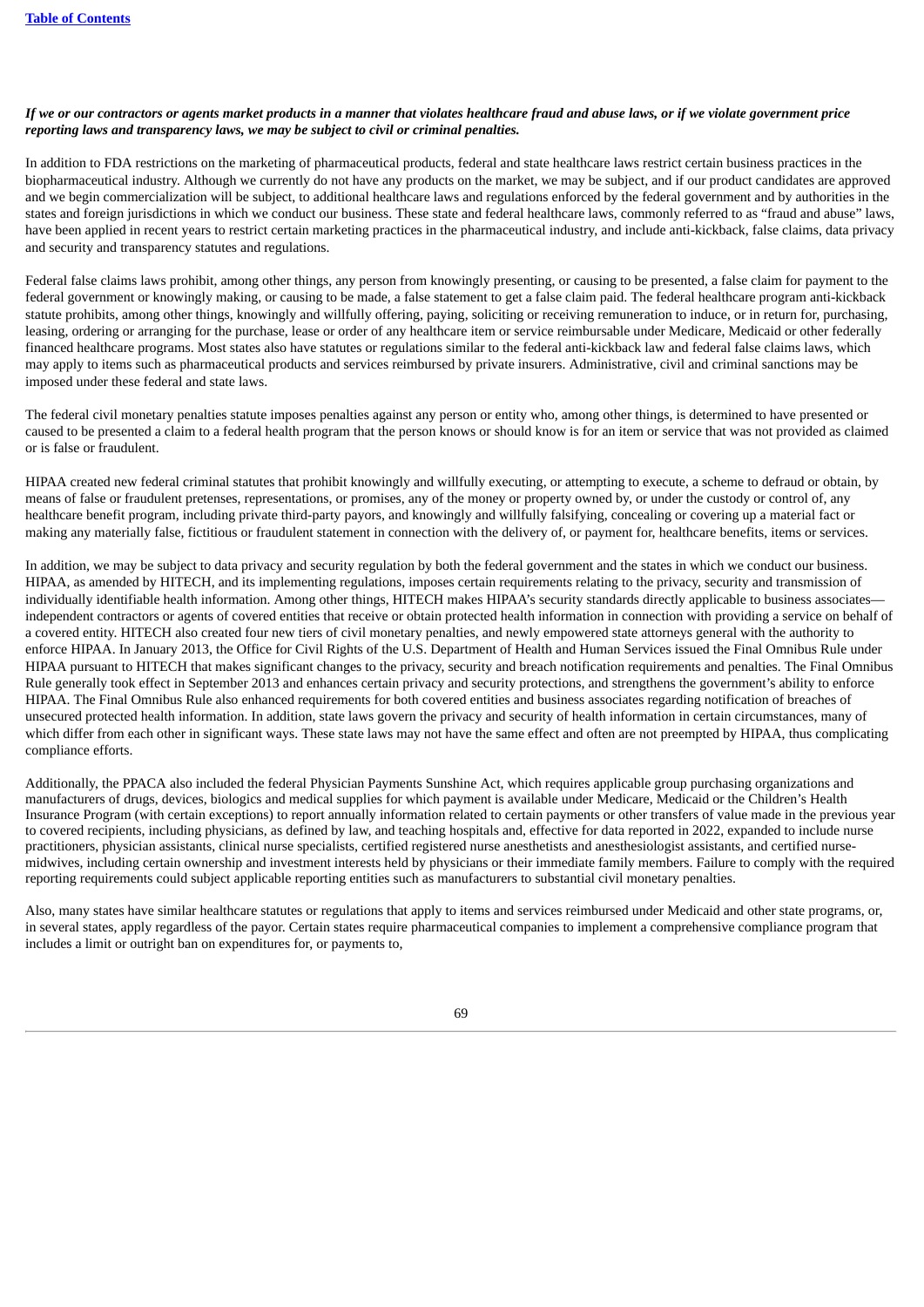individual medical or health professionals and/or require pharmaceutical companies to track and report gifts and other payments made to physicians and other healthcare providers.

If our operations are found to be in violation of any of the healthcare laws or regulations described above or any other laws that apply to us, we may be subject to penalties, including potentially significant criminal, civil or administrative penalties, damages, fines, disgorgement, individual imprisonment, exclusion of products from reimbursement under government programs, contractual damages, reputational harm, administrative burdens, diminished profits and future earnings or the curtailment or restructuring of our operations, any of which could adversely affect our ability to operate our business and our results of operations. To the extent that any of our products will be sold in a foreign country, we may be subject to similar foreign laws and regulations, which may include, for instance, applicable post-marketing requirements, including safety surveillance, fraud and abuse laws, and implementation of corporate compliance programs and reporting of payments or transfers of value to healthcare professionals.

#### If we do not comply with laws regulating the protection of the environment and health and human safety, our business could be adversely affected.

Our research and development involves, and may in the future involve, the use of potentially hazardous materials and chemicals. Our operations may produce hazardous waste products. Although we believe that our safety procedures for handling and disposing of these materials comply with the standards mandated by local, state and federal laws and regulations, the risk of accidental contamination or injury from these materials cannot be eliminated. If an accident occurs, we could be held liable for resulting damages, which could be substantial. We are also subject to numerous environmental, health and workplace safety laws and regulations and fire and building codes, including those governing laboratory procedures, exposure to blood-borne pathogens, use and storage of flammable agents and the handling of biohazardous materials. Although we maintain workers' compensation insurance as prescribed by Washington State and the Province of British Columbia to cover us for costs and expenses we may incur due to injuries to our employees resulting from the use of these materials, this insurance may not provide adequate coverage against potential liabilities. We do not maintain insurance for environmental liability or toxic tort claims that may be asserted against us. Additional federal, state and local laws and regulations affecting our operations may be adopted in the future. We may incur substantial costs to comply with, and substantial fines or penalties if we violate, any of these laws or regulations.

#### **Risks Related to Employee Matters and Managing Growth**

## We may fail to achieve the expected cost savings and related benefits from our reduction in workforce initiated in January 2022 and the announcement *of our key strategic priorities for 2022 and 2023.*

In January 2022, we announced a plan to reduce our workforce to reflect our renewed focus on key priorities and enable us to help achieve a more costefficient organization necessary to execute on those priorities. The target of the reduction in workforce was to reduce employee headcount by at least 25% by the end of 2022. As of March 31, 2022, we exceeded the previously announced workforce reduction of 25%, ahead of schedule; however, the full scope, scale and impact of the reduction in workforce is not yet known. In January 2022, we also announced our key strategic priorities for 2022 and 2023.

We may fail to effectively execute on, or achieve the stated goals of, the reduction in workforce or our key strategic priorities. Our plans may also change as we continue to refocus on our key priorities. These actions may take more time than we currently estimate and we may not be able to achieve the costefficiencies sought. In addition, the reduction in workforce may negatively impact employee morale for those that are not directly impacted, which may increase employee attrition and hinder our ability to achieve our key priorities. Furthermore, certain of our shareholders may not agree with our key strategic priorities or the decisions we have or may make to execute on those priorities. Any failure to achieve the expected benefits from the reduction in workforce or from other recent management and personnel related changes could adversely affect our stock price, financial condition and ability to achieve our key priorities, as well as lead to shareholder complaints and litigation.

#### Our future success depends on our ability to retain key executives and to attract, retain and motivate qualified personnel.

We are highly dependent on key members of our senior management team, including Kenneth Galbraith, the Chair of our Board of Directors, Chief Executive Officer and President, Neil Klompas, our Chief Operating Officer, Neil Josephson, our Chief Medical Officer, Christopher Astle, our Chief Financial Officer, and other key members of our senior management, scientific and clinical teams. Although we have entered into employment agreements with our executive officers, each of them may terminate

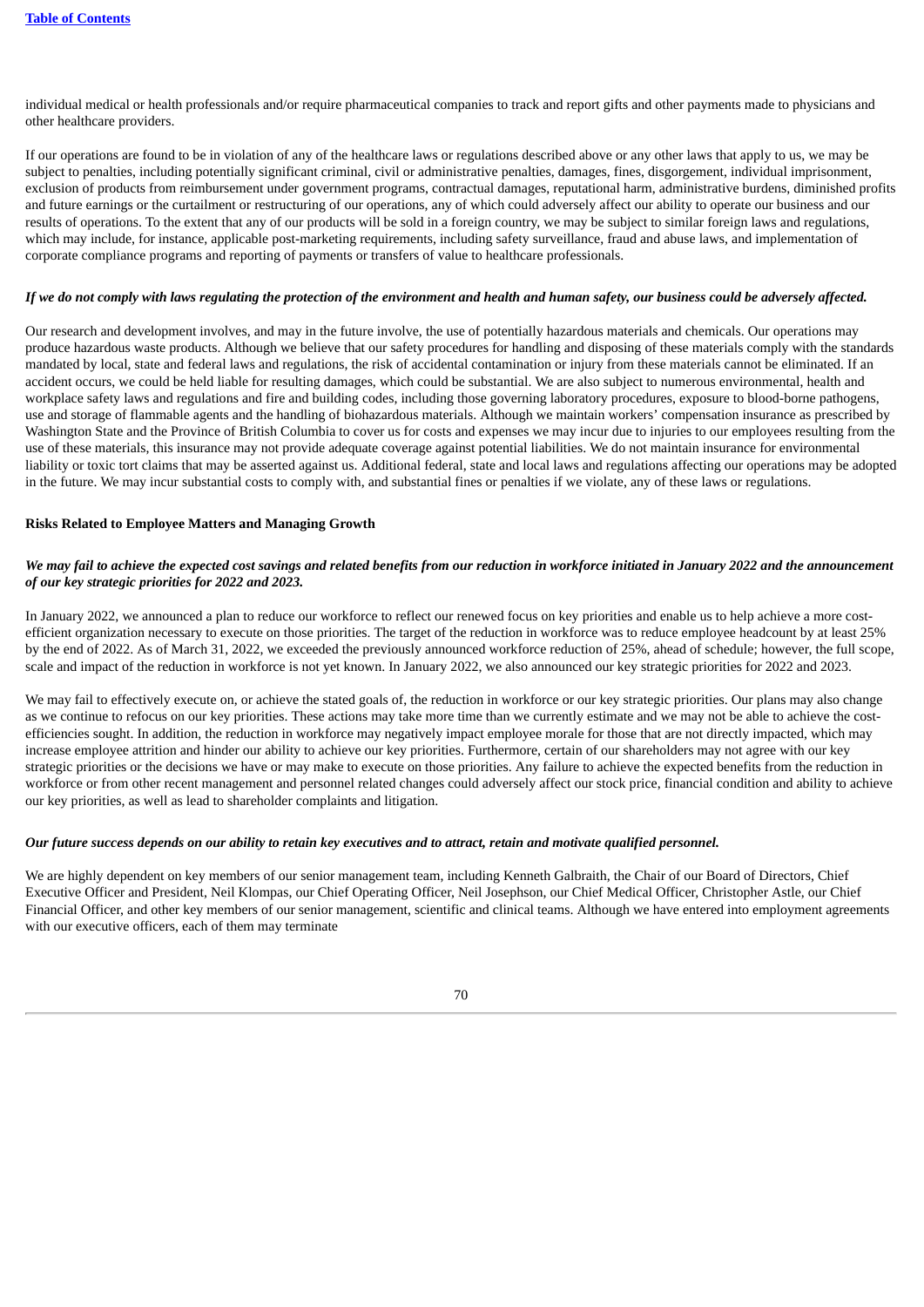their employment with us at any time. The loss of the services of our key senior managers and employees could impede the achievement of our research, development and commercialization objectives and seriously harm our ability to successfully implement our business strategy.

Retention and any future recruitment of qualified scientific, technical, clinical, manufacturing and sales and marketing personnel will also be critical to our success. In addition, we will need to effectively manage our managerial, operational, financial, development and other resources in order to successfully pursue our research, development and commercialization efforts for our existing and future product candidates. Furthermore, replacing key senior managers and employees may be difficult and may take an extended period of time because of the limited talent pool in our industry due to the breadth of skills and experience required to successfully develop, gain regulatory approval of and commercialize products. The reduction in workforce announced in January 2022 may also make retention of our current personnel both more important and more challenging. Intense competition for attracting key skill-sets and the impact of inflationary pressure on wages may limit our ability to attract, retain and motivate key personnel on acceptable terms. We also experience competition for the hiring of scientific and clinical personnel from universities and research institutions. In addition, we rely on consultants and advisors, including scientific and clinical advisors, to assist us in formulating our research and development and commercialization strategy. Our consultants and advisors may be employed by employers other than us and may have commitments under consulting or advisory contracts with other entities that may limit their availability. If we are unable to continue to attract and retain high quality personnel, our ability to pursue our business strategy will be limited.

### As we advance our development and commercialization plans and strategies, we may need to grow or modify our organization, and we may experience *difficulty in managing such change, which could disrupt our operations.*

As of March 31, 2022, we had 327 full-time employees. In January 2022, we announced a plan to reduce employee headcount by at least 25% by the end of 2022. As of March 31, 2022, we exceeded that 25% target. However, as we advance our development and commercialization plans and strategies in the future, we anticipate that we may need to expand or modify our employee base. Additionally, as our product candidates enter and advance through preclinical studies and any clinical trials, we may need to expand our development, manufacturing, regulatory sales and marketing capabilities or contract with other organizations to provide these capabilities for us. Future growth would impose significant added responsibilities on members of management, including the need to identify, recruit, maintain, motivate and integrate additional employees. Also, our management may need to divert a disproportionate amount of their attention away from our day-to-day activities and devote a substantial amount of time to managing any necessary growth activities. We may not be able to effectively manage an expansion of our operations, which may result in weaknesses in our infrastructure, give rise to operational errors, loss of business opportunities, loss of employees and reduced productivity amongst remaining employees. Any growth could require significant capital expenditures and may divert financial resources from other projects, such as the development of existing and additional product candidates. If our management is unable to effectively manage any needed growth, our expenses may increase more than expected, our ability to generate or grow revenue could be reduced and we may not be able to implement our business strategy. Our future financial performance and our ability to commercialize our product candidates and compete effectively with others in our industry will depend on our ability to effectively manage any future growth.

#### **Risks Related to Our Common Shares**

#### Our share price is likely to be volatile and the market price of our common shares may drop below the price paid by shareholders.

Investors should consider an investment in our common shares as risky and invest only if they can withstand a significant loss and wide fluctuations in the market value of their investment. Investors may be unable to sell their common shares at or above the price they paid for such shares due to fluctuations in the market price of our common shares arising from changes in our operating performance or prospects. Some of the factors that may cause the market price of our common shares to fluctuate or decrease include:

- results and timing of our clinical trials and clinical trials of our competitors' products;
- failure or discontinuation of any of our development programs;
- issues in manufacturing our product candidates or future approved products;
- regulatory developments or enforcement in the United States and foreign countries with respect to our product candidates or our competitors' products;

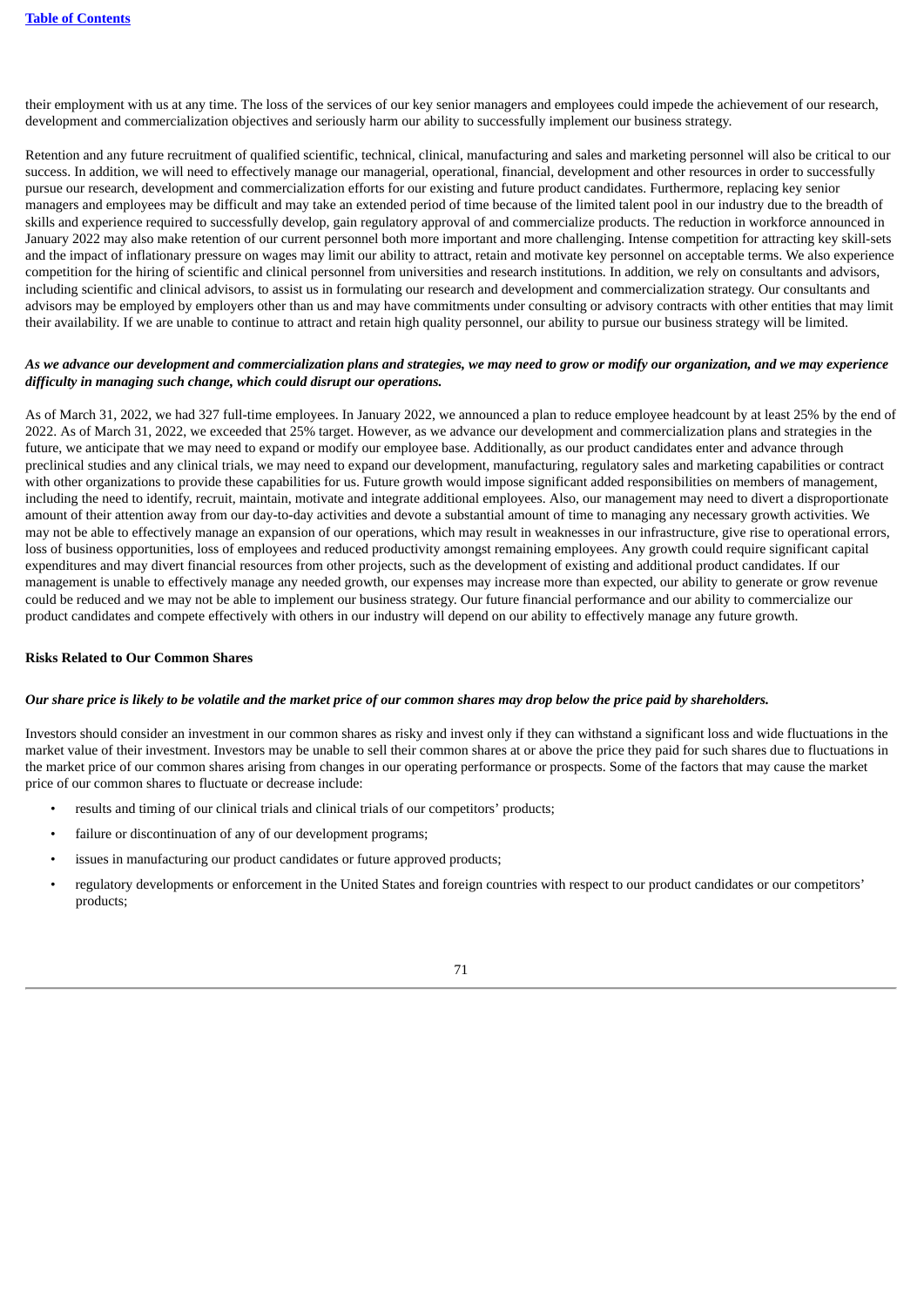- competition from existing products or new products that may emerge;
- developments or disputes concerning patents or other proprietary rights;
- introduction of technological innovations or new commercial products by us or our competitors;
- announcements by us, our strategic partners or our competitors of significant acquisitions, strategic partnerships, joint ventures, or capital commitments;
- changes in estimates or recommendations by securities analysts that cover our common shares;
- fluctuations in the valuation of companies in the biotechnology industry or otherwise perceived by investors to be comparable to us;
- the pendency of All Blue Falcons' unsolicited, non-binding proposal to acquire our company;
- public concern over our product candidates or any future approved products;
- litigation;
- future sales of our common shares;
- share price and volume fluctuations attributable to inconsistent trading volume levels of our common shares;
- additions or departures of key personnel, including developments relating to our reduction in workforce announced in January 2022;
- our ability to execute on our key strategic priorities announced in January 2022;
- changes in the structure of health care payment systems in the United States or other countries;
- failure of any of our product candidates, if approved, to achieve commercial success;
- economic and other external factors or other disasters or crises, such as the COVID-19 pandemic;
- period-to-period fluctuations in our financial condition and results of operations, including the timing of receipt of any milestone or other payments under commercialization or licensing agreements;
- general market conditions and market conditions for biopharmaceutical stocks;
- potential disagreements or disputes with certain of our shareholders;
- overall fluctuations in U.S. equity markets; and
- other factors that may be unanticipated or out of our control.

In addition, the stock market in general, and the stock of biopharmaceutical companies in particular, have experienced extreme price and volume fluctuations that have often been unrelated or disproportionate to the operating performance of the relevant companies, including recently in connection with the ongoing COVID-19 pandemic, which has resulted in increased volatility and decreased stock prices for many companies notwithstanding the lack of a fundamental change in their underlying business models or prospects. Broad market and industry factors, including potentially worsening economic conditions and other adverse effects or developments relating to the ongoing COVID-19 pandemic, may negatively affect the market price of our common shares, regardless of our actual operating performance. The realization of any of the above risks or any of a broad range of other risks, including those described in this "Risk Factors" section, could have a material adverse effect on the market price of our common shares.

#### *An active trading market for our common shares may not be sustained.*

An active trading market for our common shares may not be sustained. If an active market for our common shares does not continue, it may be difficult for our shareholders to sell their shares without depressing the market price for the common shares or sell their common shares at or above the prices at which they acquired their common shares or sell their common shares at the time they would like to sell. Any inactive trading market for our common shares may also impair our ability to raise capital to continue to fund our operations by selling common shares and may impair our ability to acquire other companies or technologies by using our common shares as consideration.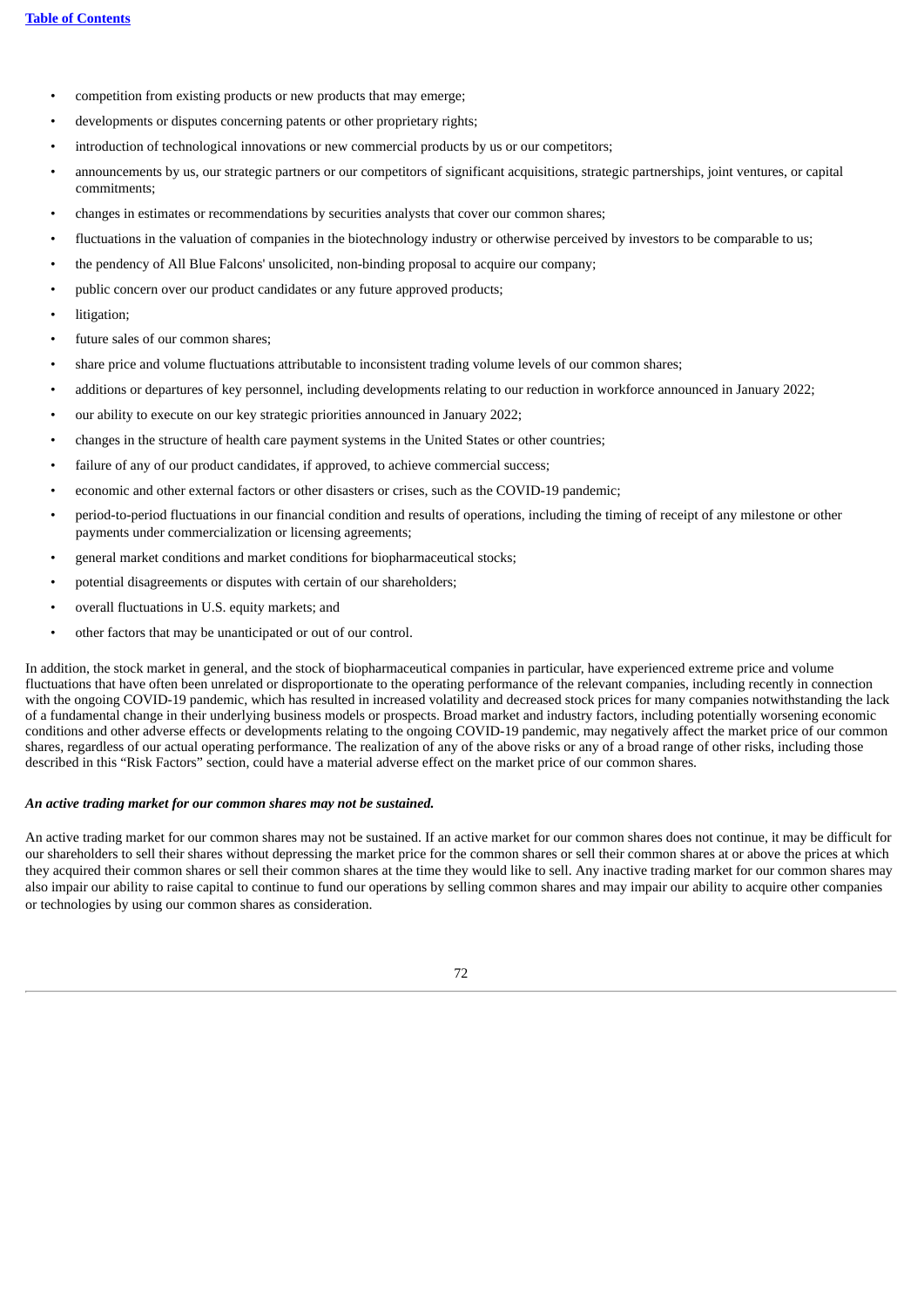#### Substantial future sales of our common shares, or the perception that these sales could occur, may cause the price of our common shares to drop *significantly, even if our business is performing well.*

A large volume of sales of our common shares could decrease the prevailing market price of our common shares and could impair our ability to raise additional capital through the sale of equity securities in the future. Even if a substantial number of sales of our common shares does not occur, the mere perception of the possibility of these sales could depress the market price of our common shares and have a negative effect on our ability to raise capital in the future.

#### Our management team has broad discretion to use the net proceeds from public and private and debt financings and its investment of these proceeds may not yield a favorable return. They may invest the proceeds in ways with which our shareholders disagree.

Our management team has broad discretion in the application of the net proceeds we received pursuant to our January 2022 public offering of common shares and pre-funded warrants to purchase common shares, as well as net proceeds we may receive from future fundraising efforts, including pursuant to our "at-the-market" equity offering program and we could spend or invest the proceeds in ways with which our shareholders disagree. Accordingly, shareholders will need to rely on our management team's judgment with respect to the use of these proceeds. However, the failure by management to apply these funds effectively could negatively affect our ability to operate and grow our business.

We cannot specify with certainty all of the particular uses for the net proceeds to be received from our fundraising efforts. In addition, the amount, allocation and timing of our actual expenditures will depend upon numerous factors, including milestone payments received from our strategic partnerships and royalties received on sale of any future approved product. Accordingly, we will have broad discretion in using these proceeds. Until the net proceeds are used, they may be placed in investments that do not produce significant income or that may lose value.

## We do not anticipate paving cash dividends for the foreseeable future, and accordinaly, shareholders must rely on share appreciation for any return on *their investment.*

We have never paid any dividends on our common shares. We currently intend to retain our future earnings, if any, to fund the development and growth of our business and do not anticipate that we will declare or pay any cash dividends on our common shares in the foreseeable future. As a result, capital appreciation, if any, of our common shares will be the sole source of gain on investment in our common shares for the foreseeable future. Investors seeking cash dividends should not invest in our common shares.

#### We are governed by the corporate laws of Canada, which in some cases have a different effect on shareholders than the corporate laws of the United *States.*

We are governed by the BCBCA and other relevant Canadian laws, which may affect the rights of shareholders differently than those of a company governed by the laws of a U.S. jurisdiction, and may, together with our charter documents, have the effect of delaying, deferring or discouraging another party from acquiring control of our company by means of a tender offer, a proxy contest or otherwise, or may affect the price an acquiring party would be willing to offer in such an instance. The material differences between the BCBCA and Delaware General Corporation Law ("DGCL") that may have the greatest such effect include the following: (i) for certain corporate transactions (such as mergers and amalgamations or amendments to our articles) the BCBCA generally requires the voting threshold to be a special resolution approved by 66 2/3% of shareholders, or as set out in the articles, as applicable, whereas DGCL generally only requires a majority vote; and (ii) under the BCBCA a holder of 5% or more of our common shares can requisition a special meeting of shareholders, whereas such right does not exist under the DGCL. Investors may find our company and our common shares less attractive because we are governed by foreign laws.

### U.S. civil liabilities may not be enforceable against us, our directors, our officers or certain experts named in our Annual Report on Form 10-K.

We are governed by the BCBCA and our principal place of business is in Canada. Certain of our directors and officers, as well as certain experts named in our Annual Report on Form 10-K, reside outside of the United States, and all or a substantial portion of their assets as well as all or a substantial portion of our assets are located outside the United States. As a result, it may be difficult for investors to effect service of process within the United States upon us and such directors, officers and experts or to enforce judgments obtained against us or such persons, in U.S. courts, in any action, including actions predicated upon the civil liability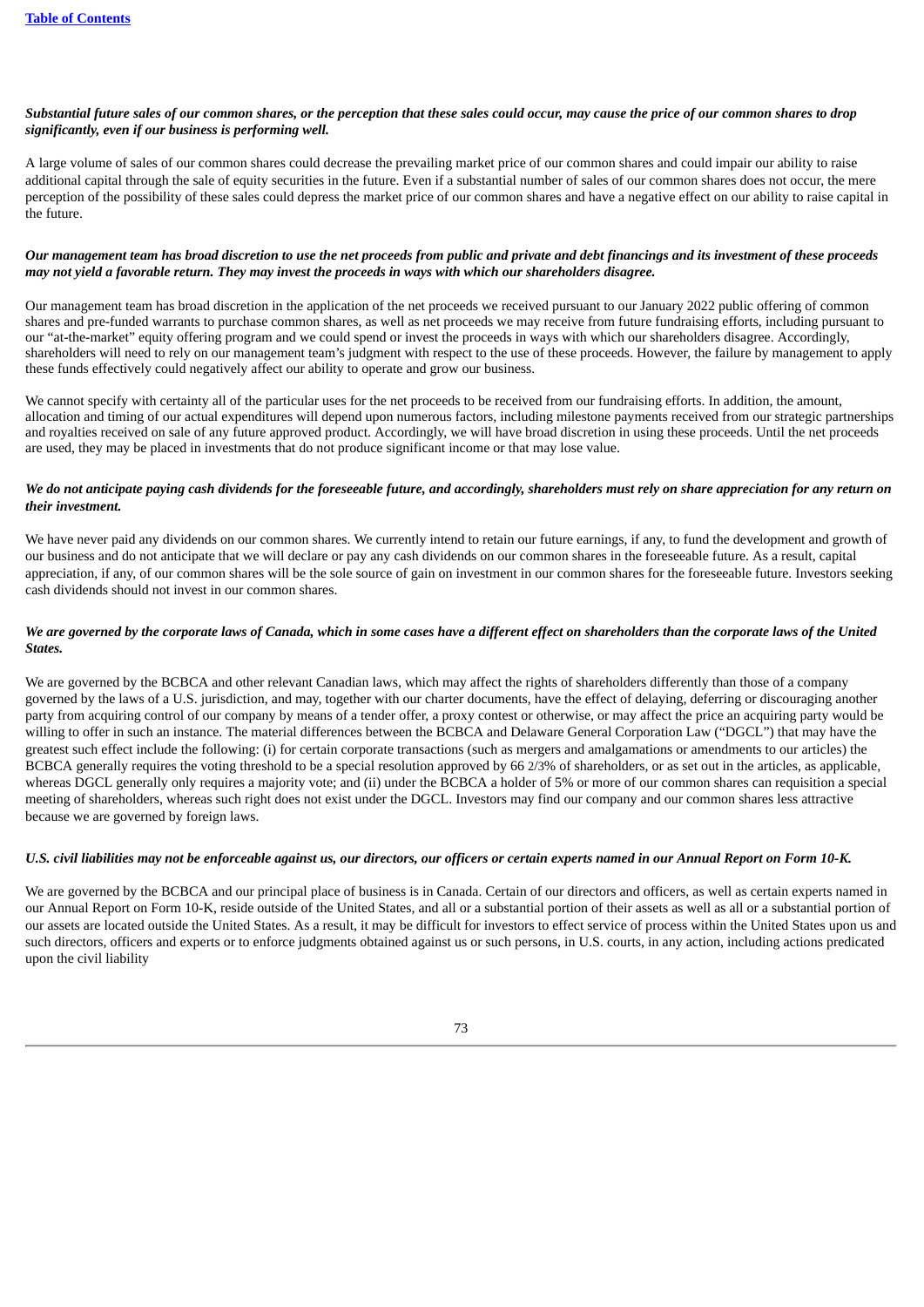provisions of U.S. federal securities laws or any other laws of the United States. Additionally, rights predicated solely upon civil liability provisions of U.S. federal securities laws or any other laws of the United States may not be enforceable in original actions, or actions to enforce judgments obtained in U.S. courts, brought in Canadian courts, including courts in the Province of British Columbia. Furthermore, provisions in our articles provide that, unless we consent in writing to the selection of an alternative forum, the Supreme Court of British Columbia and the appellate courts therefrom, to the fullest extent permitted by law, will be the sole and exclusive forum for certain actions or proceedings brought against us, our directors and/or our officers. These provisions may limit our shareholders' ability to bring a claim against us in a judicial forum that our shareholders consider favorable or convenient for such disputes and may discourage lawsuits with respect to such claims.

## U.S. holders of our common shares may suffer adverse U.S. federal income tax consequences if we are characterized as a passive foreign investment *company.*

Generally, we will be a "passive foreign investment company" ("PFIC") for U.S. federal income tax purposes for any taxable year if either (i) at least 75% of our gross income is passive income or (ii) at least 50% of the average quarterly value of our assets is attributable to assets that produce passive income or are held for the production of passive income. For purposes of these tests, passive income generally includes dividends, interest, gains from the sale of investment property, and certain rents and royalties. If we are a PFIC for any taxable year during which a U.S. holder holds our common shares, such U.S. holder may suffer adverse U.S. federal income tax consequences. Additionally, if we are a PFIC for any taxable year during which a U.S. holder holds our common shares, we will generally continue to be treated as a PFIC with respect to such U.S. holder for all succeeding taxable years during which such U.S. holder holds our common shares (unless certain elections are made), even if we cease to satisfy the PFIC tests described above.

We believe that we were not classified as a PFIC for the taxable year ended December 31, 2021. However, whether we are a PFIC for the current taxable year or any future taxable year is a fact-intensive determination made on an annual basis and based on the application of complex U.S. federal income tax rules that are subject to differing interpretations. U.S. holders should consult their own tax advisors regarding the tax consequences if we are a PFIC for any taxable year.

### Our principal shareholders, in aggregate, could exert substantial control over us which could delay or prevent a change in corporate control or result *in the entrenchment of management or the board of directors.*

Our principal shareholders, being our shareholders that beneficially own (or upon exercise of convertible securities would own) 10% or more of our common shares, together with their affiliates and related persons, in aggregate, own or could acquire (contingent upon the exercise of convertible securities they own) approximately 11.9% of our outstanding common shares as of March 31, 2022 (3.0% excluding the exercise of convertible securities). Our directors and named executive officers beneficially own, in the aggregate, approximately 1.6% of our outstanding common shares as of March 31, 2022. Our principal shareholders, if acting together (with or without our directors and named executive officers), may have the ability to exert substantial control over the outcome of matters submitted to our shareholders for approval, including the election and removal of directors and any merger or sale of all or substantially all of our assets. In addition, our principal shareholders, if acting together (with or without our directors and named executive officers), may have the ability to exert substantial control over the management and affairs of our company. Accordingly, this concentration of ownership could harm the market price of our common shares by:

- delaying, deferring, or preventing a change in control;
- entrenching our management or the board of directors;
- impeding a merger, takeover, or other business combination involving us; or
- discouraging a potential acquirer from making a tender offer or otherwise attempting to obtain control of us.

#### Provisions in our corporate charter documents and Canadian law could make an acquisition of us, which may be beneficial to our shareholders, more difficult and may prevent attempts by our shareholders to replace or remove our current management and/or limit the market price of our common *shares.*

Provisions in our notice of articles and articles, as well as certain provisions under the BCBCA, and applicable Canadian securities laws, may discourage, delay or prevent a merger, acquisition or other change in control of us that shareholders may consider favorable, including transactions in which they might otherwise receive a premium for their common shares. These provisions include the establishment of a staggered board of directors, which divides the board into three groups, with directors in

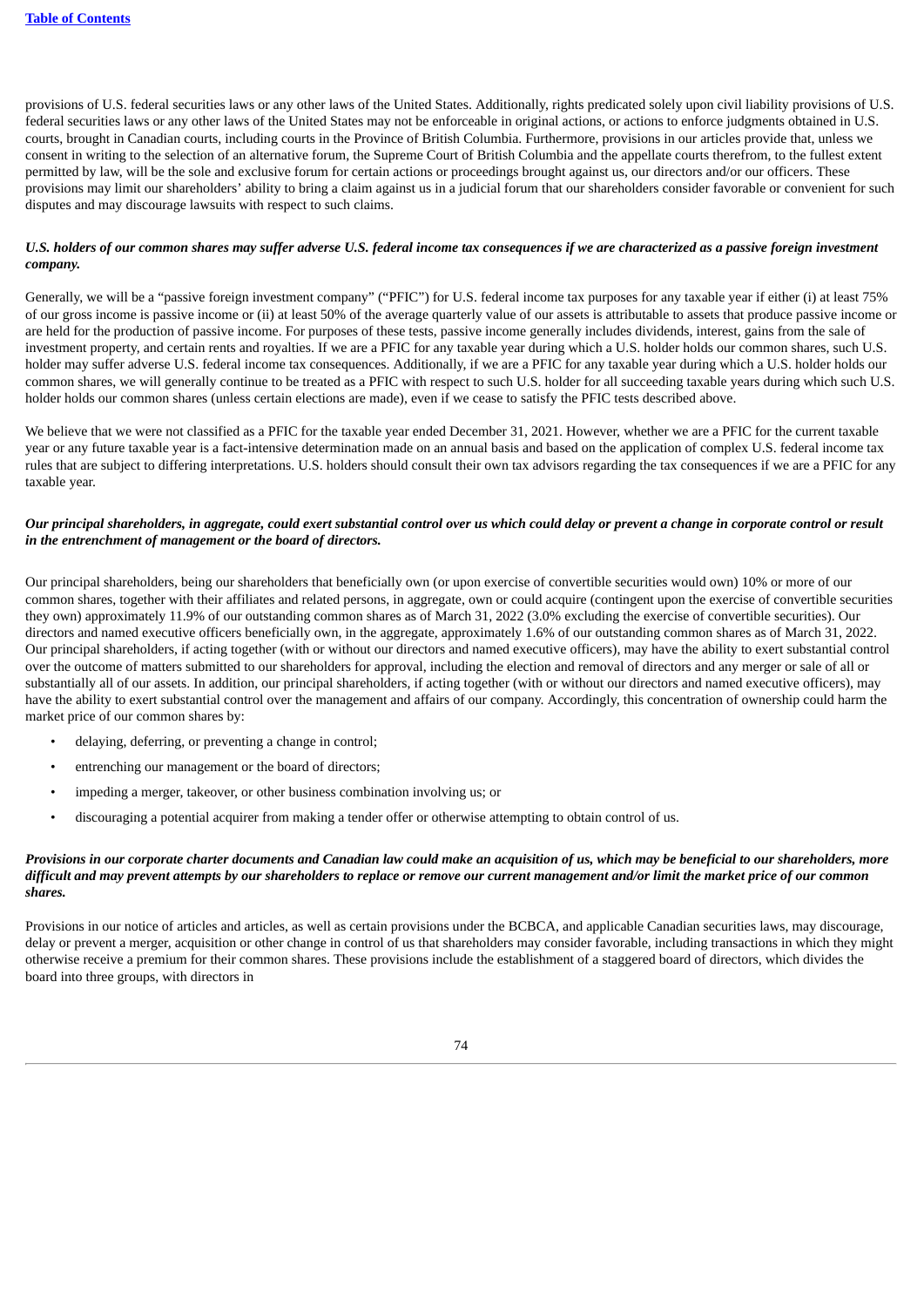each group serving a three-year term. The existence of a staggered board can make it more difficult for shareholders to replace or remove incumbent members of our board of directors. As such, these provisions could also limit the price that investors might be willing to pay in the future for our common shares, thereby depressing the market price of our common shares. In addition, because our board of directors is responsible for appointing the members of our management team, these provisions may frustrate or prevent any attempts by our shareholders to replace or remove our current management by making it more difficult for shareholders to replace members of our board of directors. Among other things, these provisions include the following:

- shareholders cannot amend our articles unless such amendment is approved by shareholders holding at least a majority of the shares entitled to vote on such approval;
- our board of directors may, without shareholder approval, issue preferred shares having any terms, conditions, rights, preferences and privileges as the board of directors may determine; and
- shareholders must give advance notice to nominate directors or to submit proposals for consideration at shareholders' meetings.

#### **General Risk Factors**

## If we fail to maintain an effective system of internal control over financial reporting, we may not be able to accurately report our financial results or prevent fraud. As a result, shareholders could lose confidence in our financial and other public reporting, which would harm our business and the *trading price of our common shares.*

Under the Sarbanes-Oxley Act of 2002, we are required to establish and maintain effective internal control over financial reporting and adequate disclosure controls and procedures. Effective internal control over financial reporting is necessary for us to provide reliable financial reports and, together with adequate disclosure controls and procedures, are designed to prevent fraud. Even if our management concludes that our internal control over financial reporting is effective, our independent registered public accounting firm may conclude that there are material weaknesses or significant deficiencies with respect to our internal controls or the level at which our internal controls are documented, designed, implemented or reviewed. Undetected material weaknesses in our internal controls could lead to financial statement restatements and require us to incur the expense of remediation. Inferior internal controls could also cause investors to lose confidence in our reported financial information, which could have a negative effect on the trading price of our common shares. Furthermore, if we cannot provide reliable financial reports or prevent fraud, including as a result of remote working by our employees in connection with COVID-19 and related public health safety measures, our business and results of operations would likely be materially and adversely affected.

#### *We are at risk of securities class action litigation.*

Securities class action litigation has often been brought against companies following a decline in the market price of their securities. This risk is especially relevant for us because biotechnology companies have experienced significant stock price volatility in recent years. If we face such litigation, it could result in substantial costs and a diversion of management's attention and resources, which could materially harm our business.

### If securities or industry analysts do not publish research or publish inaccurate or unfavorable research about our business, our share price and trading *volume could decline.*

The trading market for our common shares will depend on the research and reports that securities or industry analysts publish about us or our business. We do not have any control over these analysts. We cannot assure that analysts will cover us or provide accurate or favorable coverage. If one or more of the analysts who cover us downgrade our stock or change their opinion of our common shares negatively, our share price would likely decline. If one or more of these analysts cease coverage of our company or fail to regularly publish reports on us, we could lose visibility in the financial markets, which could cause our share price or trading volume to decline. Moreover, the research and reports that analysts publish may suggest a price for our common shares that does not fully or accurately reflect the true value of our company. Furthermore, even if such analyst publications are favorable, these reports could have negative consequences for us.

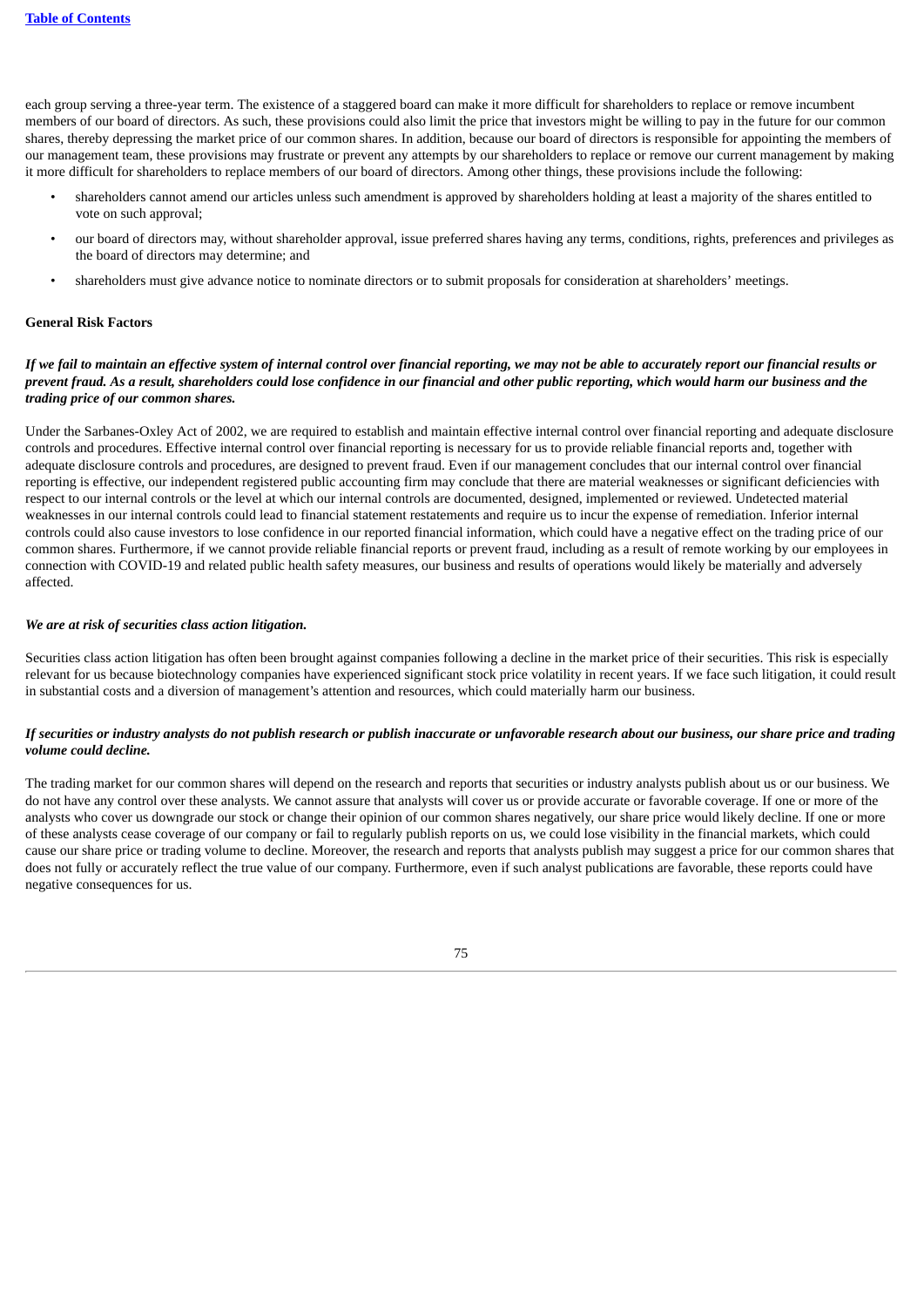# **Item 2. Unregistered Sales of Equity Securities and Use of Proceeds**

None.

# **Item 3. Defaults upon Senior Securities**

None.

# **Item 4. Mine Safety Disclosures**

Not applicable.

# **Item 5. Other Information**

None.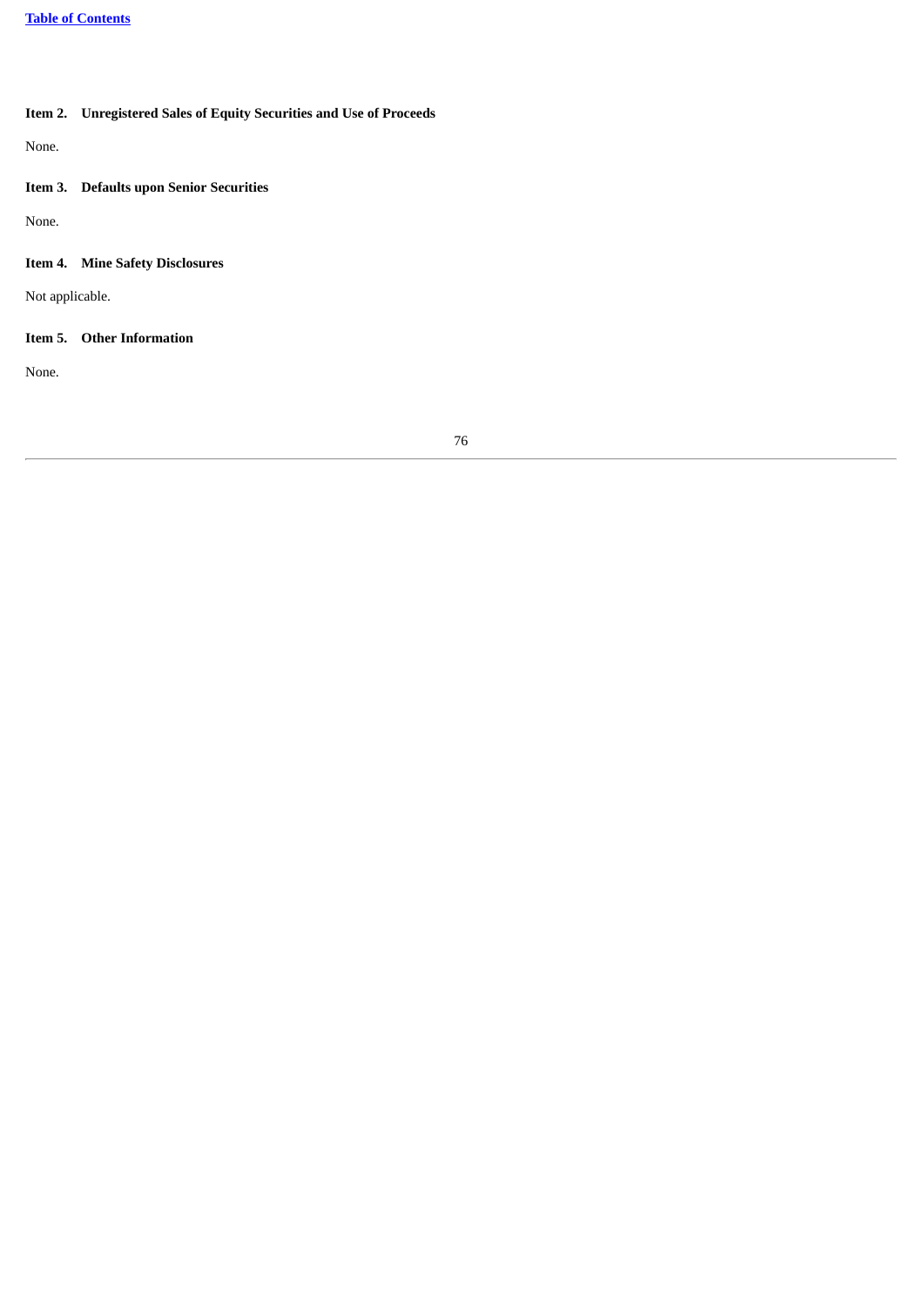# **Item 6. Exhibits**

| Exhibit No. | <b>Description</b>                                                                                                                                                                                                                                                                              |
|-------------|-------------------------------------------------------------------------------------------------------------------------------------------------------------------------------------------------------------------------------------------------------------------------------------------------|
|             | 3.1 Notice of Articles of the Company (incorporated by reference to Exhibit 3.1 to the Company's Amendment No. 1 to the<br>Annual Report on Form 10-K/A, originally filed with the SEC on May 2, 2022).                                                                                         |
|             | 3.2 Form of Articles of the Company (incorporated by reference to Exhibit 3.2 to the Company's Registration Statement on Form<br>F-1 (File No. 333-217100), originally filed with the SEC on April 17, 2017).                                                                                   |
|             | 4.1 Specimen common share certificate (incorporated by reference to Exhibit 4.1 to the Company's Annual Report on Form 10-K,<br>originally filed with the SEC on February 24, 2022).                                                                                                            |
|             | 4.2 Form of Pre-Funded Warrant to Purchase Common Shares (incorporated by reference to Exhibit 4.1 to the Company's Current<br>Report on Form 8-K originally filed with the SEC on January 27, 2022).                                                                                           |
|             | 10.1#Employment Agreement by and between the Company and Kenneth Galbraith, dated January 5, 2022 (incorporated by<br>reference to Exhibit 10.1 to the Company's Current Report on Form 8-K originally filed with the SEC on January<br>$5, 2022$ ).                                            |
|             | 10.2#Separation Agreement and Release by and between the Company and Ali Tehrani, dated January 5, 2022 (incorporated by<br>reference to Exhibit 10.2 to the Company's Current Report on Form 8-K originally filed with the SEC on January<br>$5, 2022$ ).                                      |
|             | 10.3#Promotion Letter from the Company to Neil Klompas, dated January 5, 2022 (incorporated by reference to Exhibit 10.3 to the<br>Company's Current Report on Form 8-K originally filed with the SEC on January 5, 2022).                                                                      |
|             | 10.4#inducement Stock Option and Equity Compensation Plan (incorporated by reference to Exhibit 10.4 to the Company's Current<br>Report on Form 8-K originally filed with the SEC on January 5, 2022).                                                                                          |
|             | 10.5 <del>#Separation Agreement and Release by and between the Company and James Priour, dated February 4, 2022 (incorporated by</del><br>reference to Exhibit 10.63 to the Company's Annual Report on Form 10-K, originally filed with the SEC on<br>February 24, 2022).                       |
|             | 10.6 <del>#Separation Agreement and Release by and between the Company and Kathryn O'Driscoll, dated March 4, 2022 (incorporated</del><br>by reference to Exhibit 10.70 to the Company's Amendment No. 1 to the Annual Report on Form 10-K/A,<br>originally filed with the SEC on May 2, 2022). |
|             | 10.7#Separation Agreement and Release by and between the Company and Anthony Polverino, dated March 14, 2022 (incorporated<br>by reference to Exhibit 10.69 to the Company's Amendment No. 1 to the Annual Report on Form 10-K/A,<br>originally filed with the SEC on May 2, 2022).             |
|             | 10.8#Amended and Restated Employment Agreement by and between the Company and Christopher Astle, dated February 24, 2022<br>(incorporated by reference to Exhibit 10.1 to the Company's Current Report on Form 8-K originally filed with the<br>SEC on February 25, 2022).                      |
|             | 10.9#Executive Incentive Compensation Plan (incorporated by reference to Exhibit 10.1 to the Company's Current Report on Form<br>8-K originally filed with the SEC on March 9, 2022).                                                                                                           |
|             | 31.1 Certification of Chief Executive Officer pursuant to Rule 13a-14(a) or 15d-14(a) of the Securities Exchange Act of 1934.                                                                                                                                                                   |
|             | 31.2 Certification of Chief Financial Officer pursuant to Rule 13a-14(a) or 15d-14(a) of the Securities Exchange Act of 1934.                                                                                                                                                                   |
|             | 32.1 Certification of the Chief Executive Officer pursuant to 18 U.S.C. Section 1350, as adopted pursuant to Section 906 of the<br>Sarbanes-Oxley Act of 2002.                                                                                                                                  |
|             | 32.2 Certification of the Chief Financial Officer pursuant to 18 U.S.C. Section 1350, as adopted pursuant to Section 906 of the<br>Sarbanes-Oxley Act of 2002.                                                                                                                                  |
|             |                                                                                                                                                                                                                                                                                                 |

77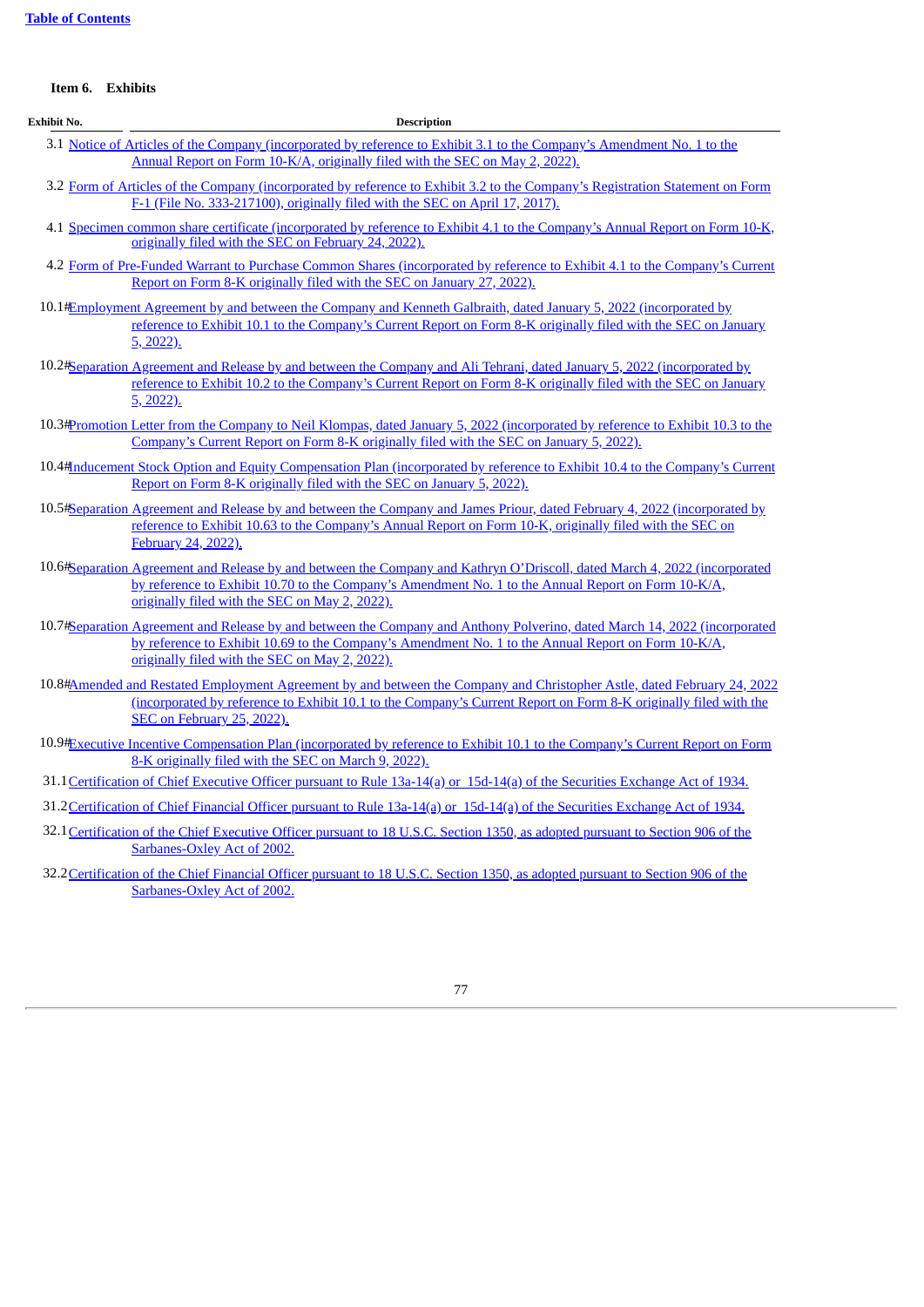101 The following materials from the Registrant's Quarterly Report on Form 10-Q for the period ended March 31, 2022, formatted in Inline XBRL (Inline eXtensible Business Reporting Language): (i) Interim Condensed Consolidated Balance Sheets at March 31, 2022 (unaudited) and December 31, 2021 (audited), (ii) Interim Condensed Consolidated Statements of Loss and Comprehensive Loss for the three month periods ended March 31, 2022 and 2021 (unaudited), (iii) Interim Condensed Consolidated Statements of Changes in Shareholders' Equity for the three month periods ended March 31, 2022 and 2021 (unaudited), (v) Interim Condensed Consolidated Statements of Cash Flows for the three month periods ended March 31, 2022 and 2021 (unaudited) and (vi) Notes to the Interim Condensed Consolidated Financial Statements (unaudited)

104 Cover Page Interactive Data File (formatted as Inline XBRL and contained in Exhibit 101).

# Indicates management contract or compensatory plan.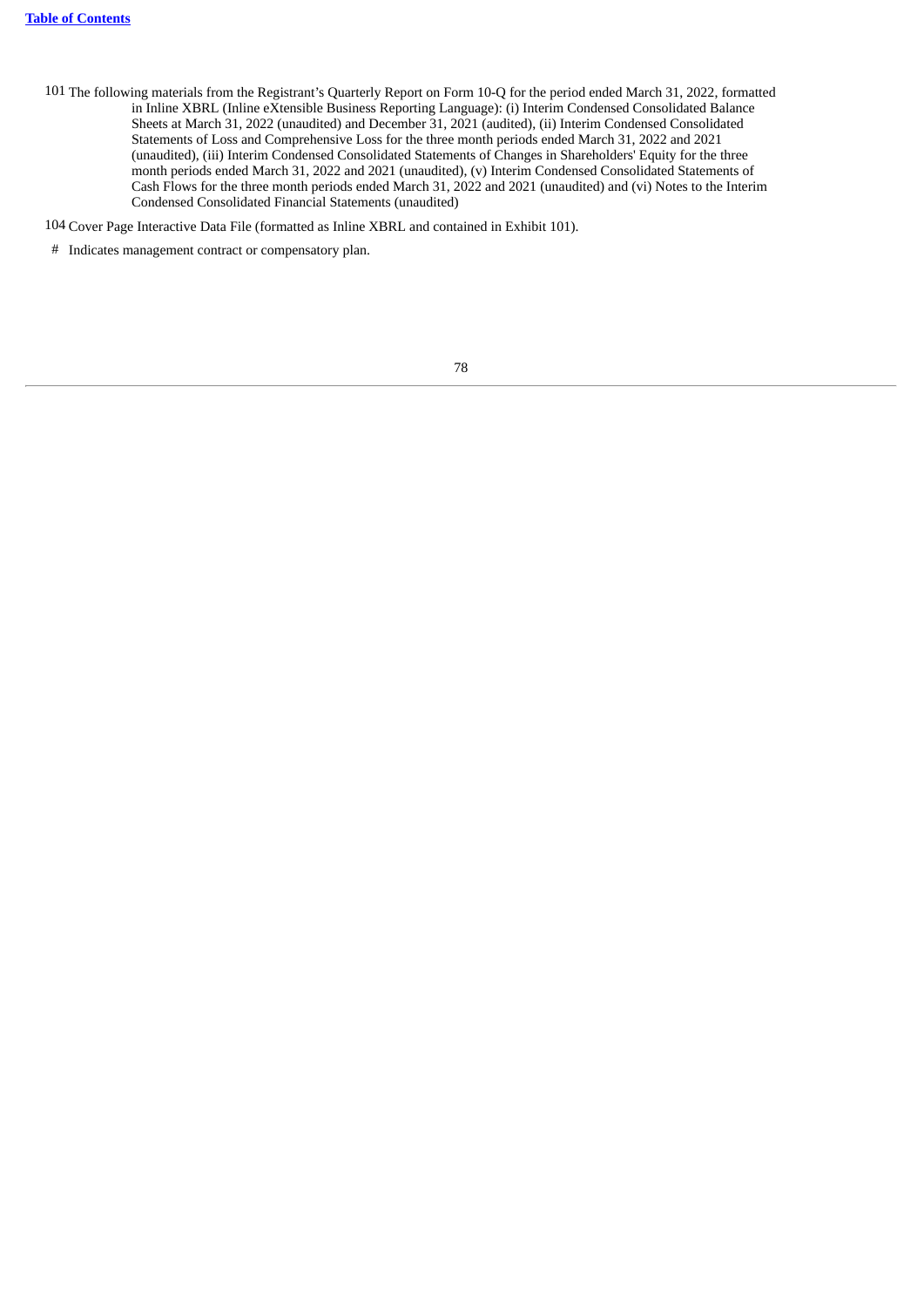## **SIGNATURES**

Pursuant to the requirements of the Securities Exchange Act of 1934, the registrant has duly caused this report to be signed on its behalf by the undersigned thereunto duly authorized.

# **ZYMEWORKS INC.**

| By: |                       | /s/ Kenneth Galbraith                                                                                       |  |  |  |
|-----|-----------------------|-------------------------------------------------------------------------------------------------------------|--|--|--|
|     | Name:                 | Kenneth Galbraith                                                                                           |  |  |  |
|     | Title:                | Chair of the Board of Directors, Chief Executive<br>Officer and President (Principal Executive Officer)     |  |  |  |
|     | Date:                 | May 4, 2022                                                                                                 |  |  |  |
| By: | /s/ Christopher Astle |                                                                                                             |  |  |  |
|     | Name:                 | Christopher Astle                                                                                           |  |  |  |
|     | Title:                | Senior Vice President and Chief Financial Officer<br>(Principal Financial Officer and Principal Accounting) |  |  |  |
|     |                       | Officer)                                                                                                    |  |  |  |

79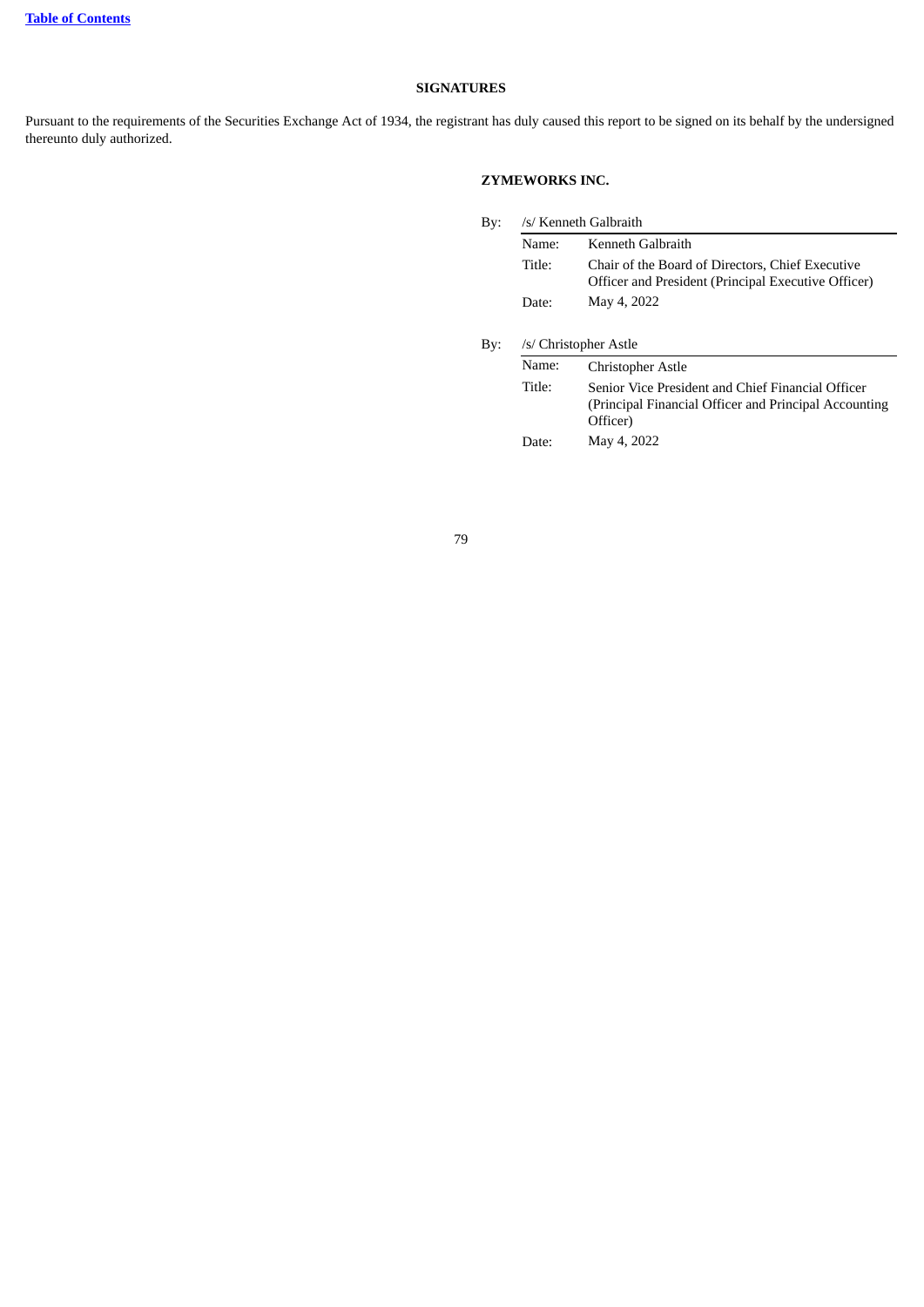## **CERTIFICATION PURSUANT TO SECTION 302 OF THE SARBANES-OXLEY ACT OF 2002**

<span id="page-85-0"></span>I, Kenneth Galbraith, certify that:

1.I have reviewed this Quarterly Report on Form 10-Q of Zymeworks Inc.;

2.Based on my knowledge, this report does not contain any untrue statement of a material fact or omit to state a material fact necessary to make the statements made, in light of the circumstances under which such statements were made, not misleading with respect to the period covered by this report;

3.Based on my knowledge, the financial statements, and other financial information included in this report, fairly present in all material respects the financial condition, results of operations and cash flows of the registrant as of, and for, the periods presented in this report;

4.The registrant's other certifying officer(s) and I are responsible for establishing and maintaining disclosure controls and procedures (as defined in Exchange Act Rules 13a-15(e) and 15d-15(e)) and internal control over financial reporting (as defined in Exchange Act Rules 13a-15(f) and 15d-15(f)) for the registrant and have:

(a) Designed such disclosure controls and procedures, or caused such disclosure controls and procedures to be designed under our supervision, to ensure that material information relating to the registrant, including its consolidated subsidiaries, is made known to us by others within those entities, particularly during the period in which this report is being prepared;

(b) Designed such internal control over financial reporting, or caused such internal control over financial reporting to be designed under our supervision, to provide reasonable assurance regarding the reliability of financial reporting and the preparation of financial statements for external purposes in accordance with generally accepted accounting principles;

(c) Evaluated the effectiveness of the registrant's disclosure controls and procedures and presented in this report our conclusions about the effectiveness of the disclosure controls and procedures, as of the end of the period covered by this report based on such evaluation; and

(d) Disclosed in this report any change in the registrant's internal control over financial reporting that occurred during the registrant's most recent fiscal quarter (the registrant's fourth fiscal quarter in the case of an annual report) that has materially affected, or is reasonably likely to materially affect, the registrant's internal control over financial reporting; and

5.The registrant's other certifying officer(s) and I have disclosed, based on our most recent evaluation of internal control over financial reporting, to the registrant's auditors and the audit committee of the registrant's board of directors (or persons performing the equivalent functions):

(a) All significant deficiencies and material weaknesses in the design or operation of internal control over financial reporting which are reasonably likely to adversely affect the registrant's ability to record, process, summarize and report financial information; and

(b) Any fraud, whether or not material, that involves management or other employees who have a significant role in the registrant's internal control over financial reporting.

Date: May 4, 2022

/s/ Kenneth Galbraith

Chief Executive Officer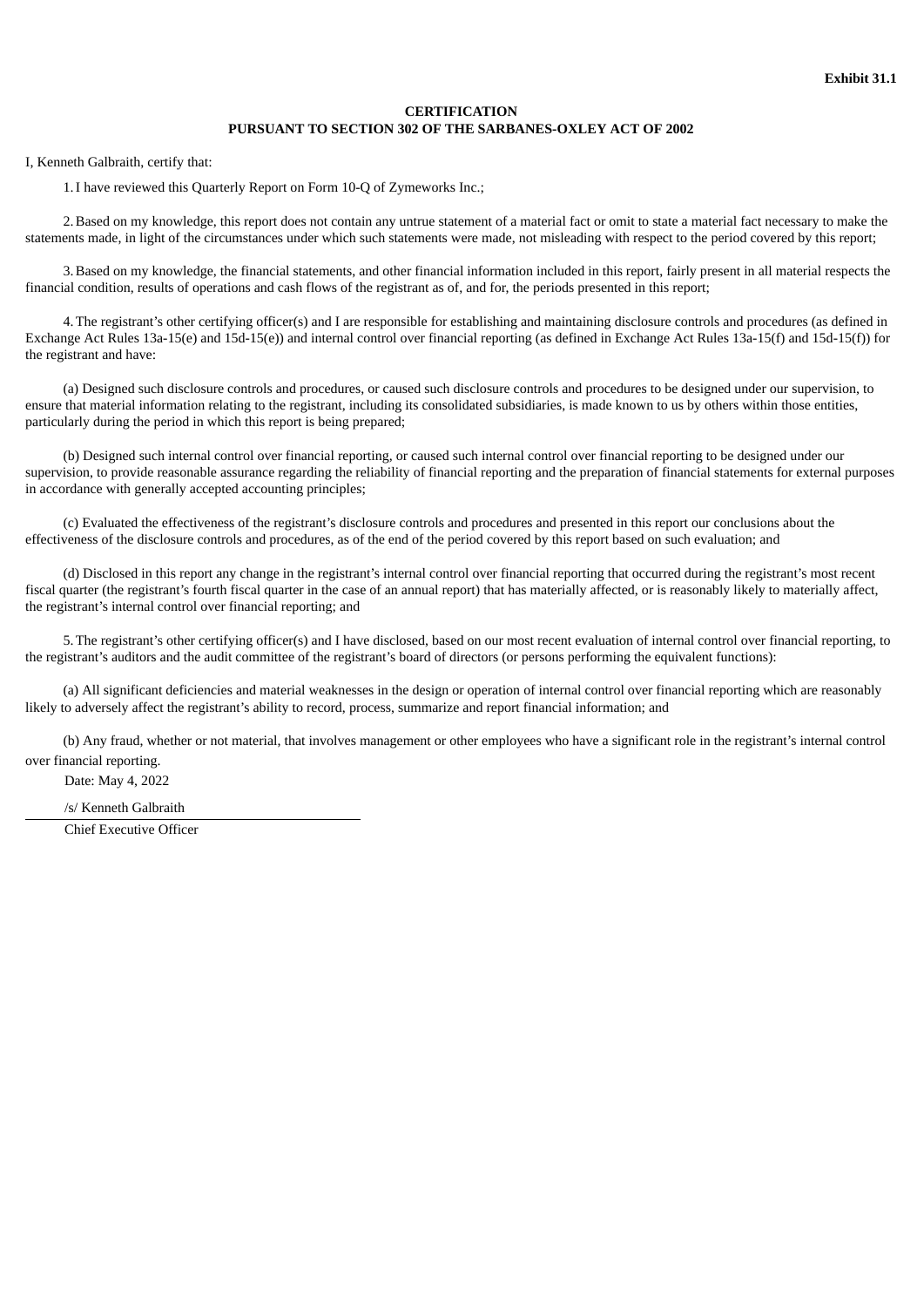## **CERTIFICATION PURSUANT TO SECTION 302 OF THE SARBANES-OXLEY ACT OF 2002**

<span id="page-86-0"></span>I, Christopher Astle, certify that:

1.I have reviewed this Quarterly Report on Form 10-Q of Zymeworks Inc.;

2.Based on my knowledge, this report does not contain any untrue statement of a material fact or omit to state a material fact necessary to make the statements made, in light of the circumstances under which such statements were made, not misleading with respect to the period covered by this report;

3.Based on my knowledge, the financial statements, and other financial information included in this report, fairly present in all material respects the financial condition, results of operations and cash flows of the registrant as of, and for, the periods presented in this report;

4.The registrant's other certifying officer(s) and I are responsible for establishing and maintaining disclosure controls and procedures (as defined in Exchange Act Rules 13a-15(e) and 15d-15(e)) and internal control over financial reporting (as defined in Exchange Act Rules 13a-15(f) and 15d-15(f)) for the registrant and have:

(a) Designed such disclosure controls and procedures, or caused such disclosure controls and procedures to be designed under our supervision, to ensure that material information relating to the registrant, including its consolidated subsidiaries, is made known to us by others within those entities, particularly during the period in which this report is being prepared;

(b) Designed such internal control over financial reporting, or caused such internal control over financial reporting to be designed under our supervision, to provide reasonable assurance regarding the reliability of financial reporting and the preparation of financial statements for external purposes in accordance with generally accepted accounting principles;

(c) Evaluated the effectiveness of the registrant's disclosure controls and procedures and presented in this report our conclusions about the effectiveness of the disclosure controls and procedures, as of the end of the period covered by this report based on such evaluation; and

(d) Disclosed in this report any change in the registrant's internal control over financial reporting that occurred during the registrant's most recent fiscal quarter (the registrant's fourth fiscal quarter in the case of an annual report) that has materially affected, or is reasonably likely to materially affect, the registrant's internal control over financial reporting; and

5.The registrant's other certifying officer(s) and I have disclosed, based on our most recent evaluation of internal control over financial reporting, to the registrant's auditors and the audit committee of the registrant's board of directors (or persons performing the equivalent functions):

(a) All significant deficiencies and material weaknesses in the design or operation of internal control over financial reporting which are reasonably likely to adversely affect the registrant's ability to record, process, summarize and report financial information; and

(b) Any fraud, whether or not material, that involves management or other employees who have a significant role in the registrant's internal control over financial reporting.

Date: May 4, 2022

/s/ Christopher Astle

Chief Financial Officer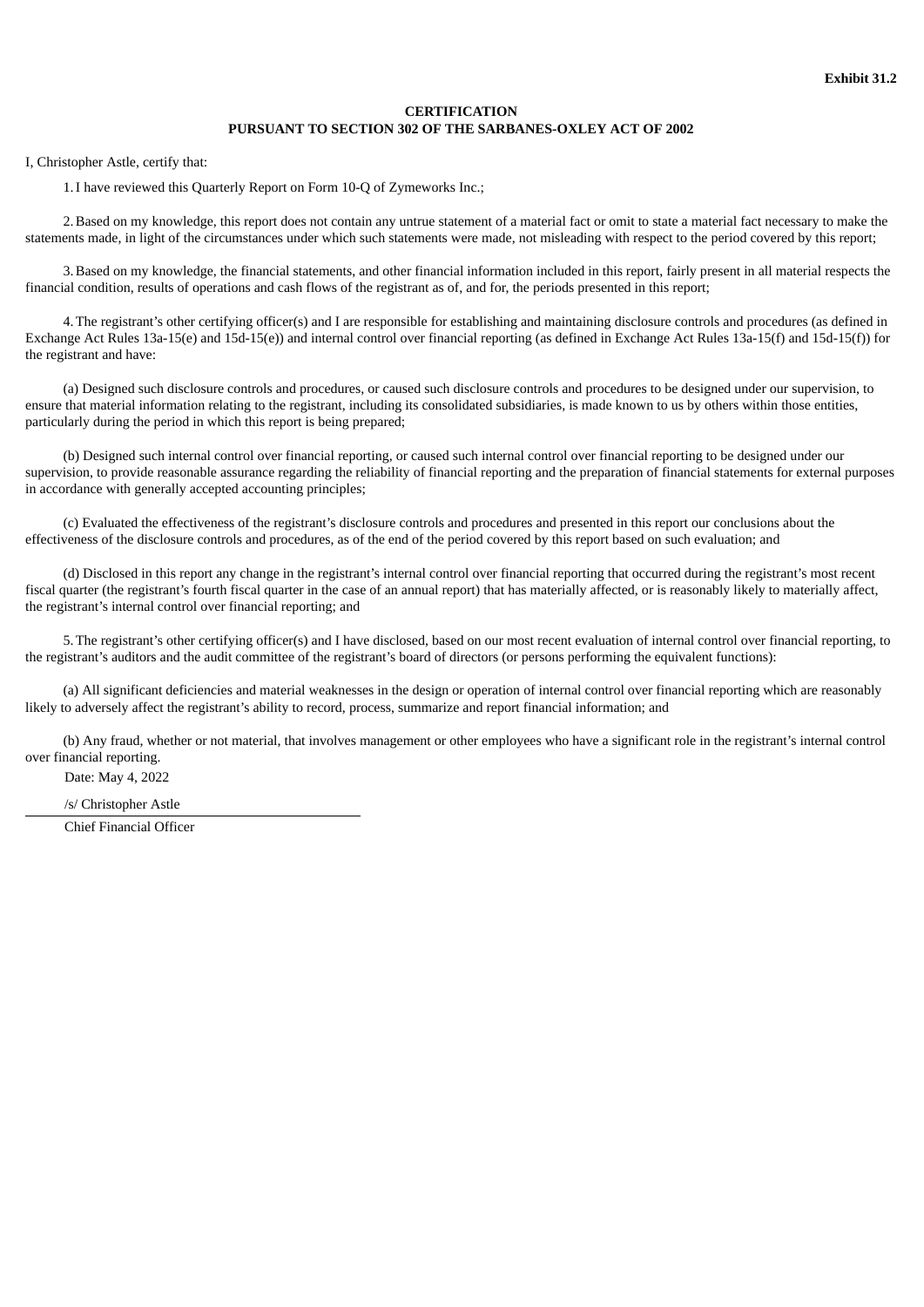### **SECTION 906 CERTIFICATION**

<span id="page-87-0"></span>Pursuant to section 906 of the Sarbanes-Oxley Act of 2002 (subsections (a) and (b) of section 1350, chapter 63 of title 18, United States Code) in connection with the Quarterly Report on Form 10-Q of Zymeworks Inc. for the quarterly period ended March 31, 2022 as filed with the Securities and Exchange Commission on the date hereof (the "Report"), the undersigned officer hereby certifies, to such officer's knowledge, that:

(1) The Report fully complies with the requirements of Section 13(a) or 15(d) of the Securities Exchange Act of 1934; and

(2) The information contained in the Report fairly presents, in all material respects, the financial condition and results of operations of Zymeworks Inc.

| /s/ Kenneth Galbraith |                         |  |  |  |
|-----------------------|-------------------------|--|--|--|
| Name:                 | Kenneth Galbraith       |  |  |  |
| Title:                | Chief Executive Officer |  |  |  |
| Date:                 | May 4, 2022             |  |  |  |

This certification accompanies the Report pursuant to § 906 of the Sarbanes-Oxley Act of 2002 and shall not, except to the extent required by the Sarbanes-Oxley Act of 2002, be deemed "filed" by the Company for purposes of §18 of the Securities Exchange Act of 1934, as amended, or otherwise subject to the liability of that section.